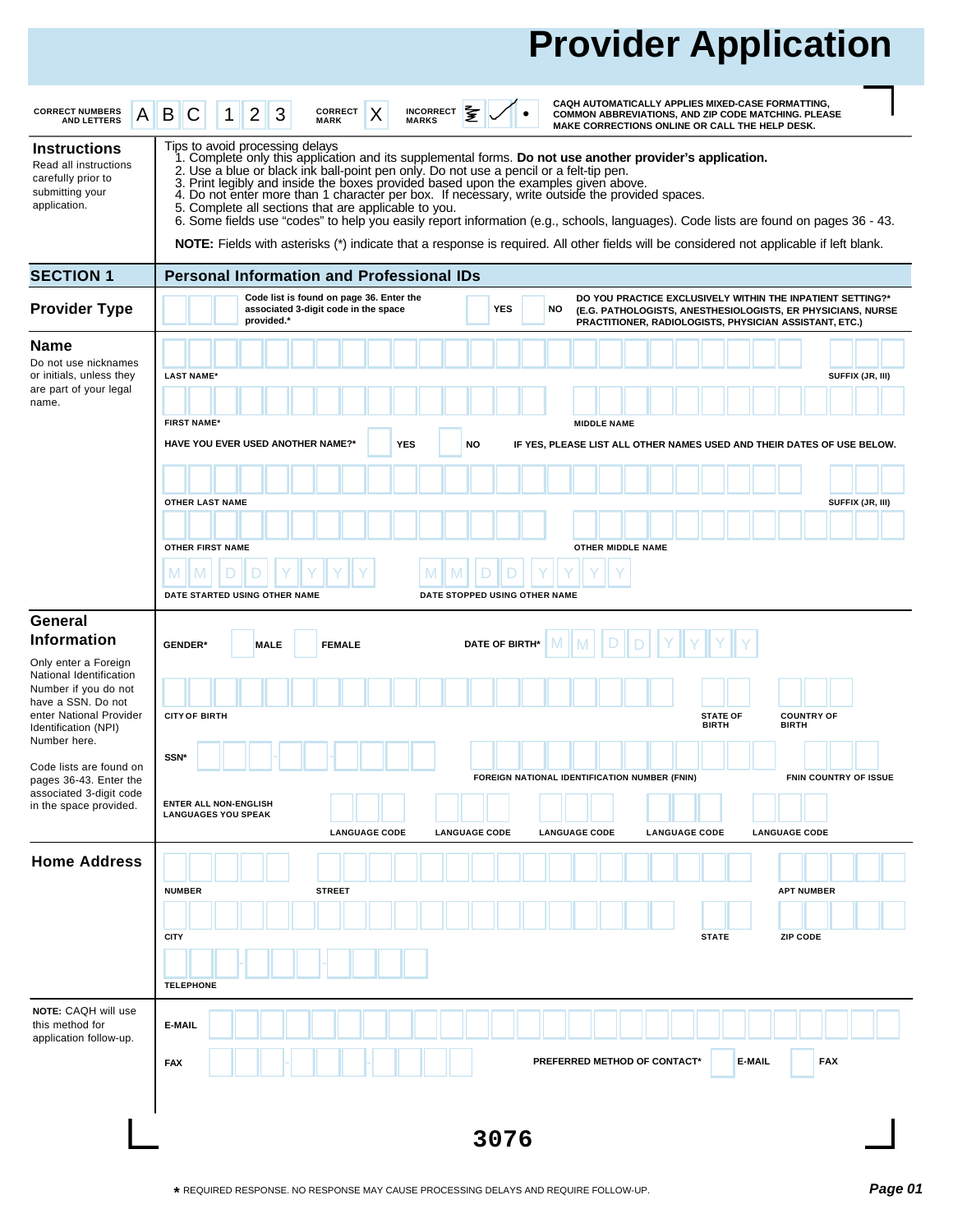| Professional<br>M<br><b>IDs</b><br><b>FEDERAL DEA NUMBER</b><br><b>DEA ISSUE DATE</b><br>Include all state<br>licenses, DEA<br><b>Registration and State</b><br><b>Controlled Dangerous</b><br>DEA STATE OF REGISTRATION<br><b>DEA EXPIRATION DATE</b><br>Substance (CDS)<br>certification numbers.<br>M<br><b>CDS CERTIFICATE NUMBER</b><br><b>CDS ISSUE DATE</b><br>previous licenses/<br><b>CDS STATE OF REGISTRATION</b><br><b>CDS EXPIRATION DATE</b><br><b>STATE LICENSE NUMBER</b><br><b>LICENSE ISSUING STATE</b><br><b>LICENSE ISSUE DATE</b><br>IF THIS IS A STATE LICENSE, ARE YOU<br><b>YES</b><br><b>NO</b><br><b>CURRENTLY PRACTICING IN THIS STATE?</b><br>If you have additional<br><b>LICENSE EXPIRATION DATE</b><br>Professional IDs to<br>report, use the<br>Code list is found on page 36;<br>Code list is found on page 36;<br>use license status codes. Enter<br>use provider type codes. Enter<br>3-digit code in space provided.<br>3-digit code in space provided.<br><b>LICENSE STATUS CODE</b><br><b>LICENSE TYPE</b><br><b>STATE LICENSE NUMBER</b><br><b>LICENSE ISSUING STATE</b><br><b>LICENSE ISSUE DATE</b><br>IF THIS IS A STATE LICENSE, ARE YOU<br><b>YES</b><br><b>NO</b><br><b>CURRENTLY PRACTICING IN THIS STATE?</b><br><b>LICENSE EXPIRATION DATE</b><br>Code list is found on page 36;<br>Code list is found on page 36;<br>use license status codes. Enter<br>use provider type codes. Enter<br>3-digit code in space provided.<br>3-digit code in space provided.<br><b>LICENSE STATUS CODE</b><br><b>LICENSE TYPE</b><br>ARE YOU A PART-<br><b>YES</b><br><b>NO</b><br><b>ICIPATING MEDICARE</b><br>PROVIDER?*<br><b>MEDICARE NUMBER</b><br><b>UPIN</b><br>ARE YOU A PART-<br><b>ICIPATING MEDICAID</b><br><b>YES</b><br><b>NO</b><br>PROVIDER?*<br><b>MEDICAID NUMBER</b><br><b>MEDICAID STATE</b><br>NATIONAL PROVIDER IDENTIFICATION (NPI) NUMBER<br><b>USMLE NUMBER (WITHOUT HYPHENS)</b><br><b>WORKERS COMPENSATION NUMBER</b><br>$\boldsymbol{0}$<br>M<br>M<br>ECFMG NUMBER (NON-U.S./CANADIAN GRADUATE ONLY)<br>ECFMG CERTIFICATE ISSUE DATE (NON-U.S./CANADIAN GRADUATE ONLY) | <b>Section 1</b>                           | * REQUIRED RESPONSE. NO RESPONSE MAY CAUSE PROCESSING DELAYS AND REQUIRE FOLLOW-UP.<br>Personal Information and Professional IDs (Continued) |  |
|------------------------------------------------------------------------------------------------------------------------------------------------------------------------------------------------------------------------------------------------------------------------------------------------------------------------------------------------------------------------------------------------------------------------------------------------------------------------------------------------------------------------------------------------------------------------------------------------------------------------------------------------------------------------------------------------------------------------------------------------------------------------------------------------------------------------------------------------------------------------------------------------------------------------------------------------------------------------------------------------------------------------------------------------------------------------------------------------------------------------------------------------------------------------------------------------------------------------------------------------------------------------------------------------------------------------------------------------------------------------------------------------------------------------------------------------------------------------------------------------------------------------------------------------------------------------------------------------------------------------------------------------------------------------------------------------------------------------------------------------------------------------------------------------------------------------------------------------------------------------------------------------------------------------------------------------------------------------------------------------------------------------------------------------------------------------------------------------------------------------------------|--------------------------------------------|----------------------------------------------------------------------------------------------------------------------------------------------|--|
|                                                                                                                                                                                                                                                                                                                                                                                                                                                                                                                                                                                                                                                                                                                                                                                                                                                                                                                                                                                                                                                                                                                                                                                                                                                                                                                                                                                                                                                                                                                                                                                                                                                                                                                                                                                                                                                                                                                                                                                                                                                                                                                                    |                                            |                                                                                                                                              |  |
| Non-licensed<br>professionals should<br>enter certification/<br>registration number in<br>the space provided for<br>license number.<br>Professional IDs<br>Supplemental Form on<br>page 19.<br><b>Numbers</b><br>If you have additional<br>Professional IDs to<br>report, use the<br>Professional IDs<br>Supplemental Form on<br>page 19.                                                                                                                                                                                                                                                                                                                                                                                                                                                                                                                                                                                                                                                                                                                                                                                                                                                                                                                                                                                                                                                                                                                                                                                                                                                                                                                                                                                                                                                                                                                                                                                                                                                                                                                                                                                          | Provide all current and<br>certifications. |                                                                                                                                              |  |
|                                                                                                                                                                                                                                                                                                                                                                                                                                                                                                                                                                                                                                                                                                                                                                                                                                                                                                                                                                                                                                                                                                                                                                                                                                                                                                                                                                                                                                                                                                                                                                                                                                                                                                                                                                                                                                                                                                                                                                                                                                                                                                                                    |                                            |                                                                                                                                              |  |
| <b>Other ID</b>                                                                                                                                                                                                                                                                                                                                                                                                                                                                                                                                                                                                                                                                                                                                                                                                                                                                                                                                                                                                                                                                                                                                                                                                                                                                                                                                                                                                                                                                                                                                                                                                                                                                                                                                                                                                                                                                                                                                                                                                                                                                                                                    |                                            |                                                                                                                                              |  |
|                                                                                                                                                                                                                                                                                                                                                                                                                                                                                                                                                                                                                                                                                                                                                                                                                                                                                                                                                                                                                                                                                                                                                                                                                                                                                                                                                                                                                                                                                                                                                                                                                                                                                                                                                                                                                                                                                                                                                                                                                                                                                                                                    |                                            |                                                                                                                                              |  |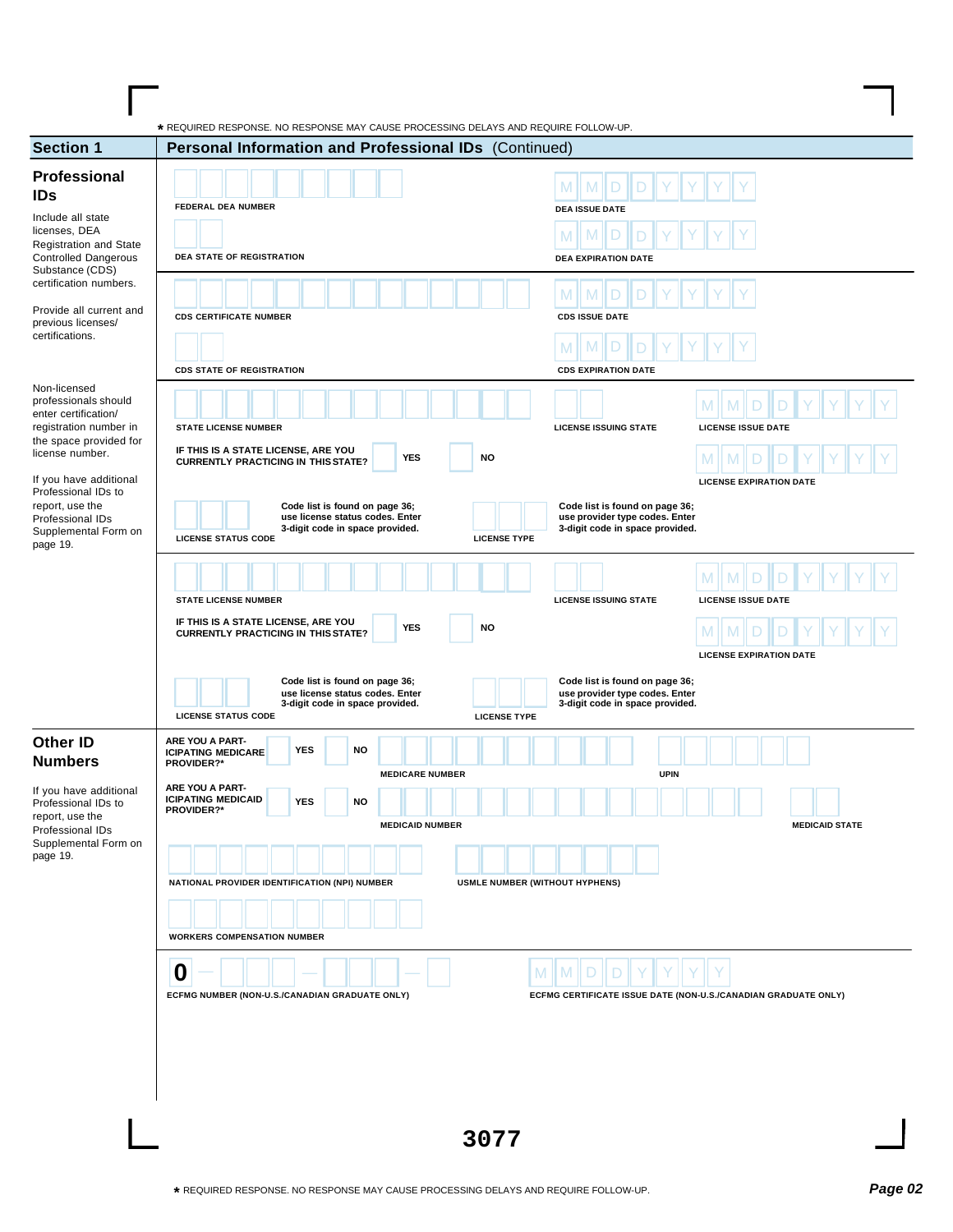| <b>Section 2</b>                                                                                                                                                                                                                                                                                               | <b>Education and Training</b>                                                                                                                                                                                                                                                                                                                     |
|----------------------------------------------------------------------------------------------------------------------------------------------------------------------------------------------------------------------------------------------------------------------------------------------------------------|---------------------------------------------------------------------------------------------------------------------------------------------------------------------------------------------------------------------------------------------------------------------------------------------------------------------------------------------------|
| Undergraduate<br>School(s)<br>Provide the appropriate<br>information for the<br>school that issued your<br>undergraduate degree<br>and all schools<br>attended.                                                                                                                                                | <b>UNDERGRADUATE SCHOOL</b><br>OFFICIAL NAME OF UNDERGRADUATE SCHOOL<br><b>ADDRESS</b>                                                                                                                                                                                                                                                            |
| Professional<br>School(s)<br>Provide the appropriate<br>information for the<br>school that issued your<br>professional degree.                                                                                                                                                                                 | <b>CITY</b><br><b>ZIP/POSTAL CODE</b><br><b>STATE</b><br><b>TELEPHONE</b><br><b>FAX</b><br><b>COUNTRY CODE</b><br>M<br>M<br><b>START DATE</b><br><b>END DATE (GRADUATION DATE)</b><br><b>DEGREE AWARDED</b>                                                                                                                                       |
| <b>Fifth Pathway Graduates</b><br>please complete the<br>following sections: U.S.<br>School that issued your<br>certificate, the Non-U.S.<br>School where you<br>attended, and the Fifth<br>Pathway institution<br>where you completed<br>your training on<br>Supplemental Page 20.<br>Code lists are found on | DID YOU COMPLETE YOUR<br><b>YES</b><br><b>NO</b><br>UNDERGRADUATE EDUCATION<br>AT THIS SCHOOL?<br><b>GRADUATE TYPE*:</b><br><b>U.S. OR CANADIAN GRADUATE</b><br>NON-U.S./CANADIAN GRADUATE<br>FIFTH PATHWAY GRADUATE<br><b>U.S. OR CANADIAN SCHOOL</b><br>SCHOOL CODE (U.S./<br>NAME OF U.S./<br><b>CANADIAN ONLY)</b><br><b>CANADIAN SCHOOL:</b> |
| pages 36-43. Enter the<br>associated 3-digit code<br>in the space provided.<br>If you have additional<br>Undergraduate or<br>Professional Schools to<br>report, use the<br><b>Education Supplemental</b><br>Form on page 20.                                                                                   | M<br>M<br>M<br><b>START DATE*</b><br><b>END DATE (GRADUATION DATE)*</b><br><b>DEGREE AWARDED</b><br>DID YOU COMPLETE YOUR<br><b>YES</b><br><b>NO</b><br><b>GRADUATE EDUCATION AT THIS</b><br>SCHOOL?<br><b>NON - U.S. OR CANADIAN SCHOOL</b>                                                                                                      |
|                                                                                                                                                                                                                                                                                                                | OFFICIAL NAME OF NON-U.S. PROFESSIONAL SCHOOL<br><b>ADDRESS</b><br><b>CITY</b><br><b>COUNTRY CODE</b><br><b>POSTAL CODE</b>                                                                                                                                                                                                                       |

**3078**

**START DATE\* END DATE (GRADUATION DATE)\* DEGREE AWARDED**

YES NO

 $M$  M  $\|N\|$   $\gamma$   $\|Y\|$   $\gamma$   $\|Y\|$   $\gamma$   $\|N\|$   $\|M\|$   $\gamma$   $\|Y\|$   $\gamma$ 

**DID YOU COMPLETE YOUR GRADUATE EDUCATION AT THIS SCHOOL?**

 $\blacksquare$ 

 $\overline{\phantom{0}}$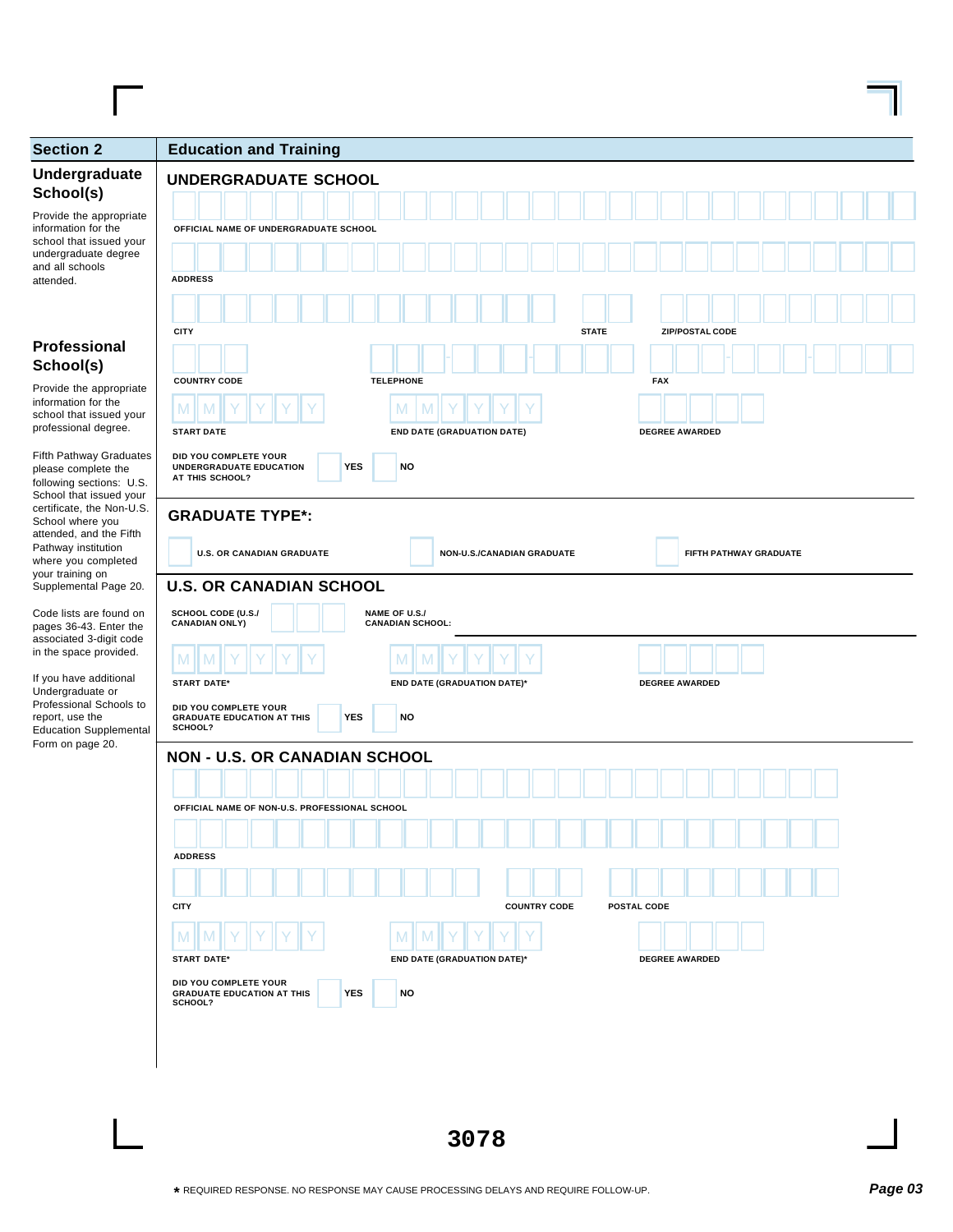| SCHOOL CODE (E.G.,<br><b>AFFILIATED MEDICAL</b><br>SCHOOL)<br>section per institution.<br>INSTITUTION/HOSPITAL NAME (USE BOTH LINES IF REQUIRED)<br>If you have additional<br><b>NUMBER</b><br><b>STREET</b><br>SUITE/BUILDING<br>Supplemental Training<br><b>CITY</b><br><b>STATE</b><br><b>ZIP/POSTAL CODE</b><br>Please explain on the<br>Professional / Work<br>History Gap Form on<br>page 33 any training<br><b>FAX</b><br><b>TELEPHONE</b><br><b>COUNTRY CODE</b><br>gap(s) of three (3)<br>months or greater, or<br>DID YOU COMPLETE THIS TRAINING PROGRAM AT THIS<br><b>YES</b><br><b>NO</b><br><b>INSTITUTION?</b><br>any gap(s) of a shorter<br>duration if required by<br>(IF NOT, PLEASE USE THE SPACE BELOW TO EXPLAIN.)<br>the organization for<br>which you are being<br>Code lists are found on<br>pages 36-43. Enter the<br>associated 3-digit code<br>in the space provided.<br>INTERNSHIP/<br>List each<br>M<br><b>FELLOWSHIP</b><br>M<br>M<br>M<br><b>OTHER</b><br><b>RESIDENCY</b><br>department<br><b>START DATE</b><br><b>END DATE</b><br>separately, if<br>applicable.<br>List<br>DEPARTMENT/SPECIALTY (DO NOT ABBREVIATE)<br>Internship/<br>Residency,<br>Fellowship<br>and Other<br><b>NAME OF DIRECTOR</b><br>programs<br>separately.<br>INTERNSHIP/<br><b>FELLOWSHIP</b><br>M<br><b>OTHER</b><br>M<br>M<br><b>RESIDENCY</b><br><b>END DATE</b><br><b>START DATE</b><br>DEPARTMENT/SPECIALTY (DO NOT ABBREVIATE)<br><b>NAME OF DIRECTOR</b><br><b>INTERNSHIP/</b><br><b>FELLOWSHIP</b><br>M<br>M<br>M<br><b>OTHER</b><br>M<br><b>RESIDENCY</b><br><b>START DATE</b><br><b>END DATE</b><br>DEPARTMENT/SPECIALTY (DO NOT ABBREVIATE)<br><b>NAME OF DIRECTOR</b> | <b>Section 2</b>                  |  | <b>Education and Training (Continued)</b> |  |  |  |  |  |  |  |  |  |  |  |  |
|-------------------------------------------------------------------------------------------------------------------------------------------------------------------------------------------------------------------------------------------------------------------------------------------------------------------------------------------------------------------------------------------------------------------------------------------------------------------------------------------------------------------------------------------------------------------------------------------------------------------------------------------------------------------------------------------------------------------------------------------------------------------------------------------------------------------------------------------------------------------------------------------------------------------------------------------------------------------------------------------------------------------------------------------------------------------------------------------------------------------------------------------------------------------------------------------------------------------------------------------------------------------------------------------------------------------------------------------------------------------------------------------------------------------------------------------------------------------------------------------------------------------------------------------------------------------------------------------------------------------------------------------------------------------------------------------|-----------------------------------|--|-------------------------------------------|--|--|--|--|--|--|--|--|--|--|--|--|
|                                                                                                                                                                                                                                                                                                                                                                                                                                                                                                                                                                                                                                                                                                                                                                                                                                                                                                                                                                                                                                                                                                                                                                                                                                                                                                                                                                                                                                                                                                                                                                                                                                                                                           |                                   |  |                                           |  |  |  |  |  |  |  |  |  |  |  |  |
|                                                                                                                                                                                                                                                                                                                                                                                                                                                                                                                                                                                                                                                                                                                                                                                                                                                                                                                                                                                                                                                                                                                                                                                                                                                                                                                                                                                                                                                                                                                                                                                                                                                                                           |                                   |  |                                           |  |  |  |  |  |  |  |  |  |  |  |  |
|                                                                                                                                                                                                                                                                                                                                                                                                                                                                                                                                                                                                                                                                                                                                                                                                                                                                                                                                                                                                                                                                                                                                                                                                                                                                                                                                                                                                                                                                                                                                                                                                                                                                                           | List all training<br>programs you |  |                                           |  |  |  |  |  |  |  |  |  |  |  |  |
|                                                                                                                                                                                                                                                                                                                                                                                                                                                                                                                                                                                                                                                                                                                                                                                                                                                                                                                                                                                                                                                                                                                                                                                                                                                                                                                                                                                                                                                                                                                                                                                                                                                                                           | attended. Use one                 |  |                                           |  |  |  |  |  |  |  |  |  |  |  |  |
|                                                                                                                                                                                                                                                                                                                                                                                                                                                                                                                                                                                                                                                                                                                                                                                                                                                                                                                                                                                                                                                                                                                                                                                                                                                                                                                                                                                                                                                                                                                                                                                                                                                                                           |                                   |  |                                           |  |  |  |  |  |  |  |  |  |  |  |  |
|                                                                                                                                                                                                                                                                                                                                                                                                                                                                                                                                                                                                                                                                                                                                                                                                                                                                                                                                                                                                                                                                                                                                                                                                                                                                                                                                                                                                                                                                                                                                                                                                                                                                                           | post-graduate training            |  |                                           |  |  |  |  |  |  |  |  |  |  |  |  |
|                                                                                                                                                                                                                                                                                                                                                                                                                                                                                                                                                                                                                                                                                                                                                                                                                                                                                                                                                                                                                                                                                                                                                                                                                                                                                                                                                                                                                                                                                                                                                                                                                                                                                           | programs, use the                 |  |                                           |  |  |  |  |  |  |  |  |  |  |  |  |
|                                                                                                                                                                                                                                                                                                                                                                                                                                                                                                                                                                                                                                                                                                                                                                                                                                                                                                                                                                                                                                                                                                                                                                                                                                                                                                                                                                                                                                                                                                                                                                                                                                                                                           | Form on page 21.                  |  |                                           |  |  |  |  |  |  |  |  |  |  |  |  |
|                                                                                                                                                                                                                                                                                                                                                                                                                                                                                                                                                                                                                                                                                                                                                                                                                                                                                                                                                                                                                                                                                                                                                                                                                                                                                                                                                                                                                                                                                                                                                                                                                                                                                           |                                   |  |                                           |  |  |  |  |  |  |  |  |  |  |  |  |
|                                                                                                                                                                                                                                                                                                                                                                                                                                                                                                                                                                                                                                                                                                                                                                                                                                                                                                                                                                                                                                                                                                                                                                                                                                                                                                                                                                                                                                                                                                                                                                                                                                                                                           |                                   |  |                                           |  |  |  |  |  |  |  |  |  |  |  |  |
|                                                                                                                                                                                                                                                                                                                                                                                                                                                                                                                                                                                                                                                                                                                                                                                                                                                                                                                                                                                                                                                                                                                                                                                                                                                                                                                                                                                                                                                                                                                                                                                                                                                                                           |                                   |  |                                           |  |  |  |  |  |  |  |  |  |  |  |  |
|                                                                                                                                                                                                                                                                                                                                                                                                                                                                                                                                                                                                                                                                                                                                                                                                                                                                                                                                                                                                                                                                                                                                                                                                                                                                                                                                                                                                                                                                                                                                                                                                                                                                                           |                                   |  |                                           |  |  |  |  |  |  |  |  |  |  |  |  |
|                                                                                                                                                                                                                                                                                                                                                                                                                                                                                                                                                                                                                                                                                                                                                                                                                                                                                                                                                                                                                                                                                                                                                                                                                                                                                                                                                                                                                                                                                                                                                                                                                                                                                           |                                   |  |                                           |  |  |  |  |  |  |  |  |  |  |  |  |
|                                                                                                                                                                                                                                                                                                                                                                                                                                                                                                                                                                                                                                                                                                                                                                                                                                                                                                                                                                                                                                                                                                                                                                                                                                                                                                                                                                                                                                                                                                                                                                                                                                                                                           |                                   |  |                                           |  |  |  |  |  |  |  |  |  |  |  |  |
|                                                                                                                                                                                                                                                                                                                                                                                                                                                                                                                                                                                                                                                                                                                                                                                                                                                                                                                                                                                                                                                                                                                                                                                                                                                                                                                                                                                                                                                                                                                                                                                                                                                                                           |                                   |  |                                           |  |  |  |  |  |  |  |  |  |  |  |  |
|                                                                                                                                                                                                                                                                                                                                                                                                                                                                                                                                                                                                                                                                                                                                                                                                                                                                                                                                                                                                                                                                                                                                                                                                                                                                                                                                                                                                                                                                                                                                                                                                                                                                                           |                                   |  |                                           |  |  |  |  |  |  |  |  |  |  |  |  |
|                                                                                                                                                                                                                                                                                                                                                                                                                                                                                                                                                                                                                                                                                                                                                                                                                                                                                                                                                                                                                                                                                                                                                                                                                                                                                                                                                                                                                                                                                                                                                                                                                                                                                           |                                   |  |                                           |  |  |  |  |  |  |  |  |  |  |  |  |
|                                                                                                                                                                                                                                                                                                                                                                                                                                                                                                                                                                                                                                                                                                                                                                                                                                                                                                                                                                                                                                                                                                                                                                                                                                                                                                                                                                                                                                                                                                                                                                                                                                                                                           |                                   |  |                                           |  |  |  |  |  |  |  |  |  |  |  |  |
|                                                                                                                                                                                                                                                                                                                                                                                                                                                                                                                                                                                                                                                                                                                                                                                                                                                                                                                                                                                                                                                                                                                                                                                                                                                                                                                                                                                                                                                                                                                                                                                                                                                                                           |                                   |  |                                           |  |  |  |  |  |  |  |  |  |  |  |  |
|                                                                                                                                                                                                                                                                                                                                                                                                                                                                                                                                                                                                                                                                                                                                                                                                                                                                                                                                                                                                                                                                                                                                                                                                                                                                                                                                                                                                                                                                                                                                                                                                                                                                                           |                                   |  |                                           |  |  |  |  |  |  |  |  |  |  |  |  |
|                                                                                                                                                                                                                                                                                                                                                                                                                                                                                                                                                                                                                                                                                                                                                                                                                                                                                                                                                                                                                                                                                                                                                                                                                                                                                                                                                                                                                                                                                                                                                                                                                                                                                           |                                   |  |                                           |  |  |  |  |  |  |  |  |  |  |  |  |
|                                                                                                                                                                                                                                                                                                                                                                                                                                                                                                                                                                                                                                                                                                                                                                                                                                                                                                                                                                                                                                                                                                                                                                                                                                                                                                                                                                                                                                                                                                                                                                                                                                                                                           |                                   |  |                                           |  |  |  |  |  |  |  |  |  |  |  |  |
|                                                                                                                                                                                                                                                                                                                                                                                                                                                                                                                                                                                                                                                                                                                                                                                                                                                                                                                                                                                                                                                                                                                                                                                                                                                                                                                                                                                                                                                                                                                                                                                                                                                                                           |                                   |  |                                           |  |  |  |  |  |  |  |  |  |  |  |  |
|                                                                                                                                                                                                                                                                                                                                                                                                                                                                                                                                                                                                                                                                                                                                                                                                                                                                                                                                                                                                                                                                                                                                                                                                                                                                                                                                                                                                                                                                                                                                                                                                                                                                                           |                                   |  |                                           |  |  |  |  |  |  |  |  |  |  |  |  |
|                                                                                                                                                                                                                                                                                                                                                                                                                                                                                                                                                                                                                                                                                                                                                                                                                                                                                                                                                                                                                                                                                                                                                                                                                                                                                                                                                                                                                                                                                                                                                                                                                                                                                           |                                   |  |                                           |  |  |  |  |  |  |  |  |  |  |  |  |
|                                                                                                                                                                                                                                                                                                                                                                                                                                                                                                                                                                                                                                                                                                                                                                                                                                                                                                                                                                                                                                                                                                                                                                                                                                                                                                                                                                                                                                                                                                                                                                                                                                                                                           |                                   |  |                                           |  |  |  |  |  |  |  |  |  |  |  |  |
|                                                                                                                                                                                                                                                                                                                                                                                                                                                                                                                                                                                                                                                                                                                                                                                                                                                                                                                                                                                                                                                                                                                                                                                                                                                                                                                                                                                                                                                                                                                                                                                                                                                                                           |                                   |  |                                           |  |  |  |  |  |  |  |  |  |  |  |  |
|                                                                                                                                                                                                                                                                                                                                                                                                                                                                                                                                                                                                                                                                                                                                                                                                                                                                                                                                                                                                                                                                                                                                                                                                                                                                                                                                                                                                                                                                                                                                                                                                                                                                                           |                                   |  |                                           |  |  |  |  |  |  |  |  |  |  |  |  |
|                                                                                                                                                                                                                                                                                                                                                                                                                                                                                                                                                                                                                                                                                                                                                                                                                                                                                                                                                                                                                                                                                                                                                                                                                                                                                                                                                                                                                                                                                                                                                                                                                                                                                           |                                   |  |                                           |  |  |  |  |  |  |  |  |  |  |  |  |
|                                                                                                                                                                                                                                                                                                                                                                                                                                                                                                                                                                                                                                                                                                                                                                                                                                                                                                                                                                                                                                                                                                                                                                                                                                                                                                                                                                                                                                                                                                                                                                                                                                                                                           |                                   |  |                                           |  |  |  |  |  |  |  |  |  |  |  |  |
|                                                                                                                                                                                                                                                                                                                                                                                                                                                                                                                                                                                                                                                                                                                                                                                                                                                                                                                                                                                                                                                                                                                                                                                                                                                                                                                                                                                                                                                                                                                                                                                                                                                                                           |                                   |  |                                           |  |  |  |  |  |  |  |  |  |  |  |  |
|                                                                                                                                                                                                                                                                                                                                                                                                                                                                                                                                                                                                                                                                                                                                                                                                                                                                                                                                                                                                                                                                                                                                                                                                                                                                                                                                                                                                                                                                                                                                                                                                                                                                                           |                                   |  |                                           |  |  |  |  |  |  |  |  |  |  |  |  |
|                                                                                                                                                                                                                                                                                                                                                                                                                                                                                                                                                                                                                                                                                                                                                                                                                                                                                                                                                                                                                                                                                                                                                                                                                                                                                                                                                                                                                                                                                                                                                                                                                                                                                           |                                   |  |                                           |  |  |  |  |  |  |  |  |  |  |  |  |
|                                                                                                                                                                                                                                                                                                                                                                                                                                                                                                                                                                                                                                                                                                                                                                                                                                                                                                                                                                                                                                                                                                                                                                                                                                                                                                                                                                                                                                                                                                                                                                                                                                                                                           |                                   |  |                                           |  |  |  |  |  |  |  |  |  |  |  |  |
|                                                                                                                                                                                                                                                                                                                                                                                                                                                                                                                                                                                                                                                                                                                                                                                                                                                                                                                                                                                                                                                                                                                                                                                                                                                                                                                                                                                                                                                                                                                                                                                                                                                                                           |                                   |  |                                           |  |  |  |  |  |  |  |  |  |  |  |  |
|                                                                                                                                                                                                                                                                                                                                                                                                                                                                                                                                                                                                                                                                                                                                                                                                                                                                                                                                                                                                                                                                                                                                                                                                                                                                                                                                                                                                                                                                                                                                                                                                                                                                                           |                                   |  |                                           |  |  |  |  |  |  |  |  |  |  |  |  |
|                                                                                                                                                                                                                                                                                                                                                                                                                                                                                                                                                                                                                                                                                                                                                                                                                                                                                                                                                                                                                                                                                                                                                                                                                                                                                                                                                                                                                                                                                                                                                                                                                                                                                           |                                   |  |                                           |  |  |  |  |  |  |  |  |  |  |  |  |
|                                                                                                                                                                                                                                                                                                                                                                                                                                                                                                                                                                                                                                                                                                                                                                                                                                                                                                                                                                                                                                                                                                                                                                                                                                                                                                                                                                                                                                                                                                                                                                                                                                                                                           |                                   |  |                                           |  |  |  |  |  |  |  |  |  |  |  |  |
|                                                                                                                                                                                                                                                                                                                                                                                                                                                                                                                                                                                                                                                                                                                                                                                                                                                                                                                                                                                                                                                                                                                                                                                                                                                                                                                                                                                                                                                                                                                                                                                                                                                                                           |                                   |  |                                           |  |  |  |  |  |  |  |  |  |  |  |  |
|                                                                                                                                                                                                                                                                                                                                                                                                                                                                                                                                                                                                                                                                                                                                                                                                                                                                                                                                                                                                                                                                                                                                                                                                                                                                                                                                                                                                                                                                                                                                                                                                                                                                                           |                                   |  |                                           |  |  |  |  |  |  |  |  |  |  |  |  |
|                                                                                                                                                                                                                                                                                                                                                                                                                                                                                                                                                                                                                                                                                                                                                                                                                                                                                                                                                                                                                                                                                                                                                                                                                                                                                                                                                                                                                                                                                                                                                                                                                                                                                           |                                   |  |                                           |  |  |  |  |  |  |  |  |  |  |  |  |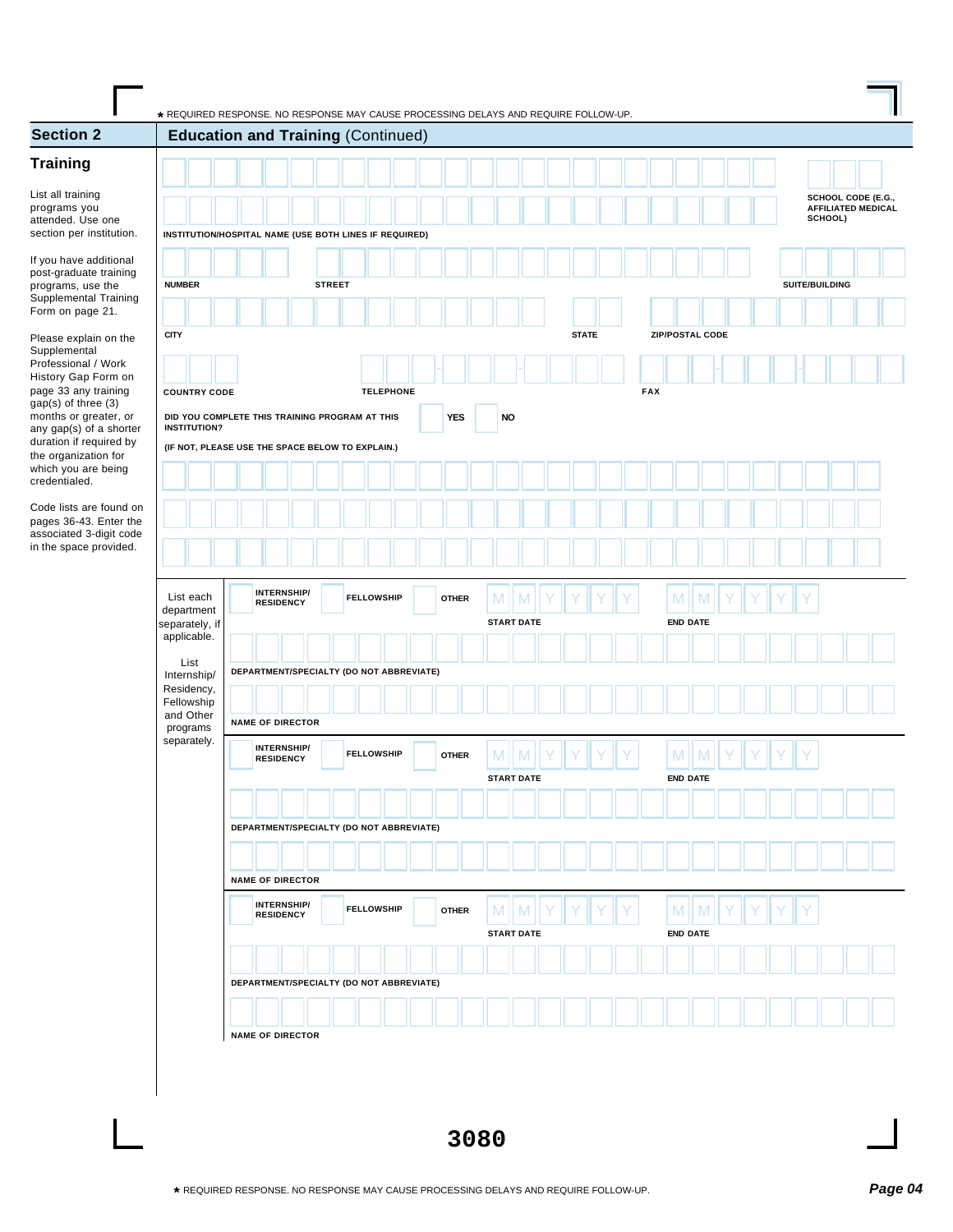| <b>Section 3</b>                                                           | <b>Professional / Medical Specialty Information</b>                                                                                                      |            |                                                                   |           |                                           |                               |   |                                                 |   |  |  |  |                                      |                                 |                                                            |            |     |           |
|----------------------------------------------------------------------------|----------------------------------------------------------------------------------------------------------------------------------------------------------|------------|-------------------------------------------------------------------|-----------|-------------------------------------------|-------------------------------|---|-------------------------------------------------|---|--|--|--|--------------------------------------|---------------------------------|------------------------------------------------------------|------------|-----|-----------|
| Primary<br><b>Specialty</b>                                                | <b>SPECIALTY</b><br>CODE                                                                                                                                 |            |                                                                   |           | <b>INITIAL</b><br><b>CERTIFICATION</b>    | <b>DATE</b>                   |   |                                                 |   |  |  |  | <b>BE LISTED IN</b><br>THE DIRECTORY | DO YOU WISH TO                  | <b>HMO</b>                                                 | <b>YES</b> |     | <b>NO</b> |
| Code lists are found on<br>pages 36-43. Enter the                          | <b>BOARD</b><br><b>CERTIFIED?</b>                                                                                                                        | <b>YES</b> |                                                                   | <b>NO</b> | <b>RECERTIFICATION</b><br>(IF APPLICABLE) | DATE                          |   |                                                 |   |  |  |  | <b>UNDER THIS</b><br>SPECIALTY?      |                                 | <b>PPO</b>                                                 | <b>YES</b> |     | <b>NO</b> |
| associated 3-digit code<br>in the space provided.                          | <b>CERTIFYING</b><br><b>BOARD</b><br>CODE                                                                                                                |            |                                                                   |           | <b>EXPIRATION DATE</b><br>(IF APPLICABLE) |                               |   |                                                 |   |  |  |  |                                      |                                 | <b>POS</b>                                                 | <b>YES</b> |     | <b>NO</b> |
|                                                                            | IF NOT<br><b>BOARD</b><br><b>CERTIFIED</b><br>(SELECT                                                                                                    |            | <b>I HAVE TAKEN</b><br><b>EXAM, RESULTS</b><br><b>PENDING FOR</b> |           |                                           |                               |   | <b>I INTEND TO SIT FOR AN</b><br><b>EXAM ON</b> |   |  |  |  |                                      |                                 | <b>I DO NOT INTEND TO TAKE</b><br>A CERTIFYING BOARD EXAM. |            |     |           |
|                                                                            | ONE)                                                                                                                                                     |            |                                                                   |           |                                           |                               | M | $\mathsf{M}$                                    | D |  |  |  |                                      |                                 |                                                            |            |     |           |
|                                                                            | IF YOU INDICATED THAT YOU DID NOT INTEND TO TAKE A CERTIFYING BOARD EXAM, PLEASE USE THE<br>FOLLOWING SPACE TO EXPLAIN, OTHERWISE LEAVE THE SPACE BLANK. |            | <b>CERTIFYING BOARD CODE</b>                                      |           |                                           |                               |   |                                                 |   |  |  |  |                                      |                                 |                                                            |            |     |           |
|                                                                            |                                                                                                                                                          |            |                                                                   |           |                                           |                               |   |                                                 |   |  |  |  |                                      |                                 |                                                            |            |     |           |
|                                                                            |                                                                                                                                                          |            |                                                                   |           |                                           |                               |   |                                                 |   |  |  |  |                                      |                                 |                                                            |            |     |           |
|                                                                            |                                                                                                                                                          |            |                                                                   |           |                                           |                               |   |                                                 |   |  |  |  |                                      |                                 |                                                            |            |     |           |
| <b>Secondary</b><br><b>Specialty</b>                                       | <b>SPECIALTY</b><br>CODE                                                                                                                                 |            |                                                                   |           | <b>CERTIFICATION</b>                      | <b>INITIAL</b><br><b>DATE</b> |   |                                                 |   |  |  |  | <b>BE LISTED IN</b>                  | DO YOU WISH TO<br>THE DIRECTORY | HMO                                                        | <b>YES</b> |     |           |
| Code lists are found on<br>pages 36-43. Enter the                          | <b>BOARD</b><br><b>CERTIFIED?</b>                                                                                                                        |            | <b>YES</b>                                                        | NO        | <b>RECERTIFICATION</b><br>(IF APPLICABLE) | DATE                          |   |                                                 |   |  |  |  | <b>UNDER THIS</b><br>SPECIALTY?      |                                 | PPO                                                        | <b>YES</b> |     |           |
| associated 3-digit code<br>in the space provided.                          | <b>CERTIFYING</b><br><b>BOARD</b><br>CODE                                                                                                                |            |                                                                   |           | <b>EXPIRATION DATE</b><br>(IF APPLICABLE) |                               |   | M                                               |   |  |  |  |                                      |                                 | POS                                                        |            | YES |           |
| If you have additional<br>Professional / Medical<br>Specialties to report, | IF NOT<br><b>BOARD</b><br><b>CERTIFIED</b>                                                                                                               |            | <b>I HAVE TAKEN</b><br><b>EXAM, RESULTS</b><br><b>PENDING FOR</b> |           |                                           |                               |   | <b>I INTEND TO SIT FOR AN</b><br><b>EXAM ON</b> |   |  |  |  |                                      |                                 | I DO NOT INTEND TO TAKE<br>A CERTIFYING BOARD EXAM.        |            |     |           |
| use the Additional<br><b>Specialties</b><br>Supplemental Form on           | (SELECT<br>ONE)                                                                                                                                          |            |                                                                   |           |                                           |                               |   |                                                 |   |  |  |  |                                      |                                 |                                                            |            |     |           |
| page 22.                                                                   | IF YOU INDICATED THAT YOU DID NOT INTEND TO TAKE A CERTIFYING BOARD EXAM, PLEASE USE THE                                                                 |            | <b>CERTIFYING BOARD CODE</b>                                      |           |                                           |                               |   |                                                 |   |  |  |  |                                      |                                 |                                                            |            |     |           |
|                                                                            | FOLLOWING SPACE TO EXPLAIN, OTHERWISE LEAVE THE SPACE BLANK.                                                                                             |            |                                                                   |           |                                           |                               |   |                                                 |   |  |  |  |                                      |                                 |                                                            |            |     |           |
|                                                                            |                                                                                                                                                          |            |                                                                   |           |                                           |                               |   |                                                 |   |  |  |  |                                      |                                 |                                                            |            |     |           |
|                                                                            |                                                                                                                                                          |            |                                                                   |           |                                           |                               |   |                                                 |   |  |  |  |                                      |                                 |                                                            |            |     |           |
|                                                                            |                                                                                                                                                          |            |                                                                   |           |                                           |                               |   |                                                 |   |  |  |  |                                      |                                 |                                                            |            |     |           |

Г

┑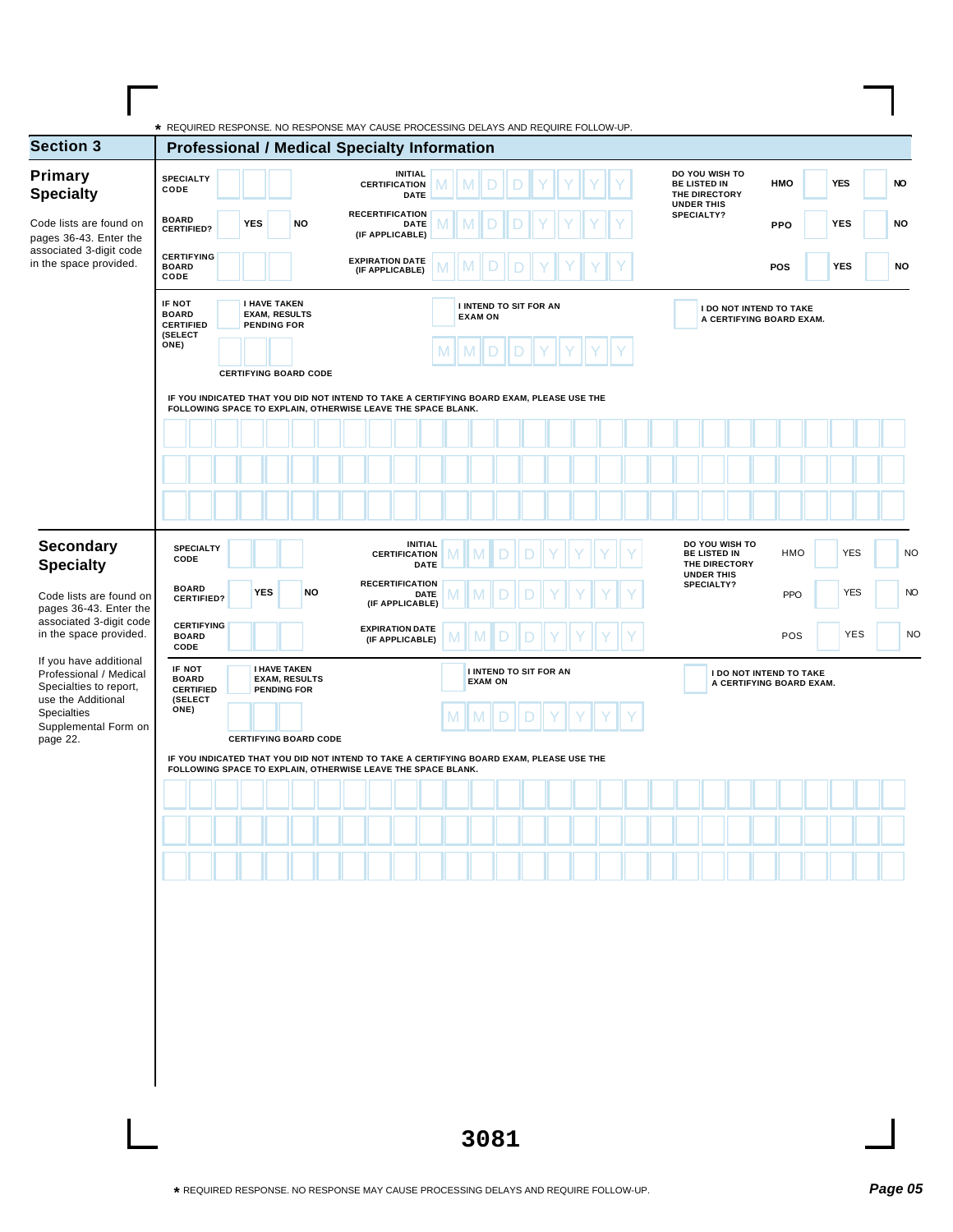| <b>Section 3</b>                                                                     | Professional / Medical Specialty Information (Continued)                    |            |    |                        |   |   |  |            |  |      |                                            |            |           |              |               |                        |             |                |             |
|--------------------------------------------------------------------------------------|-----------------------------------------------------------------------------|------------|----|------------------------|---|---|--|------------|--|------|--------------------------------------------|------------|-----------|--------------|---------------|------------------------|-------------|----------------|-------------|
| <b>Certifications</b>                                                                | Do you hold the following certifications? If yes, provide expiration dates. |            |    |                        |   |   |  |            |  |      |                                            |            |           |              |               |                        |             |                |             |
|                                                                                      |                                                                             |            |    | <b>EXPIRATION DATE</b> |   |   |  |            |  |      |                                            |            |           |              |               | <b>EXPIRATION DATE</b> |             |                |             |
|                                                                                      | <b>BASIC LIFE</b><br>SUPPORT?*                                              | YES        | NO | M                      | M |   |  |            |  | OB?* | <b>ADV LIFE</b><br><b>SUPPORT IN</b>       | YES        | NO        | M            | M             |                        |             |                |             |
|                                                                                      | CPR?*                                                                       | YES        | NO | M                      |   |   |  |            |  | LIFE | <b>ADV TRAUMA</b><br>SUPPORT?*             | <b>YES</b> | <b>NO</b> |              | M             |                        |             |                |             |
|                                                                                      | ADV<br>CARDIAC<br>LIFE SPT?*                                                | <b>YES</b> | NO | M                      |   |   |  |            |  |      | PEDIATRIC<br><b>ADVANCED</b><br>LIFE SPT?* | YES        | NO        | M            | $M \parallel$ | $\mathsf D$            | $\mathsf D$ | Υ              |             |
|                                                                                      | <b>NEONATAL</b><br><b>ADVANCED</b><br>LIFE SPT?*                            | <b>YES</b> | NO | M                      | M | D |  |            |  |      |                                            |            |           |              |               |                        |             |                |             |
| <b>Practice</b>                                                                      |                                                                             |            |    |                        |   |   |  |            |  |      |                                            |            |           |              |               |                        |             |                |             |
| <b>Interests</b><br>Provide additional<br>areas of professional                      |                                                                             |            |    |                        |   |   |  |            |  |      |                                            |            |           |              |               |                        |             |                |             |
| practice interest,<br>activities, procedures,<br>diagnoses or                        |                                                                             |            |    |                        |   |   |  |            |  |      |                                            |            |           |              |               |                        |             |                |             |
| populations.                                                                         |                                                                             |            |    |                        |   |   |  |            |  |      |                                            |            |           |              |               |                        |             |                |             |
|                                                                                      |                                                                             |            |    |                        |   |   |  |            |  |      |                                            |            |           |              |               |                        |             |                |             |
|                                                                                      |                                                                             |            |    |                        |   |   |  |            |  |      |                                            |            |           |              |               |                        |             |                |             |
|                                                                                      |                                                                             |            |    |                        |   |   |  |            |  |      |                                            |            |           |              |               |                        |             |                |             |
|                                                                                      |                                                                             |            |    |                        |   |   |  |            |  |      |                                            |            |           |              |               |                        |             |                |             |
|                                                                                      |                                                                             |            |    |                        |   |   |  |            |  |      |                                            |            |           |              |               |                        |             |                |             |
| Primary                                                                              |                                                                             |            |    |                        |   |   |  |            |  |      |                                            |            |           |              |               |                        |             |                |             |
| <b>Credentialing</b><br><b>Contact</b>                                               | <b>LAST NAME</b>                                                            |            |    |                        |   |   |  |            |  |      |                                            |            |           |              |               |                        |             |                |             |
| <b>CHECK HERE TO</b><br>USE THE OFFICE<br><b>MANAGER AND</b>                         | <b>FIRST NAME</b>                                                           |            |    |                        |   |   |  |            |  |      |                                            |            |           |              |               |                        |             |                | <b>M.I.</b> |
| <b>ADDRESS OF THE</b><br>PRIMARY PRACTICE<br><b>LOCATION AS THE</b><br>CREDENTIALING | <b>NUMBER</b>                                                               |            |    | <b>STREET</b>          |   |   |  |            |  |      |                                            |            |           |              |               |                        |             | SUITE/BUILDING |             |
| <b>INFORMATION.</b>                                                                  |                                                                             |            |    |                        |   |   |  |            |  |      |                                            |            |           |              |               |                        |             |                |             |
|                                                                                      | <b>CITY</b>                                                                 |            |    |                        |   |   |  |            |  |      |                                            |            |           | <b>STATE</b> |               |                        | ZIP CODE    |                |             |
| NOTE:                                                                                |                                                                             |            |    |                        |   |   |  |            |  |      |                                            |            |           |              |               |                        |             |                |             |
| Even if you checked<br>the boxes above,<br>please provide the                        | <b>TELEPHONE</b>                                                            |            |    |                        |   |   |  | <b>FAX</b> |  |      |                                            |            |           |              |               |                        |             |                |             |
| e-mail address, if<br>available.                                                     | <b>E-MAIL ADDRESS</b>                                                       |            |    |                        |   |   |  |            |  |      |                                            |            |           |              |               |                        |             |                |             |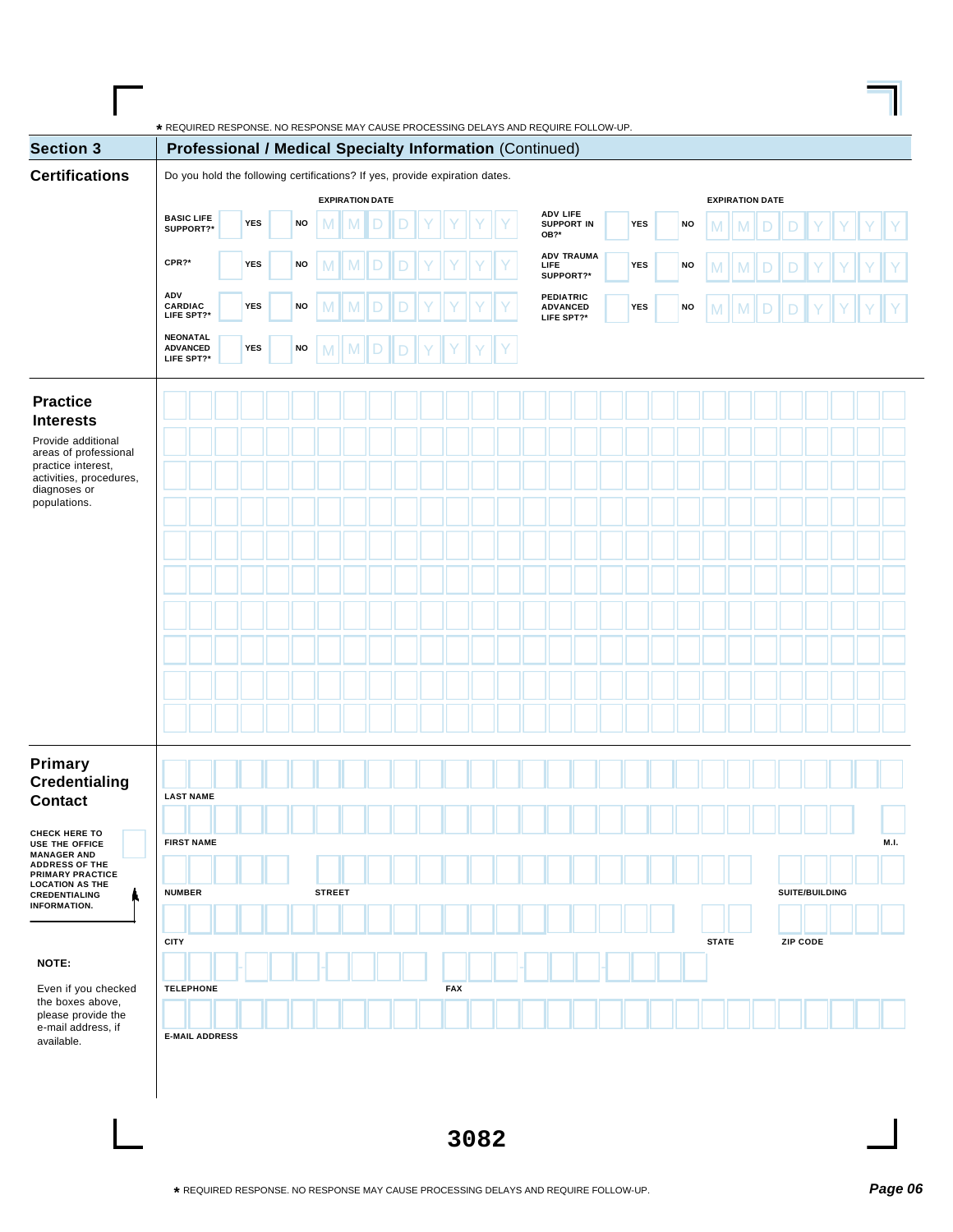**\*** REQUIRED RESPONSE. NO RESPONSE MAY CAUSE PROCESSING DELAYS AND REQUIRE FOLLOW-UP.

| <b>Section 4</b>                                                                       |                                                                                                                                                                                                                                                   | <b>Practice Location Information</b>                                        |                                                       |                     |      |  |            |                                         |               |                       |                                   |
|----------------------------------------------------------------------------------------|---------------------------------------------------------------------------------------------------------------------------------------------------------------------------------------------------------------------------------------------------|-----------------------------------------------------------------------------|-------------------------------------------------------|---------------------|------|--|------------|-----------------------------------------|---------------|-----------------------|-----------------------------------|
| <b>Primary</b>                                                                         | NOTE: IF YOU INDICATED THAT YOU PRACTICE EXCLUSIVELY WITHIN THE INPATIENT SETTING ON PAGE 1, YOU ARE ONLY REQUIRED TO COMPLETE THE<br>CREDENTIALING CONTACT QUESTION ABOVE. SECTION 4 MAY BE LEFT BLANK. YOU MAY PROCEED TO SECTION 5 ON PAGE 11. |                                                                             |                                                       |                     |      |  |            |                                         |               |                       |                                   |
| <b>Practice</b><br>Location                                                            | <b>CURRENTLY</b><br><b>PRACTICING AT</b><br>THIS ADDRESS?*                                                                                                                                                                                        | <b>YES</b><br>NO                                                            | IF NO, WHAT IS<br>YOUR EXPECTED<br><b>START DATE?</b> | M                   | D    |  |            |                                         |               |                       |                                   |
| If you have additional<br>practice locations, use                                      |                                                                                                                                                                                                                                                   |                                                                             |                                                       |                     |      |  |            |                                         |               |                       |                                   |
| the Supplemental<br><b>Practice Location</b><br>Information Form on                    |                                                                                                                                                                                                                                                   | PHYSICIAN GROUP / PRACTICE NAME TO APPEAR IN DIRECTORY (DO NOT ABBREVIATE)* |                                                       |                     |      |  |            |                                         |               |                       |                                   |
| pages 25-29.                                                                           | GROUP / CORPORATE NAME AS IT APPEARS ON W-9, IF DIFFERENT FROM ABOVE (DO NOT ABBREVIATE)                                                                                                                                                          |                                                                             |                                                       |                     |      |  |            |                                         |               |                       |                                   |
| <b>NOTE: "General</b><br>Correspondence" refers<br>to any correspondence               | NUMBER*                                                                                                                                                                                                                                           | STREET*                                                                     |                                                       |                     |      |  |            |                                         |               | SUITE/BUILDING        |                                   |
| that might be sent to the<br>provider that does not<br>solely relate to creden-        |                                                                                                                                                                                                                                                   |                                                                             |                                                       |                     |      |  |            |                                         |               |                       |                                   |
| tialing or billing<br>information.                                                     | CITY*<br><b>SEND GENERAL</b><br><b>CORRESPON-</b>                                                                                                                                                                                                 | <b>YES</b><br><b>NO</b>                                                     |                                                       |                     |      |  |            | STATE*                                  |               | ZIP CODE*             |                                   |
| <b>TIP</b> Your Individual Tax<br>ID is assumed to be                                  | <b>DENCE HERE?*</b>                                                                                                                                                                                                                               |                                                                             | <b>TELEPHONE*</b>                                     |                     |      |  | <b>FAX</b> |                                         |               |                       |                                   |
| your Primary Tax ID<br>unless you specify<br>otherwise to the right.                   | OFFICE E-MAIL ADDRESS                                                                                                                                                                                                                             |                                                                             |                                                       |                     |      |  |            |                                         |               |                       |                                   |
|                                                                                        |                                                                                                                                                                                                                                                   |                                                                             |                                                       |                     |      |  |            | PRIMARY<br><b>TAX ID</b><br>(ONE ONLY)* | <b>TAX ID</b> | <b>USE INDIVIDUAL</b> | <b>USE GROUP</b><br><b>TAX ID</b> |
|                                                                                        | <b>INDIVIDUAL TAX ID</b>                                                                                                                                                                                                                          |                                                                             |                                                       | <b>GROUP TAX ID</b> |      |  |            |                                         |               |                       |                                   |
| <b>Office Manager</b><br>or Business<br><b>Office Staff</b>                            | <b>LAST NAME*</b>                                                                                                                                                                                                                                 |                                                                             |                                                       |                     |      |  |            |                                         |               |                       |                                   |
| <b>Contact</b>                                                                         |                                                                                                                                                                                                                                                   |                                                                             |                                                       |                     |      |  |            |                                         |               |                       |                                   |
| List each contact<br>separately. You may<br>use the check boxes                        | <b>FIRST NAME*</b>                                                                                                                                                                                                                                |                                                                             |                                                       |                     |      |  |            |                                         |               |                       | M.I.                              |
| below for convenience.<br>Do not write<br>instructions like "see                       | <b>TELEPHONE*</b>                                                                                                                                                                                                                                 |                                                                             |                                                       | <b>FAX</b>          |      |  |            |                                         |               |                       |                                   |
| above". These<br>responses will be<br>rejected and will<br>require follow-up.          | <b>E-MAIL ADDRESS</b>                                                                                                                                                                                                                             |                                                                             |                                                       |                     |      |  |            |                                         |               |                       |                                   |
| <b>Billing Contact</b>                                                                 |                                                                                                                                                                                                                                                   |                                                                             |                                                       |                     |      |  |            |                                         |               |                       |                                   |
| <b>CHECK HERE TO</b><br><b>USE OFFICE</b>                                              | <b>LAST NAME*</b>                                                                                                                                                                                                                                 |                                                                             |                                                       |                     |      |  |            |                                         |               |                       |                                   |
| <b>MANAGER AND</b><br><b>OFFICE ADDRESS</b><br><b>AS BILLING</b><br><b>INFORMATION</b> | <b>FIRST NAME*</b>                                                                                                                                                                                                                                |                                                                             |                                                       |                     |      |  |            |                                         |               |                       | M.I.                              |
|                                                                                        | <b>NUMBER*</b>                                                                                                                                                                                                                                    | STREET*                                                                     |                                                       |                     |      |  |            |                                         |               | SUITE/BUILDING        |                                   |
| NOTE:                                                                                  |                                                                                                                                                                                                                                                   |                                                                             |                                                       |                     |      |  |            |                                         |               |                       |                                   |
| Even if you checked<br>the box above, please                                           | CITY*                                                                                                                                                                                                                                             |                                                                             |                                                       |                     |      |  |            | STATE*                                  |               | ZIP CODE*             |                                   |
| provide the<br>E-mail Address of the<br><b>Billing Contact.</b>                        | <b>TELEPHONE*</b>                                                                                                                                                                                                                                 |                                                                             |                                                       | <b>FAX</b>          |      |  |            |                                         |               |                       |                                   |
|                                                                                        | <b>E-MAIL ADDRESS</b>                                                                                                                                                                                                                             |                                                                             |                                                       |                     |      |  |            |                                         |               |                       |                                   |
|                                                                                        |                                                                                                                                                                                                                                                   |                                                                             |                                                       |                     | 3083 |  |            |                                         |               |                       |                                   |

 $\mathbf{I}$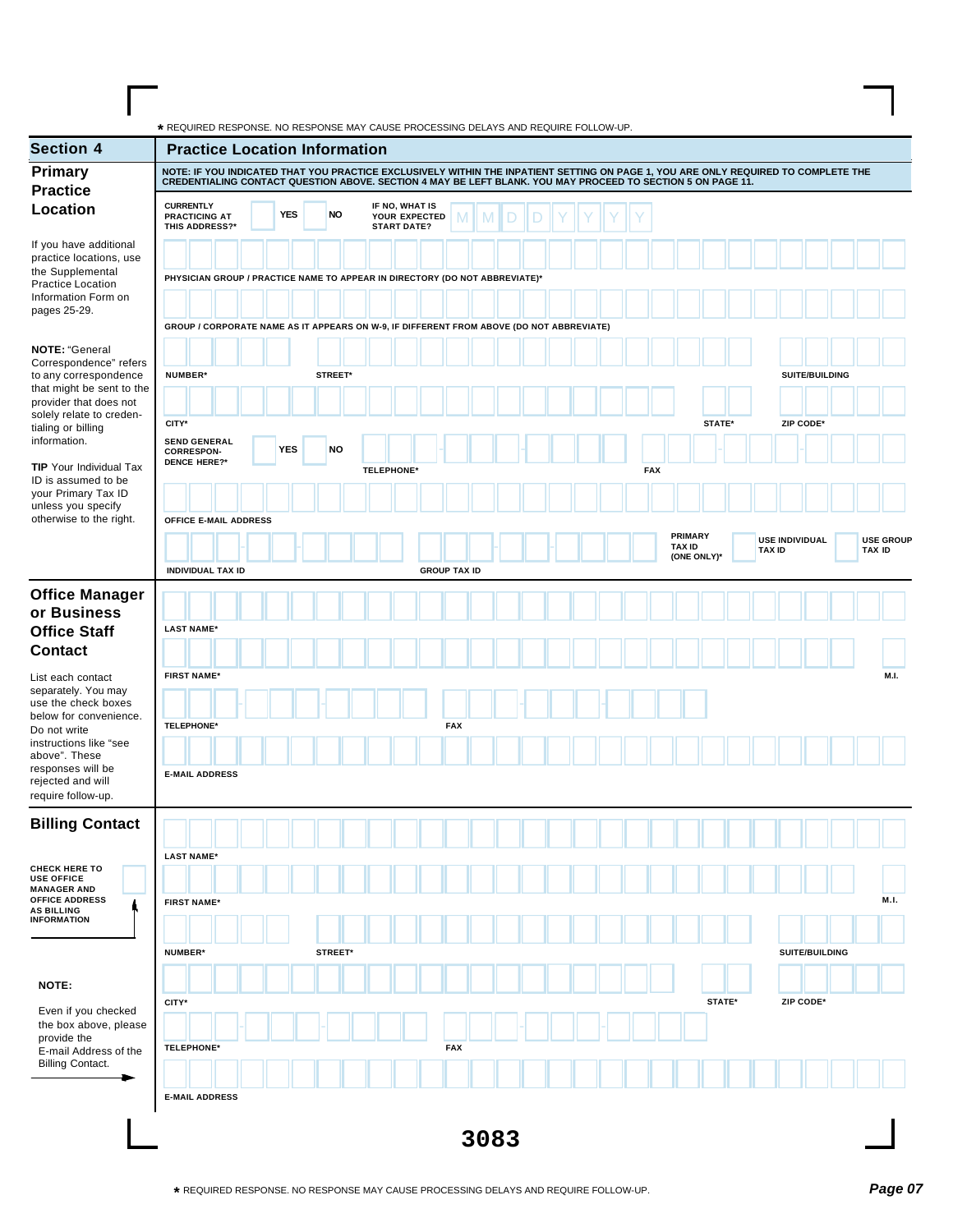| <b>Section 4</b>                                                                                                                                                                           | <b>Practice Location Information (Continued)</b>     |              |               |                                    |                                        |                                                         |             |                      |                                   |                                       |              |                                   |     |                |            |                      |
|--------------------------------------------------------------------------------------------------------------------------------------------------------------------------------------------|------------------------------------------------------|--------------|---------------|------------------------------------|----------------------------------------|---------------------------------------------------------|-------------|----------------------|-----------------------------------|---------------------------------------|--------------|-----------------------------------|-----|----------------|------------|----------------------|
| <b>Payment and</b>                                                                                                                                                                         | <b>ELECTRONIC</b>                                    |              |               |                                    |                                        |                                                         |             |                      |                                   |                                       |              |                                   |     |                |            |                      |
| Remittance                                                                                                                                                                                 | <b>BILLING</b><br><b>CAPABILITIES?*</b>              | <b>YES</b>   | <b>NO</b>     |                                    |                                        |                                                         |             |                      |                                   |                                       |              |                                   |     |                |            |                      |
|                                                                                                                                                                                            |                                                      |              |               |                                    | BILLING DEPARTMENT (IF HOSPITAL-BASED) |                                                         |             |                      |                                   |                                       |              |                                   |     |                |            |                      |
| YOUR "CHECK PAYABLE TO"<br><b>INFORMATION SHOULD BE</b><br><b>CONSISTENT WITH YOUR</b>                                                                                                     |                                                      |              |               |                                    |                                        |                                                         |             |                      |                                   |                                       |              |                                   |     |                |            |                      |
| W-9.                                                                                                                                                                                       | <b>CHECK PAYABLE TO*</b>                             |              |               |                                    |                                        |                                                         |             |                      |                                   |                                       |              |                                   |     |                |            |                      |
|                                                                                                                                                                                            |                                                      |              |               |                                    |                                        |                                                         |             |                      |                                   |                                       |              |                                   |     |                |            |                      |
| <b>CHECK HERE TO</b><br><b>USE OFFICE</b>                                                                                                                                                  |                                                      |              |               |                                    |                                        |                                                         |             |                      |                                   |                                       |              |                                   |     |                |            |                      |
| <b>MANAGER AND</b><br><b>OFFICE ADDRESS</b>                                                                                                                                                | <b>LAST NAME*</b>                                    |              |               |                                    |                                        |                                                         |             |                      |                                   |                                       |              |                                   |     |                |            |                      |
| <b>AS PAYEE</b><br><b>INFORMATION</b>                                                                                                                                                      |                                                      |              |               |                                    |                                        |                                                         |             |                      |                                   |                                       |              |                                   |     |                |            |                      |
|                                                                                                                                                                                            | <b>FIRST NAME*</b>                                   |              |               |                                    |                                        |                                                         |             |                      |                                   |                                       |              |                                   |     |                |            | M.I.                 |
|                                                                                                                                                                                            |                                                      |              |               |                                    |                                        |                                                         |             |                      |                                   |                                       |              |                                   |     |                |            |                      |
|                                                                                                                                                                                            |                                                      |              |               |                                    |                                        |                                                         |             |                      |                                   |                                       |              |                                   |     |                |            |                      |
|                                                                                                                                                                                            | NUMBER*                                              |              | STREET*       |                                    |                                        |                                                         |             |                      |                                   |                                       |              |                                   |     | SUITE/BUILDING |            |                      |
| NOTE:                                                                                                                                                                                      |                                                      |              |               |                                    |                                        |                                                         |             |                      |                                   |                                       |              |                                   |     |                |            |                      |
|                                                                                                                                                                                            | CITY*                                                |              |               |                                    |                                        |                                                         |             |                      |                                   |                                       |              | STATE*                            |     | ZIP CODE*      |            |                      |
| Even if you checked<br>the box above, please                                                                                                                                               |                                                      |              |               |                                    |                                        |                                                         |             |                      |                                   |                                       |              |                                   |     |                |            |                      |
| provide the                                                                                                                                                                                |                                                      |              |               |                                    |                                        |                                                         |             |                      |                                   |                                       |              |                                   |     |                |            |                      |
| E-mail Address of the<br>Payee Contact.                                                                                                                                                    | <b>TELEPHONE*</b>                                    |              |               |                                    |                                        | <b>FAX</b>                                              |             |                      |                                   |                                       |              |                                   |     |                |            |                      |
|                                                                                                                                                                                            |                                                      |              |               |                                    |                                        |                                                         |             |                      |                                   |                                       |              |                                   |     |                |            |                      |
|                                                                                                                                                                                            | <b>E-MAIL ADDRESS</b>                                |              |               |                                    |                                        |                                                         |             |                      |                                   |                                       |              |                                   |     |                |            |                      |
|                                                                                                                                                                                            |                                                      |              |               |                                    |                                        |                                                         |             |                      |                                   |                                       |              |                                   |     |                |            |                      |
| <b>Office Hours</b>                                                                                                                                                                        | (USE HHMM FORMAT AND ROUND TO THE NEAREST HALF-HOUR) |              |               |                                    |                                        |                                                         |             |                      |                                   |                                       |              |                                   |     |                |            |                      |
|                                                                                                                                                                                            |                                                      | <b>START</b> |               | $A = AM$<br>$P = PM$               |                                        | END                                                     |             | $A = AM$<br>$P = PM$ |                                   |                                       | <b>START</b> | $A = AM$<br>$P = PM$              | END |                |            | $A = AM$<br>$P = PM$ |
|                                                                                                                                                                                            |                                                      |              |               |                                    |                                        |                                                         |             |                      |                                   |                                       |              |                                   |     |                |            |                      |
|                                                                                                                                                                                            | <b>MONDAY</b>                                        |              |               |                                    |                                        |                                                         |             |                      | <b>FRIDAY</b>                     |                                       |              |                                   |     |                |            |                      |
|                                                                                                                                                                                            | <b>TUESDAY</b>                                       |              |               |                                    |                                        |                                                         |             |                      | <b>SATURDAY</b>                   |                                       |              |                                   |     |                |            |                      |
|                                                                                                                                                                                            |                                                      |              |               |                                    |                                        |                                                         |             |                      |                                   |                                       |              |                                   |     |                |            |                      |
|                                                                                                                                                                                            |                                                      |              |               |                                    |                                        |                                                         |             |                      | <b>SUNDAY</b>                     |                                       |              |                                   |     |                |            |                      |
|                                                                                                                                                                                            | WEDNESDAY                                            |              |               |                                    |                                        |                                                         |             |                      |                                   |                                       |              |                                   |     |                |            |                      |
|                                                                                                                                                                                            |                                                      |              |               |                                    |                                        |                                                         |             |                      |                                   |                                       |              |                                   |     |                |            |                      |
|                                                                                                                                                                                            | <b>THURSDAY</b>                                      |              |               |                                    |                                        |                                                         |             |                      |                                   |                                       |              |                                   |     |                |            |                      |
|                                                                                                                                                                                            |                                                      |              |               |                                    |                                        |                                                         |             |                      |                                   |                                       |              |                                   |     |                |            |                      |
|                                                                                                                                                                                            | 24/7 PHONE COVERAGE?*                                |              | <b>IF YES</b> |                                    |                                        | <b>VOICE MAIL WITH</b>                                  |             |                      | <b>VOICE MAIL</b>                 |                                       |              | AFTER HOURS BACK OFFICE TELEPHONE |     |                |            |                      |
|                                                                                                                                                                                            | <b>YES</b><br>NO                                     |              |               | <b>ANSWERING</b><br><b>SERVICE</b> |                                        | <b>INSTRUCTIONS TO CALL</b><br><b>ANSWERING SERVICE</b> |             |                      | WITH OTHER<br><b>INSTRUCTIONS</b> |                                       |              |                                   |     |                |            |                      |
|                                                                                                                                                                                            |                                                      |              |               |                                    |                                        |                                                         |             |                      |                                   |                                       |              |                                   |     |                |            |                      |
|                                                                                                                                                                                            | ACCEPT NEW PATIENTS INTO THIS PRACTICE?*             |              |               |                                    |                                        | <b>YES</b>                                              |             | NO                   |                                   | <b>ACCEPT ALL NEW PATIENTS?*</b>      |              |                                   |     |                | <b>YES</b> |                      |
| NOTE:<br>After hours back office<br>telephone will be used<br>only by the health plan<br>and will not be<br>published under any<br>circumstances.<br><b>Open Practice</b><br><b>Status</b> |                                                      |              |               |                                    |                                        |                                                         |             |                      |                                   |                                       |              |                                   |     |                |            |                      |
|                                                                                                                                                                                            | ACCEPT EXISTING PATIENTS WITH CHANGE OF PAYOR?*      |              |               |                                    |                                        | YES                                                     |             | NO                   |                                   | <b>ACCEPT NEW MEDICARE PATIENTS?*</b> |              |                                   |     |                | <b>YES</b> |                      |
|                                                                                                                                                                                            |                                                      |              |               |                                    |                                        |                                                         |             |                      |                                   |                                       |              |                                   |     |                |            |                      |
|                                                                                                                                                                                            | ACCEPT NEW PATIENTS WITH PHYSICIAN REFERRAL?*        |              |               |                                    |                                        | <b>YES</b>                                              |             | NO                   |                                   | <b>ACCEPT NEW MEDICAID PATIENTS?*</b> |              |                                   |     |                | <b>YES</b> |                      |
|                                                                                                                                                                                            | IF ANY OF THE                                        |              |               |                                    |                                        |                                                         |             |                      |                                   |                                       |              |                                   |     |                |            |                      |
|                                                                                                                                                                                            | <b>ABOVE INFORMATION</b><br><b>VARIES BY PLAN,</b>   |              |               |                                    |                                        |                                                         |             |                      |                                   |                                       |              |                                   |     |                |            |                      |
|                                                                                                                                                                                            | <b>EXPLAIN (USE BOTH</b><br>LINES IF REQUIRED)       |              |               |                                    |                                        |                                                         |             |                      |                                   |                                       |              |                                   |     |                |            |                      |
|                                                                                                                                                                                            | ARE THERE ANY                                        |              |               |                                    | <b>GENDER LIMITATIONS</b>              |                                                         |             |                      | <b>AGE LIMITATIONS</b>            | <b>LIST OTHER LIMITATIONS</b>         |              |                                   |     |                |            |                      |
|                                                                                                                                                                                            | <b>PRACTICE LIMITATIONS?*</b>                        |              |               |                                    | <b>MALE</b>                            |                                                         |             |                      | <b>MINIMUM</b>                    |                                       |              |                                   |     |                |            |                      |
|                                                                                                                                                                                            | YES<br><b>NO</b>                                     |              | IF YES        |                                    | <b>ONLY</b>                            |                                                         | <b>NONE</b> |                      | AGE                               |                                       |              |                                   |     |                |            |                      |
|                                                                                                                                                                                            |                                                      |              |               |                                    | <b>FEMALE</b><br><b>ONLY</b>           |                                                         |             |                      | <b>MAXIMUM</b><br>AGE             |                                       |              |                                   |     |                |            |                      |

 $\blacksquare$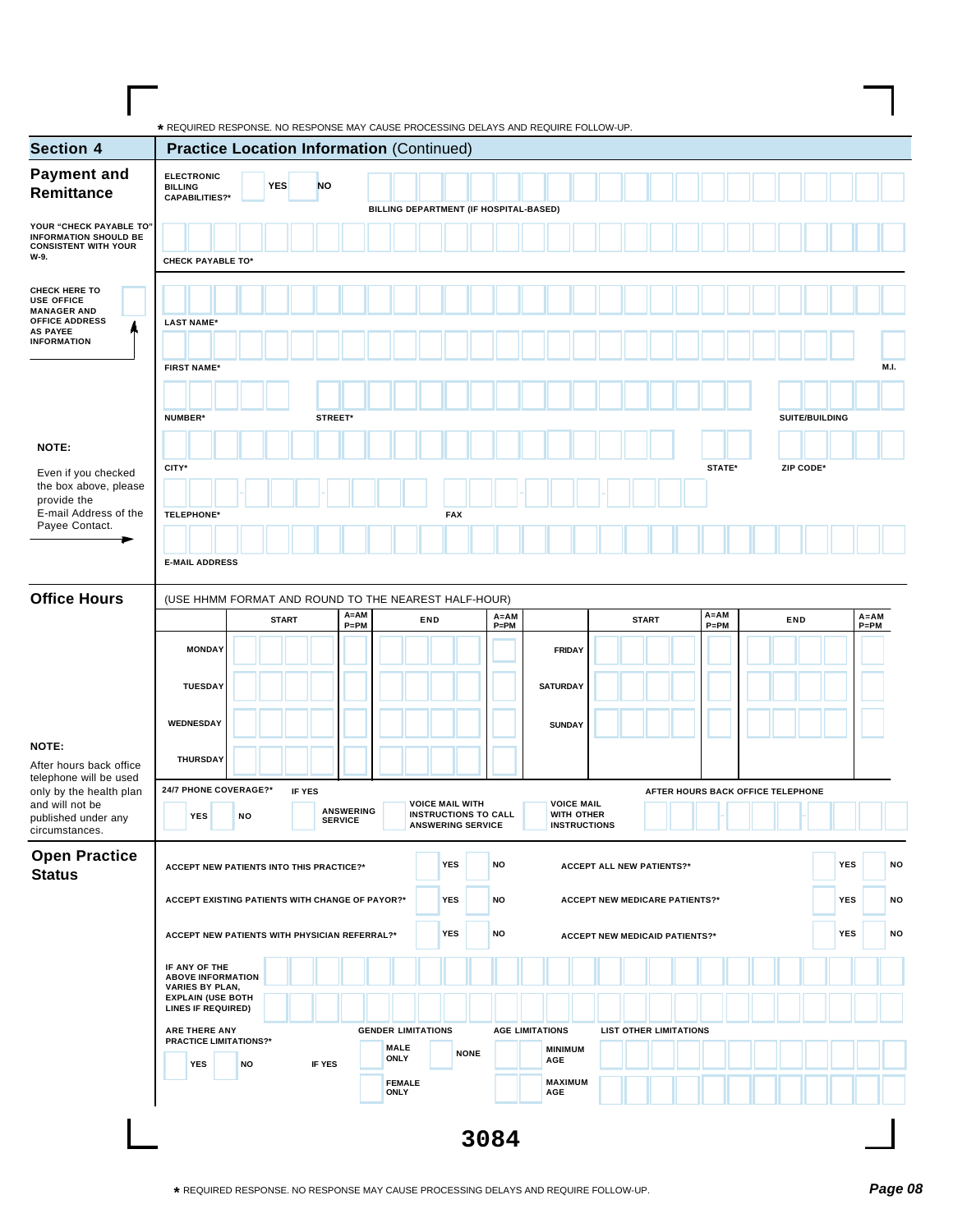| <b>Section 4</b>                         | <b>Practice Location Information (Continued)</b>                                                                                                                       |                           |                              |
|------------------------------------------|------------------------------------------------------------------------------------------------------------------------------------------------------------------------|---------------------------|------------------------------|
| <b>Mid-Level</b><br><b>Practitioners</b> | DO MID-LEVEL PRACTITIONERS (NURSE PRACTITIONERS, PHYSICIAN<br>ASSISTANTS, ETC.) CARE FOR PATIENTS IN YOUR PRACTICE?*<br>(IF YES, PLEASE PROVIDE THE INFORMATION BELOW) | <b>YES</b><br><b>NO</b>   |                              |
|                                          |                                                                                                                                                                        |                           |                              |
|                                          |                                                                                                                                                                        |                           |                              |
|                                          | PRACTITIONER LAST NAME                                                                                                                                                 |                           |                              |
|                                          |                                                                                                                                                                        |                           |                              |
|                                          | PRACTITIONER FIRST NAME                                                                                                                                                | M.I.                      | PRACTITIONER TYPE (E.G., PA, |
|                                          |                                                                                                                                                                        |                           | CNP, NP)                     |
|                                          | PRACTITIONER LICENSE / CERTIFICATE NUMBER                                                                                                                              | <b>PRACTITIONER STATE</b> |                              |
|                                          |                                                                                                                                                                        |                           |                              |
|                                          |                                                                                                                                                                        |                           |                              |
|                                          | PRACTITIONER LAST NAME                                                                                                                                                 |                           |                              |
|                                          |                                                                                                                                                                        |                           |                              |
|                                          | PRACTITIONER FIRST NAME                                                                                                                                                | M.I.                      | PRACTITIONER TYPE (E.G., PA, |
|                                          |                                                                                                                                                                        |                           | CNP, NP)                     |
|                                          | PRACTITIONER LICENSE / CERTIFICATE NUMBER                                                                                                                              | PRACTITIONER STATE        |                              |
|                                          |                                                                                                                                                                        |                           |                              |
|                                          |                                                                                                                                                                        |                           |                              |
|                                          | PRACTITIONER LAST NAME                                                                                                                                                 |                           |                              |
|                                          |                                                                                                                                                                        |                           |                              |
|                                          | PRACTITIONER FIRST NAME                                                                                                                                                | M.I.                      | PRACTITIONER TYPE (E.G., PA, |
|                                          |                                                                                                                                                                        |                           | CNP, NP)                     |
|                                          | PRACTITIONER LICENSE / CERTIFICATE NUMBER                                                                                                                              | PRACTITIONER STATE        |                              |
|                                          |                                                                                                                                                                        |                           |                              |
|                                          |                                                                                                                                                                        |                           |                              |
|                                          | PRACTITIONER LAST NAME                                                                                                                                                 |                           |                              |
|                                          |                                                                                                                                                                        |                           |                              |
|                                          | PRACTITIONER FIRST NAME                                                                                                                                                | M.I.                      | PRACTITIONER TYPE (E.G., PA, |
|                                          |                                                                                                                                                                        |                           | CNP, NP)                     |
|                                          | PRACTITIONER LICENSE / CERTIFICATE NUMBER                                                                                                                              | PRACTITIONER STATE        |                              |
|                                          |                                                                                                                                                                        |                           |                              |
|                                          |                                                                                                                                                                        |                           |                              |
|                                          | PRACTITIONER LAST NAME                                                                                                                                                 |                           |                              |
|                                          |                                                                                                                                                                        |                           |                              |
|                                          | PRACTITIONER FIRST NAME                                                                                                                                                | M.I.                      | PRACTITIONER TYPE (E.G., PA, |
|                                          |                                                                                                                                                                        |                           | CNP, NP)                     |
|                                          | PRACTITIONER LICENSE / CERTIFICATE NUMBER                                                                                                                              | PRACTITIONER STATE        |                              |
|                                          |                                                                                                                                                                        |                           |                              |
|                                          |                                                                                                                                                                        |                           |                              |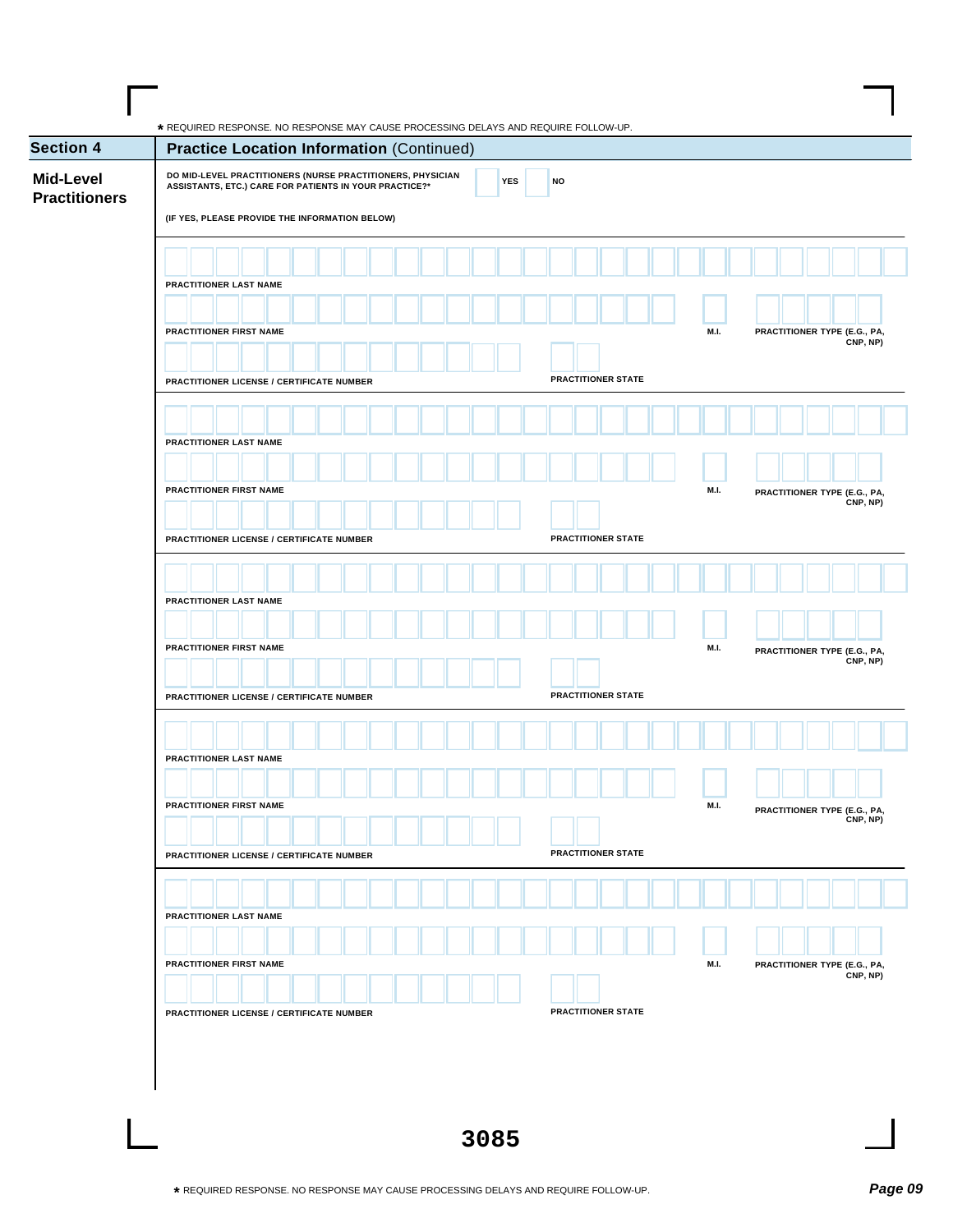| <b>Section 4</b>                                                                                    | * REQUIRED RESPONSE. NO RESPONSE MAY CAUSE PROCESSING DELAYS AND REQUIRE FOLLOW-UP.<br><b>Practice Location Information (Continued)</b> |                  |           |                                                                |                                                                                      |                                    |      |                        |                 |                                             |    |                      |                   |           |                                                        |                                                          |                             |            |            |           |    |
|-----------------------------------------------------------------------------------------------------|-----------------------------------------------------------------------------------------------------------------------------------------|------------------|-----------|----------------------------------------------------------------|--------------------------------------------------------------------------------------|------------------------------------|------|------------------------|-----------------|---------------------------------------------|----|----------------------|-------------------|-----------|--------------------------------------------------------|----------------------------------------------------------|-----------------------------|------------|------------|-----------|----|
| <b>Languages</b>                                                                                    | <b>LANGUAGES</b>                                                                                                                        |                  |           |                                                                |                                                                                      |                                    |      |                        |                 |                                             |    |                      |                   |           |                                                        |                                                          |                             |            |            |           |    |
| Code lists are found on<br>pages 37. Enter the<br>associated 3-digit code<br>in the space provided. | <b>NON-ENGLISH LANGUAGES</b><br>SPOKEN BY OFFICE PERSONNEL<br><b>INTERPRETERS</b><br><b>AVAILABLE?*</b>                                 | <b>YES</b>       | <b>NO</b> | <b>LANGUAGE CODE</b><br><b>LANGUAGES</b><br><b>INTERPRETED</b> |                                                                                      | <b>LANGUAGE CODE</b>               |      |                        |                 | <b>LANGUAGE CODE</b>                        |    | <b>LANGUAGE CODE</b> |                   |           |                                                        | <b>LANGUAGE CODE</b>                                     |                             |            |            |           |    |
| <b>Accessibilities</b>                                                                              | DOES THIS OFFICE MEET ADA ACCESSIBILITY REQUIREMENTS?*                                                                                  |                  |           |                                                                |                                                                                      | <b>LANGUAGE CODE</b><br><b>YES</b> |      | NO                     |                 | <b>LANGUAGE CODE</b>                        |    | <b>LANGUAGE CODE</b> |                   |           |                                                        | <b>LANGUAGE CODE</b>                                     |                             |            |            |           |    |
|                                                                                                     | DOES THIS SITE OFFER HANDICAPPED<br><b>ACCESS FOR THE FOLLOWING</b>                                                                     |                  |           |                                                                | DOES THIS SITE OFFER OTHER<br>SERVICES FOR THE DISABLED?*                            |                                    |      |                        |                 | <b>YES</b>                                  | NO |                      |                   |           | <b>ACCESSIBLE BY</b><br><b>PUBLIC TRANSPORTATION?*</b> |                                                          |                             | <b>YES</b> |            | <b>NO</b> |    |
|                                                                                                     | <b>BUILDING?*</b>                                                                                                                       | <b>YES</b>       | NO        |                                                                | TEXT TELEPHONY (TTY)*                                                                |                                    |      |                        |                 | <b>YES</b>                                  | NO |                      |                   |           | BUS*                                                   |                                                          |                             | <b>YES</b> |            | NO        |    |
|                                                                                                     | <b>PARKING?*</b>                                                                                                                        | <b>YES</b>       | NO        |                                                                | AMERICAN SIGN LANGUAGE*                                                              |                                    |      |                        |                 | YES                                         | NO |                      |                   |           | SUBWAY*                                                |                                                          |                             | YES        |            | NO        |    |
|                                                                                                     | <b>RESTROOM?*</b>                                                                                                                       | <b>YES</b>       | NO        |                                                                | <b>MENTAL/PHYSICAL IMPAIRMENT</b><br><b>SERVICES*</b>                                |                                    |      |                        |                 | <b>YES</b>                                  | NO |                      |                   |           | <b>REGIONAL TRAIN*</b>                                 |                                                          |                             | <b>YES</b> |            | <b>NO</b> |    |
|                                                                                                     | OTHER HANDICAPPED ACCESS                                                                                                                |                  |           |                                                                | OTHER DISABILITY SERVICES                                                            |                                    |      |                        |                 |                                             |    |                      |                   |           |                                                        |                                                          | OTHER TRANSPORTATION ACCESS |            |            |           |    |
| <b>Services</b>                                                                                     | Does this location provide any of the following services?                                                                               |                  |           |                                                                |                                                                                      |                                    |      |                        |                 |                                             |    |                      |                   |           |                                                        |                                                          |                             |            |            |           |    |
|                                                                                                     | <b>LABORATORY</b><br><b>SERVICES?</b>                                                                                                   | <b>YES</b>       | <b>NO</b> |                                                                | IF YES, PROVIDE ACCREDITING/<br><b>CERTIFYING PROGRAM</b><br>(E.G., CLIA, COLA, MLE) |                                    |      |                        |                 |                                             |    |                      |                   |           |                                                        |                                                          |                             |            |            |           |    |
|                                                                                                     | <b>RADIOLOGY</b><br><b>SERVICES?</b>                                                                                                    | <b>YES</b>       | <b>NO</b> |                                                                | IF YES, PROVIDE X-RAY<br><b>CERTIFICATION TYPE</b>                                   |                                    |      |                        |                 |                                             |    |                      |                   |           |                                                        |                                                          |                             |            |            |           |    |
|                                                                                                     | EKGS?                                                                                                                                   | <b>YES</b>       | <b>NO</b> | <b>ALLERGY</b><br><b>INJECTIONS?</b>                           |                                                                                      | <b>YES</b>                         |      | NO                     | <b>TESTING?</b> | <b>ALLERGY SKIN</b>                         |    | <b>YES</b>           |                   | <b>NO</b> |                                                        | <b>GYNECOLOGY</b><br>(PELVIC/PAP)?                       | <b>ROUTINE OFFICE</b>       |            | <b>YES</b> |           | NO |
|                                                                                                     | <b>DRAWING</b><br>BLOOD?                                                                                                                | <b>YES</b>       | <b>NO</b> | AGE<br><b>APPROPRIATE</b><br><b>IMMUNIZATIONS?</b>             |                                                                                      | <b>YES</b>                         |      | <b>NO</b>              | <b>FLEXIBLE</b> | SIGMOIDOSCOPY?                              |    | <b>YES</b>           |                   | NO        |                                                        | <b>TYMPANOMETR</b><br>Y/ AUDIOMETRY<br><b>SCREENING?</b> |                             |            | <b>YES</b> |           | NO |
|                                                                                                     | <b>ASTHMA</b><br><b>TREATMENT?</b><br><b>PULMONARY</b>                                                                                  | <b>YES</b>       | <b>NO</b> | <b>OSTEOPATHIC</b><br><b>MANIPULATION?</b>                     |                                                                                      | <b>YES</b>                         |      | NO                     |                 | IV HYDRATION/<br>TREATMENT?                 |    | YES                  |                   | <b>NO</b> |                                                        | <b>CARDIAC</b><br><b>STRESS TEST?</b>                    |                             |            | <b>YES</b> |           | NO |
|                                                                                                     | <b>FUNCTION</b><br><b>TESTING?</b>                                                                                                      | <b>YES</b>       | <b>NO</b> | <b>PHYSICAL</b><br>THERAPY?                                    |                                                                                      | <b>YES</b>                         |      | <b>NO</b>              |                 | <b>CARE OF MINOR</b><br><b>LACERATIONS?</b> |    | <b>YES</b>           |                   | <b>NO</b> |                                                        |                                                          |                             |            |            |           |    |
|                                                                                                     | <b>IS ANESTHESIA</b><br><b>ADMINISTERED IN</b><br>YOUR OFFICE?                                                                          | <b>YES</b>       | NO        | IF YES, WHAT<br><b>CLASS/CATEGORY</b><br>DO YOU USE?           |                                                                                      |                                    |      |                        |                 |                                             |    |                      |                   |           |                                                        |                                                          |                             |            |            |           |    |
|                                                                                                     | IF YES, WHO<br><b>ADMINISTERS IT?</b>                                                                                                   | <b>LAST NAME</b> |           |                                                                |                                                                                      |                                    |      |                        |                 |                                             |    |                      | <b>FIRST NAME</b> |           |                                                        |                                                          |                             |            |            |           |    |
|                                                                                                     | <b>TYPE OF PRACTICE</b><br>(SELECT ONE ONLY)*                                                                                           |                  |           | <b>SOLO PRACTICE</b>                                           |                                                                                      |                                    |      | SINGLE SPECIALTY GROUP |                 |                                             |    |                      |                   |           | MULTI-SPECIALTY GROUP                                  |                                                          |                             |            |            |           |    |
|                                                                                                     | ADDITIONAL OFFICE PROCEDURES PROVIDED (INCLUDING SURGICAL PROCEDURES)                                                                   |                  |           |                                                                |                                                                                      |                                    |      |                        |                 |                                             |    |                      |                   |           |                                                        |                                                          |                             |            |            |           |    |
|                                                                                                     |                                                                                                                                         |                  |           |                                                                |                                                                                      |                                    |      |                        |                 |                                             |    |                      |                   |           |                                                        |                                                          |                             |            |            |           |    |
|                                                                                                     |                                                                                                                                         |                  |           |                                                                |                                                                                      |                                    |      |                        |                 |                                             |    |                      |                   |           |                                                        |                                                          |                             |            |            |           |    |
|                                                                                                     |                                                                                                                                         |                  |           |                                                                |                                                                                      |                                    |      |                        |                 |                                             |    |                      |                   |           |                                                        |                                                          |                             |            |            |           |    |
|                                                                                                     |                                                                                                                                         |                  |           |                                                                |                                                                                      |                                    | 3086 |                        |                 |                                             |    |                      |                   |           |                                                        |                                                          |                             |            |            |           |    |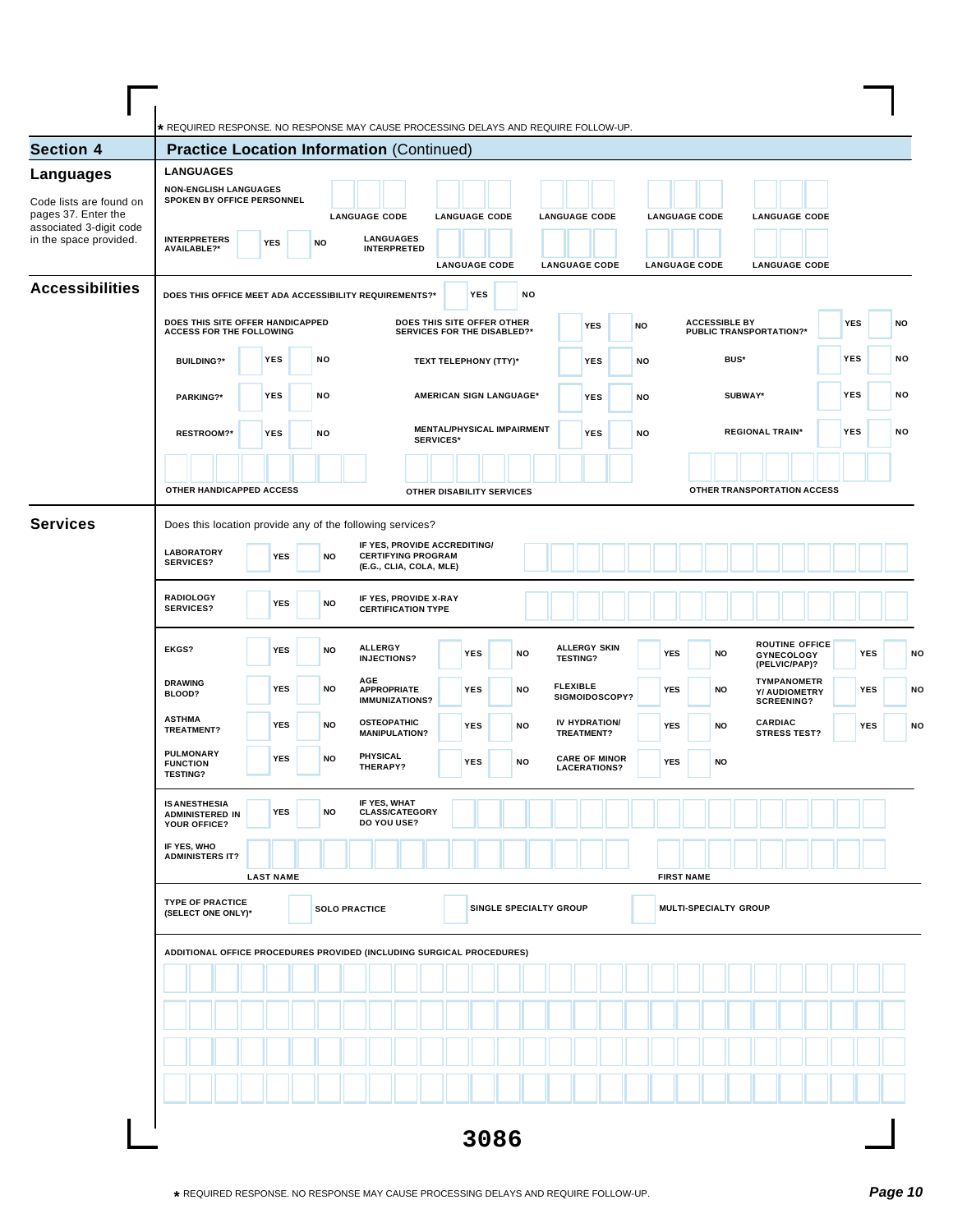| <b>Section 4</b>                                   | * REQUIRED RESPONSE. NO RESPONSE MAY CAUSE PROCESSING DELAYS AND REQUIRE FOLLOW-UP.<br><b>Practice Location Information (Continued)</b> |             |                                                                 |
|----------------------------------------------------|-----------------------------------------------------------------------------------------------------------------------------------------|-------------|-----------------------------------------------------------------|
| Partners/                                          | LIST ALL PARTNERS/ASSOCIATES AT THIS PRACTICE                                                                                           |             |                                                                 |
| <b>Associates</b>                                  |                                                                                                                                         |             |                                                                 |
| Code lists are found on                            |                                                                                                                                         |             |                                                                 |
| pages 36-43. Enter the                             | <b>LAST NAME</b>                                                                                                                        |             | <b>COVERING</b><br><b>SPECIALTY CODE</b><br>COLLEAGUE<br>(Y/N)? |
| associated 3-digit code<br>in the space provided.  | <b>FIRST NAME</b>                                                                                                                       |             |                                                                 |
| If you have additional                             |                                                                                                                                         | M.I.        | PROVIDER TYPE (CODE PG 36)                                      |
| partners/associates at<br>THIS location, use the   |                                                                                                                                         |             |                                                                 |
| Partner/Associate<br>Supplemental Form on          | <b>LAST NAME</b>                                                                                                                        |             | <b>COVERING</b><br><b>SPECIALTY CODE</b><br>COLLEAGUE           |
| page 23. Photocopy as<br>necessary. Be certain     |                                                                                                                                         |             | (Y/N)?                                                          |
| to check "Primary<br>Location" at the top of       | <b>FIRST NAME</b>                                                                                                                       | M.I.        | PROVIDER TYPE (CODE PG 36)                                      |
| the page.                                          |                                                                                                                                         |             |                                                                 |
|                                                    | <b>LAST NAME</b>                                                                                                                        |             | <b>SPECIALTY CODE</b><br><b>COVERING</b>                        |
|                                                    |                                                                                                                                         |             | COLLEAGUE<br>(Y/N)?                                             |
|                                                    | <b>FIRST NAME</b>                                                                                                                       | M.I.        | PROVIDER TYPE (CODE PG 36)                                      |
|                                                    |                                                                                                                                         |             |                                                                 |
| Covering<br><b>Colleagues</b>                      | LIST ALL COVERING COLLEAGUES THAT ARE NOT PARTNERS/ASSOCIATES AT THIS PRACTICE                                                          |             |                                                                 |
|                                                    |                                                                                                                                         |             |                                                                 |
| Code lists are found on<br>pages 36-43. Enter the  | <b>LAST NAME</b>                                                                                                                        |             | <b>SPECIALTY CODE</b>                                           |
| associated 3-digit code<br>in the space provided.  |                                                                                                                                         |             |                                                                 |
| If you have additional                             | <b>FIRST NAME</b>                                                                                                                       | <b>M.I.</b> | PROVIDER TYPE (CODE PG 36)                                      |
| covering colleagues<br>that are not partners at    |                                                                                                                                         |             |                                                                 |
| THIS location, use the                             |                                                                                                                                         |             |                                                                 |
| <b>Covering Colleagues</b><br>Supplemental Form on | <b>LAST NAME</b>                                                                                                                        |             | <b>SPECIALTY CODE</b>                                           |
| page 24. Photocopy as<br>necessary. Be certain     |                                                                                                                                         |             |                                                                 |
| to check "Primary<br>Location" at the top of       | <b>FIRST NAME</b>                                                                                                                       | M.I.        | PROVIDER TYPE (CODE PG 36)                                      |
| the page.                                          |                                                                                                                                         |             |                                                                 |
|                                                    | <b>LAST NAME</b>                                                                                                                        |             | <b>SPECIALTY CODE</b>                                           |
|                                                    |                                                                                                                                         |             |                                                                 |
|                                                    | <b>FIRST NAME</b>                                                                                                                       | M.I.        | PROVIDER TYPE (CODE PG 36)                                      |
| <b>Section 5</b>                                   | <b>Hospital Affiliations</b>                                                                                                            |             |                                                                 |
| <b>Admitting</b>                                   | DO YOU HAVE<br>IF YOU DO NOT ADMIT PATIENTS, WHAT                                                                                       |             |                                                                 |
| <b>Arrangements</b>                                | <b>YES</b><br>NO<br><b>HOSPITAL</b><br>TYPE OF ADMITTING ARRANGEMENTS DO<br>PRIVILEGES?*<br>YOU HAVE?                                   |             |                                                                 |
|                                                    |                                                                                                                                         |             |                                                                 |
|                                                    |                                                                                                                                         |             |                                                                 |
|                                                    |                                                                                                                                         |             |                                                                 |
|                                                    |                                                                                                                                         |             |                                                                 |
|                                                    |                                                                                                                                         |             |                                                                 |
|                                                    |                                                                                                                                         |             |                                                                 |
|                                                    |                                                                                                                                         |             |                                                                 |
|                                                    |                                                                                                                                         |             |                                                                 |
|                                                    | 3087                                                                                                                                    |             |                                                                 |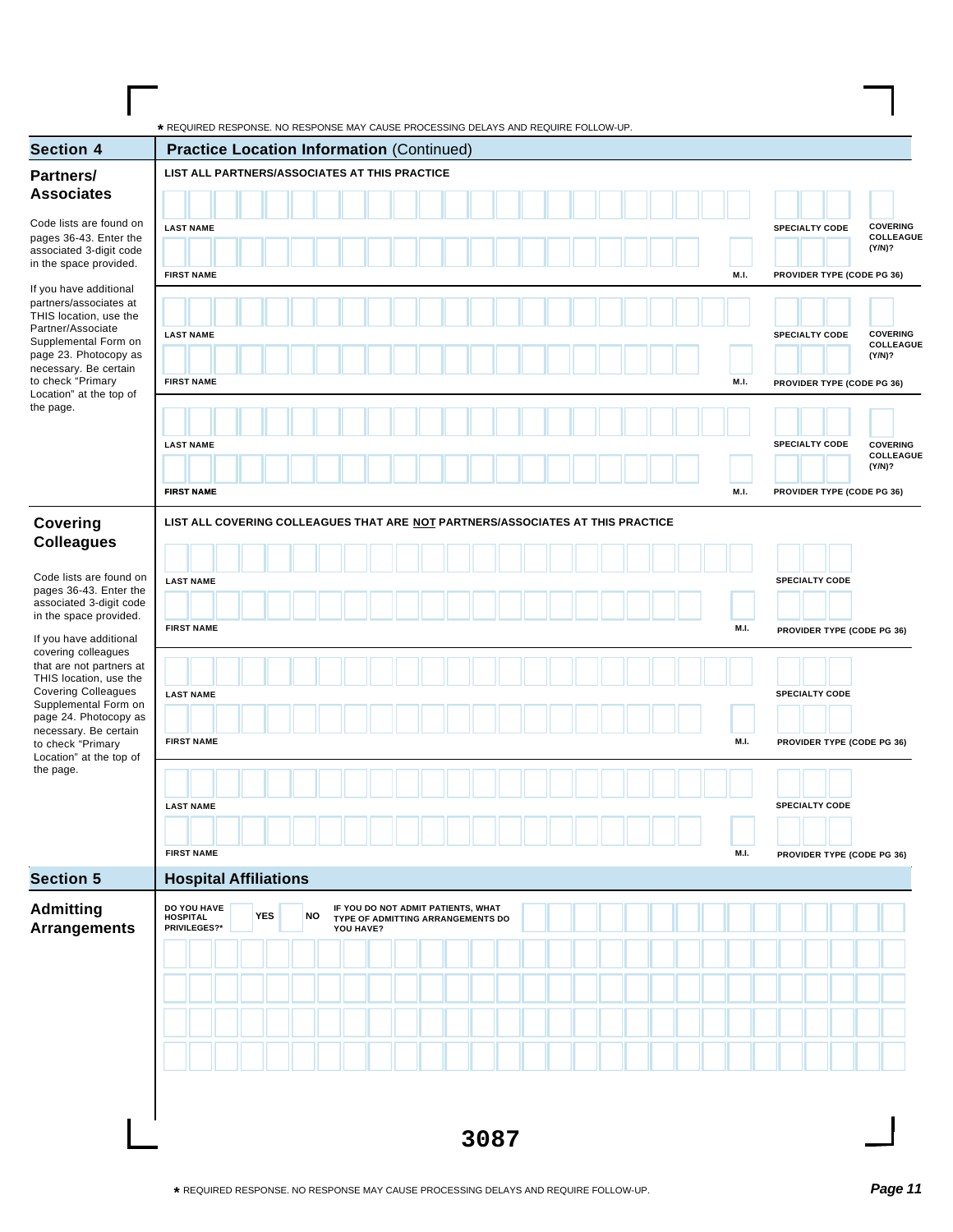| <b>Section 5</b>                                      | * REQUIRED RESPONSE. NO RESPONSE MAY CAUSE PROCESSING DELAYS AND REQUIRE FOLLOW-UP. | <b>Hospital Affiliations (Continued)</b>                                          |  |               |                             |            |  |                    |  |            |                      |              |                             |                 |            |                          |
|-------------------------------------------------------|-------------------------------------------------------------------------------------|-----------------------------------------------------------------------------------|--|---------------|-----------------------------|------------|--|--------------------|--|------------|----------------------|--------------|-----------------------------|-----------------|------------|--------------------------|
|                                                       |                                                                                     | PRIMARY HOSPITAL                                                                  |  |               |                             |            |  |                    |  |            |                      |              |                             |                 |            |                          |
| Hospital<br><b>Privileges</b>                         |                                                                                     |                                                                                   |  |               |                             |            |  |                    |  |            |                      |              |                             |                 |            |                          |
| If applicable, list all                               | <b>HOSPITAL NAME</b>                                                                |                                                                                   |  |               |                             |            |  |                    |  |            |                      |              |                             |                 |            |                          |
| hospital affiliations. List<br>primary hospital, then |                                                                                     |                                                                                   |  |               |                             |            |  |                    |  |            |                      |              |                             |                 |            |                          |
| other current<br>affiliations, followed by            | <b>NUMBER</b>                                                                       |                                                                                   |  | <b>STREET</b> |                             |            |  |                    |  |            |                      |              |                             | SUITE/BUILDING  |            |                          |
| previous affiliations in<br>chronological order.      |                                                                                     |                                                                                   |  |               |                             |            |  |                    |  |            |                      |              |                             |                 |            |                          |
|                                                       | <b>CITY</b>                                                                         |                                                                                   |  |               |                             |            |  |                    |  |            |                      | <b>STATE</b> |                             | ZIP CODE        |            |                          |
| If you have additional<br>hospital privileges, use    |                                                                                     |                                                                                   |  |               |                             |            |  |                    |  |            |                      |              |                             |                 |            |                          |
| the Supplemental<br><b>Hospital Privileges</b>        | <b>TELEPHONE</b>                                                                    |                                                                                   |  |               |                             | <b>FAX</b> |  |                    |  |            |                      |              |                             |                 |            |                          |
| Form on page 30.                                      |                                                                                     |                                                                                   |  |               |                             |            |  |                    |  |            |                      |              |                             |                 |            |                          |
|                                                       |                                                                                     | <b>DEPARTMENT NAME</b>                                                            |  |               |                             |            |  |                    |  |            |                      |              |                             |                 |            |                          |
|                                                       |                                                                                     |                                                                                   |  |               |                             |            |  |                    |  |            |                      |              |                             |                 |            |                          |
|                                                       |                                                                                     | DEPARTMENT DIRECTOR'S LAST NAME                                                   |  |               |                             |            |  |                    |  |            |                      |              |                             |                 |            |                          |
|                                                       |                                                                                     | DEPARTMENT DIRECTOR'S FIRST NAME                                                  |  |               |                             |            |  |                    |  |            |                      |              |                             |                 |            | <b>M.I.</b>              |
|                                                       | M<br>M                                                                              |                                                                                   |  | M             |                             |            |  | FULL, UNRESTRICTED |  | <b>YES</b> | <b>NO</b>            |              | ARE PRIVILEGES              |                 | <b>YES</b> | <b>NO</b>                |
| TIP Be certain your                                   |                                                                                     | <b>AFFILIATION START DATE</b>                                                     |  |               | <b>AFFILIATION END DATE</b> |            |  | PRIVILEGES?        |  |            |                      |              | TEMPORARY?                  |                 |            |                          |
| admission percentages<br>add up to 100% for           |                                                                                     |                                                                                   |  |               |                             |            |  |                    |  |            | OF YOUR TOTAL ANNUAL |              | ADMISSIONS, WHAT PERCENTAGE |                 |            | %                        |
| current hospitals.<br>Otherwise, you will             |                                                                                     | ADMITTING PRIVILEGE STATUS (E.G. NONE, FULL UNRESTRICTED, PROVISIONAL, TEMPORARY) |  |               |                             |            |  |                    |  |            | IS TO THIS HOSPITAL? |              |                             |                 |            |                          |
| have to correct this<br>error.                        |                                                                                     | <b>OTHER HOSPITAL</b>                                                             |  |               |                             |            |  |                    |  |            |                      |              |                             |                 |            |                          |
|                                                       |                                                                                     |                                                                                   |  |               |                             |            |  |                    |  |            |                      |              |                             |                 |            |                          |
|                                                       | <b>HOSPITAL NAME</b>                                                                |                                                                                   |  |               |                             |            |  |                    |  |            |                      |              |                             |                 |            |                          |
|                                                       |                                                                                     |                                                                                   |  |               |                             |            |  |                    |  |            |                      |              |                             |                 |            |                          |
|                                                       | <b>NUMBER</b>                                                                       |                                                                                   |  | <b>STREET</b> |                             |            |  |                    |  |            |                      |              |                             |                 |            |                          |
|                                                       |                                                                                     |                                                                                   |  |               |                             |            |  |                    |  |            |                      |              |                             | SUITE/BUILDING  |            |                          |
|                                                       |                                                                                     |                                                                                   |  |               |                             |            |  |                    |  |            |                      |              |                             |                 |            |                          |
|                                                       | <b>CITY</b>                                                                         |                                                                                   |  |               |                             |            |  |                    |  |            |                      | <b>STATE</b> |                             | <b>ZIP CODE</b> |            |                          |
|                                                       |                                                                                     |                                                                                   |  |               |                             |            |  |                    |  |            |                      |              |                             |                 |            |                          |
|                                                       | <b>TELEPHONE</b>                                                                    |                                                                                   |  |               |                             | <b>FAX</b> |  |                    |  |            |                      |              |                             |                 |            |                          |
|                                                       |                                                                                     |                                                                                   |  |               |                             |            |  |                    |  |            |                      |              |                             |                 |            |                          |
|                                                       |                                                                                     | <b>DEPARTMENT NAME</b>                                                            |  |               |                             |            |  |                    |  |            |                      |              |                             |                 |            |                          |
|                                                       |                                                                                     | DEPARTMENT DIRECTOR'S LAST NAME                                                   |  |               |                             |            |  |                    |  |            |                      |              |                             |                 |            |                          |
|                                                       |                                                                                     |                                                                                   |  |               |                             |            |  |                    |  |            |                      |              |                             |                 |            |                          |
|                                                       |                                                                                     | DEPARTMENT DIRECTOR'S FIRST NAME                                                  |  |               |                             |            |  |                    |  |            |                      |              |                             |                 |            |                          |
|                                                       | M<br>M                                                                              |                                                                                   |  | M             |                             |            |  | FULL, UNRESTRICTED |  | <b>YES</b> | NO                   |              | ARE PRIVILEGES              |                 | <b>YES</b> | <b>M.I.</b><br><b>NO</b> |
|                                                       |                                                                                     | <b>AFFILIATION START DATE</b>                                                     |  |               | <b>AFFILIATION END DATE</b> |            |  | PRIVILEGES?        |  |            |                      |              | <b>TEMPORARY?</b>           |                 |            |                          |
|                                                       |                                                                                     |                                                                                   |  |               |                             |            |  |                    |  |            | OF YOUR TOTAL ANNUAL |              | ADMISSIONS, WHAT PERCENTAGE |                 |            | %                        |
|                                                       |                                                                                     | ADMITTING PRIVILEGE STATUS (E.G. NONE, FULL UNRESTRICTED, PROVISIONAL, TEMPORARY) |  |               |                             |            |  |                    |  |            | IS TO THIS HOSPITAL? |              |                             |                 |            |                          |
|                                                       | PLEASE EXPLAIN                                                                      | <b>TERMINATED AFFILIATION</b>                                                     |  |               |                             |            |  |                    |  |            |                      |              |                             |                 |            |                          |
|                                                       |                                                                                     |                                                                                   |  |               |                             |            |  |                    |  |            |                      |              |                             |                 |            |                          |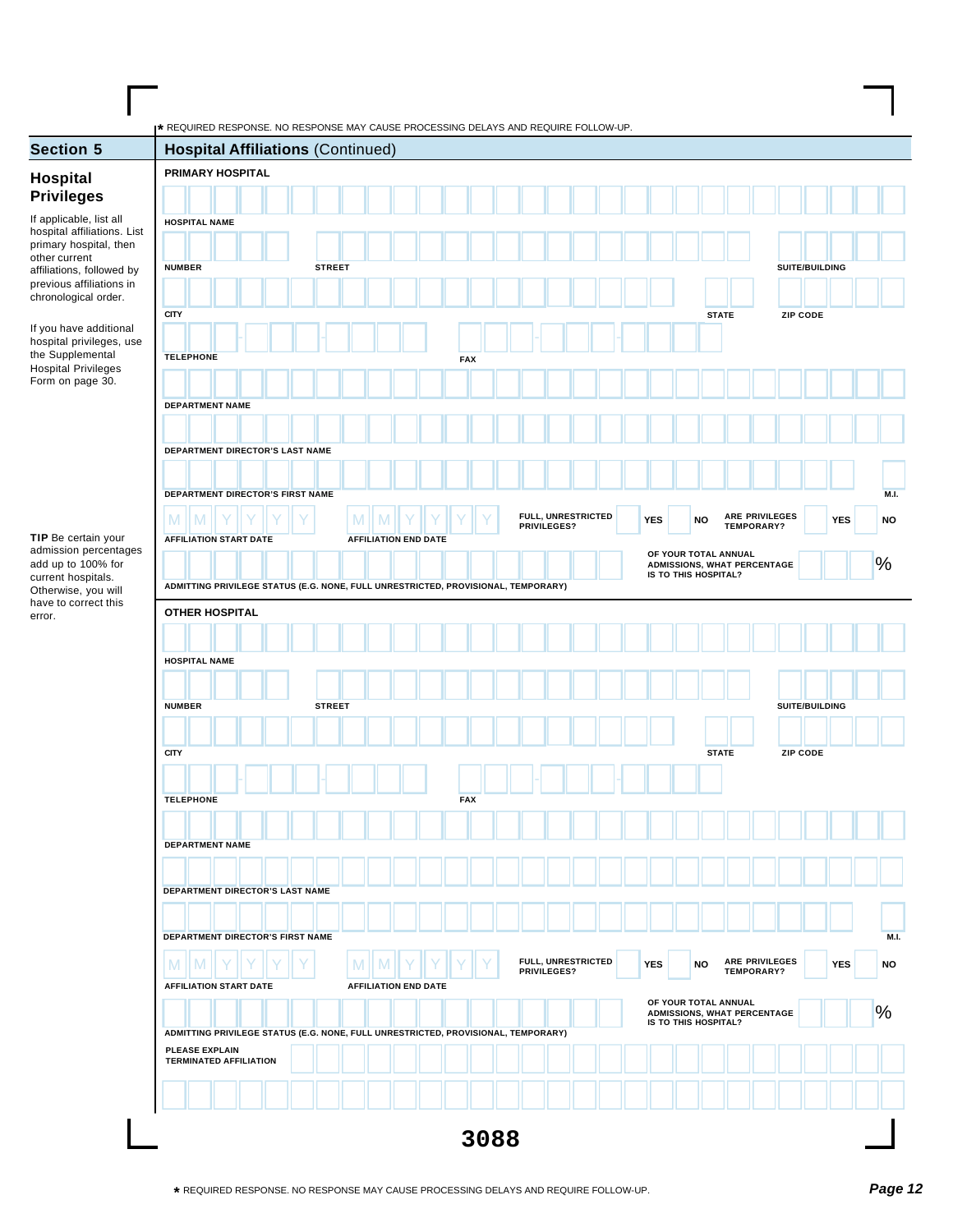| <b>Section 6</b>                                                                                                  | <b>Professional Liability Insurance Carrier</b>                 |               |            |                        |           |    |                                   |   |                        |  |  |                              |  |                |                   |                              |            |               |
|-------------------------------------------------------------------------------------------------------------------|-----------------------------------------------------------------|---------------|------------|------------------------|-----------|----|-----------------------------------|---|------------------------|--|--|------------------------------|--|----------------|-------------------|------------------------------|------------|---------------|
| Professional                                                                                                      |                                                                 |               |            |                        |           |    |                                   |   |                        |  |  |                              |  | SELF-INSURED?* |                   |                              | <b>YES</b> |               |
| Liability                                                                                                         | <b>CARRIER OR SELF-INSURED NAME*</b>                            |               |            |                        |           |    |                                   |   |                        |  |  |                              |  |                |                   |                              |            |               |
| <b>Insurance</b>                                                                                                  |                                                                 |               |            |                        |           |    |                                   |   |                        |  |  |                              |  |                |                   |                              |            |               |
| <b>Carrier</b>                                                                                                    |                                                                 |               |            |                        |           |    |                                   |   |                        |  |  |                              |  |                |                   |                              |            |               |
| <b>IMPORTANT</b><br>IF YOU DO NOT                                                                                 | <b>NUMBER*</b><br>STREET*                                       |               |            |                        |           |    |                                   |   |                        |  |  |                              |  |                | SUITE/BUILDING    |                              |            |               |
| CARRY<br>MALPRACTICE                                                                                              |                                                                 |               |            |                        |           |    |                                   |   |                        |  |  |                              |  |                |                   |                              |            |               |
| INSURANCE, CHECK<br>THIS BOX AND SKIP                                                                             | CITY*                                                           |               |            |                        |           |    |                                   |   |                        |  |  | STATE*                       |  |                | ZIP CODE*         |                              |            |               |
| THIS SECTION.                                                                                                     | M                                                               | M             |            |                        |           |    |                                   |   |                        |  |  | <b>TYPE OF</b><br>COVERAGE?* |  |                | <b>INDIVIDUAL</b> |                              |            | <b>SHARED</b> |
|                                                                                                                   | <b>ORIGINAL EFFECTIVE DATE*</b>                                 |               |            | <b>EFFECTIVE DATE*</b> |           |    |                                   |   | <b>EXPIRATION DATE</b> |  |  |                              |  |                |                   |                              |            |               |
|                                                                                                                   | DO YOU HAVE UNLIMITED COVERAGE<br>WITH THIS INSURANCE CARRIER?* |               | <b>YES</b> |                        | NO        | \$ |                                   |   |                        |  |  |                              |  |                |                   |                              |            |               |
|                                                                                                                   |                                                                 |               |            |                        |           |    | AMOUNT OF COVERAGE PER OCCURRENCE |   |                        |  |  |                              |  |                |                   | AMOUNT OF COVERAGE AGGREGATE |            |               |
|                                                                                                                   | POLICY INCLUDES TAIL COVERAGE?                                  |               | <b>YES</b> |                        | NO        |    |                                   |   |                        |  |  |                              |  |                |                   |                              |            |               |
|                                                                                                                   |                                                                 |               |            |                        |           |    |                                   |   |                        |  |  |                              |  |                |                   |                              |            |               |
|                                                                                                                   |                                                                 |               |            |                        |           |    |                                   |   |                        |  |  |                              |  |                |                   |                              |            |               |
|                                                                                                                   | <b>POLICY NUMBER*</b>                                           |               |            |                        |           |    |                                   |   |                        |  |  |                              |  |                |                   |                              |            |               |
| Professional                                                                                                      |                                                                 |               |            |                        |           |    |                                   |   |                        |  |  |                              |  | SELF-INSURED?  |                   |                              | <b>YES</b> |               |
| <b>Liability</b>                                                                                                  | <b>CARRIER OR SELF-INSURED NAME</b>                             |               |            |                        |           |    |                                   |   |                        |  |  |                              |  |                |                   |                              |            |               |
| <b>Insurance</b>                                                                                                  |                                                                 |               |            |                        |           |    |                                   |   |                        |  |  |                              |  |                |                   |                              |            |               |
| <b>Carrier</b><br>List other current,<br>future, or previous<br>carrier(s) if current<br>carrier is less than ten | NUMBER*<br>STREET*                                              |               |            |                        |           |    |                                   |   |                        |  |  |                              |  |                | SUITE/BUILDING    |                              |            |               |
|                                                                                                                   |                                                                 |               |            |                        |           |    |                                   |   |                        |  |  |                              |  |                |                   |                              |            |               |
|                                                                                                                   | CITY*                                                           |               |            |                        |           |    |                                   |   |                        |  |  | STATE*                       |  |                | ZIP CODE*         |                              |            |               |
| $(10)$ years.                                                                                                     |                                                                 |               |            |                        |           |    |                                   |   |                        |  |  | <b>TYPE OF</b>               |  |                |                   |                              |            |               |
| NOTE: A longer period<br>may be required by                                                                       | M                                                               | M             |            |                        |           |    |                                   | M |                        |  |  | COVERAGE?*                   |  |                | INDIVIDUAL        |                              |            | <b>SHARED</b> |
| your healthcare entity.                                                                                           | <b>ORIGINAL EFFECTIVE DATE*</b>                                 |               |            | <b>EFFECTIVE DATE*</b> |           |    |                                   |   | <b>EXPIRATION DATE</b> |  |  |                              |  |                |                   |                              |            |               |
| If you have additional<br>Insurance, use the                                                                      | DO YOU HAVE UNLIMITED COVERAGE<br>WITH THIS INSURANCE CARRIER?  |               | <b>YES</b> |                        | NO        | \$ |                                   |   |                        |  |  |                              |  |                |                   |                              |            |               |
| Supplemental                                                                                                      |                                                                 |               |            |                        |           |    | AMOUNT OF COVERAGE PER OCCURRENCE |   |                        |  |  |                              |  |                |                   | AMOUNT OF COVERAGE AGGREGATE |            |               |
| Insurance Form on<br>page 31.                                                                                     | POLICY INCLUDES TAIL COVERAGE?                                  |               | <b>YES</b> |                        | <b>NO</b> |    |                                   |   |                        |  |  |                              |  |                |                   |                              |            |               |
|                                                                                                                   |                                                                 |               |            |                        |           |    |                                   |   |                        |  |  |                              |  |                |                   |                              |            |               |
|                                                                                                                   |                                                                 |               |            |                        |           |    |                                   |   |                        |  |  |                              |  |                |                   |                              |            |               |
|                                                                                                                   | <b>POLICY NUMBER*</b>                                           |               |            |                        |           |    |                                   |   |                        |  |  |                              |  |                |                   |                              |            |               |
| <b>Section 7</b>                                                                                                  | <b>Work History and References</b>                              |               |            |                        |           |    |                                   |   |                        |  |  |                              |  |                |                   |                              |            |               |
| <b>Military</b>                                                                                                   | Are you currently on active military                            |               |            | <b>YES</b>             | <b>NO</b> |    |                                   |   |                        |  |  |                              |  |                |                   |                              |            |               |
| <b>Duty</b>                                                                                                       | duty or military reserve?*                                      |               |            |                        |           |    |                                   |   |                        |  |  |                              |  |                |                   |                              |            |               |
| <b>Work History</b><br>Include a chronological                                                                    | <b>WORK HISTORY</b>                                             |               |            |                        |           |    |                                   |   |                        |  |  |                              |  |                |                   |                              |            |               |
| work history for the                                                                                              |                                                                 |               |            |                        |           |    |                                   |   |                        |  |  |                              |  |                |                   |                              |            |               |
| past 10 years.                                                                                                    | PRACTICE / EMPLOYER NAME                                        |               |            |                        |           |    |                                   |   |                        |  |  |                              |  |                |                   |                              |            |               |
| A longer period may be<br>required by your                                                                        |                                                                 |               |            |                        |           |    |                                   |   |                        |  |  |                              |  |                |                   |                              |            |               |
| healthcare entity.                                                                                                | <b>NUMBER</b>                                                   | <b>STREET</b> |            |                        |           |    |                                   |   |                        |  |  |                              |  |                | SUITE/BUILDING    |                              |            |               |
| If you have additional                                                                                            |                                                                 |               |            |                        |           |    |                                   |   |                        |  |  |                              |  |                |                   |                              |            |               |
| work history, use the<br>Supplemental Work                                                                        | <b>CITY</b>                                                     |               |            |                        |           |    |                                   |   | <b>STATE</b>           |  |  | ZIP/POSTAL CODE              |  |                |                   |                              |            |               |
| History Form on page                                                                                              |                                                                 |               |            |                        |           |    |                                   |   |                        |  |  |                              |  |                |                   |                              |            |               |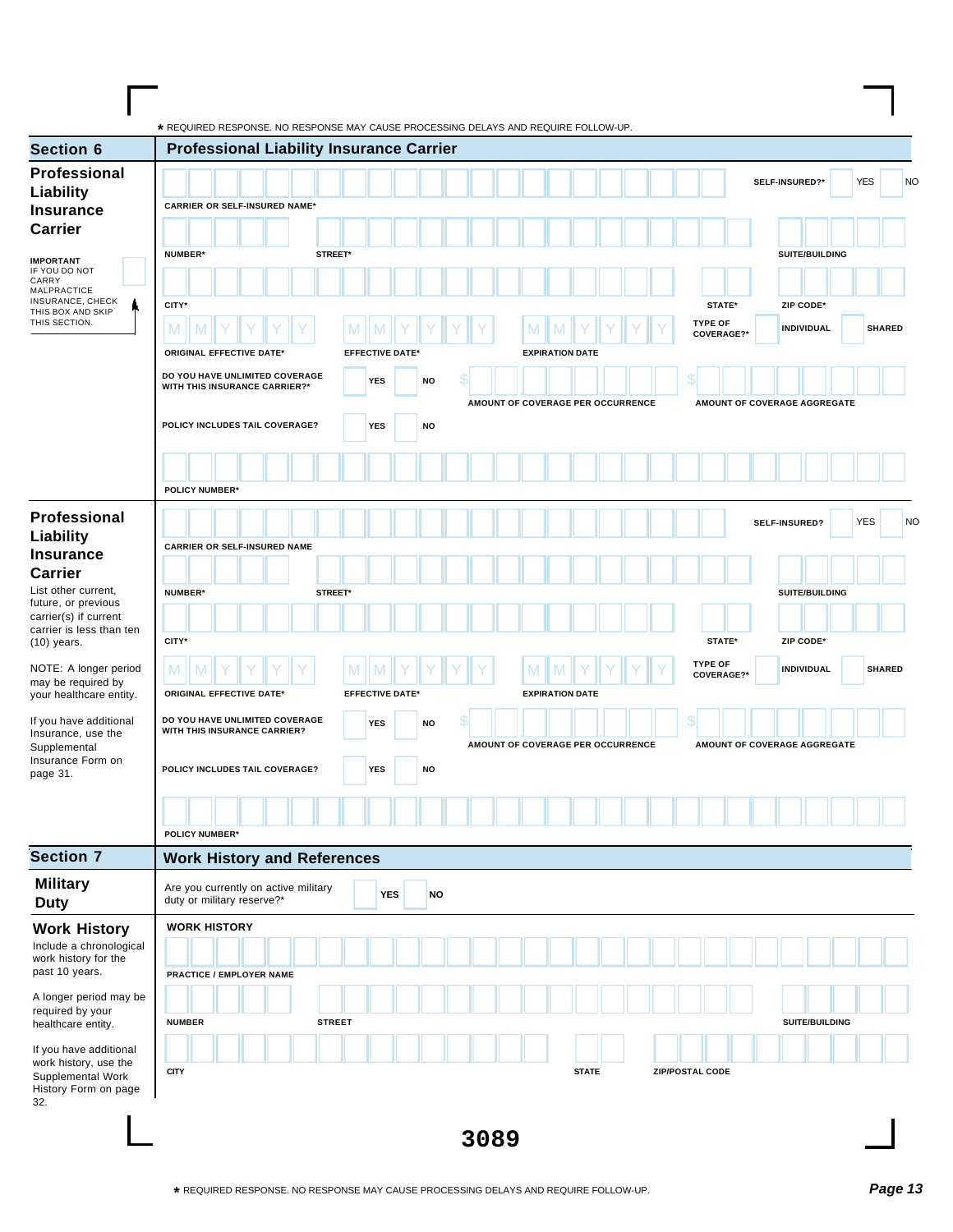| <b>Work History</b><br>Do not list current<br>positions. Those<br><b>TELEPHONE</b><br><b>FAX</b><br>should be listed in<br>Section 4.<br>M<br>M<br>Include a chronological<br><b>COUNTRY CODE</b><br><b>END DATE</b><br><b>START DATE</b><br>work history for the<br>REASON FOR DEPARTURE (IF APPLICABLE)<br>past 10 years.<br>A longer period may be<br>required by your<br>healthcare entity<br>If you have additional<br>work history, use the<br><b>WORK HISTORY</b><br>Supplemental Work<br>History Form on page<br><b>PRACTICE / EMPLOYER NAME</b><br><b>NUMBER</b><br><b>STREET</b><br>SUITE/BUILDING<br><b>CITY</b><br><b>STATE</b><br>ZIP/POSTAL CODE<br><b>FAX</b><br><b>TELEPHONE</b><br>M<br>M<br><b>COUNTRY CODE</b><br><b>START DATE</b><br><b>END DATE</b><br>REASON FOR DEPARTURE (IF APPLICABLE)<br><b>WORK HISTORY</b><br><b>PRACTICE / EMPLOYER NAME</b><br>SUITE/BUILDING<br><b>NUMBER</b><br><b>STREET</b><br><b>CITY</b><br><b>STATE</b><br><b>ZIP/POSTAL CODE</b><br><b>TELEPHONE</b><br><b>FAX</b><br>M<br>M<br>M<br><b>COUNTRY CODE</b><br><b>START DATE</b><br><b>END DATE</b><br>REASON FOR DEPARTURE (IF APPLICABLE) | <b>Section 7</b> | <b>Work History and References (Continued)</b> |  |
|--------------------------------------------------------------------------------------------------------------------------------------------------------------------------------------------------------------------------------------------------------------------------------------------------------------------------------------------------------------------------------------------------------------------------------------------------------------------------------------------------------------------------------------------------------------------------------------------------------------------------------------------------------------------------------------------------------------------------------------------------------------------------------------------------------------------------------------------------------------------------------------------------------------------------------------------------------------------------------------------------------------------------------------------------------------------------------------------------------------------------------------------------|------------------|------------------------------------------------|--|
|                                                                                                                                                                                                                                                                                                                                                                                                                                                                                                                                                                                                                                                                                                                                                                                                                                                                                                                                                                                                                                                                                                                                                  |                  |                                                |  |
|                                                                                                                                                                                                                                                                                                                                                                                                                                                                                                                                                                                                                                                                                                                                                                                                                                                                                                                                                                                                                                                                                                                                                  |                  |                                                |  |
|                                                                                                                                                                                                                                                                                                                                                                                                                                                                                                                                                                                                                                                                                                                                                                                                                                                                                                                                                                                                                                                                                                                                                  |                  |                                                |  |
|                                                                                                                                                                                                                                                                                                                                                                                                                                                                                                                                                                                                                                                                                                                                                                                                                                                                                                                                                                                                                                                                                                                                                  |                  |                                                |  |
|                                                                                                                                                                                                                                                                                                                                                                                                                                                                                                                                                                                                                                                                                                                                                                                                                                                                                                                                                                                                                                                                                                                                                  |                  |                                                |  |
|                                                                                                                                                                                                                                                                                                                                                                                                                                                                                                                                                                                                                                                                                                                                                                                                                                                                                                                                                                                                                                                                                                                                                  |                  |                                                |  |
|                                                                                                                                                                                                                                                                                                                                                                                                                                                                                                                                                                                                                                                                                                                                                                                                                                                                                                                                                                                                                                                                                                                                                  |                  |                                                |  |
|                                                                                                                                                                                                                                                                                                                                                                                                                                                                                                                                                                                                                                                                                                                                                                                                                                                                                                                                                                                                                                                                                                                                                  |                  |                                                |  |
|                                                                                                                                                                                                                                                                                                                                                                                                                                                                                                                                                                                                                                                                                                                                                                                                                                                                                                                                                                                                                                                                                                                                                  |                  |                                                |  |
|                                                                                                                                                                                                                                                                                                                                                                                                                                                                                                                                                                                                                                                                                                                                                                                                                                                                                                                                                                                                                                                                                                                                                  |                  |                                                |  |
|                                                                                                                                                                                                                                                                                                                                                                                                                                                                                                                                                                                                                                                                                                                                                                                                                                                                                                                                                                                                                                                                                                                                                  |                  |                                                |  |
|                                                                                                                                                                                                                                                                                                                                                                                                                                                                                                                                                                                                                                                                                                                                                                                                                                                                                                                                                                                                                                                                                                                                                  |                  |                                                |  |
|                                                                                                                                                                                                                                                                                                                                                                                                                                                                                                                                                                                                                                                                                                                                                                                                                                                                                                                                                                                                                                                                                                                                                  |                  |                                                |  |
|                                                                                                                                                                                                                                                                                                                                                                                                                                                                                                                                                                                                                                                                                                                                                                                                                                                                                                                                                                                                                                                                                                                                                  |                  |                                                |  |
|                                                                                                                                                                                                                                                                                                                                                                                                                                                                                                                                                                                                                                                                                                                                                                                                                                                                                                                                                                                                                                                                                                                                                  |                  |                                                |  |
|                                                                                                                                                                                                                                                                                                                                                                                                                                                                                                                                                                                                                                                                                                                                                                                                                                                                                                                                                                                                                                                                                                                                                  |                  |                                                |  |
|                                                                                                                                                                                                                                                                                                                                                                                                                                                                                                                                                                                                                                                                                                                                                                                                                                                                                                                                                                                                                                                                                                                                                  |                  |                                                |  |
|                                                                                                                                                                                                                                                                                                                                                                                                                                                                                                                                                                                                                                                                                                                                                                                                                                                                                                                                                                                                                                                                                                                                                  |                  |                                                |  |
|                                                                                                                                                                                                                                                                                                                                                                                                                                                                                                                                                                                                                                                                                                                                                                                                                                                                                                                                                                                                                                                                                                                                                  |                  |                                                |  |
|                                                                                                                                                                                                                                                                                                                                                                                                                                                                                                                                                                                                                                                                                                                                                                                                                                                                                                                                                                                                                                                                                                                                                  |                  |                                                |  |
|                                                                                                                                                                                                                                                                                                                                                                                                                                                                                                                                                                                                                                                                                                                                                                                                                                                                                                                                                                                                                                                                                                                                                  |                  |                                                |  |
|                                                                                                                                                                                                                                                                                                                                                                                                                                                                                                                                                                                                                                                                                                                                                                                                                                                                                                                                                                                                                                                                                                                                                  |                  |                                                |  |
|                                                                                                                                                                                                                                                                                                                                                                                                                                                                                                                                                                                                                                                                                                                                                                                                                                                                                                                                                                                                                                                                                                                                                  |                  |                                                |  |
|                                                                                                                                                                                                                                                                                                                                                                                                                                                                                                                                                                                                                                                                                                                                                                                                                                                                                                                                                                                                                                                                                                                                                  |                  |                                                |  |
|                                                                                                                                                                                                                                                                                                                                                                                                                                                                                                                                                                                                                                                                                                                                                                                                                                                                                                                                                                                                                                                                                                                                                  |                  |                                                |  |
|                                                                                                                                                                                                                                                                                                                                                                                                                                                                                                                                                                                                                                                                                                                                                                                                                                                                                                                                                                                                                                                                                                                                                  |                  |                                                |  |
|                                                                                                                                                                                                                                                                                                                                                                                                                                                                                                                                                                                                                                                                                                                                                                                                                                                                                                                                                                                                                                                                                                                                                  |                  |                                                |  |
|                                                                                                                                                                                                                                                                                                                                                                                                                                                                                                                                                                                                                                                                                                                                                                                                                                                                                                                                                                                                                                                                                                                                                  |                  |                                                |  |
|                                                                                                                                                                                                                                                                                                                                                                                                                                                                                                                                                                                                                                                                                                                                                                                                                                                                                                                                                                                                                                                                                                                                                  |                  |                                                |  |
|                                                                                                                                                                                                                                                                                                                                                                                                                                                                                                                                                                                                                                                                                                                                                                                                                                                                                                                                                                                                                                                                                                                                                  |                  |                                                |  |
|                                                                                                                                                                                                                                                                                                                                                                                                                                                                                                                                                                                                                                                                                                                                                                                                                                                                                                                                                                                                                                                                                                                                                  |                  |                                                |  |
|                                                                                                                                                                                                                                                                                                                                                                                                                                                                                                                                                                                                                                                                                                                                                                                                                                                                                                                                                                                                                                                                                                                                                  |                  |                                                |  |
|                                                                                                                                                                                                                                                                                                                                                                                                                                                                                                                                                                                                                                                                                                                                                                                                                                                                                                                                                                                                                                                                                                                                                  |                  |                                                |  |
|                                                                                                                                                                                                                                                                                                                                                                                                                                                                                                                                                                                                                                                                                                                                                                                                                                                                                                                                                                                                                                                                                                                                                  |                  |                                                |  |
|                                                                                                                                                                                                                                                                                                                                                                                                                                                                                                                                                                                                                                                                                                                                                                                                                                                                                                                                                                                                                                                                                                                                                  |                  |                                                |  |
|                                                                                                                                                                                                                                                                                                                                                                                                                                                                                                                                                                                                                                                                                                                                                                                                                                                                                                                                                                                                                                                                                                                                                  |                  |                                                |  |
|                                                                                                                                                                                                                                                                                                                                                                                                                                                                                                                                                                                                                                                                                                                                                                                                                                                                                                                                                                                                                                                                                                                                                  |                  |                                                |  |
|                                                                                                                                                                                                                                                                                                                                                                                                                                                                                                                                                                                                                                                                                                                                                                                                                                                                                                                                                                                                                                                                                                                                                  |                  |                                                |  |
|                                                                                                                                                                                                                                                                                                                                                                                                                                                                                                                                                                                                                                                                                                                                                                                                                                                                                                                                                                                                                                                                                                                                                  |                  |                                                |  |
|                                                                                                                                                                                                                                                                                                                                                                                                                                                                                                                                                                                                                                                                                                                                                                                                                                                                                                                                                                                                                                                                                                                                                  |                  |                                                |  |
|                                                                                                                                                                                                                                                                                                                                                                                                                                                                                                                                                                                                                                                                                                                                                                                                                                                                                                                                                                                                                                                                                                                                                  |                  |                                                |  |
|                                                                                                                                                                                                                                                                                                                                                                                                                                                                                                                                                                                                                                                                                                                                                                                                                                                                                                                                                                                                                                                                                                                                                  |                  |                                                |  |
|                                                                                                                                                                                                                                                                                                                                                                                                                                                                                                                                                                                                                                                                                                                                                                                                                                                                                                                                                                                                                                                                                                                                                  |                  |                                                |  |
|                                                                                                                                                                                                                                                                                                                                                                                                                                                                                                                                                                                                                                                                                                                                                                                                                                                                                                                                                                                                                                                                                                                                                  |                  |                                                |  |
|                                                                                                                                                                                                                                                                                                                                                                                                                                                                                                                                                                                                                                                                                                                                                                                                                                                                                                                                                                                                                                                                                                                                                  |                  |                                                |  |
|                                                                                                                                                                                                                                                                                                                                                                                                                                                                                                                                                                                                                                                                                                                                                                                                                                                                                                                                                                                                                                                                                                                                                  |                  |                                                |  |
|                                                                                                                                                                                                                                                                                                                                                                                                                                                                                                                                                                                                                                                                                                                                                                                                                                                                                                                                                                                                                                                                                                                                                  |                  |                                                |  |
|                                                                                                                                                                                                                                                                                                                                                                                                                                                                                                                                                                                                                                                                                                                                                                                                                                                                                                                                                                                                                                                                                                                                                  |                  |                                                |  |
|                                                                                                                                                                                                                                                                                                                                                                                                                                                                                                                                                                                                                                                                                                                                                                                                                                                                                                                                                                                                                                                                                                                                                  |                  |                                                |  |
|                                                                                                                                                                                                                                                                                                                                                                                                                                                                                                                                                                                                                                                                                                                                                                                                                                                                                                                                                                                                                                                                                                                                                  |                  |                                                |  |
|                                                                                                                                                                                                                                                                                                                                                                                                                                                                                                                                                                                                                                                                                                                                                                                                                                                                                                                                                                                                                                                                                                                                                  |                  |                                                |  |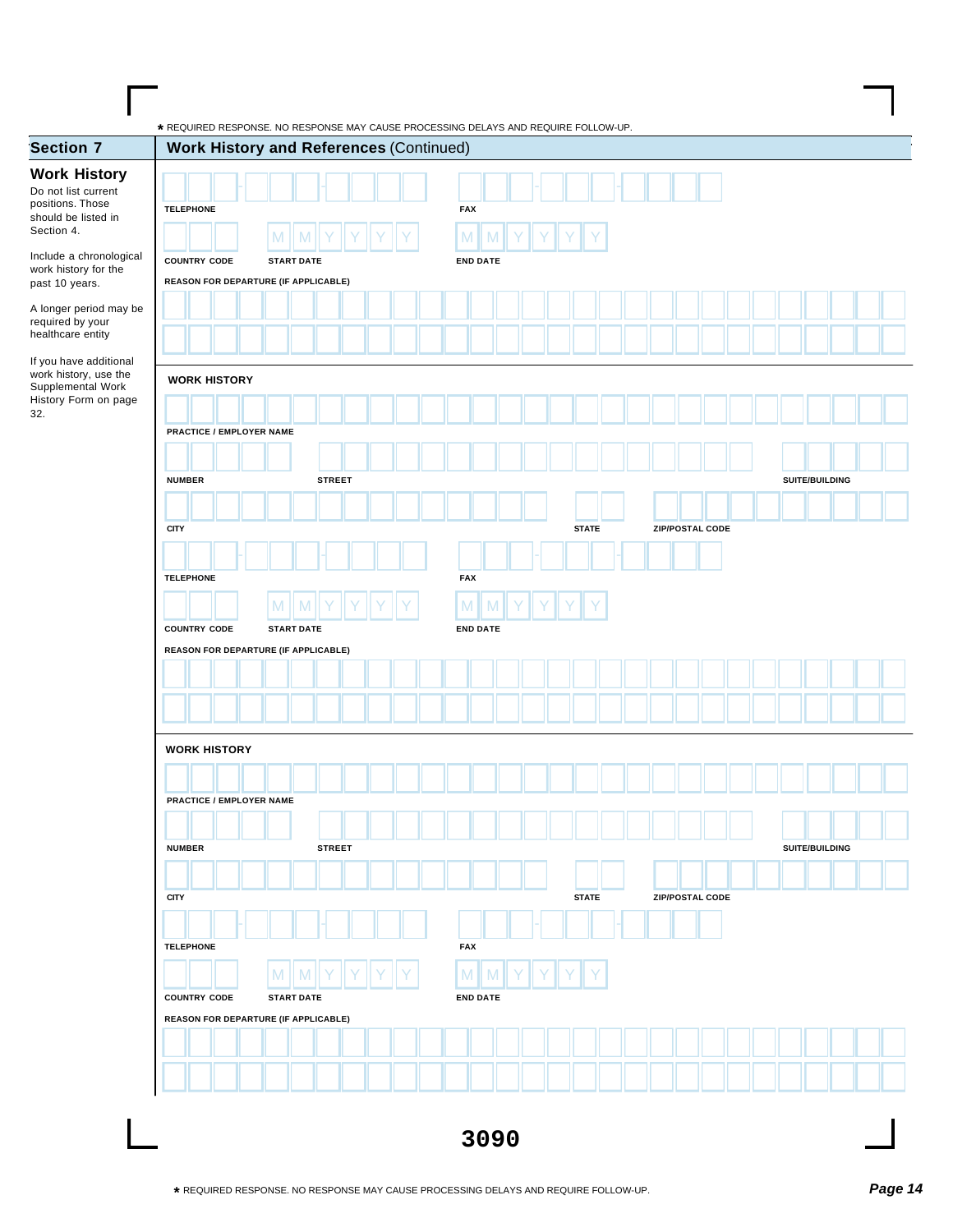| <b>Section 7</b>                                                                                   |                                                                                                                                     |   |         |  |  |  |                     |   |   |  |  |  |  |  | <b>Work History and References (Continued)</b><br>PLEASE EXPLAIN ANY TIME PERIODS OR GAPS IN TRAINING OR WORK HISTORY THAT HAVE OCCURRED SINCE GRADUATION FROM PROFESSIONAL SCHOOL AND ARE |        |  |  |           |                            |  |  |  |  |  |  |  |  |  |
|----------------------------------------------------------------------------------------------------|-------------------------------------------------------------------------------------------------------------------------------------|---|---------|--|--|--|---------------------|---|---|--|--|--|--|--|--------------------------------------------------------------------------------------------------------------------------------------------------------------------------------------------|--------|--|--|-----------|----------------------------|--|--|--|--|--|--|--|--|--|
| Gaps in<br>Professional /                                                                          | LONGER THAN THREE MONTHS IN DURATION OR OF A SHORTER DURATION IF REQUIRED BY THE ORGANIZATION FOR WHICH YOU ARE BEING CREDENTIALED. |   |         |  |  |  |                     |   |   |  |  |  |  |  |                                                                                                                                                                                            |        |  |  |           |                            |  |  |  |  |  |  |  |  |  |
| <b>Work History</b>                                                                                | <b>GAP START DATE</b>                                                                                                               | M |         |  |  |  | <b>GAP END DATE</b> | M | M |  |  |  |  |  |                                                                                                                                                                                            |        |  |  |           |                            |  |  |  |  |  |  |  |  |  |
| If you have additional<br>professional / work                                                      |                                                                                                                                     |   |         |  |  |  |                     |   |   |  |  |  |  |  |                                                                                                                                                                                            |        |  |  |           |                            |  |  |  |  |  |  |  |  |  |
| history gaps, use the<br>Supplemental                                                              |                                                                                                                                     |   |         |  |  |  |                     |   |   |  |  |  |  |  |                                                                                                                                                                                            |        |  |  |           |                            |  |  |  |  |  |  |  |  |  |
| Professional Work<br>History Gaps Form on<br>page 33.                                              |                                                                                                                                     |   |         |  |  |  |                     |   |   |  |  |  |  |  |                                                                                                                                                                                            |        |  |  |           |                            |  |  |  |  |  |  |  |  |  |
| Professional<br><b>References</b>                                                                  |                                                                                                                                     |   |         |  |  |  |                     |   |   |  |  |  |  |  |                                                                                                                                                                                            |        |  |  |           |                            |  |  |  |  |  |  |  |  |  |
| Provide three                                                                                      | <b>LAST NAME*</b>                                                                                                                   |   |         |  |  |  |                     |   |   |  |  |  |  |  |                                                                                                                                                                                            |        |  |  |           |                            |  |  |  |  |  |  |  |  |  |
| professional references<br>to whom you are not                                                     |                                                                                                                                     |   |         |  |  |  |                     |   |   |  |  |  |  |  |                                                                                                                                                                                            |        |  |  |           |                            |  |  |  |  |  |  |  |  |  |
| related or are not<br>partners in your                                                             | <b>FIRST NAME*</b>                                                                                                                  |   |         |  |  |  |                     |   |   |  |  |  |  |  |                                                                                                                                                                                            |        |  |  |           | PROVIDER TYPE (CODE PG 36) |  |  |  |  |  |  |  |  |  |
| practice.                                                                                          | NUMBER*                                                                                                                             |   | STREET* |  |  |  |                     |   |   |  |  |  |  |  |                                                                                                                                                                                            |        |  |  |           | <b>APT/SUITE/BUILDING</b>  |  |  |  |  |  |  |  |  |  |
| Code lists are found on<br>pages 36-43. Enter the<br>associated 3-digit code<br>for provider type. |                                                                                                                                     |   |         |  |  |  |                     |   |   |  |  |  |  |  |                                                                                                                                                                                            |        |  |  |           |                            |  |  |  |  |  |  |  |  |  |
|                                                                                                    | CITY*                                                                                                                               |   |         |  |  |  |                     |   |   |  |  |  |  |  |                                                                                                                                                                                            | STATE* |  |  | ZIP CODE* |                            |  |  |  |  |  |  |  |  |  |
| NOTE:                                                                                              |                                                                                                                                     |   |         |  |  |  |                     |   |   |  |  |  |  |  |                                                                                                                                                                                            |        |  |  |           |                            |  |  |  |  |  |  |  |  |  |
| You are required to<br>provide exactly 3                                                           | <b>TELEPHONE</b>                                                                                                                    |   |         |  |  |  | <b>FAX</b>          |   |   |  |  |  |  |  |                                                                                                                                                                                            |        |  |  |           |                            |  |  |  |  |  |  |  |  |  |
| references. Your<br>application will not be                                                        |                                                                                                                                     |   |         |  |  |  |                     |   |   |  |  |  |  |  |                                                                                                                                                                                            |        |  |  |           |                            |  |  |  |  |  |  |  |  |  |
| complete without this<br>information.                                                              | <b>LAST NAME*</b>                                                                                                                   |   |         |  |  |  |                     |   |   |  |  |  |  |  |                                                                                                                                                                                            |        |  |  |           |                            |  |  |  |  |  |  |  |  |  |
| Please check with                                                                                  | <b>FIRST NAME*</b>                                                                                                                  |   |         |  |  |  |                     |   |   |  |  |  |  |  |                                                                                                                                                                                            |        |  |  |           | PROVIDER TYPE (CODE PG 36) |  |  |  |  |  |  |  |  |  |
| credentialing entity for<br>any special                                                            |                                                                                                                                     |   |         |  |  |  |                     |   |   |  |  |  |  |  |                                                                                                                                                                                            |        |  |  |           |                            |  |  |  |  |  |  |  |  |  |
| requirements.                                                                                      | <b>NUMBER*</b>                                                                                                                      |   | STREET* |  |  |  |                     |   |   |  |  |  |  |  |                                                                                                                                                                                            |        |  |  |           | <b>APT/SUITE/BUILDING</b>  |  |  |  |  |  |  |  |  |  |
|                                                                                                    |                                                                                                                                     |   |         |  |  |  |                     |   |   |  |  |  |  |  |                                                                                                                                                                                            |        |  |  |           |                            |  |  |  |  |  |  |  |  |  |
|                                                                                                    | CITY*                                                                                                                               |   |         |  |  |  |                     |   |   |  |  |  |  |  |                                                                                                                                                                                            | STATE* |  |  | ZIP CODE* |                            |  |  |  |  |  |  |  |  |  |
|                                                                                                    | <b>TELEPHONE</b>                                                                                                                    |   |         |  |  |  | <b>FAX</b>          |   |   |  |  |  |  |  |                                                                                                                                                                                            |        |  |  |           |                            |  |  |  |  |  |  |  |  |  |
|                                                                                                    |                                                                                                                                     |   |         |  |  |  |                     |   |   |  |  |  |  |  |                                                                                                                                                                                            |        |  |  |           |                            |  |  |  |  |  |  |  |  |  |
|                                                                                                    |                                                                                                                                     |   |         |  |  |  |                     |   |   |  |  |  |  |  |                                                                                                                                                                                            |        |  |  |           |                            |  |  |  |  |  |  |  |  |  |
|                                                                                                    | <b>LAST NAME*</b>                                                                                                                   |   |         |  |  |  |                     |   |   |  |  |  |  |  |                                                                                                                                                                                            |        |  |  |           |                            |  |  |  |  |  |  |  |  |  |
|                                                                                                    | <b>FIRST NAME*</b>                                                                                                                  |   |         |  |  |  |                     |   |   |  |  |  |  |  |                                                                                                                                                                                            |        |  |  |           | PROVIDER TYPE (CODE PG 36) |  |  |  |  |  |  |  |  |  |
|                                                                                                    |                                                                                                                                     |   |         |  |  |  |                     |   |   |  |  |  |  |  |                                                                                                                                                                                            |        |  |  |           |                            |  |  |  |  |  |  |  |  |  |
|                                                                                                    | <b>NUMBER*</b>                                                                                                                      |   | STREET* |  |  |  |                     |   |   |  |  |  |  |  |                                                                                                                                                                                            |        |  |  |           | <b>APT/SUITE/BUILDING</b>  |  |  |  |  |  |  |  |  |  |
|                                                                                                    |                                                                                                                                     |   |         |  |  |  |                     |   |   |  |  |  |  |  |                                                                                                                                                                                            |        |  |  |           |                            |  |  |  |  |  |  |  |  |  |
|                                                                                                    | CITY*                                                                                                                               |   |         |  |  |  |                     |   |   |  |  |  |  |  |                                                                                                                                                                                            | STATE* |  |  | ZIP CODE* |                            |  |  |  |  |  |  |  |  |  |
|                                                                                                    |                                                                                                                                     |   |         |  |  |  |                     |   |   |  |  |  |  |  |                                                                                                                                                                                            |        |  |  |           |                            |  |  |  |  |  |  |  |  |  |
|                                                                                                    | <b>TELEPHONE</b>                                                                                                                    |   |         |  |  |  | <b>FAX</b>          |   |   |  |  |  |  |  |                                                                                                                                                                                            |        |  |  |           |                            |  |  |  |  |  |  |  |  |  |

 $\Gamma$ 

 $\mathbf l$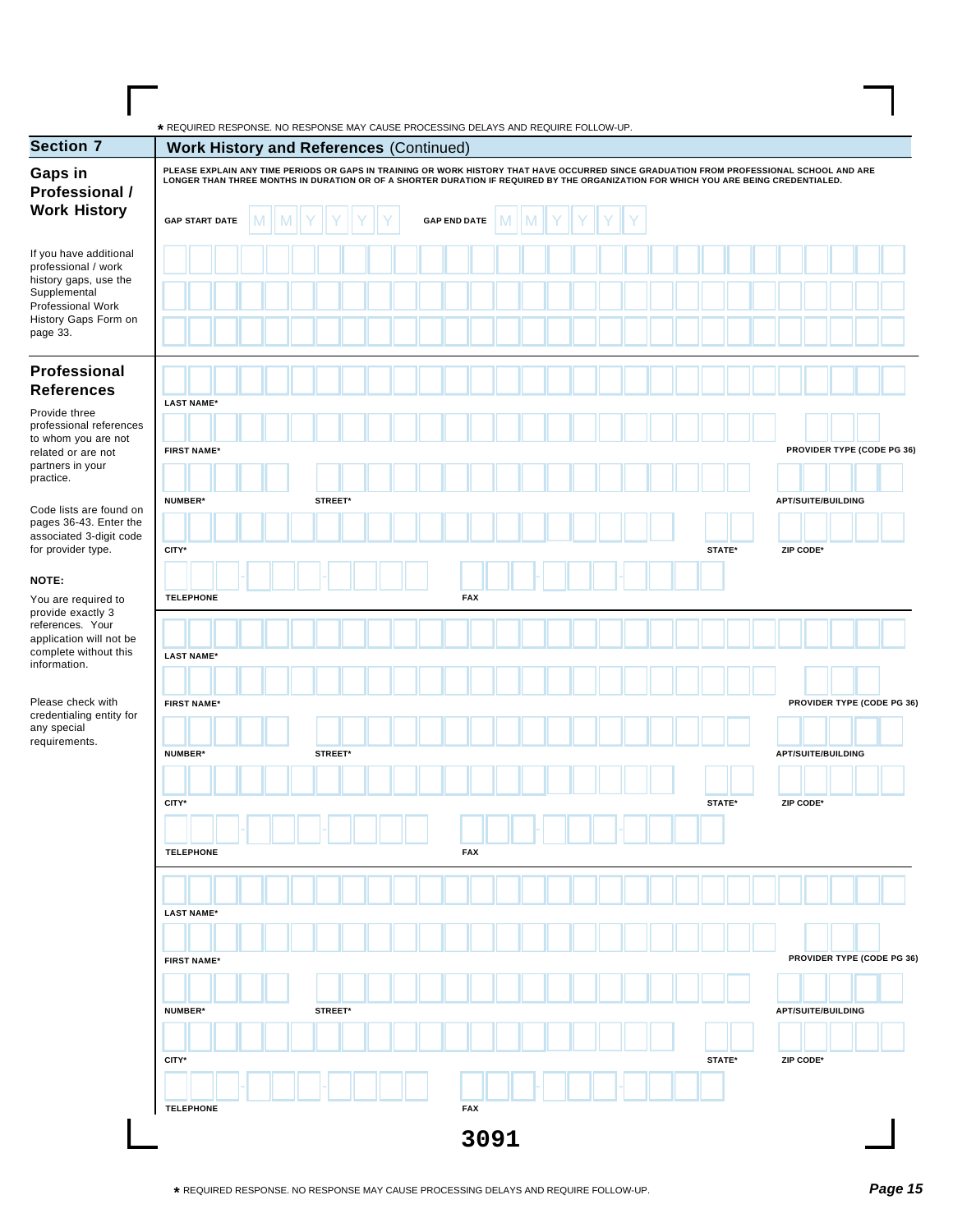|                                              | * REQUIRED RESPONSE. NO RESPONSE MAY CAUSE PROCESSING DELAYS AND REQUIRE FOLLOW-UP.                                                                                                                                                                                                                                                                                                                                                                                                                                              |
|----------------------------------------------|----------------------------------------------------------------------------------------------------------------------------------------------------------------------------------------------------------------------------------------------------------------------------------------------------------------------------------------------------------------------------------------------------------------------------------------------------------------------------------------------------------------------------------|
| <b>Section 8</b>                             | <b>Disclosure Questions</b>                                                                                                                                                                                                                                                                                                                                                                                                                                                                                                      |
| <b>Disclosure</b>                            | <b>LICENSURE</b>                                                                                                                                                                                                                                                                                                                                                                                                                                                                                                                 |
| <b>Questions</b>                             | Has your license, registration or certification to practice in your profession, ever been voluntarily or involuntarily relinquished,                                                                                                                                                                                                                                                                                                                                                                                             |
| Answer all questions.                        | <b>YES</b><br>NO<br>1.<br>denied, suspended, revoked, restricted, or have you ever been subject to a fine, reprimand, consent order, probation or any con-<br>ditions or limitations by any state or professional licensing, registration or certification board?*                                                                                                                                                                                                                                                               |
| For any "Yes"                                |                                                                                                                                                                                                                                                                                                                                                                                                                                                                                                                                  |
| response, provide an<br>explanation on the   | <b>YES</b><br>2.<br>NO Has there been any challenge to your licensure, registration or certification?*                                                                                                                                                                                                                                                                                                                                                                                                                           |
| Supplemental<br><b>Disclosure Question</b>   | HOSPITAL PRIVILEGES AND OTHER AFFILIATIONS                                                                                                                                                                                                                                                                                                                                                                                                                                                                                       |
| <b>Explanation Form on</b>                   | Have your clinical privileges or medical staff membership at any hospital or healthcare institution, voluntarily or involuntarily, ever                                                                                                                                                                                                                                                                                                                                                                                          |
| page 34.                                     | been denied, suspended, revoked, restricted, denied renewal or subject to probationary or to other disciplinary conditions (for<br>3.<br><b>NO</b><br>YES<br>reasons other than non-completion of medical record when quality of care was not adversely affected) or have proceedings                                                                                                                                                                                                                                            |
| <b>Allied Health</b>                         | toward any of those ends been instituted or recommended by any hospital or healthcare institution, medical staff or committee,                                                                                                                                                                                                                                                                                                                                                                                                   |
| <b>Providers</b>                             | or governing board?*                                                                                                                                                                                                                                                                                                                                                                                                                                                                                                             |
|                                              | YES<br>NO Have you voluntarily or involuntarily surrendered, limited your privileges or not reapplied for privileges while under investigation?*<br>4.                                                                                                                                                                                                                                                                                                                                                                           |
| If you are an Allied<br>Health Provider and  |                                                                                                                                                                                                                                                                                                                                                                                                                                                                                                                                  |
| you do not believe a                         | Have you ever been terminated for cause or not renewed for cause from participation, or been subject to any disciplinary action,<br><b>NO</b><br><b>YES</b><br>5.                                                                                                                                                                                                                                                                                                                                                                |
| question is applicable<br>to you, you should | by any managed care organizations (including HMOs, PPOs, or provider organizations such as IPAs, PHOs)?*                                                                                                                                                                                                                                                                                                                                                                                                                         |
| answer the question                          | EDUCATION, TRAINING AND BOARD CERTIFICATION                                                                                                                                                                                                                                                                                                                                                                                                                                                                                      |
| "NO".                                        | Were you ever placed on probation, disciplined, formally reprimanded, suspended or asked to resign during an internship, resi-                                                                                                                                                                                                                                                                                                                                                                                                   |
|                                              | dency, fellowship, preceptorship or other clinical education program? If you are currently in a training program, have you been<br>6.<br>YES<br>NO<br>placed on probation, disciplined, formally reprimanded, suspended or asked to resign?*                                                                                                                                                                                                                                                                                     |
|                                              | Have you ever, while under investigation or to avoid an investigation, voluntarily withdrawn or prematurely terminated your status<br><b>NO</b><br>YES<br>7.                                                                                                                                                                                                                                                                                                                                                                     |
|                                              | as a student or employee in any internship, residency, fellowship, preceptorship, or other clinical education program?*                                                                                                                                                                                                                                                                                                                                                                                                          |
|                                              | NO Have any of your board certifications or eligibility ever been revoked?*<br>8.<br><b>YES</b>                                                                                                                                                                                                                                                                                                                                                                                                                                  |
|                                              |                                                                                                                                                                                                                                                                                                                                                                                                                                                                                                                                  |
|                                              |                                                                                                                                                                                                                                                                                                                                                                                                                                                                                                                                  |
|                                              | 9.<br><b>YES</b><br>NO Have you ever chosen not to re-certify or voluntarily surrendered your board certification(s) while under investigation?*                                                                                                                                                                                                                                                                                                                                                                                 |
|                                              | DEA OR STATE CONTROLLED SUBSTANCE REGISTRATION                                                                                                                                                                                                                                                                                                                                                                                                                                                                                   |
|                                              | Have your Federal DEA and/or State Controlled Dangerous Substances (CDS) certificate(s) or authorization(s) ever been chal-                                                                                                                                                                                                                                                                                                                                                                                                      |
|                                              | <b>NO</b><br>10.<br>YES<br>lenged, denied, suspended, revoked, restricted, denied renewal, or voluntarily or involuntarily relinquished?*                                                                                                                                                                                                                                                                                                                                                                                        |
|                                              |                                                                                                                                                                                                                                                                                                                                                                                                                                                                                                                                  |
|                                              | <b>MEDICARE, MEDICAID OR OTHER GOVERNMENTAL PROGRAM PARTICIPATION</b><br>Have you ever been disciplined, excluded from, debarred, suspended, reprimanded, sanctioned, censured, disqualified or other-                                                                                                                                                                                                                                                                                                                           |
|                                              | 11.<br>YES<br>NO<br>wise restricted in regard to participation in the Medicare or Medicaid program, or in regard to other federal or state governmental<br>healthcare plans or programs?*                                                                                                                                                                                                                                                                                                                                        |
|                                              | OTHER SANCTIONS OR INVESTIGATIONS                                                                                                                                                                                                                                                                                                                                                                                                                                                                                                |
|                                              |                                                                                                                                                                                                                                                                                                                                                                                                                                                                                                                                  |
|                                              | Are you currently the subject of an investigation by any hospital, licensing authority, DEA or CDS authorizing entities, educa-<br>12.<br><b>YES</b><br>NO<br>tion or training program, Medicare or Medicaid program, or any other private, federal or state health program or a defendant<br>in any civil action that is reasonably related to your qualifications, competence, functions, or duties as a medical professional<br>for alleged fraud, an act of violence, child abuse or a sexual offense or sexual misconduct?* |
|                                              | To your knowledge, has information pertaining to you ever been reported to the National Practitioner Data Bank or Healthcare<br>13.<br><b>YES</b><br><b>NO</b>                                                                                                                                                                                                                                                                                                                                                                   |
|                                              | Integrity and Protection Data Bank?*                                                                                                                                                                                                                                                                                                                                                                                                                                                                                             |
|                                              | Have you ever received sanctions from or are you currently the subject of investigation by any regulatory agencies (e.g., CLIA,                                                                                                                                                                                                                                                                                                                                                                                                  |
|                                              | YES<br><b>NO</b><br>14.<br>OSHA, etc.)?*                                                                                                                                                                                                                                                                                                                                                                                                                                                                                         |
|                                              | Have you ever been convicted of, pled guilty to, pled nolo contendere to, sanctioned, reprimanded, restricted, disciplined or                                                                                                                                                                                                                                                                                                                                                                                                    |
|                                              | 15.<br><b>YES</b><br>NO<br>resigned in exchange for no investigation or adverse action within the last ten years for sexual harassment or other illegal                                                                                                                                                                                                                                                                                                                                                                          |
|                                              | misconduct?*                                                                                                                                                                                                                                                                                                                                                                                                                                                                                                                     |
|                                              | Are you currently being investigated or have you ever been sanctioned, reprimanded, or cautioned by a military hospital, facility, or<br>16.<br><b>YES</b><br>NO                                                                                                                                                                                                                                                                                                                                                                 |
|                                              | agency, or voluntarily terminated or resigned while under investigation or in exchange for no investigation by a hospital or health-<br>care facility of any military agency?*                                                                                                                                                                                                                                                                                                                                                   |
|                                              | PROFESSIONAL LIABILITY INSURANCE INFORMATION AND CLAIMS HISTORY                                                                                                                                                                                                                                                                                                                                                                                                                                                                  |
|                                              |                                                                                                                                                                                                                                                                                                                                                                                                                                                                                                                                  |
|                                              | Has your professional liability coverage ever been cancelled, restricted, declined or not renewed by the carrier based on your<br>17.<br><b>YES</b><br><b>NO</b><br>individual liability history?*                                                                                                                                                                                                                                                                                                                               |
|                                              |                                                                                                                                                                                                                                                                                                                                                                                                                                                                                                                                  |
|                                              | Have you ever been assessed a surcharge, or rated in a high-risk class for your specialty, by your professional liability insurance<br>YES<br><b>NO</b><br>18.<br>carrier, based on your individual liability history?*                                                                                                                                                                                                                                                                                                          |
|                                              |                                                                                                                                                                                                                                                                                                                                                                                                                                                                                                                                  |

Г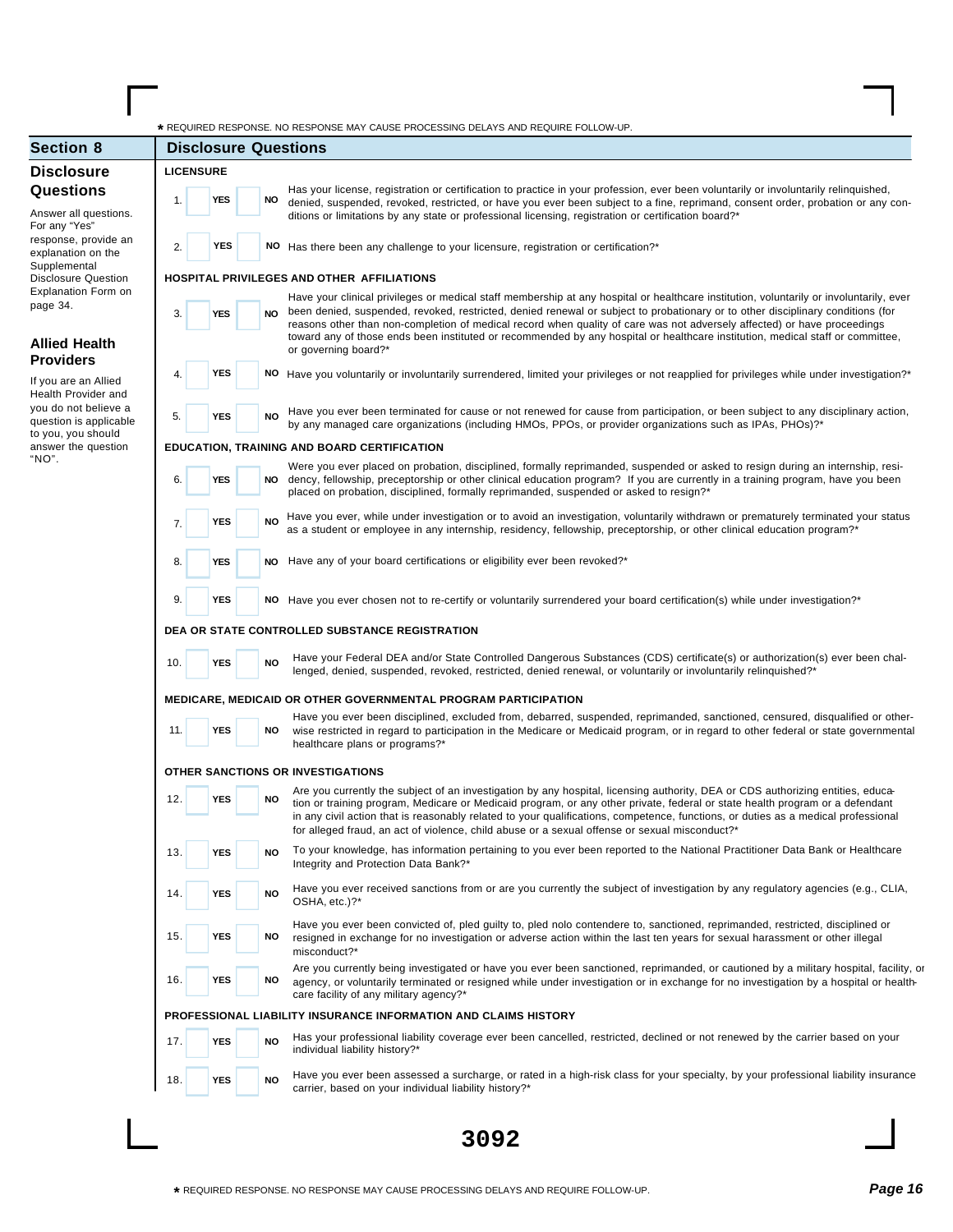**\*** REQUIRED RESPONSE. NO RESPONSE MAY CAUSE PROCESSING DELAYS AND REQUIRE FOLLOW-UP.

accommodation?\*

| <b>Section 8</b>                                                            | <b>Disclosure Questions (Continued)</b>                                                                                                                                                                                                                                                                                                                                                                                                                                                                                                                                                                                                                                                                                                                                                                                                                                                                                                |
|-----------------------------------------------------------------------------|----------------------------------------------------------------------------------------------------------------------------------------------------------------------------------------------------------------------------------------------------------------------------------------------------------------------------------------------------------------------------------------------------------------------------------------------------------------------------------------------------------------------------------------------------------------------------------------------------------------------------------------------------------------------------------------------------------------------------------------------------------------------------------------------------------------------------------------------------------------------------------------------------------------------------------------|
| <b>Disclosure</b><br><b>Questions</b>                                       | <b>MALPRACTICE CLAIMS HISTORY</b>                                                                                                                                                                                                                                                                                                                                                                                                                                                                                                                                                                                                                                                                                                                                                                                                                                                                                                      |
| Answer all questions.                                                       | Have you had any professional liability actions (pending, settled, arbitrated, mediated or litigated) within the past 10 years?*<br><b>NO</b><br><b>YES</b><br>19.<br>If yes, provide information for each case.                                                                                                                                                                                                                                                                                                                                                                                                                                                                                                                                                                                                                                                                                                                       |
| For any "Yes"<br>response, provide an<br>explanation on the<br>Supplemental | <b>CRIMINAL/CIVIL HISTORY</b>                                                                                                                                                                                                                                                                                                                                                                                                                                                                                                                                                                                                                                                                                                                                                                                                                                                                                                          |
| <b>Disclosure Question</b><br>Explanation Form on<br>page 34.               | Have you ever been convicted of, pled guilty to, or pled nolo contendere to any felony?*<br><b>NO</b><br>20.<br><b>YES</b>                                                                                                                                                                                                                                                                                                                                                                                                                                                                                                                                                                                                                                                                                                                                                                                                             |
| <b>IMPORTANT</b><br>If you answered "Yes"<br>to question #19, you           | In the past ten years have you been convicted of, pled guilty to, or pled nolo contendere to any misdemeanor (excluding minor<br>21.<br><b>YES</b><br>traffic violations) or been found liable or responsible for any civil offense that is reasonably related to your qualifications, compe-<br>NO.<br>tence, functions, or duties as a medical professional, or for fraud, an act of violence, child abuse or a sexual offense or sexual<br>misconduct?*                                                                                                                                                                                                                                                                                                                                                                                                                                                                             |
| must complete the<br>Supplemental<br><b>Malpractice Claims</b>              | <b>YES</b><br>22.<br>NO Have you ever been court-martialed for actions related to your duties as a medical professional?*                                                                                                                                                                                                                                                                                                                                                                                                                                                                                                                                                                                                                                                                                                                                                                                                              |
| Explanation Form on<br>page 35 for each<br>malpractice claim.               | Note: A criminal record will not necessarily be a bar to acceptance. Decisions will be made by each health plan or<br>credentialing organization based upon all the relevant circumstances, including the nature of the crime.                                                                                                                                                                                                                                                                                                                                                                                                                                                                                                                                                                                                                                                                                                         |
|                                                                             | <b>ABILITY TO PERFORM JOB</b>                                                                                                                                                                                                                                                                                                                                                                                                                                                                                                                                                                                                                                                                                                                                                                                                                                                                                                          |
|                                                                             | Are you currently engaged in the illegal use of drugs?*<br>23.<br><b>YES</b><br>NO.<br>("Currently" means sufficiently recent to justify a reasonable belief that the use of drugs may have an ongoing impact on<br>one's ability to practice medicine. It is not limited to the day of, or within a matter of days or weeks before the date of applica-<br>tion, rather that it has occurred recently enough to indicate the individual is actively engaged in such conduct. "Illegal use of<br>drugs" refers to drugs whose possession or distribution is unlawful under the Controlled Substances Act, 21 U.S.C. § 812.22.<br>It "does not include the use of a drug taken under supervision by a licensed health care professional, or other uses author-<br>ized by the Controlled Substances Act or other provision of Federal law." The term does include, however, the unlawful use of<br>prescription controlled substances.) |
|                                                                             | Do you use any chemical substances that would in any way impair or limit your ability to practice medicine and perform the func-<br><b>YES</b><br><b>NO</b><br>24.<br>tions of your job with reasonable skill and safety?*                                                                                                                                                                                                                                                                                                                                                                                                                                                                                                                                                                                                                                                                                                             |
|                                                                             | 25.<br><b>YES</b><br>NO Do you have any reason to believe that you would pose a risk to the safety or well being of your patients?*                                                                                                                                                                                                                                                                                                                                                                                                                                                                                                                                                                                                                                                                                                                                                                                                    |
|                                                                             | Are you unable to perform the essential functions of a practitioner in your area of practice even with reasonable<br>26.<br><b>YES</b><br><b>NO</b>                                                                                                                                                                                                                                                                                                                                                                                                                                                                                                                                                                                                                                                                                                                                                                                    |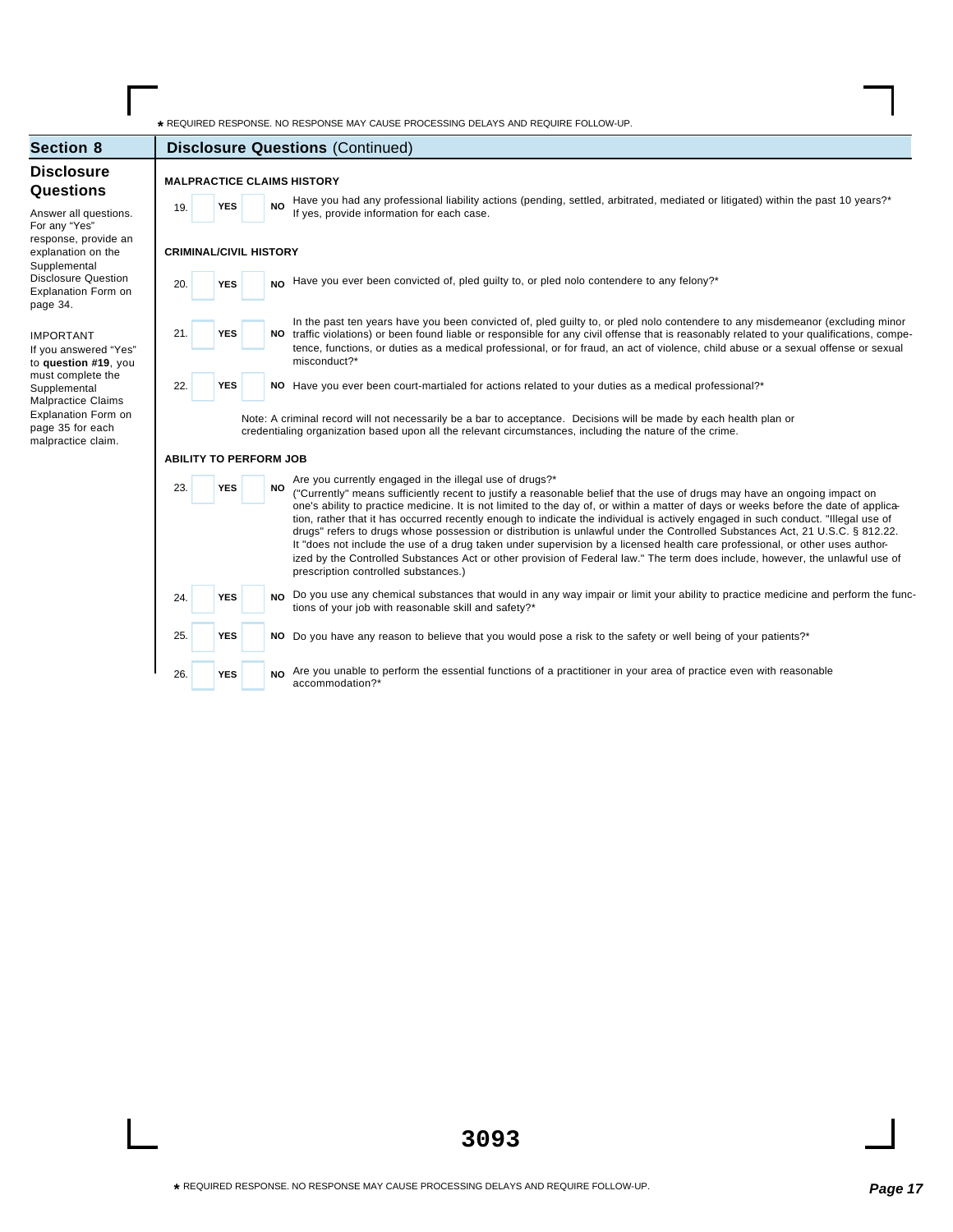## **Standard Authorization, Attestation and Release**

(Not for Use for Employment Purposes)

I understand and agree that, as part of the credentialing application process for participation, membership and/or clinical privileges (hereinafter, referred to as "Participation") at or with each healthcare organization indicated on the "List of Authorized Organizations" that accompanies this Provider Application (hereinafter, each healthcare organization on the "List of Authorized Organizations" is individually referred to as the "Entity"), and any of the Entity's affiliated entities, I am required to provide sufficient and accurate information for a proper evaluation of my current licensure, relevant training and/or experience, clinical competence, health status, character, ethics, and any other criteria used by the Entity for determining initial and ongoing eligibility for Participation. Each Entity and its representatives, employ ees, and agent(s) acknowledge that the information obtained relating to the application process will be held confidential to the extent permitted by law.

I acknowledge that each Entity has its own criteria for acceptance, and I may be accepted or rejected by each independently. I further acknowledge and understand that my cooperation in obtaining information and my consent to the release of information do not guarantee that any Entity will grant me clinical privileges or contract with me as a provider of services. I understand that my application for Participation with the Entity is not an application for employment with the Entity and that acceptance of my application by the Entity will not result in my employment by the Entity.

**Authorization of Investigation Concerning Application for Participation.** I authorize the following individuals including, without limitation, the Entity, its representatives, employees, and/or designated agent(s); the Entity's affiliated entities and their representatives, employees, and/or designated agents; and the Entity's designated professional credentials verification organization (collectively referred to as "Agents"), to investigate information, which includes both oral and written statements, records, and documents, concerning my application for Participation. I agree to allow the Entity and/or its Agent(s) to inspect and copy all records and documents relating to such an investigation.

**Authorization of Third-Party Sources to Release Information Concerning Application for Participation.** I authorize any third party, including, but not limited to, individuals, agencies, medical groups responsible for credentials verification, corporations, companies, employers, former employers, hospitals, health plans, health maintenance organizations, managed care organizations, law enforcement or licensing agencies, insurance companies, educational and other institutions, military services, medical credentialing and accreditation agencies, professional medical societies, the Federation of State Medical Boards, the National Practitioner Data Bank, and the Health Care Integrity and Protection Data Bank, to release to the Entity and/or its Agent(s), information, including otherwise privileged or confidential information, concerning my professional qualifications, credentials, clinical competence, quality assurance and utilization data, character, mental condition, physical condition, alcohol or chemical dependency diagnosis and treatment, ethics, behavior, or any other matter reasonably having a bearing on my qualifications for Participation in, or with, the Entity. I authorize my current and past professional liability carrier(s) to release my history of claims that have been made and/or are currently pending against me. I specifically waive written notice from any entities and individuals who provide information based upon this Authorization, Attestation and Release.

**Authorization of Release and Exchange of Disciplinary Information.** I hereby further authorize any third party at which I currently have Participation or had Participation and/or each third party's agents to release "Disciplinary Information," as defined below, to the Entity and/or its Agent(s). I hereby further authorize the Agent(s) to release Disciplinary Information about any disciplinary action taken against me to its participating Entities at which I have Participation, and as may be otherwise required by law. As used herein, "Disciplinary Information" means information concerning (i) any action taken by such health care organizations, their administrators, or their medical or other committees to revoke, deny, suspend, restrict, or condition my Participation or impose a corrective action plan; (ii) any other disciplinary action involving me, including, but not limited to, discipline in the employment context; or (iii) my resignation prior to the conclusion of any disciplinary proceedings or prior to the commencement of formal charges, but after I have knowledge that such formal charges were being (or are being) contemplated and/or were (or are) in preparation.

**Release from Liability.** I release from all liability and hold harmless any Entity, its Agent(s), and any other third party for their acts performed in good faith and without malice unless such acts are due to the gross negligence or willful misconduct of the Entity, its Agent(s), or other third party in connection with the gathering, release and exchange of, and reliance upon, information used in accordance with this Authorization, Attestation and Release. I further agree not to sue any Entity, any Agent(s), or any other third party for their acts, defamation or any other claims based on statements made in good faith and without malice or misconduct of such Entity, Agent(s) or third party in connection with the credentialing process. This release shall be in addition to, and in no way shall limit, any other applicable immunities provided by law for peer review and credentialing activities. In this Authorization, Attestation and Release, all references to the Entity, its Agent(s), and/or other third party include their respective employees, directors, officers, advisors, counsel, and agents. The Entity or any of its affiliates or agents retains the right to allow access to the application information for purposes of a credentialing audit to customers and/or their auditors to the extent required in connection with an audit of the credentialing processes and provided that the customer and/or their auditor executes an appropriate confidentiality agreement. I understand and agree that this Authorization, Attestation and Release is irrevocable for any period during which I am an applicant for Participation at an Entity, a member of an Entity's medical or health care staff, or a participating provider of an Entity. I agree to execute another form of consent if law or regulation limits the application of this irrevocable authorization. I understand that my failure to promptly provide another consent may be grounds for termination or discipline by the Entity in accordance with the applicable bylaws, rules, and regulations, and requirements of the Entity, or grounds for my termination of Participation at or with the Entity. I agree that information obtained in accordance with the provisions of this Authorization, Attestation and Release is not and will not be a violation of my privacy.

I certify that all information provided by me in my application is current, true, correct, accurate and complete to the best of my knowledge and belief, and is furnished in good faith. I will notify the Entity and/or its Agent(s) within 10 days of any material changes to the information (including any changes/challenges to licenses, DEA, insurance, malpractice claims, NPDB/HIPDB reports, discipline, criminal convictions, etc.) I have provided in my application or authorized to be released pursuant to the credentialing process. I understand that corrections to the application are permitted at any time prior to a determination of Participation by the Entity, and must be submitted online or in writing, and must be dated and signed by me (may be a written or an electronic signature). I acknowledge that the Entity will not process an application until they deem it to be a complete application and that I am responsible to provide a complete application and to produce adequate and timely information for resolving questions that arise in the application process. I understand and agree that any material misstatement or omission in the application may constitute grounds for withdrawal of the application from consideration; denial or revocation of Participation; and/or immediate suspension or termination of Participation. This action may be disclosed to the Entity and/or its Agent(s). I further acknowledge that I have read and understand the foregoing Authorization, Attestation and Release and that I have access to the bylaws of applicable medical staff organizations and agree to abide by these bylaws, rules and regulations. I understand and agree that a facsimile or photocopy of this Authorization, Attestation and Release shall be as effective as the original.

| Signature*                                          | Name (print)* |  |
|-----------------------------------------------------|---------------|--|
| $\ M\ M\ D\ D\ Y\ Y\ Y\ Y\ $<br><b>DATE SIGNED*</b> |               |  |
|                                                     | 3094          |  |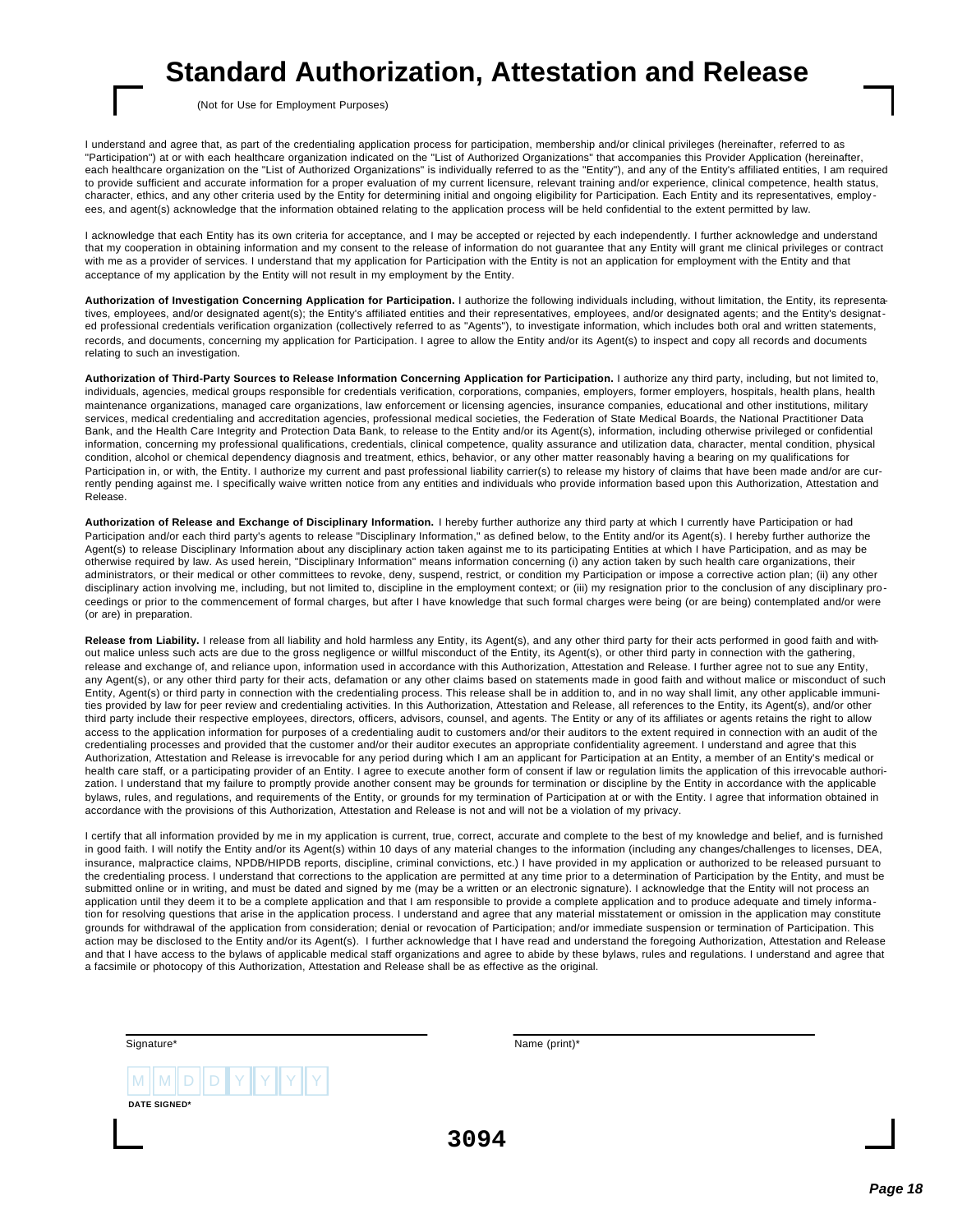## **Professional IDs Supplemental Form**

**\*** REQUIRED RESPONSE (IF THIS PAGE IS USED). NO RESPONSE MAY CAUSE PROCESSING DELAYS AND REQUIRE FOLLOW-UP.

| <b>Section 1</b>                                                                                                                                                  | <b>Personal Information and Professional IDs</b>                                                                                                                                                                                                                          |                                                                                                                                         |
|-------------------------------------------------------------------------------------------------------------------------------------------------------------------|---------------------------------------------------------------------------------------------------------------------------------------------------------------------------------------------------------------------------------------------------------------------------|-----------------------------------------------------------------------------------------------------------------------------------------|
| Professional<br><b>IDs</b><br>Include all additional<br>state licenses, DEA<br><b>Registration and State</b><br><b>Controlled Dangerous</b>                       | FEDERAL DEA NUMBER<br><b>DEA STATE OF REGISTRATION</b>                                                                                                                                                                                                                    | <b>DEA ISSUE DATE</b><br>M<br>M<br><b>DEA EXPIRATION DATE</b>                                                                           |
| Substance (CDS)<br>certification numbers.<br>Provide all current and<br>previous licenses/<br>certifications.<br>If you need to report<br>additional Professional | FEDERAL DEA NUMBER<br>DEA STATE OF REGISTRATION                                                                                                                                                                                                                           | <b>DEA ISSUE DATE</b><br><b>DEA EXPIRATION DATE</b>                                                                                     |
| IDs, photocopy this<br>page as needed and<br>submit as instructed.                                                                                                | <b>CDS CERTIFICATE NUMBER</b><br><b>CDS STATE OF REGISTRATION</b>                                                                                                                                                                                                         | M<br><b>CDS ISSUE DATE</b><br>M<br><b>CDS EXPIRATION DATE</b>                                                                           |
|                                                                                                                                                                   | <b>CDS CERTIFICATE NUMBER</b><br><b>CDS STATE OF REGISTRATION</b>                                                                                                                                                                                                         | M<br><b>CDS ISSUE DATE</b><br><b>CDS EXPIRATION DATE</b>                                                                                |
|                                                                                                                                                                   | <b>STATE LICENSE NUMBER</b><br>IF THIS IS A STATE LICENSE, ARE YOU<br><b>YES</b><br><b>NO</b><br><b>CURRENTLY PRACTICING IN THIS STATE?</b><br>Code list is found on page 36;                                                                                             | M<br><b>LICENSE ISSUING STATE</b><br><b>LICENSE ISSUE DATE</b><br>M<br><b>LICENSE EXPIRATION DATE</b><br>Code list is found on page 36; |
|                                                                                                                                                                   | use license status codes. Enter<br>3-digit code in space provided.<br><b>LICENSE STATUS CODE</b><br><b>LICENSE TYPE</b><br><b>STATE LICENSE NUMBER</b>                                                                                                                    | use provider type codes. Enter<br>3-digit code in space provided.<br><b>LICENSE ISSUING STATE</b><br><b>LICENSE ISSUE DATE</b>          |
|                                                                                                                                                                   | IF THIS IS A STATE LICENSE, ARE YOU<br><b>YES</b><br><b>NO</b><br><b>CURRENTLY PRACTICING IN THIS STATE?</b><br>Code list is found on page 36;<br>use license status codes. Enter<br>3-digit code in space provided.<br><b>LICENSE STATUS CODE</b><br><b>LICENSE TYPE</b> | <b>LICENSE EXPIRATION DATE</b><br>Code list is found on page 36;<br>use provider type codes. Enter<br>3-digit code in space provided.   |
|                                                                                                                                                                   |                                                                                                                                                                                                                                                                           |                                                                                                                                         |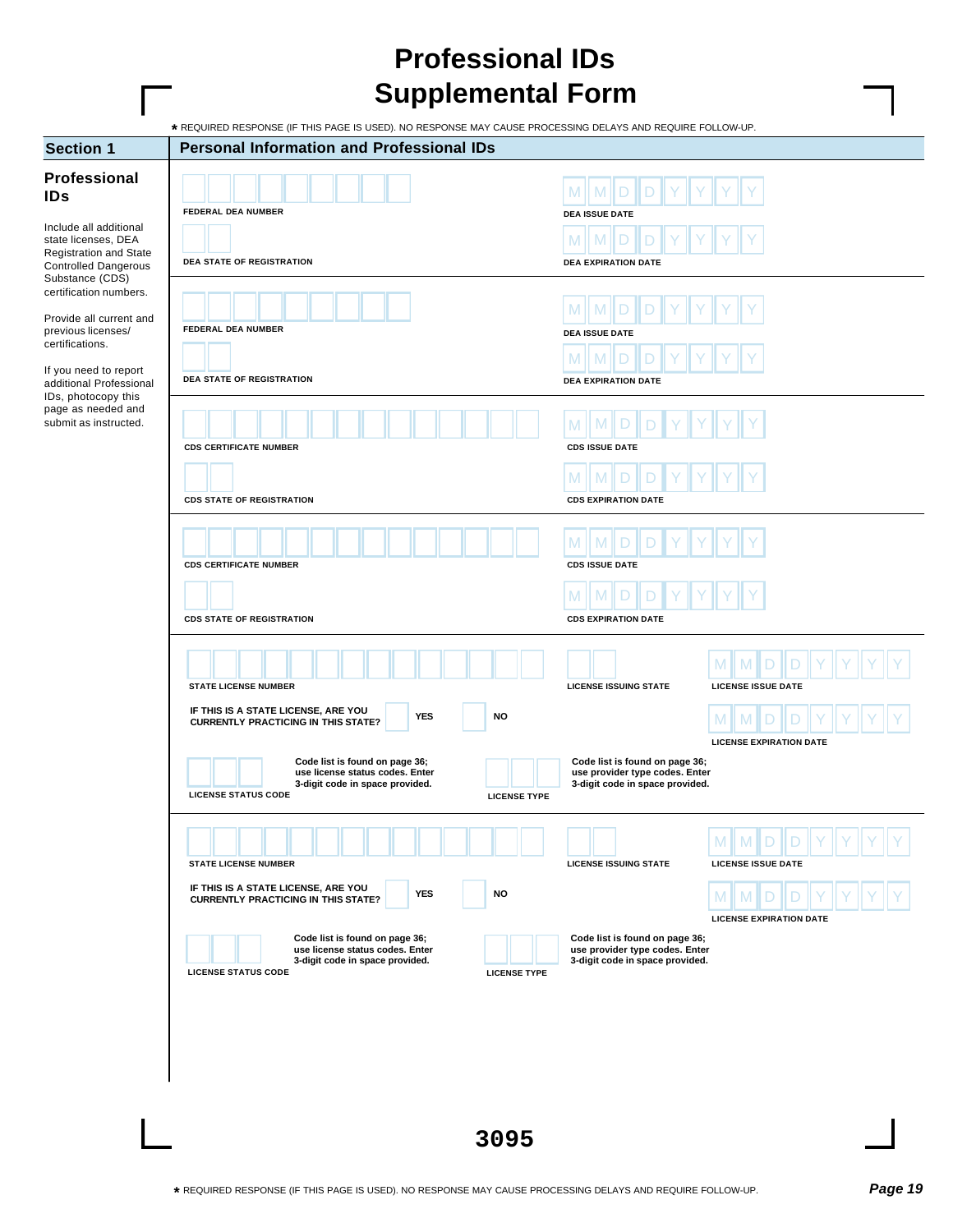## **Other Relevant Education Supplemental Form**

|                                                 | * REQUIRED RESPONSE. NO RESPONSE MAY CAUSE PROCESSING DELAYS AND REQUIRE FOLLOW-UP.                                         |  |  |  |  |  |  |  |  |  |  |  |  |  |  |
|-------------------------------------------------|-----------------------------------------------------------------------------------------------------------------------------|--|--|--|--|--|--|--|--|--|--|--|--|--|--|
| <b>Section 2</b>                                | <b>Education and Training</b>                                                                                               |  |  |  |  |  |  |  |  |  |  |  |  |  |  |
| <b>Fifth Pathway</b>                            | FIFTH PATHWAY GRADUATES ONLY                                                                                                |  |  |  |  |  |  |  |  |  |  |  |  |  |  |
| <b>Education</b>                                |                                                                                                                             |  |  |  |  |  |  |  |  |  |  |  |  |  |  |
|                                                 | INSTITUTION/HOSPITAL WHERE U.S. CLINICAL TRAINING WAS PERFORMED (DO NOT ABBREVIATE)                                         |  |  |  |  |  |  |  |  |  |  |  |  |  |  |
|                                                 |                                                                                                                             |  |  |  |  |  |  |  |  |  |  |  |  |  |  |
|                                                 |                                                                                                                             |  |  |  |  |  |  |  |  |  |  |  |  |  |  |
|                                                 | <b>ADDRESS</b>                                                                                                              |  |  |  |  |  |  |  |  |  |  |  |  |  |  |
|                                                 |                                                                                                                             |  |  |  |  |  |  |  |  |  |  |  |  |  |  |
|                                                 | <b>CITY</b><br>ZIP CODE<br><b>STATE</b>                                                                                     |  |  |  |  |  |  |  |  |  |  |  |  |  |  |
|                                                 |                                                                                                                             |  |  |  |  |  |  |  |  |  |  |  |  |  |  |
|                                                 | <b>FAX</b><br><b>TELEPHONE</b>                                                                                              |  |  |  |  |  |  |  |  |  |  |  |  |  |  |
|                                                 | DID YOU COMPLETE YOUR                                                                                                       |  |  |  |  |  |  |  |  |  |  |  |  |  |  |
|                                                 | <b>YES</b><br><b>NO</b><br><b>IV</b><br>EDUCATION AT THIS SCHOOL?<br><b>START DATE</b><br><b>END DATE (GRADUATION DATE)</b> |  |  |  |  |  |  |  |  |  |  |  |  |  |  |
|                                                 |                                                                                                                             |  |  |  |  |  |  |  |  |  |  |  |  |  |  |
| <b>Other Relevant</b>                           |                                                                                                                             |  |  |  |  |  |  |  |  |  |  |  |  |  |  |
| <b>Education</b>                                | INSTITUTION/SCHOOL ISSUING DEGREE (DO NOT ABBREVIATE)                                                                       |  |  |  |  |  |  |  |  |  |  |  |  |  |  |
| If you need to report                           |                                                                                                                             |  |  |  |  |  |  |  |  |  |  |  |  |  |  |
| additional Education,<br>photocopy this page as | <b>NUMBER</b><br>SUITE/BUILDING<br><b>STREET</b>                                                                            |  |  |  |  |  |  |  |  |  |  |  |  |  |  |
| needed and submit as<br>instructed.             |                                                                                                                             |  |  |  |  |  |  |  |  |  |  |  |  |  |  |
|                                                 |                                                                                                                             |  |  |  |  |  |  |  |  |  |  |  |  |  |  |
|                                                 | <b>CITY</b><br>ZIP/POSTAL CODE<br><b>STATE</b>                                                                              |  |  |  |  |  |  |  |  |  |  |  |  |  |  |
|                                                 |                                                                                                                             |  |  |  |  |  |  |  |  |  |  |  |  |  |  |
|                                                 | <b>TELEPHONE</b><br><b>FAX</b>                                                                                              |  |  |  |  |  |  |  |  |  |  |  |  |  |  |
|                                                 | M<br>M                                                                                                                      |  |  |  |  |  |  |  |  |  |  |  |  |  |  |
|                                                 | <b>START DATE</b><br><b>END DATE (GRADUATION DATE)</b><br>DEGREE AWARDED<br><b>COUNTRY CODE</b>                             |  |  |  |  |  |  |  |  |  |  |  |  |  |  |
|                                                 | DID YOU COMPLETE YOUR                                                                                                       |  |  |  |  |  |  |  |  |  |  |  |  |  |  |
|                                                 | <b>YES</b><br><b>NO</b><br>EDUCATION AT THIS SCHOOL?                                                                        |  |  |  |  |  |  |  |  |  |  |  |  |  |  |
|                                                 |                                                                                                                             |  |  |  |  |  |  |  |  |  |  |  |  |  |  |
|                                                 |                                                                                                                             |  |  |  |  |  |  |  |  |  |  |  |  |  |  |
|                                                 | INSTITUTION/SCHOOL ISSUING DEGREE (DO NOT ABBREVIATE)                                                                       |  |  |  |  |  |  |  |  |  |  |  |  |  |  |
|                                                 |                                                                                                                             |  |  |  |  |  |  |  |  |  |  |  |  |  |  |
|                                                 | SUITE/BUILDING<br><b>NUMBER</b><br><b>STREET</b>                                                                            |  |  |  |  |  |  |  |  |  |  |  |  |  |  |
|                                                 |                                                                                                                             |  |  |  |  |  |  |  |  |  |  |  |  |  |  |
|                                                 | <b>CITY</b><br>ZIP/POSTAL CODE<br><b>STATE</b>                                                                              |  |  |  |  |  |  |  |  |  |  |  |  |  |  |
|                                                 |                                                                                                                             |  |  |  |  |  |  |  |  |  |  |  |  |  |  |
|                                                 |                                                                                                                             |  |  |  |  |  |  |  |  |  |  |  |  |  |  |
|                                                 | <b>TELEPHONE</b><br><b>FAX</b>                                                                                              |  |  |  |  |  |  |  |  |  |  |  |  |  |  |
|                                                 | M<br>M                                                                                                                      |  |  |  |  |  |  |  |  |  |  |  |  |  |  |
|                                                 | <b>START DATE</b><br><b>END DATE (GRADUATION DATE)</b><br>DEGREE AWARDED<br><b>COUNTRY CODE</b>                             |  |  |  |  |  |  |  |  |  |  |  |  |  |  |
|                                                 | DID YOU COMPLETE YOUR<br><b>YES</b><br><b>NO</b><br><b>EDUCATION AT THIS SCHOOL?</b>                                        |  |  |  |  |  |  |  |  |  |  |  |  |  |  |
|                                                 |                                                                                                                             |  |  |  |  |  |  |  |  |  |  |  |  |  |  |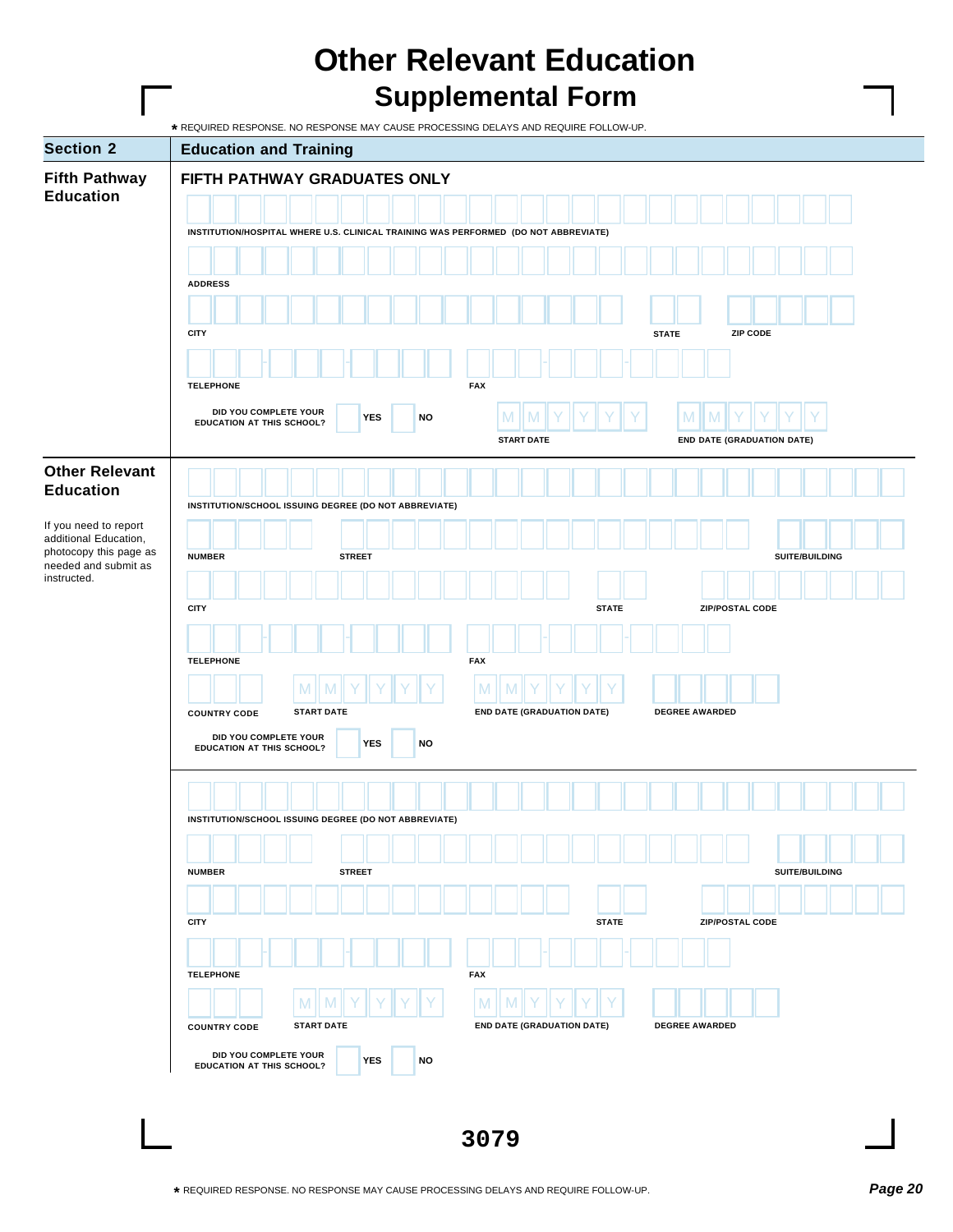## **Other Training Supplemental Form**

**\*** REQUIRED RESPONSE (IF THIS PAGE IS USED). NO RESPONSE MAY CAUSE PROCESSING DELAYS AND REQUIRE FOLLOW-UP.

| <b>Section 2</b>                                  | ADMILLED MULTIM TO THOLD TO COLD). NO INLOTED WITH ONOCE THOOLOGING BLETHO AND NEWSTILET OLLOW<br><b>Education and Training</b> |                                          |               |                   |  |              |           |                   |  |              |            |                        |                 |  |  |                |                                                 |  |
|---------------------------------------------------|---------------------------------------------------------------------------------------------------------------------------------|------------------------------------------|---------------|-------------------|--|--------------|-----------|-------------------|--|--------------|------------|------------------------|-----------------|--|--|----------------|-------------------------------------------------|--|
| <b>Training</b>                                   |                                                                                                                                 |                                          |               |                   |  |              |           |                   |  |              |            |                        |                 |  |  |                |                                                 |  |
| List all postgraduate<br>training programs you    |                                                                                                                                 |                                          |               |                   |  |              |           |                   |  |              |            |                        |                 |  |  |                | SCHOOL CODE (E.G.,<br><b>AFFILIATED MEDICAL</b> |  |
| attended. Use one<br>section per institution.     | INSTITUTION / HOSPITAL NAME (USE BOTH LINES IF REQUIRED)                                                                        |                                          |               |                   |  |              |           |                   |  |              |            |                        |                 |  |  | SCHOOL)        |                                                 |  |
| If you need to report                             |                                                                                                                                 |                                          |               |                   |  |              |           |                   |  |              |            |                        |                 |  |  |                |                                                 |  |
| additional Training,<br>photocopy this page as    | <b>NUMBER</b>                                                                                                                   |                                          | <b>STREET</b> |                   |  |              |           |                   |  |              |            |                        |                 |  |  | SUITE/BUILDING |                                                 |  |
| needed and submit as<br>instructed.               |                                                                                                                                 |                                          |               |                   |  |              |           |                   |  |              |            |                        |                 |  |  |                |                                                 |  |
| Code lists are found on                           | <b>CITY</b>                                                                                                                     |                                          |               |                   |  |              |           |                   |  | <b>STATE</b> |            | <b>ZIP/POSTAL CODE</b> |                 |  |  |                |                                                 |  |
| pages 36-43. Enter the<br>associated 3-digit code |                                                                                                                                 |                                          |               |                   |  |              |           |                   |  |              |            |                        |                 |  |  |                |                                                 |  |
| in the space provided.                            | <b>COUNTRY CODE</b>                                                                                                             |                                          |               | <b>TELEPHONE</b>  |  |              |           |                   |  |              | <b>FAX</b> |                        |                 |  |  |                |                                                 |  |
|                                                   | DID YOU COMPLETE THIS TRAINING PROGRAM AT THIS<br><b>INSTITUTION?</b>                                                           |                                          |               |                   |  | <b>YES</b>   | <b>NO</b> |                   |  |              |            |                        |                 |  |  |                |                                                 |  |
|                                                   | (IF NOT, PLEASE USE THE SPACE BELOW TO EXPLAIN.)                                                                                |                                          |               |                   |  |              |           |                   |  |              |            |                        |                 |  |  |                |                                                 |  |
|                                                   |                                                                                                                                 |                                          |               |                   |  |              |           |                   |  |              |            |                        |                 |  |  |                |                                                 |  |
|                                                   |                                                                                                                                 |                                          |               |                   |  |              |           |                   |  |              |            |                        |                 |  |  |                |                                                 |  |
|                                                   |                                                                                                                                 |                                          |               |                   |  |              |           |                   |  |              |            |                        |                 |  |  |                |                                                 |  |
|                                                   |                                                                                                                                 |                                          |               |                   |  |              |           |                   |  |              |            |                        |                 |  |  |                |                                                 |  |
|                                                   | List each<br>department                                                                                                         | <b>INTERNSHIP/</b><br>RESIDENCY          |               | <b>FELLOWSHIP</b> |  | <b>OTHER</b> | M         | M                 |  |              |            | $M \parallel$          | M               |  |  |                |                                                 |  |
|                                                   | separately, if<br>applicable.                                                                                                   |                                          |               |                   |  |              |           | <b>START DATE</b> |  |              |            | <b>END DATE</b>        |                 |  |  |                |                                                 |  |
|                                                   | List                                                                                                                            |                                          |               |                   |  |              |           |                   |  |              |            |                        |                 |  |  |                |                                                 |  |
|                                                   | Internship/<br>Residency,                                                                                                       | DEPARTMENT/SPECIALTY (DO NOT ABBREVIATE) |               |                   |  |              |           |                   |  |              |            |                        |                 |  |  |                |                                                 |  |
|                                                   | Fellowship<br>and Other                                                                                                         |                                          |               |                   |  |              |           |                   |  |              |            |                        |                 |  |  |                |                                                 |  |
|                                                   | programs<br>separately.                                                                                                         | <b>NAME OF DIRECTOR</b>                  |               |                   |  |              |           |                   |  |              |            |                        |                 |  |  |                |                                                 |  |
|                                                   |                                                                                                                                 | <b>INTERNSHIP/</b><br><b>RESIDENCY</b>   |               | <b>FELLOWSHIP</b> |  | <b>OTHER</b> | M         | M                 |  |              |            | M                      | M               |  |  |                |                                                 |  |
|                                                   |                                                                                                                                 |                                          |               |                   |  |              |           | <b>START DATE</b> |  |              |            | <b>END DATE</b>        |                 |  |  |                |                                                 |  |
|                                                   |                                                                                                                                 |                                          |               |                   |  |              |           |                   |  |              |            |                        |                 |  |  |                |                                                 |  |
|                                                   |                                                                                                                                 | DEPARTMENT/SPECIALTY (DO NOT ABBREVIATE) |               |                   |  |              |           |                   |  |              |            |                        |                 |  |  |                |                                                 |  |
|                                                   |                                                                                                                                 |                                          |               |                   |  |              |           |                   |  |              |            |                        |                 |  |  |                |                                                 |  |
|                                                   |                                                                                                                                 | <b>NAME OF DIRECTOR</b>                  |               |                   |  |              |           |                   |  |              |            |                        |                 |  |  |                |                                                 |  |
|                                                   |                                                                                                                                 | <b>INTERNSHIP/</b><br><b>RESIDENCY</b>   |               | <b>FELLOWSHIP</b> |  | <b>OTHER</b> | M         | M                 |  |              |            | M                      | M               |  |  |                |                                                 |  |
|                                                   |                                                                                                                                 |                                          |               |                   |  |              |           | <b>START DATE</b> |  |              |            |                        | <b>END DATE</b> |  |  |                |                                                 |  |
|                                                   |                                                                                                                                 |                                          |               |                   |  |              |           |                   |  |              |            |                        |                 |  |  |                |                                                 |  |
|                                                   |                                                                                                                                 | DEPARTMENT/SPECIALTY (DO NOT ABBREVIATE) |               |                   |  |              |           |                   |  |              |            |                        |                 |  |  |                |                                                 |  |
|                                                   |                                                                                                                                 |                                          |               |                   |  |              |           |                   |  |              |            |                        |                 |  |  |                |                                                 |  |
|                                                   |                                                                                                                                 | <b>NAME OF DIRECTOR</b>                  |               |                   |  |              |           |                   |  |              |            |                        |                 |  |  |                |                                                 |  |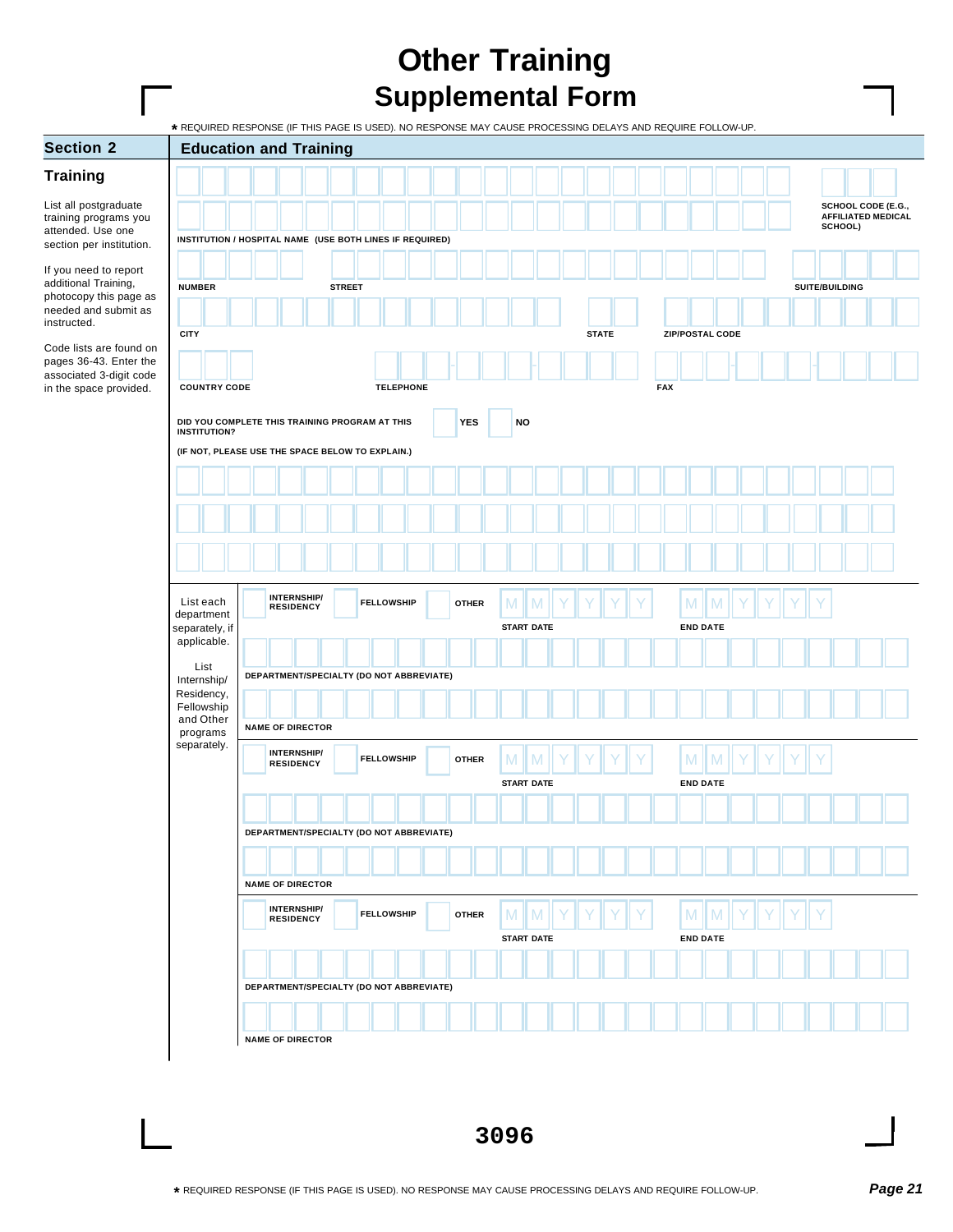## **Additional Specialty Supplemental Form**

Г

| <b>Additional</b><br><b>Specialty</b><br>Code lists are found on                                 |                                                                                                                                                                                          |                              |                                           |                      |  | <b>Professional / Medical Specialty Information</b> |                                           |                                          |   |                                          |  |  |  |  |  |  |                                                                             |  |                                                           |            |  |           |
|--------------------------------------------------------------------------------------------------|------------------------------------------------------------------------------------------------------------------------------------------------------------------------------------------|------------------------------|-------------------------------------------|----------------------|--|-----------------------------------------------------|-------------------------------------------|------------------------------------------|---|------------------------------------------|--|--|--|--|--|--|-----------------------------------------------------------------------------|--|-----------------------------------------------------------|------------|--|-----------|
|                                                                                                  | <b>SPECIALTY</b><br>CODE                                                                                                                                                                 |                              |                                           |                      |  |                                                     | <b>CERTIFICATION</b>                      | <b>INITIAL</b><br><b>DATE</b>            |   | M                                        |  |  |  |  |  |  | DO YOU WISH TO<br><b>BE LISTED IN</b><br>THE DIRECTORY<br><b>UNDER THIS</b> |  | HMO                                                       | <b>YES</b> |  | <b>NO</b> |
| pages 36-43. Enter the                                                                           | <b>BOARD</b><br><b>CERTIFIED?</b>                                                                                                                                                        | <b>YES</b>                   |                                           | <b>NO</b>            |  |                                                     | <b>RECERTIFICATION</b><br>(IF APPLICABLE) | <b>DATE</b>                              |   |                                          |  |  |  |  |  |  | SPECIALTY?                                                                  |  | PPO                                                       | <b>YES</b> |  | <b>NO</b> |
| associated 3-digit code<br>in the space provided.                                                | <b>CERTIFYING</b><br><b>BOARD</b><br>CODE                                                                                                                                                |                              |                                           |                      |  |                                                     | <b>EXPIRATION DATE</b><br>(IF APPLICABLE) |                                          |   | M                                        |  |  |  |  |  |  |                                                                             |  | POS                                                       | <b>YES</b> |  | NO        |
|                                                                                                  | IF NOT<br><b>BOARD</b><br><b>CERTIFIED</b>                                                                                                                                               |                              | <b>I HAVE TAKEN</b><br><b>PENDING FOR</b> | <b>EXAM, RESULTS</b> |  |                                                     |                                           |                                          |   | I INTEND TO SIT FOR AN<br><b>EXAM ON</b> |  |  |  |  |  |  |                                                                             |  | <b>I DO NOT INTEND TO TAKE</b><br>A CERTIFYING BOARD EXAM |            |  |           |
|                                                                                                  | (SELECT<br>ONE)                                                                                                                                                                          |                              |                                           |                      |  |                                                     |                                           |                                          | M | M                                        |  |  |  |  |  |  |                                                                             |  |                                                           |            |  |           |
|                                                                                                  | IF YOU INDICATED THAT YOU DID NOT INTEND TO TAKE A CERTIFYING BOARD EXAM, PLEASE USE THE                                                                                                 | <b>CERTIFYING BOARD CODE</b> |                                           |                      |  |                                                     |                                           |                                          |   |                                          |  |  |  |  |  |  |                                                                             |  |                                                           |            |  |           |
|                                                                                                  | FOLLOWING SPACE TO EXPLAIN, OTHERWISE LEAVE THE SPACE BLANK.                                                                                                                             |                              |                                           |                      |  |                                                     |                                           |                                          |   |                                          |  |  |  |  |  |  |                                                                             |  |                                                           |            |  |           |
|                                                                                                  |                                                                                                                                                                                          |                              |                                           |                      |  |                                                     |                                           |                                          |   |                                          |  |  |  |  |  |  |                                                                             |  |                                                           |            |  |           |
|                                                                                                  |                                                                                                                                                                                          |                              |                                           |                      |  |                                                     |                                           |                                          |   |                                          |  |  |  |  |  |  |                                                                             |  |                                                           |            |  |           |
| <b>Additional</b>                                                                                | <b>SPECIALTY</b>                                                                                                                                                                         |                              |                                           |                      |  |                                                     |                                           | <b>INITIAL</b>                           |   |                                          |  |  |  |  |  |  | DO YOU WISH TO                                                              |  |                                                           |            |  |           |
| <b>Specialty</b><br>Code lists are found on<br>pages 36-43. Enter the<br>associated 3-digit code | CODE                                                                                                                                                                                     |                              |                                           |                      |  |                                                     | <b>CERTIFICATION</b>                      | <b>DATE</b>                              |   | M                                        |  |  |  |  |  |  | <b>BE LISTED IN</b><br>THE DIRECTORY<br><b>UNDER THIS</b>                   |  | <b>HMO</b>                                                | <b>YES</b> |  | <b>NO</b> |
|                                                                                                  | <b>BOARD</b><br><b>CERTIFIED?</b>                                                                                                                                                        | <b>YES</b>                   |                                           | <b>NO</b>            |  |                                                     | <b>RECERTIFICATION</b><br>(IF APPLICABLE) | <b>DATE</b>                              |   |                                          |  |  |  |  |  |  | <b>SPECIALTY?</b>                                                           |  | PPO                                                       | <b>YES</b> |  | <b>NO</b> |
| in the space provided.<br>If you need to report                                                  | <b>CERTIFYING</b><br><b>BOARD</b><br>CODE                                                                                                                                                |                              |                                           |                      |  |                                                     | <b>EXPIRATION DATE</b><br>(IF APPLICABLE) |                                          |   |                                          |  |  |  |  |  |  |                                                                             |  | POS                                                       | <b>YES</b> |  | NO        |
| additional Specialties,<br>photocopy this page as<br>needed and submit as<br>instructed.         | IF NOT<br><b>BOARD</b><br><b>CERTIFIED</b><br>(SELECT                                                                                                                                    |                              | <b>I HAVE TAKEN</b><br><b>PENDING FOR</b> | <b>EXAM, RESULTS</b> |  |                                                     |                                           | I INTEND TO SIT FOR AN<br><b>EXAM ON</b> |   |                                          |  |  |  |  |  |  | I DO NOT INTEND TO TAKE<br>A CERTIFYING BOARD EXAM.                         |  |                                                           |            |  |           |
|                                                                                                  | ONE)                                                                                                                                                                                     |                              |                                           |                      |  |                                                     |                                           |                                          |   |                                          |  |  |  |  |  |  |                                                                             |  |                                                           |            |  |           |
|                                                                                                  | <b>CERTIFYING BOARD CODE</b><br>IF YOU INDICATED THAT YOU DID NOT INTEND TO TAKE A CERTIFYING BOARD EXAM, PLEASE USE THE<br>FOLLOWING SPACE TO EXPLAIN, OTHERWISE LEAVE THE SPACE BLANK. |                              |                                           |                      |  |                                                     |                                           |                                          |   |                                          |  |  |  |  |  |  |                                                                             |  |                                                           |            |  |           |
|                                                                                                  |                                                                                                                                                                                          |                              |                                           |                      |  |                                                     |                                           |                                          |   |                                          |  |  |  |  |  |  |                                                                             |  |                                                           |            |  |           |
|                                                                                                  |                                                                                                                                                                                          |                              |                                           |                      |  |                                                     |                                           |                                          |   |                                          |  |  |  |  |  |  |                                                                             |  |                                                           |            |  |           |
|                                                                                                  |                                                                                                                                                                                          |                              |                                           |                      |  |                                                     |                                           |                                          |   |                                          |  |  |  |  |  |  |                                                                             |  |                                                           |            |  |           |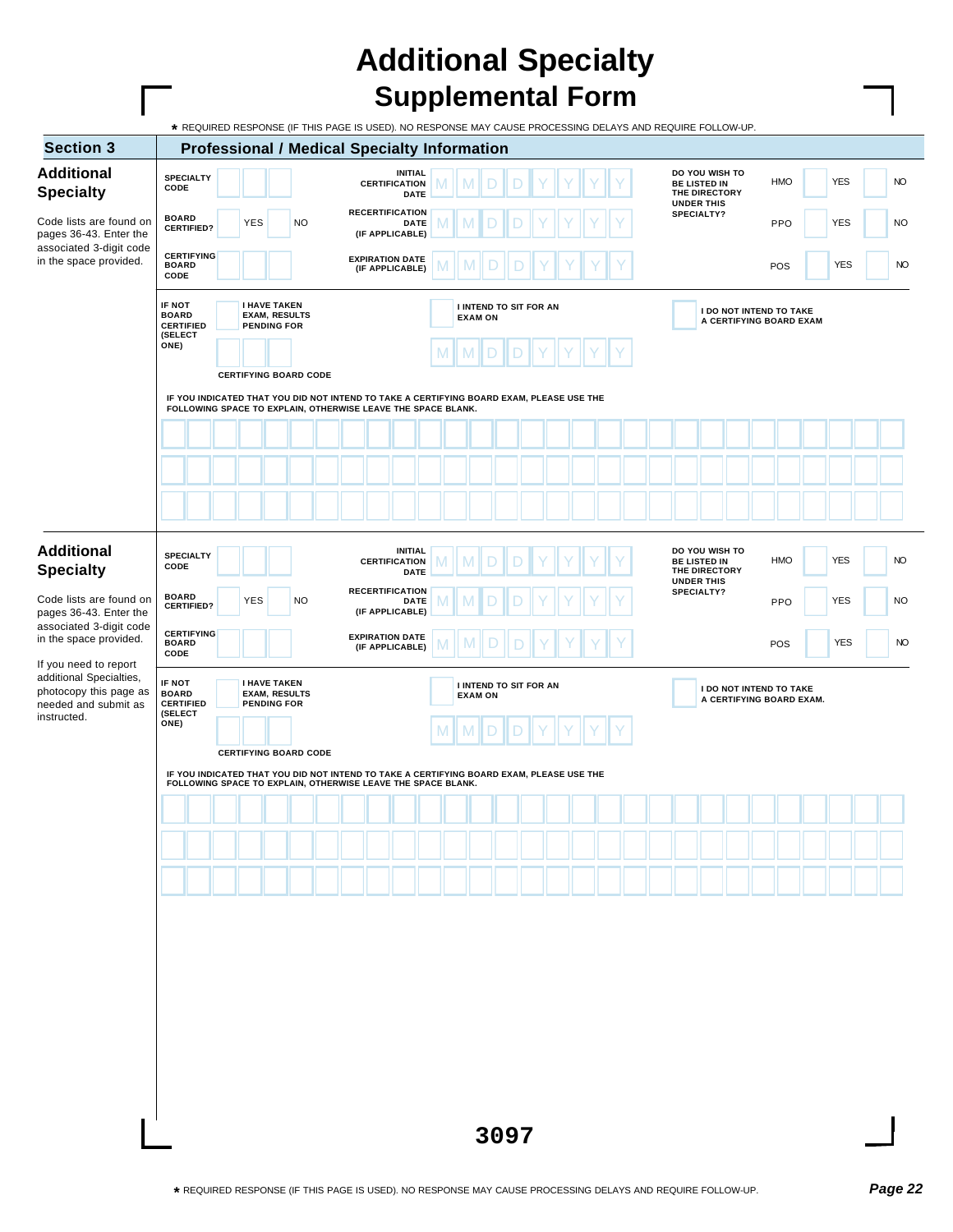## **Partners/Associates Supplemental Form**

| <b>Section 4</b>                                                     | <b>Practice Location Information</b>                                                                      |                            |                            |                                        |
|----------------------------------------------------------------------|-----------------------------------------------------------------------------------------------------------|----------------------------|----------------------------|----------------------------------------|
| Partner/<br><b>Associates</b>                                        | SPECIFY PRACTICE LOCATION<br>INDICATE THE PRACTICE LOCATION TO WHICH YOU ARE ASSOCIATING THESE PROVIDERS. |                            |                            |                                        |
| Use this page to<br>report additional                                | <b>PRACTICE NAME</b><br>$\blacktriangleright$ LOCATION #<br><b>PRIMARY PRACTICE</b>                       |                            |                            |                                        |
| partners/associates at<br>the designated<br>practice location.       | <b>PRACTICE ADDRESS</b>                                                                                   |                            |                            |                                        |
| <b>IMPORTANT</b>                                                     |                                                                                                           |                            |                            |                                        |
| In the box provided,<br>indicate to which<br>practice location this  | <b>LAST NAME</b>                                                                                          |                            | <b>SPECIALTY CODE</b>      | <b>COVERING</b><br>COLLEAGUE<br>(Y/N)? |
| page belongs.                                                        | <b>FIRST NAME</b>                                                                                         | M.I.                       | PROVIDER TYPE (CODE PG 36) |                                        |
| Check "Covering<br>Colleague?" if he/she<br>provides coverage for    | <b>LAST NAME</b>                                                                                          |                            | <b>SPECIALTY CODE</b>      | <b>COVERING</b>                        |
| you at THIS location.<br>Code lists are found                        |                                                                                                           |                            |                            | COLLEAGUE<br>(Y/N)?                    |
| on pages 36-43. Enter<br>the associated 3-digit<br>code in the space | <b>FIRST NAME</b>                                                                                         | M.I.                       | PROVIDER TYPE (CODE PG 36) |                                        |
| provided.                                                            |                                                                                                           |                            |                            |                                        |
| If you need to report<br>additional<br>partners/associates,          | <b>LAST NAME</b>                                                                                          |                            | <b>SPECIALTY CODE</b>      | <b>COVERING</b><br>COLLEAGUE<br>(Y/N)? |
| photocopy this page<br>as needed and submit                          | <b>FIRST NAME</b>                                                                                         | M.I.                       | PROVIDER TYPE (CODE PG 36) |                                        |
| as instructed.                                                       |                                                                                                           |                            |                            |                                        |
|                                                                      | <b>LAST NAME</b>                                                                                          |                            | <b>SPECIALTY CODE</b>      | <b>COVERING</b><br>COLLEAGUE<br>(Y/N)? |
|                                                                      | <b>FIRST NAME</b>                                                                                         | PROVIDER TYPE (CODE PG 36) |                            |                                        |
|                                                                      |                                                                                                           |                            |                            |                                        |
|                                                                      | <b>LAST NAME</b>                                                                                          |                            | <b>SPECIALTY CODE</b>      | <b>COVERING</b><br>COLLEAGUE<br>(Y/N)? |
|                                                                      | <b>FIRST NAME</b>                                                                                         | M.I.                       | PROVIDER TYPE (CODE PG 36) |                                        |
|                                                                      |                                                                                                           |                            |                            |                                        |
|                                                                      | <b>LAST NAME</b>                                                                                          |                            | <b>SPECIALTY CODE</b>      | <b>COVERING</b><br>COLLEAGUE           |
|                                                                      | <b>FIRST NAME</b>                                                                                         | M.I.                       | PROVIDER TYPE (CODE PG 36) | (Y/N)?                                 |
|                                                                      |                                                                                                           |                            |                            |                                        |
|                                                                      |                                                                                                           |                            |                            | <b>COVERING</b>                        |
|                                                                      | <b>LAST NAME</b>                                                                                          |                            | <b>SPECIALTY CODE</b>      | COLLEAGUE<br>(Y/N)?                    |
|                                                                      | <b>FIRST NAME</b>                                                                                         | M.I.                       | PROVIDER TYPE (CODE PG 36) |                                        |
|                                                                      |                                                                                                           |                            |                            |                                        |
|                                                                      | <b>LAST NAME</b>                                                                                          |                            | <b>SPECIALTY CODE</b>      | <b>COVERING</b><br>COLLEAGUE           |
|                                                                      | <b>FIRST NAME</b>                                                                                         | M.I.                       | PROVIDER TYPE (CODE PG 36) | (Y/N)?                                 |
|                                                                      |                                                                                                           |                            |                            |                                        |
|                                                                      | 3098                                                                                                      |                            |                            |                                        |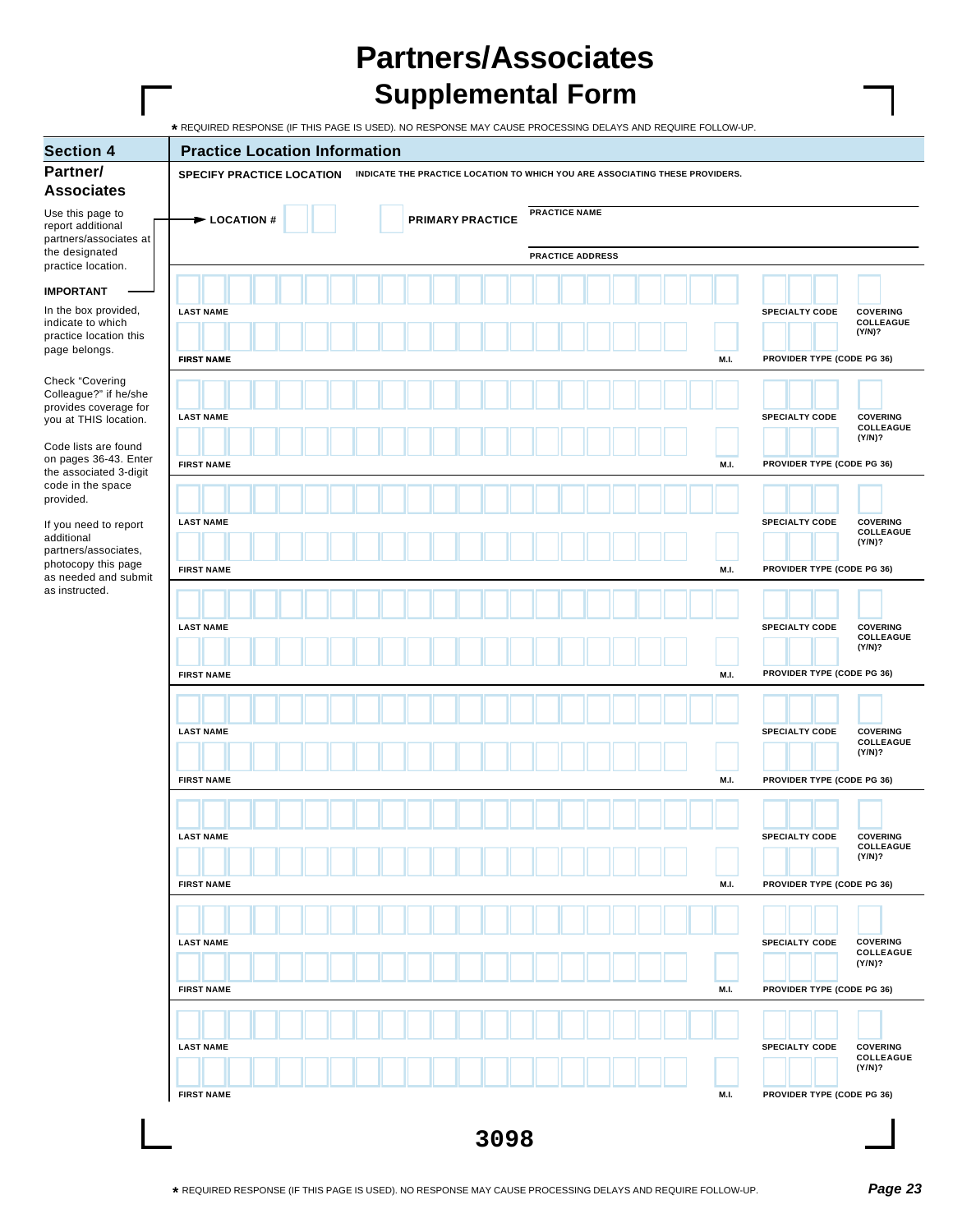## **Covering Colleagues Supplemental Form**

| <b>Section 4</b>                                                                                    | <b>Practice Location Information</b>                                                                             |                                    |
|-----------------------------------------------------------------------------------------------------|------------------------------------------------------------------------------------------------------------------|------------------------------------|
| <b>Covering</b><br><b>Colleagues</b>                                                                | <b>SPECIFY PRACTICE LOCATION</b><br>INDICATE THE PRACTICE LOCATION TO WHICH YOU ARE ASSOCIATING THESE PROVIDERS. |                                    |
| Include all colleagues<br>providing regular<br>coverage and his/her                                 | <b>PRACTICE NAME</b><br><b>PRIMARY PRACTICE</b><br>$\blacktriangleright$ LOCATION #                              |                                    |
| specialty, including if<br>he/she is a partner in                                                   | <b>PRACTICE ADDRESS</b>                                                                                          |                                    |
| one or more of your<br>practice locations.                                                          |                                                                                                                  |                                    |
| <b>IMPORTANT</b>                                                                                    | <b>LAST NAME</b>                                                                                                 | <b>SPECIALTY CODE</b>              |
| In the box provided,<br>indicate to which<br>practice location this<br>page belongs.                | <b>FIRST NAME</b>                                                                                                | M.I.<br>PROVIDER TYPE (CODE PG 36) |
| Code lists are found on<br>pages 36-43. Enter the<br>associated 3-digit code                        | <b>LAST NAME</b>                                                                                                 | <b>SPECIALTY CODE</b>              |
| in the space provided.<br>If you need to report                                                     | <b>FIRST NAME</b>                                                                                                | PROVIDER TYPE (CODE PG 36)<br>M.I. |
| additional Covering<br>Colleagues, photocopy<br>this page as needed<br>and submit as<br>instructed. | <b>LAST NAME</b>                                                                                                 | <b>SPECIALTY CODE</b>              |
|                                                                                                     | <b>FIRST NAME</b>                                                                                                | M.I.<br>PROVIDER TYPE (CODE PG 36) |
|                                                                                                     | <b>LAST NAME</b>                                                                                                 | <b>SPECIALTY CODE</b>              |
|                                                                                                     | <b>FIRST NAME</b>                                                                                                | PROVIDER TYPE (CODE PG 36)<br>M.I. |
|                                                                                                     | <b>LAST NAME</b>                                                                                                 | <b>SPECIALTY CODE</b>              |
|                                                                                                     | <b>FIRST NAME</b>                                                                                                | PROVIDER TYPE (CODE PG 36)<br>M.I. |
|                                                                                                     | <b>LAST NAME</b>                                                                                                 | <b>SPECIALTY CODE</b>              |
|                                                                                                     | <b>FIRST NAME</b>                                                                                                | PROVIDER TYPE (CODE PG 36)<br>M.I. |
|                                                                                                     | <b>LAST NAME</b>                                                                                                 | <b>SPECIALTY CODE</b>              |
|                                                                                                     | <b>FIRST NAME</b>                                                                                                | PROVIDER TYPE (CODE PG 36)<br>M.I. |
|                                                                                                     | <b>LAST NAME</b>                                                                                                 | <b>SPECIALTY CODE</b>              |
|                                                                                                     | <b>FIRST NAME</b>                                                                                                | PROVIDER TYPE (CODE PG 36)<br>M.I. |
|                                                                                                     | 3099                                                                                                             |                                    |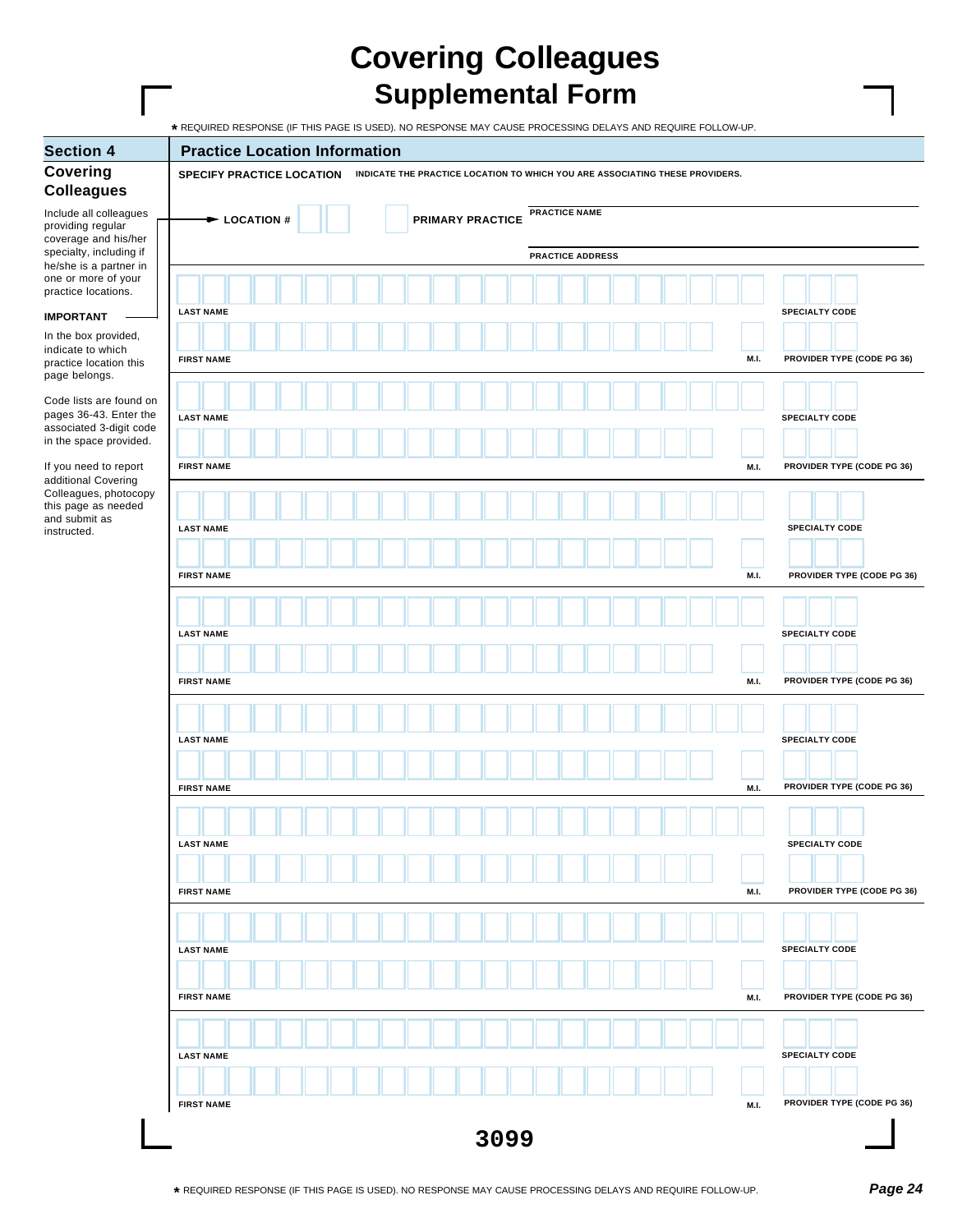| <b>Section 4</b>                                                                     | Practice Location Information - Page 1 of 5                                              |                         |                                                       |                     |               |             |                                        |                                  |
|--------------------------------------------------------------------------------------|------------------------------------------------------------------------------------------|-------------------------|-------------------------------------------------------|---------------------|---------------|-------------|----------------------------------------|----------------------------------|
| <b>Additional</b><br><b>Practice</b>                                                 | $\blacktriangleright$ LOCATION* #                                                        |                         |                                                       |                     |               |             |                                        |                                  |
| Location                                                                             | <b>CURRENTLY</b><br><b>PRACTICING AT</b><br>THIS ADDRESS?*                               | <b>YES</b><br><b>NO</b> | IF NO, WHAT IS<br>YOUR EXPECTED<br><b>START DATE?</b> | M                   |               |             |                                        |                                  |
| <b>IMPORTANT</b>                                                                     |                                                                                          |                         |                                                       |                     |               |             |                                        |                                  |
| In the box provided,<br>indicate to which<br>practice location this<br>page belongs. | PHYSICIAN GROUP / PRACTICE NAME TO APPEAR IN DIRECTORY (DO NOT ABBREVIATE)*              |                         |                                                       |                     |               |             |                                        |                                  |
| For example, if you<br>practice at three                                             | GROUP / CORPORATE NAME AS IT APPEARS ON W-9, IF DIFFERENT FROM ABOVE (DO NOT ABBREVIATE) |                         |                                                       |                     |               |             |                                        |                                  |
| locations, the primary<br>location is reported in                                    | <b>NUMBER*</b>                                                                           | STREET*                 |                                                       |                     |               |             | SUITE/BUILDING                         |                                  |
| the main application<br>and remaining                                                |                                                                                          |                         |                                                       |                     |               |             |                                        |                                  |
| locations would be<br>reported on                                                    | CITY*                                                                                    |                         |                                                       |                     |               | STATE*      | ZIP CODE*                              |                                  |
| <b>Supplemental Forms</b><br>as Location 2 and<br>Location 3.                        | <b>SEND GENERAL</b><br><b>CORRESPON-</b><br><b>DENCE HERE?*</b>                          | <b>NO</b><br><b>YES</b> | <b>TELEPHONE*</b>                                     |                     | <b>FAX</b>    |             |                                        |                                  |
|                                                                                      |                                                                                          |                         |                                                       |                     |               |             |                                        |                                  |
| <b>TIP</b> Your Individual Tax<br>ID is assumed to be                                | OFFICE E-MAIL ADDRESS                                                                    |                         |                                                       |                     |               |             |                                        |                                  |
| your Primary Tax ID<br>unless you specify                                            |                                                                                          |                         |                                                       |                     | <b>TAX ID</b> | PRIMARY     | <b>USE INDIVIDUAL</b><br><b>TAX ID</b> | <b>USE GROU</b><br><b>TAX ID</b> |
| otherwise to the right.                                                              | <b>INDIVIDUAL TAX ID</b>                                                                 |                         |                                                       | <b>GROUP TAX ID</b> |               | (ONE ONLY)* |                                        |                                  |
| <b>Office Manager</b><br>or Business                                                 |                                                                                          |                         |                                                       |                     |               |             |                                        |                                  |
| <b>Office Contact</b>                                                                | <b>LAST NAME*</b>                                                                        |                         |                                                       |                     |               |             |                                        |                                  |
| List each contact<br>separately. You may<br>use the check boxes                      | <b>FIRST NAME*</b>                                                                       |                         |                                                       |                     |               |             |                                        | M.I.                             |
| below for convenience.<br>Do not write                                               |                                                                                          |                         |                                                       |                     |               |             |                                        |                                  |
| instructions like "see<br>above". These                                              | <b>TELEPHONE*</b>                                                                        |                         |                                                       | <b>FAX</b>          |               |             |                                        |                                  |
| responses will be<br>rejected and will                                               |                                                                                          |                         |                                                       |                     |               |             |                                        |                                  |
| require follow-up.                                                                   | <b>E-MAIL ADDRESS</b>                                                                    |                         |                                                       |                     |               |             |                                        |                                  |
| <b>Billing Contact</b>                                                               |                                                                                          |                         |                                                       |                     |               |             |                                        |                                  |
| CHECK HERE TO<br><b>USE OFFICE</b><br><b>MANAGER AND</b>                             | <b>LAST NAME*</b>                                                                        |                         |                                                       |                     |               |             |                                        |                                  |
| <b>OFFICE ADDRESS</b><br><b>AS BILLING</b>                                           | <b>FIRST NAME*</b>                                                                       |                         |                                                       |                     |               |             |                                        | <b>M.I.</b>                      |
| <b>INFORMATION</b>                                                                   |                                                                                          |                         |                                                       |                     |               |             |                                        |                                  |
|                                                                                      | <b>NUMBER*</b>                                                                           | STREET*                 |                                                       |                     |               |             | SUITE/BUILDING                         |                                  |
|                                                                                      |                                                                                          |                         |                                                       |                     |               |             |                                        |                                  |
| NOTE:                                                                                | CITY*                                                                                    |                         |                                                       |                     |               | STATE*      | ZIP CODE*                              |                                  |
| Even if you checked<br>the boxes above,<br>please provide the                        | <b>TELEPHONE*</b>                                                                        |                         |                                                       | <b>FAX</b>          |               |             |                                        |                                  |
| e-mail address of the<br>Billing Contact, if                                         |                                                                                          |                         |                                                       |                     |               |             |                                        |                                  |
| available.                                                                           | <b>E-MAIL ADDRESS</b>                                                                    |                         |                                                       |                     |               |             |                                        |                                  |
|                                                                                      |                                                                                          |                         |                                                       | 3100                |               |             |                                        |                                  |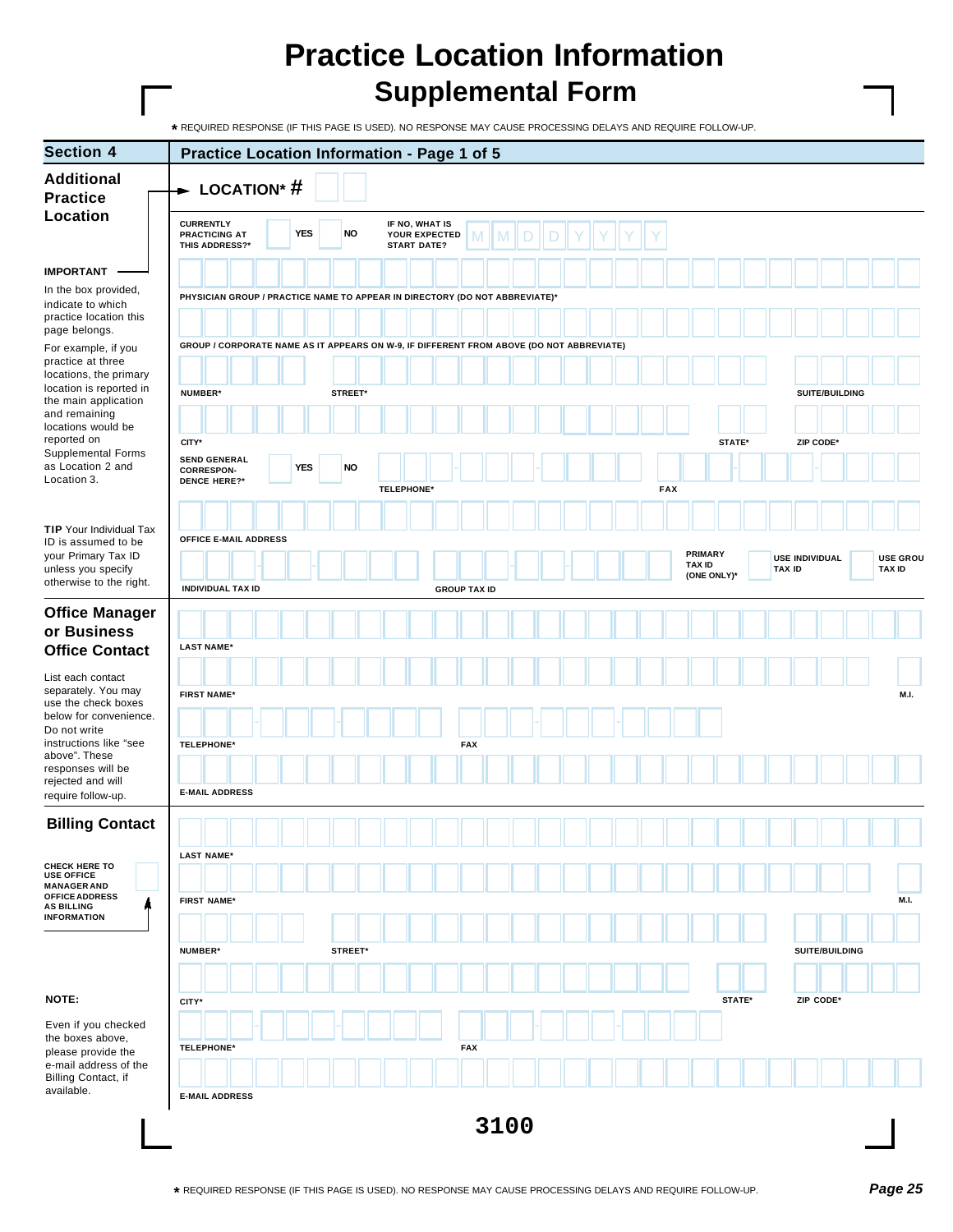|                                                                                                        | * REQUIRED RESPONSE (IF THIS PAGE IS USED). NO RESPONSE MAY CAUSE PROCESSING DELAYS AND REQUIRE FOLLOW-UP. |                                                                      |                |                  |                              |                                                                                   |          |                                                        |                                       |              |                               |          |                                   |           |                |          |      |
|--------------------------------------------------------------------------------------------------------|------------------------------------------------------------------------------------------------------------|----------------------------------------------------------------------|----------------|------------------|------------------------------|-----------------------------------------------------------------------------------|----------|--------------------------------------------------------|---------------------------------------|--------------|-------------------------------|----------|-----------------------------------|-----------|----------------|----------|------|
| <b>Section 4</b>                                                                                       |                                                                                                            | <b>Practice Location Information - Page 2 of 5</b>                   |                |                  |                              |                                                                                   |          |                                                        |                                       |              |                               |          |                                   |           |                |          |      |
| <b>Add'l Practice</b><br>Location (Cont.)                                                              |                                                                                                            | <b>LOCATION*#</b>                                                    |                |                  |                              |                                                                                   |          |                                                        |                                       |              |                               |          |                                   |           |                |          |      |
| <b>Payment and</b><br>Remittance                                                                       | <b>ELECTRONIC</b><br><b>BILLING</b><br><b>CAPABILITIES?*</b>                                               | <b>YES</b>                                                           | <b>NO</b>      |                  |                              |                                                                                   |          |                                                        |                                       |              |                               |          |                                   |           |                |          |      |
| YOUR "CHECK PAYABLE TO"                                                                                |                                                                                                            |                                                                      |                |                  |                              | BILLING DEPARTMENT (IF HOSPITAL-BASED)                                            |          |                                                        |                                       |              |                               |          |                                   |           |                |          |      |
| <b>INFORMATION SHOULD BE</b><br><b>CONSISTENT WITH YOUR</b><br>W-9.                                    | <b>CHECK PAYABLE TO*</b>                                                                                   |                                                                      |                |                  |                              |                                                                                   |          |                                                        |                                       |              |                               |          |                                   |           |                |          |      |
|                                                                                                        |                                                                                                            |                                                                      |                |                  |                              |                                                                                   |          |                                                        |                                       |              |                               |          |                                   |           |                |          |      |
| <b>CHECK HERE TO</b><br><b>USE OFFICE</b><br><b>MANAGER AND</b><br><b>OFFICE ADDRESS</b><br>AS BILLING | <b>LAST NAME*</b>                                                                                          |                                                                      |                |                  |                              |                                                                                   |          |                                                        |                                       |              |                               |          |                                   |           |                |          |      |
| <b>INFORMATION</b>                                                                                     | <b>FIRST NAME*</b>                                                                                         |                                                                      |                |                  |                              |                                                                                   |          |                                                        |                                       |              |                               |          |                                   |           |                |          | M.I. |
|                                                                                                        | NUMBER*                                                                                                    |                                                                      | STREET*        |                  |                              |                                                                                   |          |                                                        |                                       |              |                               |          |                                   |           | SUITE/BUILDING |          |      |
| NOTE:                                                                                                  |                                                                                                            |                                                                      |                |                  |                              |                                                                                   |          |                                                        |                                       |              |                               |          |                                   |           |                |          |      |
| Even if you checked                                                                                    | CITY*                                                                                                      |                                                                      |                |                  |                              |                                                                                   |          |                                                        |                                       |              |                               | STATE*   |                                   | ZIP CODE* |                |          |      |
| the boxes above,<br>please provide the                                                                 |                                                                                                            |                                                                      |                |                  |                              |                                                                                   |          |                                                        |                                       |              |                               |          |                                   |           |                |          |      |
| E-mail Address,<br>Department Name,                                                                    | <b>TELEPHONE*</b>                                                                                          |                                                                      |                |                  |                              | <b>FAX</b>                                                                        |          |                                                        |                                       |              |                               |          |                                   |           |                |          |      |
| Electronic Billing and<br>Check Payable To, if<br>applicable.                                          | <b>E-MAIL ADDRESS</b>                                                                                      |                                                                      |                |                  |                              |                                                                                   |          |                                                        |                                       |              |                               |          |                                   |           |                |          |      |
|                                                                                                        |                                                                                                            |                                                                      |                |                  |                              |                                                                                   |          |                                                        |                                       |              |                               |          |                                   |           |                |          |      |
| <b>Office Hours</b>                                                                                    |                                                                                                            | (USE HHMM FORMAT AND ROUND TO THE NEAREST HALF-HOUR)<br><b>START</b> |                | $A = AM$         | END                          |                                                                                   | $A = AM$ |                                                        |                                       | <b>START</b> |                               | $A = AM$ |                                   | END       |                | $A = AM$ |      |
|                                                                                                        |                                                                                                            |                                                                      |                | $P = PM$         |                              |                                                                                   | $P = PM$ |                                                        |                                       |              |                               | $P = PM$ |                                   |           |                | $P = PM$ |      |
|                                                                                                        | <b>MONDAY</b>                                                                                              |                                                                      |                |                  |                              |                                                                                   |          | <b>FRIDAY</b>                                          |                                       |              |                               |          |                                   |           |                |          |      |
|                                                                                                        | <b>TUESDAY</b>                                                                                             |                                                                      |                |                  |                              |                                                                                   |          | <b>SATURDAY</b>                                        |                                       |              |                               |          |                                   |           |                |          |      |
| NOTE:                                                                                                  | WEDNESDAY                                                                                                  |                                                                      |                |                  |                              |                                                                                   |          | <b>SUNDAY</b>                                          |                                       |              |                               |          |                                   |           |                |          |      |
| After hours back office<br>telephone will be used                                                      | <b>THURSDAY</b>                                                                                            |                                                                      |                |                  |                              |                                                                                   |          |                                                        |                                       |              |                               |          |                                   |           |                |          |      |
| only by the health plan<br>and will not be                                                             | 24/7 PHONE COVERAGE?*                                                                                      |                                                                      | <b>IF YES</b>  |                  |                              |                                                                                   |          |                                                        |                                       |              |                               |          | AFTER HOURS BACK OFFICE TELEPHONE |           |                |          |      |
| published under any<br>circumstances.                                                                  | <b>YES</b>                                                                                                 | <b>NO</b>                                                            | <b>SERVICE</b> | <b>ANSWERING</b> |                              | <b>VOICE MAIL WITH</b><br><b>INSTRUCTIONS TO CALL</b><br><b>ANSWERING SERVICE</b> |          | <b>VOICE MAIL</b><br>WITH OTHER<br><b>INSTRUCTIONS</b> |                                       |              |                               |          |                                   |           |                |          |      |
| <b>Open Practice</b><br><b>Status</b>                                                                  |                                                                                                            | <b>ACCEPT NEW PATIENTS INTO THIS PRACTICE?*</b>                      |                |                  |                              | <b>YES</b>                                                                        | NO       |                                                        | <b>ACCEPT ALL NEW PATIENTS?*</b>      |              |                               |          |                                   |           | <b>YES</b>     |          | NO   |
|                                                                                                        |                                                                                                            | ACCEPT EXISTING PATIENTS WITH CHANGE OF PAYOR?*                      |                |                  |                              | <b>YES</b>                                                                        | NO       |                                                        | <b>ACCEPT NEW MEDICARE PATIENTS?*</b> |              |                               |          |                                   |           | <b>YES</b>     |          | NO   |
|                                                                                                        |                                                                                                            | ACCEPT NEW PATIENTS WITH PHYSICIAN REFERRAL?*                        |                |                  |                              | <b>YES</b>                                                                        | NO       |                                                        | <b>ACCEPT NEW MEDICAID PATIENTS?*</b> |              |                               |          |                                   |           | <b>YES</b>     |          | NO   |
|                                                                                                        | IF ANY OF THE<br>ABOVE VARIES BY<br>PLAN, EXPLAIN                                                          |                                                                      |                |                  |                              |                                                                                   |          |                                                        |                                       |              |                               |          |                                   |           |                |          |      |
|                                                                                                        | ARE THERE ANY<br><b>PRACTICE LIMITATIONS?*</b>                                                             |                                                                      | IF YES         |                  | <b>GENDER LIMITATIONS</b>    |                                                                                   |          | <b>AGE LIMITATIONS</b>                                 |                                       |              | <b>LIST OTHER LIMITATIONS</b> |          |                                   |           |                |          |      |
|                                                                                                        | <b>YES</b>                                                                                                 | NO                                                                   |                |                  | <b>MALE</b><br><b>ONLY</b>   | <b>NONE</b>                                                                       |          | <b>MINIMUM</b><br>AGE                                  |                                       |              |                               |          |                                   |           |                |          |      |
|                                                                                                        |                                                                                                            |                                                                      |                |                  | <b>FEMALE</b><br><b>ONLY</b> |                                                                                   |          | <b>MAXIMUM</b><br>AGE                                  |                                       |              |                               |          |                                   |           |                |          |      |
|                                                                                                        |                                                                                                            |                                                                      |                |                  |                              |                                                                                   | 3101     |                                                        |                                       |              |                               |          |                                   |           |                |          |      |
|                                                                                                        |                                                                                                            |                                                                      |                |                  |                              |                                                                                   |          |                                                        |                                       |              |                               |          |                                   |           |                |          |      |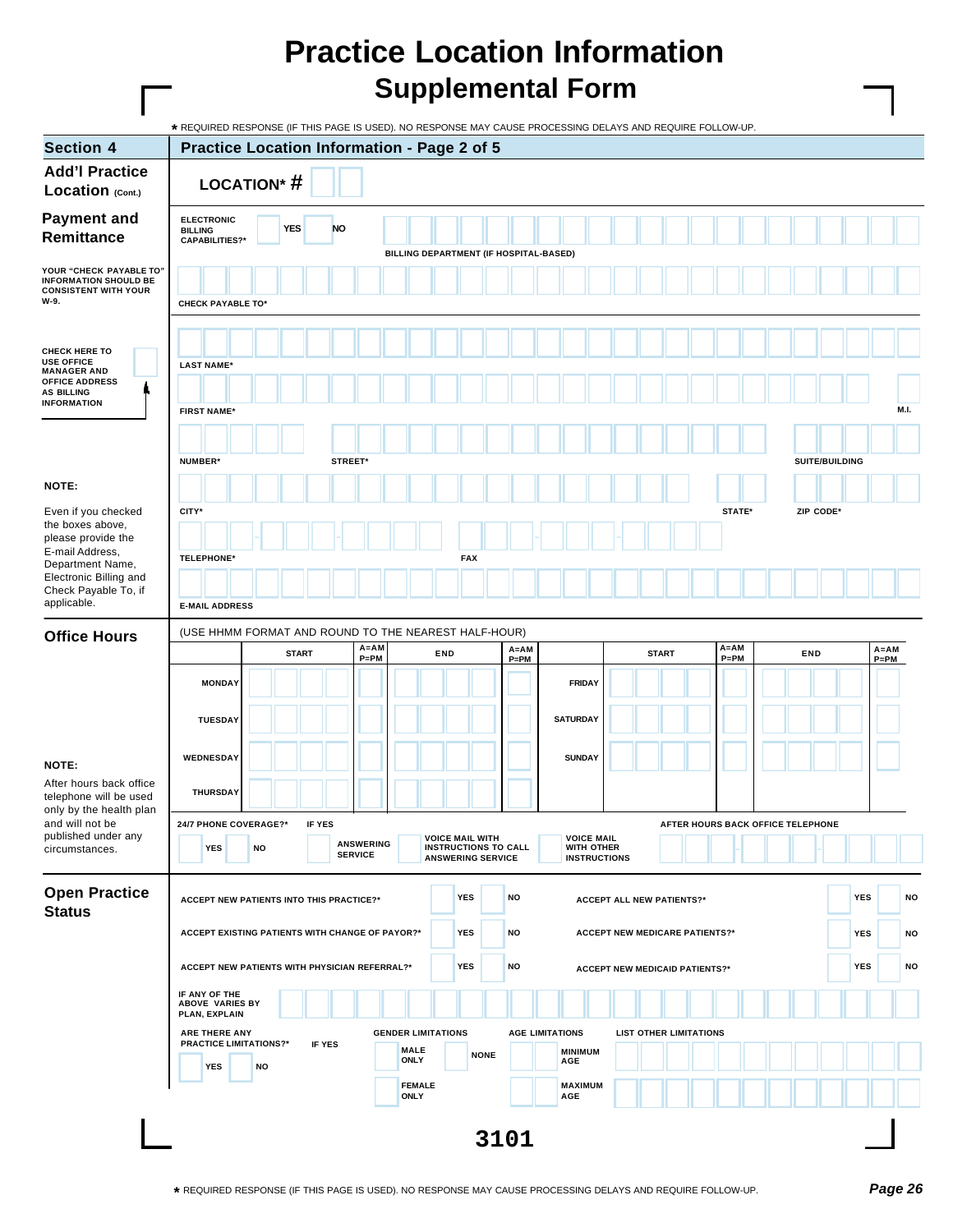|                                                               | * REQUIRED RESPONSE (IF THIS PAGE IS USED). NO RESPONSE MAY CAUSE PROCESSING DELAYS AND REQUIRE FOLLOW-UP.                                          |                                                  |
|---------------------------------------------------------------|-----------------------------------------------------------------------------------------------------------------------------------------------------|--------------------------------------------------|
| <b>Section 4</b>                                              | Practice Location Information - Page 3 of 5                                                                                                         |                                                  |
| <b>Additional</b><br><b>Practice</b>                          | $\rightarrow$ LOCATION* #                                                                                                                           |                                                  |
| Location<br>(Continued)                                       | <b>DO MID-LEVEL PRACTITIONERS (NURSE PRACTITIONERS, PHYSICIAN ASSISTANTS, ETC.) CARE FOR PATIENTS IN YOUR PRACTICE?*</b><br><b>YES</b><br><b>NO</b> |                                                  |
| <b>IMPORTANT</b><br>In the box provided,<br>indicate to which | (IF YES, PLEASE PROVIDE THE INFORMATION BELOW)                                                                                                      |                                                  |
| practice location this<br>page belongs.                       | PRACTITIONER LAST NAME                                                                                                                              |                                                  |
|                                                               |                                                                                                                                                     |                                                  |
| Mid-Level<br><b>Practitioners</b>                             | PRACTITIONER FIRST NAME                                                                                                                             | M.I.<br>PRACTITIONER TYPE (E.G., PA,<br>CNP, NP) |
|                                                               | <b>PRACTITIONER STATE</b><br>PRACTITIONER LICENSE / CERTIFICATE NUMBER                                                                              |                                                  |
|                                                               |                                                                                                                                                     |                                                  |
|                                                               | PRACTITIONER LAST NAME                                                                                                                              |                                                  |
|                                                               | PRACTITIONER FIRST NAME                                                                                                                             | M.I.<br>PRACTITIONER TYPE (E.G., PA,<br>CNP, NP) |
|                                                               |                                                                                                                                                     |                                                  |
|                                                               | <b>PRACTITIONER STATE</b><br>PRACTITIONER LICENSE / CERTIFICATE NUMBER                                                                              |                                                  |
|                                                               |                                                                                                                                                     |                                                  |
|                                                               | PRACTITIONER LAST NAME                                                                                                                              |                                                  |
|                                                               | PRACTITIONER FIRST NAME                                                                                                                             | M.I.                                             |
|                                                               |                                                                                                                                                     | PRACTITIONER TYPE (E.G., PA,<br>CNP, NP)         |
|                                                               | PRACTITIONER STATE<br>PRACTITIONER LICENSE / CERTIFICATE NUMBER                                                                                     |                                                  |
|                                                               |                                                                                                                                                     |                                                  |
|                                                               | PRACTITIONER LAST NAME                                                                                                                              |                                                  |
|                                                               |                                                                                                                                                     |                                                  |
|                                                               | <b>PRACTITIONER FIRST NAME</b>                                                                                                                      | M.I.<br>PRACTITIONER TYPE (E.G., PA,             |
|                                                               |                                                                                                                                                     | CNP, NP)                                         |
|                                                               | PRACTITIONER STATE<br><b>PRACTITIONER LICENSE / CERTIFICATE NUMBER</b>                                                                              |                                                  |
|                                                               |                                                                                                                                                     |                                                  |
|                                                               | PRACTITIONER LAST NAME                                                                                                                              |                                                  |
|                                                               |                                                                                                                                                     |                                                  |
|                                                               | PRACTITIONER FIRST NAME                                                                                                                             | M.I.<br>PRACTITIONER TYPE (E.G., PA,<br>CNP, NP) |
|                                                               | <b>PRACTITIONER STATE</b><br>PRACTITIONER LICENSE / CERTIFICATE NUMBER                                                                              |                                                  |
|                                                               |                                                                                                                                                     |                                                  |
|                                                               |                                                                                                                                                     |                                                  |
|                                                               |                                                                                                                                                     |                                                  |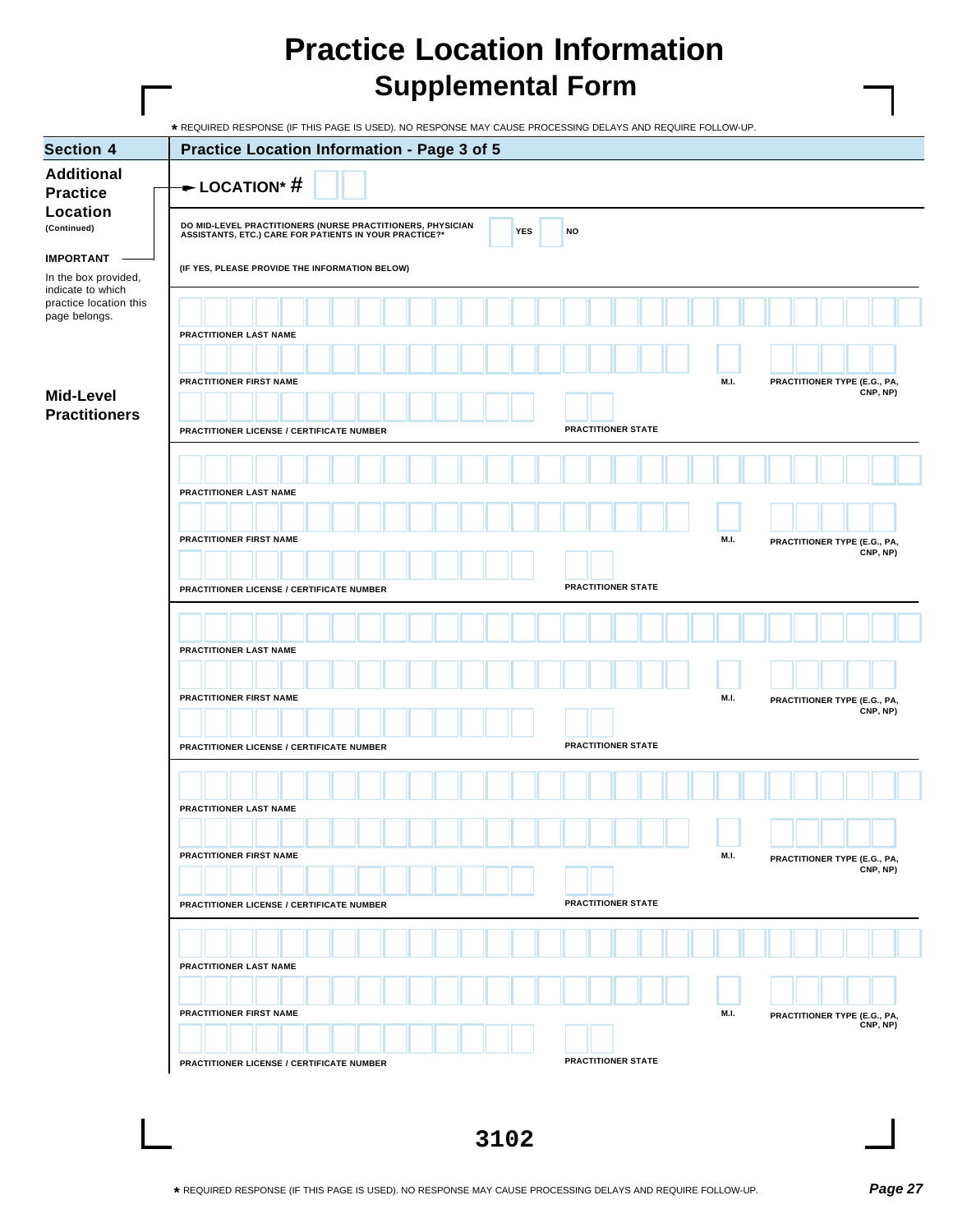Г

| <b>Section 4</b>                            | <b>Practice Location Information - Page 4 of 5</b>     |                  |           |                                                                       |                       |            |                                |                 |                                             |           |                       |                      |                                |                                            |                             |            |            |
|---------------------------------------------|--------------------------------------------------------|------------------|-----------|-----------------------------------------------------------------------|-----------------------|------------|--------------------------------|-----------------|---------------------------------------------|-----------|-----------------------|----------------------|--------------------------------|--------------------------------------------|-----------------------------|------------|------------|
| <b>Additional</b>                           |                                                        |                  |           |                                                                       |                       |            |                                |                 |                                             |           |                       |                      |                                |                                            |                             |            |            |
| <b>Practice</b>                             | $\rightarrow$ LOCATION* #                              |                  |           |                                                                       |                       |            |                                |                 |                                             |           |                       |                      |                                |                                            |                             |            |            |
| Location                                    | <b>LANGUAGES</b>                                       |                  |           |                                                                       |                       |            |                                |                 |                                             |           |                       |                      |                                |                                            |                             |            |            |
| (Continued)                                 | <b>NON-ENGLISH LANGUAGES</b>                           |                  |           |                                                                       |                       |            |                                |                 |                                             |           |                       |                      |                                |                                            |                             |            |            |
| <b>IMPORTANT</b>                            | SPOKEN BY OFFICE PERSONNEL                             |                  |           | <b>LANGUAGE CODE</b>                                                  | <b>LANGUAGE CODE</b>  |            |                                |                 | <b>LANGUAGE CODE</b>                        |           | <b>LANGUAGE CODE</b>  |                      |                                | <b>LANGUAGE CODE</b>                       |                             |            |            |
| In the box provided,                        |                                                        |                  |           |                                                                       |                       |            |                                |                 |                                             |           |                       |                      |                                |                                            |                             |            |            |
| indicate to which<br>practice location this | <b>INTERPRETERS</b><br><b>AVAILABLE?*</b>              | <b>YES</b>       | NO        | <b>LANGUAGES</b><br><b>INTERPRETED</b>                                |                       |            |                                |                 |                                             |           |                       |                      |                                |                                            |                             |            |            |
| page belongs.                               |                                                        |                  |           |                                                                       | <b>LANGUAGE CODE</b>  |            |                                |                 | <b>LANGUAGE CODE</b>                        |           | <b>LANGUAGE CODE</b>  |                      |                                | <b>LANGUAGE CODE</b>                       |                             |            |            |
| <b>Accessibilities</b>                      | DOES THIS OFFICE MEET ADA ACCESSIBILITY REQUIREMENTS?* |                  |           |                                                                       |                       | <b>YES</b> | <b>NO</b>                      |                 |                                             |           |                       |                      |                                |                                            |                             |            |            |
|                                             | DOES THIS SITE OFFER HANDICAPPED                       |                  |           |                                                                       |                       |            | DOES THIS SITE OFFER OTHER     |                 |                                             |           |                       | <b>ACCESSIBLE BY</b> |                                |                                            |                             |            |            |
|                                             | <b>ACCESS FOR THE FOLLOWING</b>                        |                  |           |                                                                       |                       |            | SERVICES FOR THE DISABLED?*    |                 | <b>YES</b>                                  | <b>NO</b> |                       |                      | <b>PUBLIC TRANSPORTATION?*</b> |                                            |                             | <b>YES</b> | NO         |
|                                             | <b>BUILDING?*</b>                                      | <b>YES</b>       | NO        |                                                                       | TEXT TELEPHONY (TTY)* |            |                                |                 | <b>YES</b>                                  | <b>NO</b> |                       | BUS*                 |                                |                                            |                             | <b>YES</b> | <b>NO</b>  |
|                                             |                                                        |                  |           |                                                                       |                       |            |                                |                 |                                             |           |                       |                      |                                |                                            |                             |            |            |
|                                             | PARKING?*                                              | <b>YES</b>       | <b>NO</b> |                                                                       |                       |            | <b>AMERICAN SIGN LANGUAGE*</b> |                 | <b>YES</b>                                  | <b>NO</b> |                       | SUBWAY*              |                                |                                            |                             | YES        | NO         |
|                                             |                                                        |                  |           |                                                                       |                       |            |                                |                 |                                             |           |                       |                      |                                |                                            |                             |            |            |
|                                             | <b>RESTROOM?*</b>                                      | <b>YES</b>       | <b>NO</b> |                                                                       | <b>SERVICES*</b>      |            | MENTAL/PHYSICAL IMPAIRMENT     |                 | <b>YES</b>                                  | <b>NO</b> |                       |                      | <b>REGIONAL TRAIN*</b>         |                                            |                             | <b>YES</b> | NO         |
|                                             |                                                        |                  |           |                                                                       |                       |            |                                |                 |                                             |           |                       |                      |                                |                                            |                             |            |            |
|                                             | OTHER HANDICAPPED ACCESS                               |                  |           |                                                                       |                       |            | OTHER DISABILITY SERVICES      |                 |                                             |           |                       |                      |                                |                                            | OTHER TRANSPORTATION ACCESS |            |            |
|                                             |                                                        |                  |           |                                                                       |                       |            |                                |                 |                                             |           |                       |                      |                                |                                            |                             |            |            |
| <b>Services</b>                             |                                                        |                  |           | Does this location provide any of the following services?             |                       |            |                                |                 |                                             |           |                       |                      |                                |                                            |                             |            |            |
|                                             | <b>LABORATORY</b>                                      |                  |           | IF YES, PROVIDE ACCREDITING/<br><b>CERTIFYING PROGRAM</b>             |                       |            |                                |                 |                                             |           |                       |                      |                                |                                            |                             |            |            |
|                                             | <b>SERVICES?</b>                                       | <b>YES</b>       | <b>NO</b> | (E.G., CLIA, COLA, MLE)                                               |                       |            |                                |                 |                                             |           |                       |                      |                                |                                            |                             |            |            |
|                                             | <b>RADIOLOGY</b>                                       |                  |           | IF YES, PROVIDE X-RAY                                                 |                       |            |                                |                 |                                             |           |                       |                      |                                |                                            |                             |            |            |
|                                             | <b>SERVICES?</b>                                       | <b>YES</b>       | <b>NO</b> | <b>CERTIFICATION TYPE</b>                                             |                       |            |                                |                 |                                             |           |                       |                      |                                |                                            |                             |            |            |
|                                             |                                                        |                  |           |                                                                       |                       |            |                                |                 |                                             |           |                       |                      |                                |                                            |                             |            |            |
|                                             | <b>EKGS?</b>                                           | <b>YES</b>       | <b>NO</b> | <b>ALLERGY</b><br><b>INJECTIONS?</b>                                  |                       | <b>YES</b> | <b>NO</b>                      |                 | <b>ALLERGY SKIN</b><br><b>TESTING?</b>      |           | <b>YES</b>            | NO                   |                                | <b>ROUTINE OFFICE</b><br><b>GYNECOLOGY</b> |                             |            | <b>YES</b> |
|                                             | <b>DRAWING</b>                                         |                  |           | AGE                                                                   |                       |            |                                |                 |                                             |           |                       |                      |                                | (PELVIC/PAP)?<br><b>TYMPANOMETR</b>        |                             |            |            |
|                                             | BLOOD?                                                 | <b>YES</b>       | NO        | <b>APPROPRIATE</b><br><b>IMMUNIZATIONS?</b>                           |                       | <b>YES</b> | <b>NO</b>                      | <b>FLEXIBLE</b> | SIGMOIDOSCOPY?                              |           | <b>YES</b>            | NO                   |                                | Y/ AUDIOMETRY<br><b>SCREENING?</b>         |                             | <b>YES</b> |            |
|                                             | <b>ASTHMA</b>                                          | <b>YES</b>       | <b>NO</b> | <b>OSTEOPATHIC</b>                                                    |                       | <b>YES</b> | <b>NO</b>                      |                 | IV HYDRATION/                               |           | <b>YES</b>            | NO                   |                                | <b>CARDIAC</b>                             |                             | <b>YES</b> |            |
|                                             | TREATMENT?                                             |                  |           | <b>MANIPULATION?</b>                                                  |                       |            |                                |                 | TREATMENT?                                  |           |                       |                      |                                | <b>STRESS TEST?</b>                        |                             |            |            |
|                                             | <b>PULMONARY</b><br><b>FUNCTION</b>                    | <b>YES</b>       | <b>NO</b> | PHYSICAL<br>THERAPY?                                                  |                       | YES        | NO                             |                 | <b>CARE OF MINOR</b><br><b>LACERATIONS?</b> |           | YES                   | NO                   |                                |                                            |                             |            |            |
|                                             | <b>TESTING?</b>                                        |                  |           |                                                                       |                       |            |                                |                 |                                             |           |                       |                      |                                |                                            |                             |            |            |
|                                             | IS ANESTHESIA                                          |                  |           | IF YES, WHAT                                                          |                       |            |                                |                 |                                             |           |                       |                      |                                |                                            |                             |            |            |
|                                             | <b>ADMINISTERED IN</b><br>YOUR OFFICE?                 | <b>YES</b>       | NO        | <b>CLASS/CATEGORY</b><br>DO YOU USE?                                  |                       |            |                                |                 |                                             |           |                       |                      |                                |                                            |                             |            |            |
|                                             | IF YES, WHO                                            |                  |           |                                                                       |                       |            |                                |                 |                                             |           |                       |                      |                                |                                            |                             |            |            |
|                                             | <b>ADMINISTERS IT?</b>                                 |                  |           |                                                                       |                       |            |                                |                 |                                             |           |                       |                      |                                |                                            |                             |            |            |
|                                             |                                                        | <b>LAST NAME</b> |           |                                                                       |                       |            |                                |                 |                                             |           | <b>FIRST NAME</b>     |                      |                                |                                            |                             |            |            |
|                                             | <b>TYPE OF PRACTICE</b><br>(SELECT ONE ONLY)*          |                  |           | <b>SOLO PRACTICE</b>                                                  |                       |            | SINGLE SPECIALTY GROUP         |                 |                                             |           | MULTI-SPECIALTY GROUP |                      |                                |                                            |                             |            |            |
|                                             |                                                        |                  |           |                                                                       |                       |            |                                |                 |                                             |           |                       |                      |                                |                                            |                             |            |            |
|                                             |                                                        |                  |           |                                                                       |                       |            |                                |                 |                                             |           |                       |                      |                                |                                            |                             |            |            |
|                                             |                                                        |                  |           | ADDITIONAL OFFICE PROCEDURES PROVIDED (INCLUDING SURGICAL PROCEDURES) |                       |            |                                |                 |                                             |           |                       |                      |                                |                                            |                             |            |            |
|                                             |                                                        |                  |           |                                                                       |                       |            |                                |                 |                                             |           |                       |                      |                                |                                            |                             |            |            |
|                                             |                                                        |                  |           |                                                                       |                       |            |                                |                 |                                             |           |                       |                      |                                |                                            |                             |            |            |
|                                             |                                                        |                  |           |                                                                       |                       |            |                                |                 |                                             |           |                       |                      |                                |                                            |                             |            |            |
|                                             |                                                        |                  |           |                                                                       |                       |            |                                |                 |                                             |           |                       |                      |                                |                                            |                             |            |            |
|                                             |                                                        |                  |           |                                                                       |                       |            |                                |                 |                                             |           |                       |                      |                                |                                            |                             |            |            |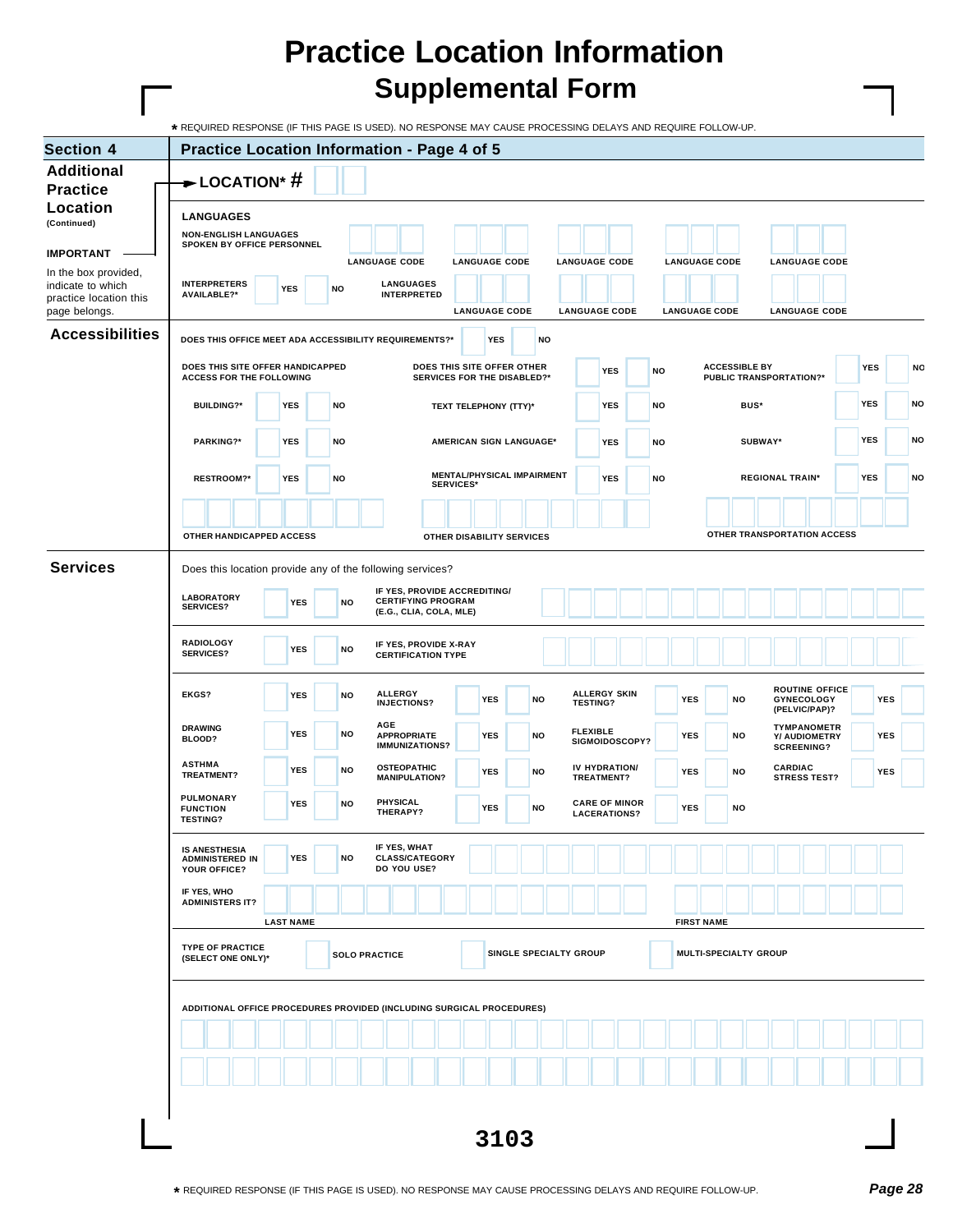| <b>Section 4</b>                                     | Practice Location Information - Page 5 of 5                                    |                                                       |
|------------------------------------------------------|--------------------------------------------------------------------------------|-------------------------------------------------------|
| <b>Additional</b>                                    |                                                                                |                                                       |
| <b>Practice</b>                                      | $\rightarrow$ LOCATION* #                                                      |                                                       |
| Location                                             | LIST ALL PARTNERS/ASSOCIATES AT THIS PRACTICE                                  |                                                       |
| (Continued)                                          |                                                                                |                                                       |
| <b>IMPORTANT</b>                                     |                                                                                |                                                       |
| In the box provided,                                 | <b>LAST NAME</b>                                                               | <b>SPECIALTY CODE</b><br><b>COVERING</b><br>COLLEAGUE |
| indicate to which<br>practice location this          |                                                                                | (Y/N)?                                                |
| page belongs.                                        | <b>FIRST NAME</b><br>M.I.                                                      | PROVIDER TYPE (CODE PG 36)                            |
| If you have additional                               |                                                                                |                                                       |
| partners/associates at<br>THIS location, use the     |                                                                                |                                                       |
| Partner/Associate                                    | <b>LAST NAME</b>                                                               | <b>SPECIALTY CODE</b><br><b>COVERING</b><br>COLLEAGUE |
| Supplemental Form on<br>page 23. Photocopy as        |                                                                                | (Y/N)?                                                |
| necessary. Be certain<br>to indicate the Practice    | M.I.<br><b>FIRST NAME</b>                                                      | PROVIDER TYPE (CODE PG 36)                            |
| Location Number at the                               |                                                                                |                                                       |
| top of the page.                                     |                                                                                |                                                       |
| Code lists are found on<br>pages 36-43. Enter the    | <b>LAST NAME</b>                                                               | <b>SPECIALTY CODE</b><br><b>COVERING</b><br>COLLEAGUE |
| associated 3-digit code                              |                                                                                | (Y/N)?                                                |
| in the space provided.                               | M.I.<br><b>FIRST NAME</b>                                                      | PROVIDER TYPE (CODE PG 36)                            |
|                                                      |                                                                                |                                                       |
|                                                      |                                                                                |                                                       |
|                                                      | <b>LAST NAME</b>                                                               | <b>SPECIALTY CODE</b><br><b>COVERING</b>              |
|                                                      |                                                                                | COLLEAGUE<br>(Y/N)?                                   |
|                                                      | <b>FIRST NAME</b><br>M.I.                                                      | PROVIDER TYPE (CODE PG 36)                            |
|                                                      |                                                                                |                                                       |
| <b>Covering</b><br><b>Colleagues</b>                 | LIST ALL COVERING COLLEAGUES THAT ARE NOT PARTNERS/ASSOCIATES AT THIS PRACTICE |                                                       |
|                                                      |                                                                                |                                                       |
| Code lists are found on                              | <b>LAST NAME</b>                                                               | <b>SPECIALTY CODE</b>                                 |
| pages 36-43. Enter the<br>associated 3-digit code    |                                                                                |                                                       |
| in the space provided.                               | <b>FIRST NAME</b><br>M.I.                                                      | PROVIDER TYPE (CODE PG 36)                            |
| If you have additional                               |                                                                                |                                                       |
| covering colleagues<br>that are not partners at      |                                                                                |                                                       |
| THIS location, use the<br><b>Covering Colleagues</b> | <b>LAST NAME</b>                                                               | <b>SPECIALTY CODE</b>                                 |
| Supplemental Form on                                 |                                                                                |                                                       |
| page 24. Photocopy as<br>necessary. Be certain       | <b>FIRST NAME</b><br>M.I.                                                      | PROVIDER TYPE (CODE PG 36)                            |
| to indicate the Practice<br>Location Number at the   |                                                                                |                                                       |
| top of the page.                                     | <b>LAST NAME</b>                                                               | <b>SPECIALTY CODE</b>                                 |
|                                                      |                                                                                |                                                       |
|                                                      |                                                                                |                                                       |
|                                                      | <b>FIRST NAME</b><br>M.I.                                                      | PROVIDER TYPE (CODE PG 36)                            |
|                                                      |                                                                                |                                                       |
|                                                      |                                                                                | <b>SPECIALTY CODE</b>                                 |
|                                                      | <b>LAST NAME</b>                                                               |                                                       |
|                                                      |                                                                                |                                                       |
|                                                      | <b>FIRST NAME</b><br>M.I.                                                      | PROVIDER TYPE (CODE PG 36)                            |
|                                                      |                                                                                |                                                       |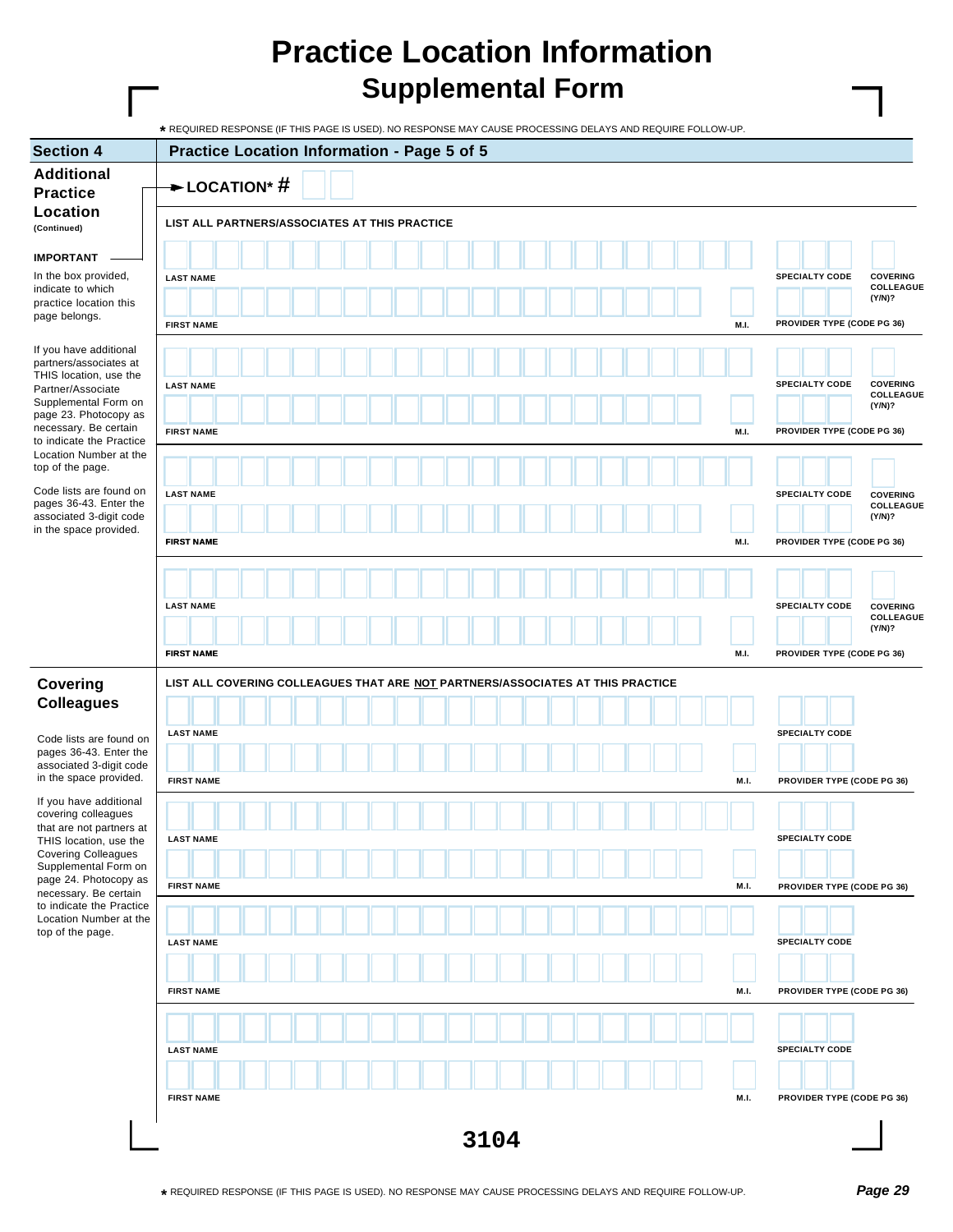## **Hospital Privileges (Current) Supplemental Form**

| <b>Section 5</b>                               | <b>Hospital Affiliations</b>                                                      |  |               |                             |                                          |            |      |                                   |  |            |                      |                                                     |            |                       |            |               |
|------------------------------------------------|-----------------------------------------------------------------------------------|--|---------------|-----------------------------|------------------------------------------|------------|------|-----------------------------------|--|------------|----------------------|-----------------------------------------------------|------------|-----------------------|------------|---------------|
| <b>Hospital</b>                                | <b>OTHER HOSPITAL</b>                                                             |  |               |                             |                                          |            |      |                                   |  |            |                      |                                                     |            |                       |            |               |
| <b>Privileges</b>                              |                                                                                   |  |               |                             |                                          |            |      |                                   |  |            |                      |                                                     |            |                       |            |               |
| Use this form to                               | <b>HOSPITAL NAME</b>                                                              |  |               |                             |                                          |            |      |                                   |  |            |                      |                                                     |            |                       |            |               |
| continue listing<br>hospitals where you        |                                                                                   |  |               |                             |                                          |            |      |                                   |  |            |                      |                                                     |            |                       |            |               |
| currently have<br>privileges.                  | <b>NUMBER</b>                                                                     |  | <b>STREET</b> |                             |                                          |            |      |                                   |  |            |                      |                                                     |            | SUITE/BUILDING        |            |               |
|                                                |                                                                                   |  |               |                             |                                          |            |      |                                   |  |            |                      |                                                     |            |                       |            |               |
| If you need to report<br>additional space for  | <b>CITY</b>                                                                       |  |               |                             |                                          |            |      |                                   |  |            |                      | <b>STATE</b>                                        |            | <b>ZIP CODE</b>       |            |               |
| Hospital Privileges,<br>photocopy this page as |                                                                                   |  |               |                             |                                          |            |      |                                   |  |            |                      |                                                     |            |                       |            |               |
| needed and submit as<br>instructed.            | <b>TELEPHONE</b>                                                                  |  |               |                             |                                          | <b>FAX</b> |      |                                   |  |            |                      |                                                     |            |                       |            |               |
|                                                |                                                                                   |  |               |                             |                                          |            |      |                                   |  |            |                      |                                                     |            |                       |            |               |
|                                                | <b>DEPARTMENT NAME</b>                                                            |  |               |                             |                                          |            |      |                                   |  |            |                      |                                                     |            |                       |            |               |
| TIP Be certain your<br>admission percentages   |                                                                                   |  |               |                             |                                          |            |      |                                   |  |            |                      |                                                     |            |                       |            |               |
| add up to 100% for<br>current hospitals.       |                                                                                   |  |               |                             |                                          |            |      |                                   |  |            |                      |                                                     |            |                       |            |               |
| Otherwise, you will<br>have to correct this    | DEPARTMENT DIRECTOR'S LAST NAME                                                   |  |               |                             |                                          |            |      |                                   |  |            |                      |                                                     |            |                       |            |               |
| error.                                         |                                                                                   |  |               |                             |                                          |            |      |                                   |  |            |                      |                                                     |            |                       |            |               |
|                                                | DEPARTMENT DIRECTOR'S FIRST NAME                                                  |  |               |                             |                                          |            |      |                                   |  |            |                      |                                                     |            |                       |            | M.L.          |
|                                                | M                                                                                 |  |               | M                           |                                          |            |      | FULL, UNRESTRICTED<br>PRIVILEGES? |  | <b>YES</b> | <b>NO</b>            |                                                     | TEMPORARY? | <b>ARE PRIVILEGES</b> | <b>YES</b> | $\mathsf{NO}$ |
|                                                | <b>AFFILIATION START DATE</b>                                                     |  |               | <b>AFFILIATION END DATE</b> |                                          |            |      |                                   |  |            |                      |                                                     |            |                       |            |               |
|                                                |                                                                                   |  |               |                             |                                          |            |      |                                   |  |            |                      | OF YOUR TOTAL ANNUAL<br>ADMISSIONS, WHAT PERCENTAGE |            |                       |            | $\%$          |
|                                                | ADMITTING PRIVILEGE STATUS (E.G. NONE, FULL UNRESTRICTED, PROVISIONAL, TEMPORARY) |  |               |                             |                                          |            |      |                                   |  |            | IS TO THIS HOSPITAL? |                                                     |            |                       |            |               |
|                                                | PLEASE EXPLAIN                                                                    |  |               |                             |                                          |            |      |                                   |  |            |                      |                                                     |            |                       |            |               |
|                                                | <b>TERMINATED AFFILIATION</b>                                                     |  |               |                             |                                          |            |      |                                   |  |            |                      |                                                     |            |                       |            |               |
|                                                |                                                                                   |  |               |                             |                                          |            |      |                                   |  |            |                      |                                                     |            |                       |            |               |
|                                                |                                                                                   |  |               |                             |                                          |            |      |                                   |  |            |                      |                                                     |            |                       |            |               |
|                                                |                                                                                   |  |               |                             |                                          |            |      |                                   |  |            |                      |                                                     |            |                       |            |               |
|                                                |                                                                                   |  |               |                             |                                          |            |      |                                   |  |            |                      |                                                     |            |                       |            |               |
|                                                |                                                                                   |  |               |                             |                                          |            |      |                                   |  |            |                      |                                                     |            |                       |            |               |
|                                                |                                                                                   |  |               |                             |                                          |            |      |                                   |  |            |                      |                                                     |            |                       |            |               |
|                                                |                                                                                   |  |               |                             |                                          |            |      |                                   |  |            |                      |                                                     |            |                       |            |               |
|                                                |                                                                                   |  |               |                             | THIS SPACE HAS BEEN PURPOSELY LEFT BLANK |            |      |                                   |  |            |                      |                                                     |            |                       |            |               |
|                                                |                                                                                   |  |               |                             |                                          |            |      |                                   |  |            |                      |                                                     |            |                       |            |               |
|                                                |                                                                                   |  |               |                             |                                          |            |      |                                   |  |            |                      |                                                     |            |                       |            |               |
|                                                |                                                                                   |  |               |                             |                                          |            |      |                                   |  |            |                      |                                                     |            |                       |            |               |
|                                                |                                                                                   |  |               |                             |                                          |            |      |                                   |  |            |                      |                                                     |            |                       |            |               |
|                                                |                                                                                   |  |               |                             |                                          |            |      |                                   |  |            |                      |                                                     |            |                       |            |               |
|                                                |                                                                                   |  |               |                             |                                          |            |      |                                   |  |            |                      |                                                     |            |                       |            |               |
|                                                |                                                                                   |  |               |                             |                                          |            |      |                                   |  |            |                      |                                                     |            |                       |            |               |
|                                                |                                                                                   |  |               |                             |                                          |            |      |                                   |  |            |                      |                                                     |            |                       |            |               |
|                                                |                                                                                   |  |               |                             |                                          |            |      |                                   |  |            |                      |                                                     |            |                       |            |               |
|                                                |                                                                                   |  |               |                             |                                          |            |      |                                   |  |            |                      |                                                     |            |                       |            |               |
|                                                |                                                                                   |  |               |                             |                                          |            |      |                                   |  |            |                      |                                                     |            |                       |            |               |
|                                                |                                                                                   |  |               |                             |                                          |            | 3105 |                                   |  |            |                      |                                                     |            |                       |            |               |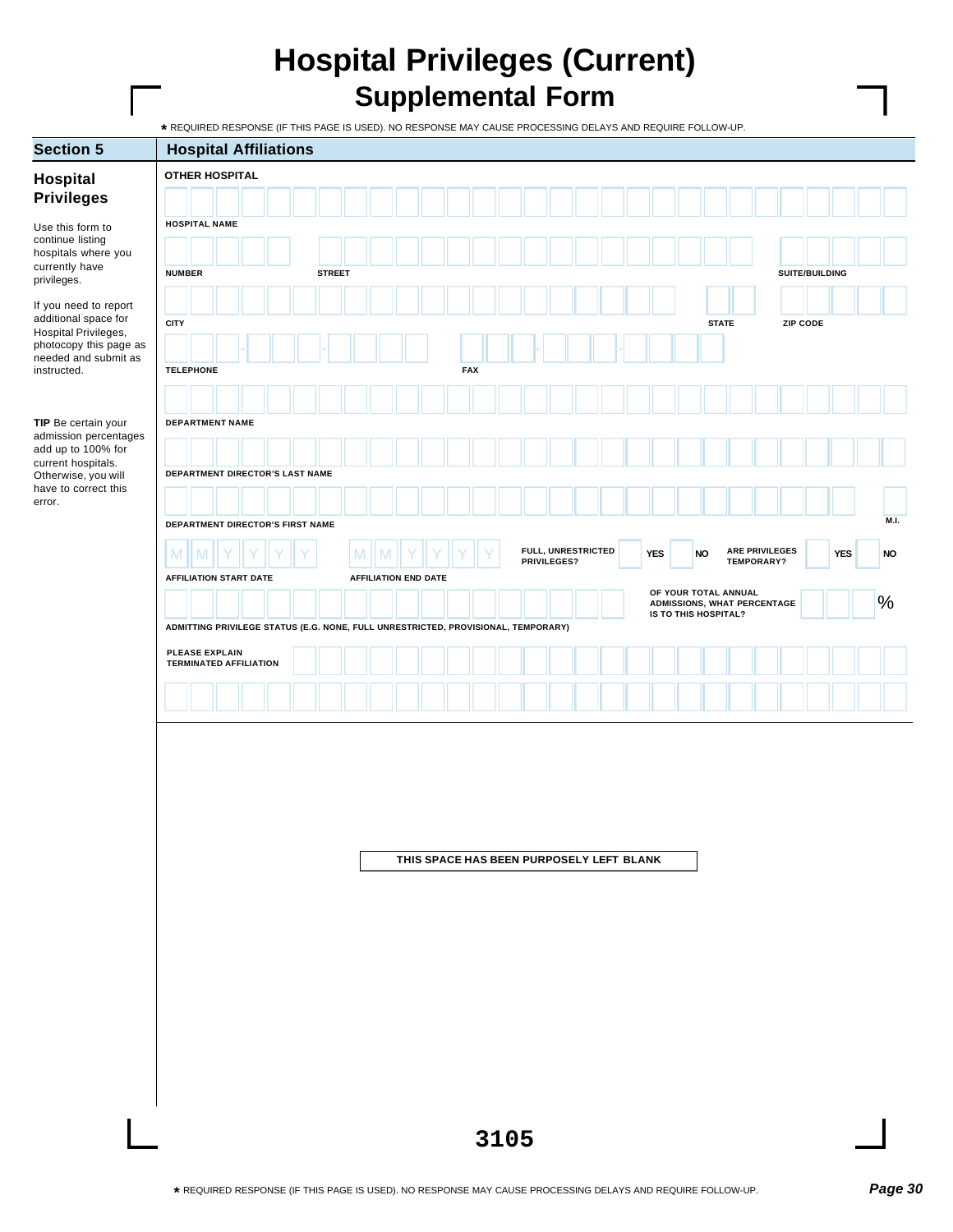## **Professional Liability Insurance Carrier Supplemental Form**

|                                                                                    | * REQUIRED RESPONSE. NO RESPONSE MAY CAUSE PROCESSING DELAYS AND REQUIRE FOLLOW-UP. |  |         |         |                             |           |   |  |          |                                   |  |    |                              |                              |           |                   |            |               |
|------------------------------------------------------------------------------------|-------------------------------------------------------------------------------------|--|---------|---------|-----------------------------|-----------|---|--|----------|-----------------------------------|--|----|------------------------------|------------------------------|-----------|-------------------|------------|---------------|
| <b>Section 6</b>                                                                   | <b>Professional Liability Insurance Carrier</b>                                     |  |         |         |                             |           |   |  |          |                                   |  |    |                              |                              |           |                   |            |               |
| <b>Other</b><br>Professional<br>Liability<br><b>Insurance</b>                      | <b>CARRIER OR SELF-INSURED NAME</b>                                                 |  |         |         |                             |           |   |  |          |                                   |  |    |                              | SELF-INSURED?                |           |                   | <b>YES</b> | <b>NO</b>     |
| <b>Carrier</b>                                                                     | NUMBER*                                                                             |  | STREET* |         |                             |           |   |  |          |                                   |  |    |                              |                              |           | SUITE/BUILDING    |            |               |
| List secondary /<br>second layer / future or<br>previous carrier(s).               | CITY*                                                                               |  |         |         |                             |           |   |  |          |                                   |  |    | STATE*<br><b>TYPE OF</b>     |                              | ZIP CODE* |                   |            |               |
| For second layer<br>coverage list name of                                          | M<br><b>ORIGINAL EFFECTIVE DATE*</b>                                                |  |         | M       | <b>EFFECTIVE DATE*</b>      |           |   |  | <b>M</b> | <b>EXPIRATION DATE</b>            |  |    | COVERAGE?*                   |                              |           | <b>INDIVIDUAL</b> |            | <b>SHARED</b> |
| hospital/organization<br>providing coverage                                        | DO YOU HAVE UNLIMITED COVERAGE<br>WITH THIS INSURANCE CARRIER?                      |  |         |         | <b>YES</b>                  | <b>NO</b> | S |  |          |                                   |  |    |                              |                              |           |                   |            |               |
|                                                                                    | POLICY INCLUDES TAIL COVERAGE?                                                      |  |         |         | <b>YES</b>                  | NO        |   |  |          | AMOUNT OF COVERAGE PER OCCURRENCE |  |    |                              | AMOUNT OF COVERAGE AGGREGATE |           |                   |            |               |
|                                                                                    | <b>POLICY NUMBER*</b>                                                               |  |         |         |                             |           |   |  |          |                                   |  |    |                              |                              |           |                   |            |               |
| Other<br>Professional<br>Liability                                                 | <b>CARRIER OR SELF-INSURED NAME</b>                                                 |  |         |         |                             |           |   |  |          |                                   |  |    |                              | SELF-INSURED?                |           |                   | <b>YES</b> | <b>NO</b>     |
| <b>Insurance</b><br><b>Carrier</b>                                                 | NUMBER*                                                                             |  |         | STREET* |                             |           |   |  |          |                                   |  |    |                              |                              |           | SUITE/BUILDING    |            |               |
| List secondary /<br>second layer / future or<br>previous carrier(s).               | CITY*                                                                               |  |         |         |                             |           |   |  |          |                                   |  |    | STATE*                       |                              |           | ZIP CODE*         |            |               |
| For second layer<br>coverage list name of                                          | M<br>M<br><b>ORIGINAL EFFECTIVE DATE*</b>                                           |  |         | M       | M<br><b>EFFECTIVE DATE*</b> |           |   |  | M        | <b>EXPIRATION DATE</b>            |  |    | <b>TYPE OF</b><br>COVERAGE?* |                              |           | <b>INDIVIDUAL</b> |            | <b>SHARED</b> |
| hospital/organization<br>providing coverage<br>If you need additional              | DO YOU HAVE UNLIMITED COVERAGE<br>WITH THIS INSURANCE CARRIER?                      |  |         |         | <b>YES</b>                  | <b>NO</b> | S |  |          |                                   |  | \$ |                              |                              |           |                   |            |               |
| space for Insurance<br>Coverage, photocopy<br>this page as needed<br>and submit as | POLICY INCLUDES TAIL COVERAGE?                                                      |  |         |         | <b>YES</b>                  | <b>NO</b> |   |  |          | AMOUNT OF COVERAGE PER OCCURRENCE |  |    |                              | AMOUNT OF COVERAGE AGGREGATE |           |                   |            |               |
| instructed.                                                                        | <b>POLICY NUMBER*</b>                                                               |  |         |         |                             |           |   |  |          |                                   |  |    |                              |                              |           |                   |            |               |
|                                                                                    |                                                                                     |  |         |         |                             |           |   |  |          |                                   |  |    |                              |                              |           |                   |            |               |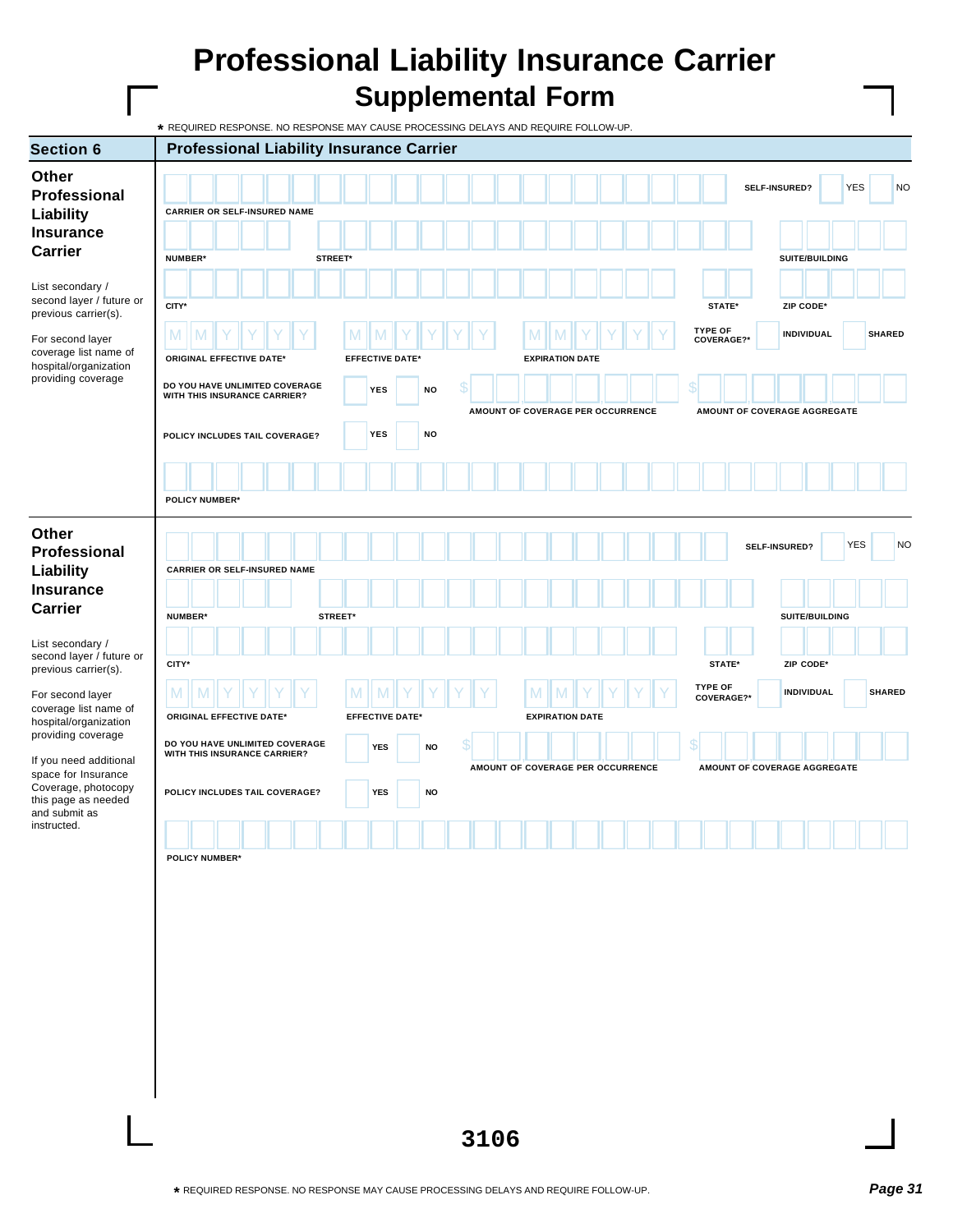## **Work History Supplemental Form**

|  | REQUIRED RESPONSE (IF THIS PAGE IS USED). NO RESPONSE MAY CAUSE PROCESSING DELAYS AND REQUIRE FOLLOW-UP. |
|--|----------------------------------------------------------------------------------------------------------|
|  |                                                                                                          |

|                                                   | * REQUIRED RESPONSE (IF THIS PAGE IS USED). NO RESPONSE MAY CAUSE PROCESSING DELAYS AND REQUIRE FOLLOW-UP. |   |                   |               |  |  |            |                 |  |              |  |                 |  |  |                |  |  |
|---------------------------------------------------|------------------------------------------------------------------------------------------------------------|---|-------------------|---------------|--|--|------------|-----------------|--|--------------|--|-----------------|--|--|----------------|--|--|
| <b>Section 7</b>                                  | <b>Work History</b>                                                                                        |   |                   |               |  |  |            |                 |  |              |  |                 |  |  |                |  |  |
| <b>Work History</b>                               | <b>WORK HISTORY</b>                                                                                        |   |                   |               |  |  |            |                 |  |              |  |                 |  |  |                |  |  |
| Use this form to                                  |                                                                                                            |   |                   |               |  |  |            |                 |  |              |  |                 |  |  |                |  |  |
| continue listing work<br>history.                 | PRACTICE / EMPLOYER NAME                                                                                   |   |                   |               |  |  |            |                 |  |              |  |                 |  |  |                |  |  |
| If you need additional                            |                                                                                                            |   |                   |               |  |  |            |                 |  |              |  |                 |  |  |                |  |  |
| space for Work History,<br>photocopy this page as | <b>NUMBER</b>                                                                                              |   |                   | <b>STREET</b> |  |  |            |                 |  |              |  |                 |  |  | SUITE/BUILDING |  |  |
| needed and submit as<br>instructed.               |                                                                                                            |   |                   |               |  |  |            |                 |  |              |  |                 |  |  |                |  |  |
|                                                   | <b>CITY</b>                                                                                                |   |                   |               |  |  |            |                 |  | <b>STATE</b> |  | ZIP/POSTAL CODE |  |  |                |  |  |
|                                                   |                                                                                                            |   |                   |               |  |  |            |                 |  |              |  |                 |  |  |                |  |  |
|                                                   | <b>TELEPHONE</b>                                                                                           |   |                   |               |  |  | FAX        |                 |  |              |  |                 |  |  |                |  |  |
|                                                   |                                                                                                            | M | M                 |               |  |  | M          |                 |  |              |  |                 |  |  |                |  |  |
|                                                   | <b>COUNTRY CODE</b>                                                                                        |   | <b>START DATE</b> |               |  |  |            | <b>END DATE</b> |  |              |  |                 |  |  |                |  |  |
|                                                   | REASON FOR DEPARTURE (IF APPLICABLE)                                                                       |   |                   |               |  |  |            |                 |  |              |  |                 |  |  |                |  |  |
|                                                   |                                                                                                            |   |                   |               |  |  |            |                 |  |              |  |                 |  |  |                |  |  |
|                                                   |                                                                                                            |   |                   |               |  |  |            |                 |  |              |  |                 |  |  |                |  |  |
|                                                   |                                                                                                            |   |                   |               |  |  |            |                 |  |              |  |                 |  |  |                |  |  |
|                                                   | <b>WORK HISTORY</b>                                                                                        |   |                   |               |  |  |            |                 |  |              |  |                 |  |  |                |  |  |
|                                                   |                                                                                                            |   |                   |               |  |  |            |                 |  |              |  |                 |  |  |                |  |  |
|                                                   | PRACTICE / EMPLOYER NAME                                                                                   |   |                   |               |  |  |            |                 |  |              |  |                 |  |  |                |  |  |
|                                                   |                                                                                                            |   |                   |               |  |  |            |                 |  |              |  |                 |  |  |                |  |  |
|                                                   | <b>NUMBER</b>                                                                                              |   |                   | <b>STREET</b> |  |  |            |                 |  |              |  |                 |  |  | SUITE/BUILDING |  |  |
|                                                   |                                                                                                            |   |                   |               |  |  |            |                 |  |              |  |                 |  |  |                |  |  |
|                                                   | <b>CITY</b>                                                                                                |   |                   |               |  |  |            |                 |  | <b>STATE</b> |  | ZIP/POSTAL CODE |  |  |                |  |  |
|                                                   |                                                                                                            |   |                   |               |  |  |            |                 |  |              |  |                 |  |  |                |  |  |
|                                                   | <b>TELEPHONE</b>                                                                                           |   |                   |               |  |  | <b>FAX</b> |                 |  |              |  |                 |  |  |                |  |  |
|                                                   |                                                                                                            |   |                   |               |  |  |            |                 |  |              |  |                 |  |  |                |  |  |
|                                                   |                                                                                                            | M |                   |               |  |  | M          |                 |  |              |  |                 |  |  |                |  |  |
|                                                   | <b>COUNTRY CODE</b><br>REASON FOR DEPARTURE (IF APPLICABLE)                                                |   | <b>START DATE</b> |               |  |  |            | <b>END DATE</b> |  |              |  |                 |  |  |                |  |  |
|                                                   |                                                                                                            |   |                   |               |  |  |            |                 |  |              |  |                 |  |  |                |  |  |
|                                                   |                                                                                                            |   |                   |               |  |  |            |                 |  |              |  |                 |  |  |                |  |  |
|                                                   |                                                                                                            |   |                   |               |  |  |            |                 |  |              |  |                 |  |  |                |  |  |
|                                                   |                                                                                                            |   |                   |               |  |  |            |                 |  |              |  |                 |  |  |                |  |  |
|                                                   |                                                                                                            |   |                   |               |  |  |            |                 |  |              |  |                 |  |  |                |  |  |
|                                                   |                                                                                                            |   |                   |               |  |  |            |                 |  |              |  |                 |  |  |                |  |  |
|                                                   |                                                                                                            |   |                   |               |  |  |            |                 |  |              |  |                 |  |  |                |  |  |
|                                                   |                                                                                                            |   |                   |               |  |  |            |                 |  |              |  |                 |  |  |                |  |  |
|                                                   |                                                                                                            |   |                   |               |  |  |            |                 |  |              |  |                 |  |  |                |  |  |
|                                                   |                                                                                                            |   |                   |               |  |  |            |                 |  |              |  |                 |  |  |                |  |  |
|                                                   |                                                                                                            |   |                   |               |  |  |            |                 |  |              |  |                 |  |  |                |  |  |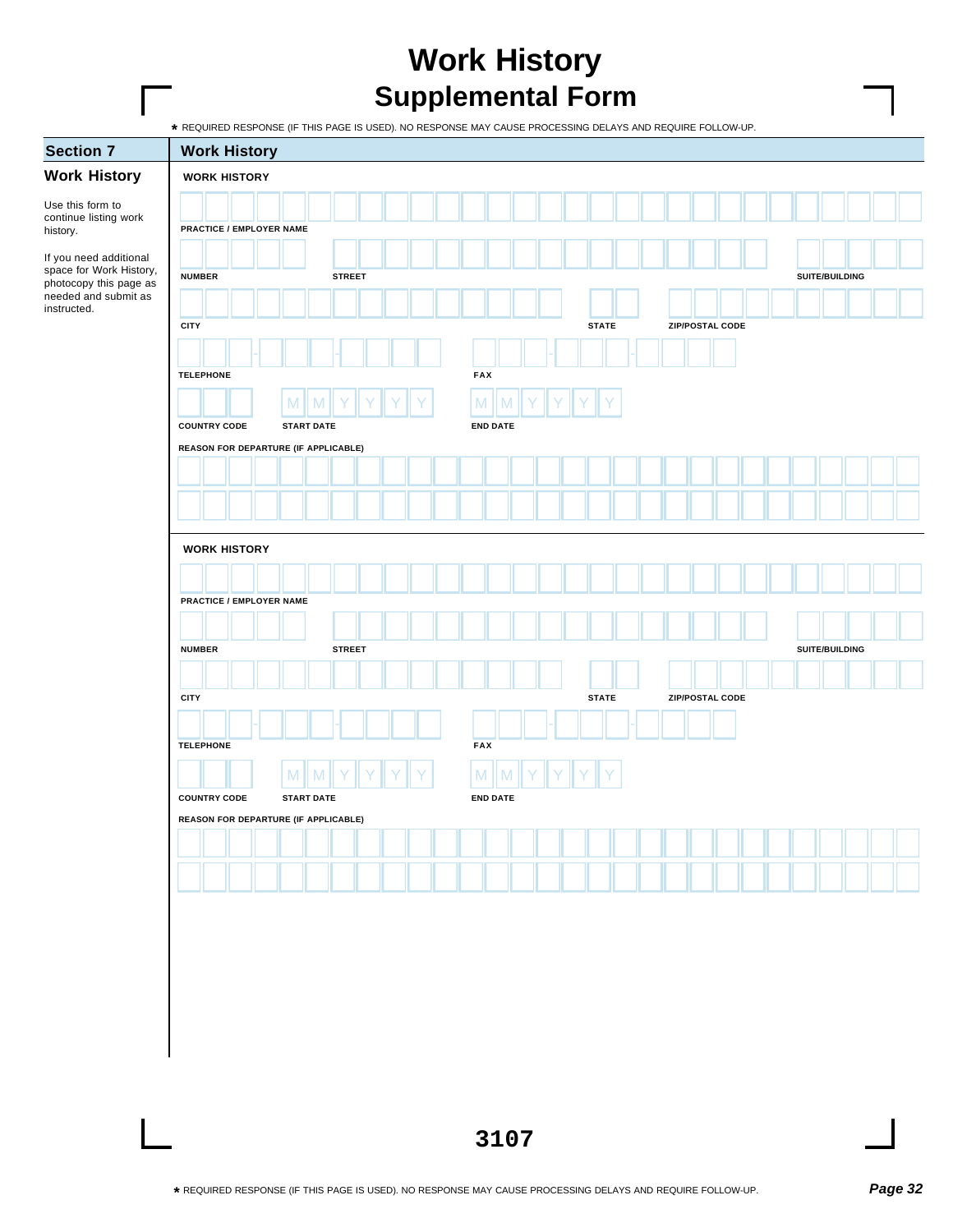## **Professional Training / Work History Gaps Supplemental Form**

**\*** REQUIRED RESPONSE (IF THIS PAGE IS USED). NO RESPONSE MAY CAUSE PROCESSING DELAYS AND REQUIRE FOLLOW-UP.

| <b>Section 7</b>                                                                                                        | <b>Professional Training / Work History Gaps</b> |  |   |   |  |  |  |                     |   |   |  |  |  |  |  |  |  |
|-------------------------------------------------------------------------------------------------------------------------|--------------------------------------------------|--|---|---|--|--|--|---------------------|---|---|--|--|--|--|--|--|--|
| Professional<br>Training /                                                                                              | <b>GAP START DATE</b>                            |  | M | M |  |  |  | <b>GAP END DATE</b> | M | M |  |  |  |  |  |  |  |
| <b>Work History</b><br>Gaps                                                                                             |                                                  |  |   |   |  |  |  |                     |   |   |  |  |  |  |  |  |  |
| Please explain any<br>time periods or gaps in                                                                           |                                                  |  |   |   |  |  |  |                     |   |   |  |  |  |  |  |  |  |
| training or work history<br>that have occurred<br>since graduation from                                                 |                                                  |  |   |   |  |  |  |                     |   |   |  |  |  |  |  |  |  |
| professional school<br>and are longer than<br>three month in duration<br>or of a shorter duration<br>if required by the | <b>GAP START DATE</b>                            |  | M | M |  |  |  | <b>GAP END DATE</b> | M | M |  |  |  |  |  |  |  |
| organization for which<br>you are being<br>credentialed.                                                                |                                                  |  |   |   |  |  |  |                     |   |   |  |  |  |  |  |  |  |
|                                                                                                                         |                                                  |  |   |   |  |  |  |                     |   |   |  |  |  |  |  |  |  |
|                                                                                                                         |                                                  |  |   |   |  |  |  |                     |   |   |  |  |  |  |  |  |  |
|                                                                                                                         | <b>GAP START DATE</b>                            |  | M | M |  |  |  | <b>GAP END DATE</b> | M | M |  |  |  |  |  |  |  |
|                                                                                                                         |                                                  |  |   |   |  |  |  |                     |   |   |  |  |  |  |  |  |  |
|                                                                                                                         |                                                  |  |   |   |  |  |  |                     |   |   |  |  |  |  |  |  |  |
|                                                                                                                         |                                                  |  |   |   |  |  |  |                     |   |   |  |  |  |  |  |  |  |
|                                                                                                                         | <b>GAP START DATE</b>                            |  | M | M |  |  |  | <b>GAP END DATE</b> | M | M |  |  |  |  |  |  |  |
|                                                                                                                         |                                                  |  |   |   |  |  |  |                     |   |   |  |  |  |  |  |  |  |
|                                                                                                                         |                                                  |  |   |   |  |  |  |                     |   |   |  |  |  |  |  |  |  |
|                                                                                                                         |                                                  |  |   |   |  |  |  |                     |   |   |  |  |  |  |  |  |  |
|                                                                                                                         | <b>GAP START DATE</b>                            |  | M |   |  |  |  | <b>GAP END DATE</b> | M | M |  |  |  |  |  |  |  |
|                                                                                                                         |                                                  |  |   |   |  |  |  |                     |   |   |  |  |  |  |  |  |  |
|                                                                                                                         |                                                  |  |   |   |  |  |  |                     |   |   |  |  |  |  |  |  |  |
|                                                                                                                         |                                                  |  |   |   |  |  |  |                     |   |   |  |  |  |  |  |  |  |
|                                                                                                                         |                                                  |  |   |   |  |  |  |                     |   |   |  |  |  |  |  |  |  |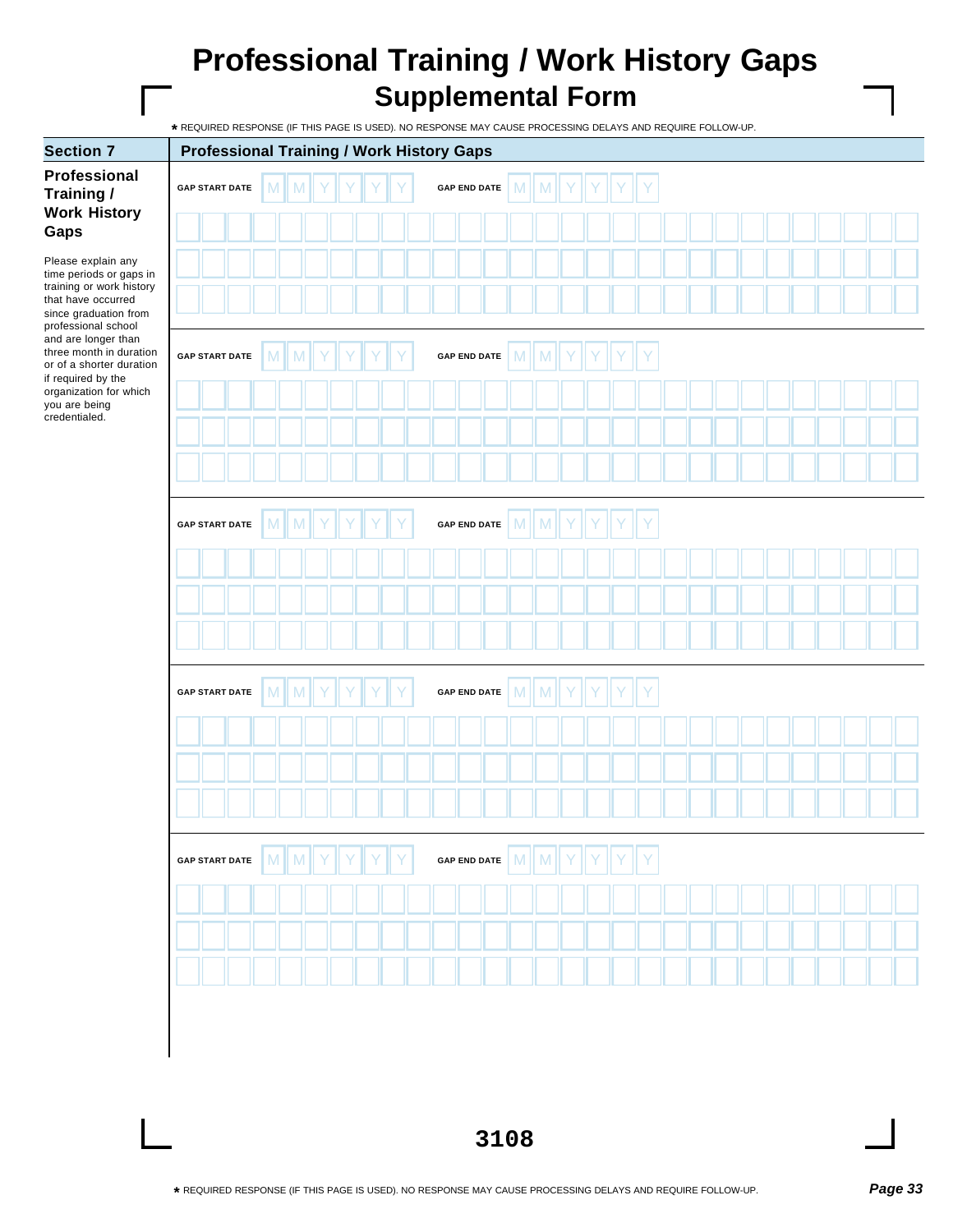## **Disclosure Questions Supplemental Form**

| <b>Section 8</b>                                                         |                  | <b>Disclosure Questions</b> |  |  |  |  |  |  |  |  |  |  |  |
|--------------------------------------------------------------------------|------------------|-----------------------------|--|--|--|--|--|--|--|--|--|--|--|
| <b>Disclosure</b>                                                        | QUESTION #       | <b>EXPLANATION</b>          |  |  |  |  |  |  |  |  |  |  |  |
| Questions                                                                |                  |                             |  |  |  |  |  |  |  |  |  |  |  |
| Use this form to report<br>any "Yes" response to<br>one or more of the   |                  |                             |  |  |  |  |  |  |  |  |  |  |  |
| <b>Disclosure Questions</b><br>in Section 8. Your<br>response should not |                  |                             |  |  |  |  |  |  |  |  |  |  |  |
| exceed the spaces<br>provided.                                           |                  |                             |  |  |  |  |  |  |  |  |  |  |  |
| Record the question<br>number in the first                               |                  |                             |  |  |  |  |  |  |  |  |  |  |  |
| column, then your<br>explanation in the<br>second column.                |                  |                             |  |  |  |  |  |  |  |  |  |  |  |
| If you need additional<br>space to explain a Yes                         |                  |                             |  |  |  |  |  |  |  |  |  |  |  |
| response, photocopy<br>this page as needed<br>and submit as              |                  |                             |  |  |  |  |  |  |  |  |  |  |  |
| instructed.                                                              |                  |                             |  |  |  |  |  |  |  |  |  |  |  |
|                                                                          | QUESTION #       | <b>EXPLANATION</b>          |  |  |  |  |  |  |  |  |  |  |  |
|                                                                          |                  |                             |  |  |  |  |  |  |  |  |  |  |  |
|                                                                          |                  |                             |  |  |  |  |  |  |  |  |  |  |  |
|                                                                          |                  |                             |  |  |  |  |  |  |  |  |  |  |  |
|                                                                          |                  |                             |  |  |  |  |  |  |  |  |  |  |  |
|                                                                          |                  |                             |  |  |  |  |  |  |  |  |  |  |  |
|                                                                          |                  |                             |  |  |  |  |  |  |  |  |  |  |  |
|                                                                          |                  |                             |  |  |  |  |  |  |  |  |  |  |  |
|                                                                          |                  |                             |  |  |  |  |  |  |  |  |  |  |  |
|                                                                          | <b>QUESTION#</b> | <b>EXPLANATION</b>          |  |  |  |  |  |  |  |  |  |  |  |
|                                                                          |                  |                             |  |  |  |  |  |  |  |  |  |  |  |
|                                                                          |                  |                             |  |  |  |  |  |  |  |  |  |  |  |
|                                                                          |                  |                             |  |  |  |  |  |  |  |  |  |  |  |
|                                                                          |                  |                             |  |  |  |  |  |  |  |  |  |  |  |
|                                                                          |                  |                             |  |  |  |  |  |  |  |  |  |  |  |
|                                                                          |                  |                             |  |  |  |  |  |  |  |  |  |  |  |
|                                                                          |                  |                             |  |  |  |  |  |  |  |  |  |  |  |
|                                                                          |                  |                             |  |  |  |  |  |  |  |  |  |  |  |
|                                                                          |                  | 3109                        |  |  |  |  |  |  |  |  |  |  |  |
|                                                                          |                  |                             |  |  |  |  |  |  |  |  |  |  |  |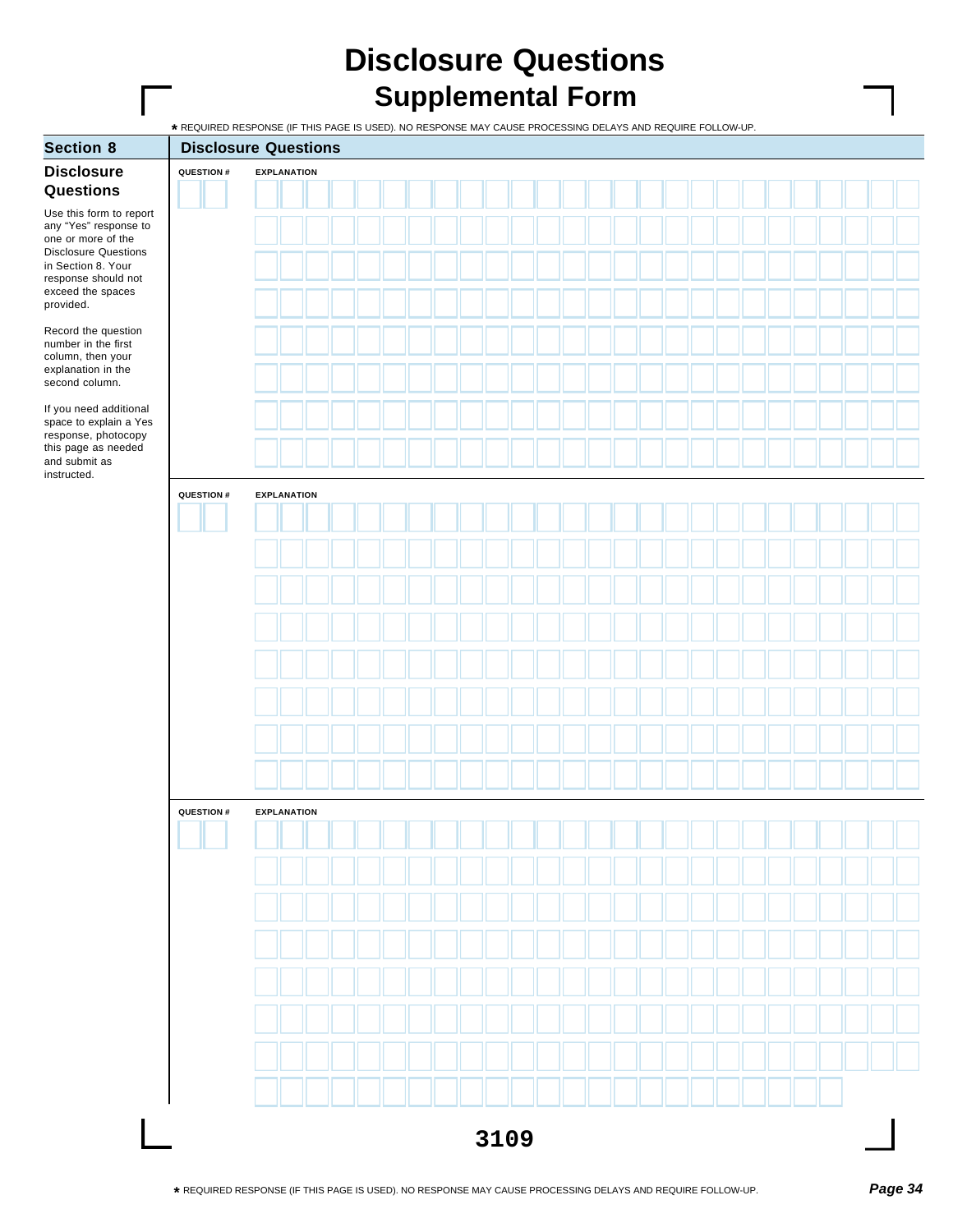## **Malpractice Claims Explanation Supplemental Form**

**3110 Section 8 Malpractice Claims Explanation Malpractice Claims Explanation** Use this form to report any "Yes" response to Disclosure Question #19. If you need additional space to explain a Yes response, photocopy this page as needed and submit as instructed. **STATUS OF CLAIM\* (NOTE: IF CASE IS PENDING, SELECT OPEN) DESCRIPTION OF ALLEGATIONS\* (USE ALL FOUR LINES BELOW, IF NECESSARY) PROFESSIONAL LIABILITY CARRIER INVOLVED\* (USE BOTH LINES IF NECESSARY) NUMBER\* STREET\* SUITE/BUILDING TELEPHONE** - - **POLICY NUMBER** M || M || D || D || Y || Y || Y || Y DATE OF  $\begin{array}{|c|c|c|c|c|c|}\n\hline\n\text{DCTR} & \text{DCT} & \text{DCT} & \text{DCT} & \text{DCT} & \text{DCT} & \text{DCT} & \text{DCT} & \text{DCT} & \text{DCT} & \text{DCT} & \text{DCT} & \text{DCT} & \text{DCT} & \text{DCT} & \text{DCT} & \text{DCT} & \text{DCT} & \text{DCT} & \text{DCT} & \text{DCT} & \text{DCT} & \text{DCT} & \text{DCT} & \text{DCT} & \text{DCT} & \text{DCT}$ **DATE CLAIM WAS FILED\*** M || M || D || D || Y || Y || Y || Y M || M || D || D || Y || Y || Y || Y **IF SETTLED, ENTER DATE CLAIM WAS SETTLED** , , **AMOUNT OF AWARD OR SETTLEMENT METHOD OF RESOLUTION?\*** DISMISSED SETTLED MEDIATION **OPEN CLOSED JUDGMENT FOR PLAINTIFF(S) ARBITRATION JUDGMENT FOR DEFENDANT(S) WERE YOU THE PRIMARY DEFENDANT OR CO-DEFENDANT?\* PRIMARY DEFENDANT CO-DEFENDANT NUMBER OF OTHER CO-DEFENDANTS (IF ANY) YOUR INVOLVEMENT IN CASE\* (ATTENDING, CONSULTING, ETC) TO THE BEST OF YOUR KNOWLEDGE, IS THE CASE INCLUDED IN THE ALLEGED INJURY THE SECOND OF THE BEST OF YOUR KNOWLEDGE, IS THE CASE INCLUDED YES NO<br>RESULT IN DEATH? THE RATIONAL PRACTITIONER DATA BANK (NPDB)?\* THE RATIONAL PRACTITIONER DATA BANK (NPDB)?\* THE RATIONAL PRACTITIO RESULT IN DEATH? DESCRIPTION OF ALLEGED INJURY TO THE PATIENT (USE ALL FOUR LINES BELOW, IF NECESSARY) YES NO CITY\* STATE\* ZIP CODE\* \*** REQUIRED RESPONSE (IF THIS PAGE IS USED). NO RESPONSE MAY CAUSE PROCESSING DELAYS AND REQUIRE FOLLOW-UP.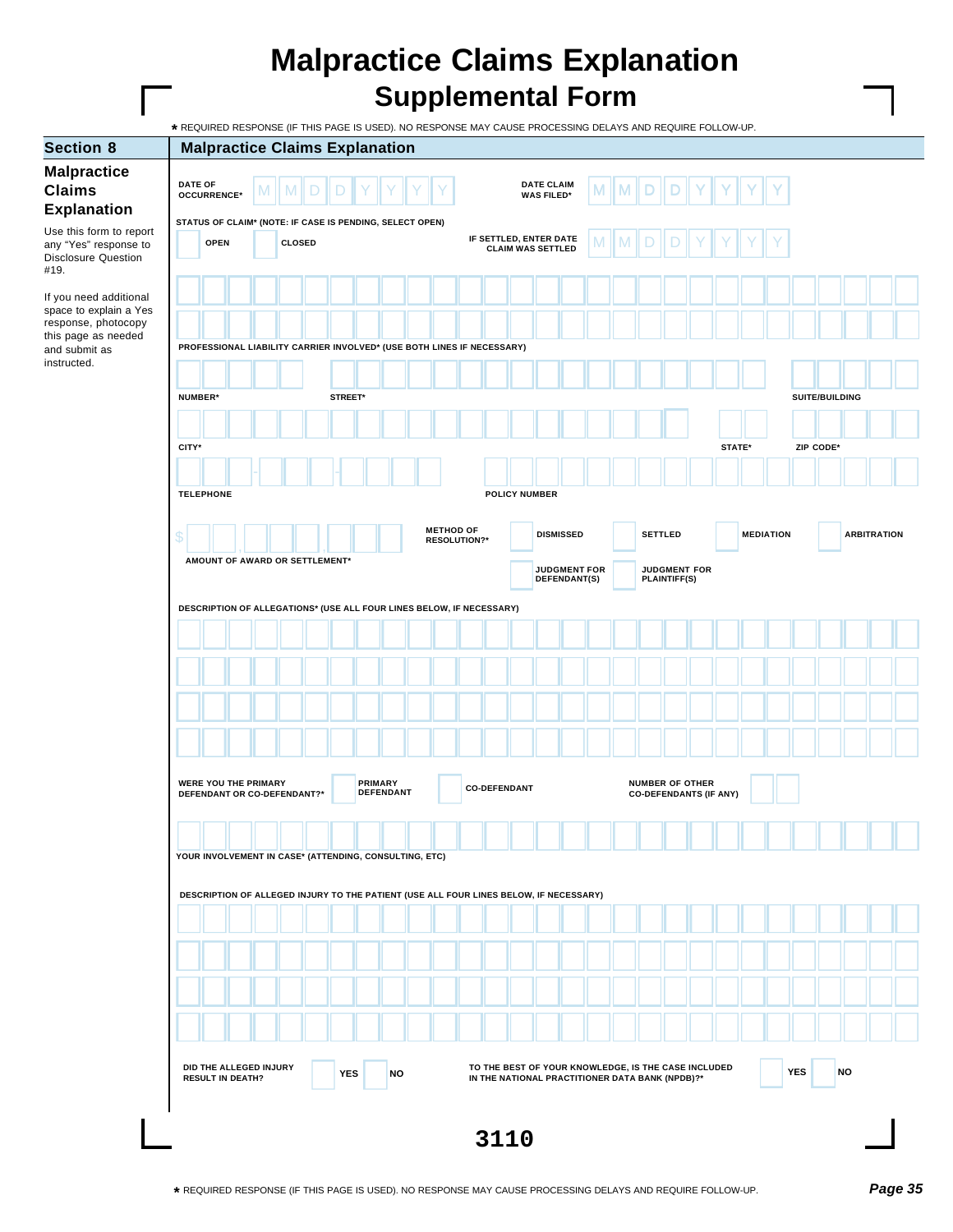### **Provider Type Codes**

- 001 Medical Doctor (MD)
- 002 Doctor of Dental Surgery (DDS)
- 003 Doctor of Dental Medicine (DMD)
- 004 Doctor of Podiatric Medicine (DPM)
- 005 Doctor of Chiropractic (DC)
- 007 Osteopathic Doctor (DO)

|     | 020 Acupuncturist                  |  |
|-----|------------------------------------|--|
|     | 021 Alcohol/Drug Counselor         |  |
|     | 022 Audiologist                    |  |
| 023 | Biofeedback Technician             |  |
|     | 024 Certified Registered Nurse     |  |
|     | Anesthetist                        |  |
|     | 025 Christian Science Practitioner |  |
|     | 026 Clinical Nurse Specialist      |  |
|     | 027 Clinical Psychologist          |  |
|     | 028 Clinical Social Worker         |  |

029 Dietician

### **License Status Codes**

|     | 001 Active |  |
|-----|------------|--|
| 002 | Canceled   |  |
| 003 | Denied     |  |
| 004 | Expired    |  |
| 005 | Inactive   |  |
| 006 | Lapsed     |  |
| 007 | Limited    |  |

### **Country Codes**

| 004 | Afghanistan                           |
|-----|---------------------------------------|
| 008 | Albania                               |
| 012 | Algeria                               |
| 016 | American Samoa                        |
| 020 | Andorra                               |
| 024 | Angola                                |
| 660 | Anguilla                              |
| 010 | Antarctica                            |
| 028 | Antigua and Barbuda                   |
| 032 | Argentina                             |
| 051 | Armenia                               |
| 533 | Aruba                                 |
|     | 036 Australia                         |
| 040 | Austria                               |
|     | 031 Azerbaijan                        |
| 044 | Bahamas                               |
| 048 | <b>Bahrain</b>                        |
| 050 | Bangladesh                            |
| 052 | <b>Barbados</b>                       |
| 112 | <b>Belarus</b>                        |
| 056 | Belgium                               |
| 084 | <b>Belize</b>                         |
| 204 | Benin                                 |
| 060 | Bermuda                               |
| 064 | Bhutan                                |
| 860 | <b>Bolivia</b>                        |
| 070 | Bosnia and Herzegovina                |
| 072 | Botswana                              |
| 074 | Bouvet Island                         |
| 076 | Brazil                                |
| 086 | <b>British Indian Ocean Territory</b> |
| 096 | <b>Brunei Darussalam</b>              |
| 100 | Bulgaria                              |
| 854 | Burkina Faso                          |
| 108 | Burundi                               |
| 116 | Cambodia                              |
| 120 | Cameroon                              |
| 124 | Canada                                |
| 132 | Cape Verde                            |
| 136 | Cayman Islands                        |
| 140 | Central African Republic              |
| 148 | Chad                                  |
| 152 | Chile                                 |
| 156 | China                                 |
| 162 | Christmas Island                      |
| 166 | Cocos (Keeling) Islands               |
| 170 | Colombia                              |

- 030 Licensed Practical Nurse 031 Marriage/Family Therapist 032 Massage Therapist 033 Naturopath 034 Neuropsychologist 035 Midwife 036 Nurse Midwife 037 Nurse Practitioner 038 Nutritionist
- 039 Occupational Therapist
- 040 Optician

008 Pending 009 Probation 010 Provisional 011 Restricted 012 Revoked 013 Suspended 014 Surrendered

 Comoros Congo

 Ecuador Egypt El Salvador Equatorial Guinea

 Eritrea Estonia Ethiopia

 Gabon Gambia Georgia Germany Ghana Gibraltar Greece Greenland Grenada Guadaloupe Guam Guatemala Guinea Guinea-Bissau Guyana Haiti

 Faroe Islands Fiji Finland France

 France, Metropolitan French Guiana French Polynesia French Southern Territories

Falkland Islands (Malvinas)

 Cook Islands Costa Rica Cote d'Ivoire Croatia Cuba Cyprus Czech Republic Denmark 262 Diibouti Dominica Dominican Republic East Timor (provisional)

Congo, Democratic Republic of the

- 041 Optometrist 042 Pharmacist
	- 043 Physical Therapist
	- 044 Physician Assistant 045 Professional Counselor
	- 046 Registered Nurse
	- 047 Registered Nurse First Assistant
	- 048 Respiratory Therapist
	- 049 Speech Pathologist
	- 015 Temporary 016 Terminated
		- 017 Time Limited
		- 018 Unrestricted
	- 019 Other

| 334 | Heard Island and McDonald<br>Islands |
|-----|--------------------------------------|
| 340 | Honduras                             |
| 344 | Hong Kong                            |
|     | 348 Hungary                          |
| 352 | Iceland                              |
| 356 |                                      |
| 360 | India<br>Indonesia                   |
| 364 | Iran                                 |
|     |                                      |
| 372 | 368 Iraq<br>Ireland                  |
| 376 | Israel                               |
| 380 | Italy                                |
| 388 | Jamaica                              |
| 392 | Japan                                |
| 400 | Jordan                               |
| 398 | Kazakhstan                           |
| 404 | Kenya                                |
|     | 296 Kiribati                         |
|     | 408 Korea, North                     |
| 410 | Korea, South                         |
|     | 414 Kuwait                           |
| 417 | Kyrgyzstan                           |
| 418 | Laos                                 |
| 428 | Latvia                               |
| 422 | Lebanon                              |
|     | 426 Lesotho                          |
| 430 | Liberia                              |
|     | 434 Libya                            |
| 438 | Liechtenstein                        |
| 440 | Lithuania                            |
|     | 442 Luxembourg                       |
| 446 | Macau                                |
|     | 807 Macedonia                        |
| 450 | Madagascar                           |
| 454 | Malawi                               |
|     | 458 Malaysia                         |
| 462 | Maldives                             |
| 466 | Mali                                 |
| 470 | Malta                                |
| 584 | <b>Marshall Islands</b>              |
|     | 474 Martinique                       |
| 478 | Mauritania                           |
| 480 | Mauritius                            |
| 175 | Mayotte                              |
|     | 484 Mexico                           |
| 583 | Micronesia                           |

| 498 | Moldova                     |
|-----|-----------------------------|
| 492 | Monaco                      |
| 496 | Mongolia                    |
| 500 | Montserrat                  |
| 504 | Morocco                     |
| 508 | Mozambique                  |
| 104 | Myanmar                     |
| 516 | Namibia                     |
| 520 | Nauru                       |
| 524 | Nepal                       |
| 528 | Netherlands                 |
| 530 | <b>Netherlands Antilles</b> |
| 540 | New Caledonia               |
| 554 | New Zealand                 |
| 558 | Nicaragua                   |
| 562 | Niger                       |
| 566 | Nigeria                     |
| 570 | Niue                        |
| 574 | Norfolk Island              |
| 580 | Northern Mariana Islands    |
| 578 | Norway                      |
| 512 | Oman                        |
| 586 | Pakistan                    |
| 585 | Palau                       |
| 591 | Panama                      |
| 598 | Papua New Guinea            |
| 600 | Paraguay                    |
| 604 | Peru                        |
| 608 | Philippines                 |
| 612 | Pitcairn                    |
| 616 | Poland                      |
|     | 620 Portugal                |
| 630 | Puerto Rico                 |
| 634 | Qatar                       |
| 638 | Réunion                     |
| 642 | Romania                     |
| 643 | <b>Russian Federation</b>   |
|     | 646 Rwanda                  |
| 654 | Saint Helena                |
| 659 | Saint Kitts and Nevis       |
| 662 | Saint Lucia                 |
| 666 | Saint Pierre and Miquelon   |
| 670 | Saint Vincent and the       |
|     | Grenadines                  |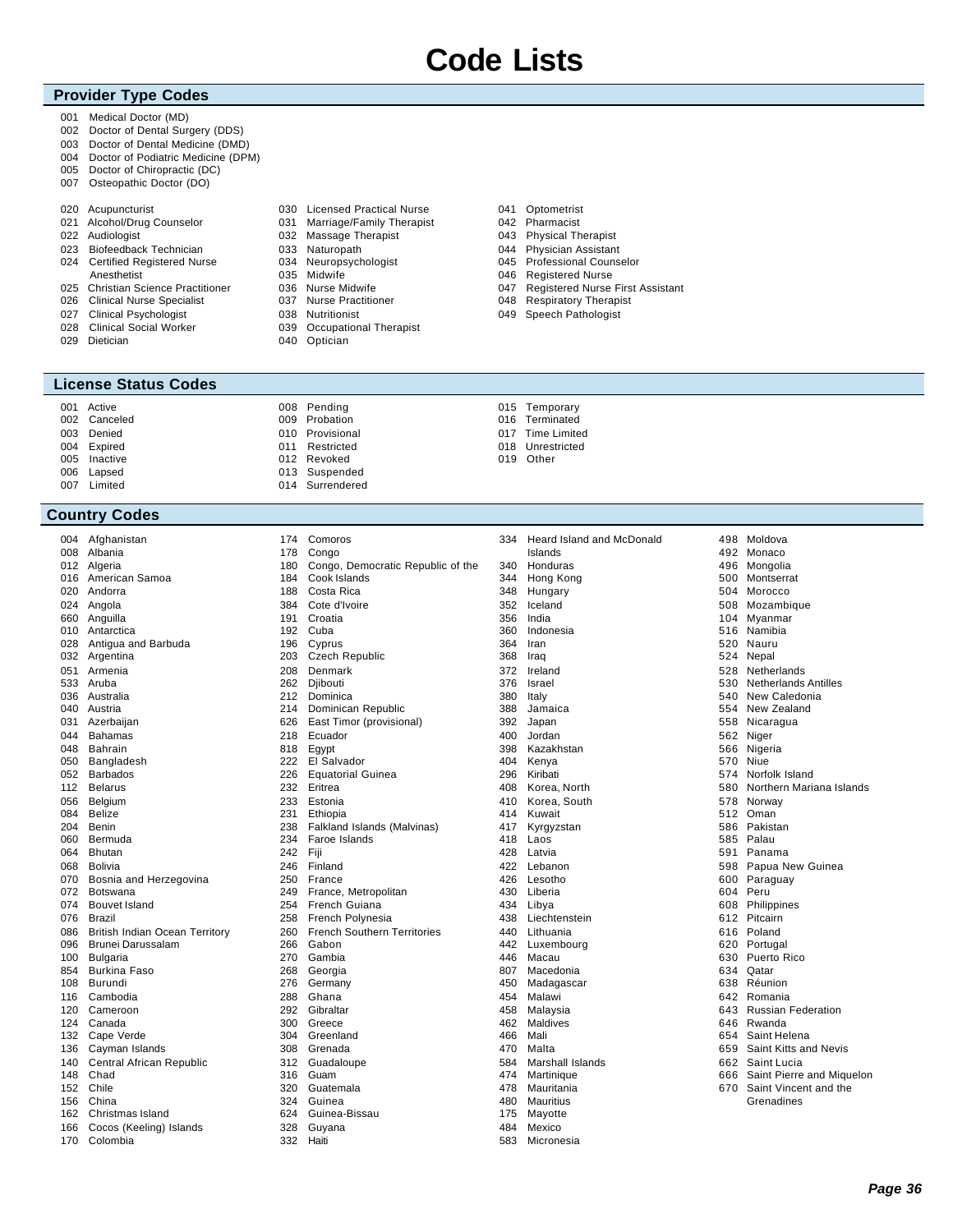### **Country Codes (continued)**

| 882 | Samoa                       |     | Sandwich Islands       |
|-----|-----------------------------|-----|------------------------|
| 674 | San Marino                  | 724 | Spain                  |
| 678 | São Tomé and Príncipe       | 144 | Sri Lanka              |
|     | 682 Saudi Arabia            | 736 | Sudan                  |
| 683 | Scotland                    | 740 | Suriname               |
| 686 | Senegal                     | 744 | Svalbard and Jan Mayen |
| 690 | Seychelles                  | 748 | Swaziland              |
| 694 | Sierra Leone                | 752 | Sweden                 |
|     | 702 Singapore               | 756 | Switzerland            |
| 703 | Slovakia                    | 760 | Syria                  |
| 705 | Slovenia                    | 158 | Taiwan                 |
| 090 | Solomon Islands             | 762 | Tajikistan             |
| 706 | Somalia                     | 834 | Tanzania               |
|     | 710 South Africa            | 764 | Thailand               |
| 239 | South Georgia and the South | 768 | Togo                   |
|     |                             |     |                        |

### **Language Codes**

Abkhazian

| ו שט | <b>AUNIIC</b><br>ι∠ιαι ι |
|------|--------------------------|
| 002  | Afan (Oromo)             |
| 003  | Afar                     |
| 004  | Afrikaans                |
| 005  | Albanian                 |
|      |                          |
| 006  | Amharic                  |
| 007  | Arabic                   |
| 008  | Armenian                 |
| 009  | Assamese                 |
| 010  | Zerbaijani               |
| 011  | Bashkir                  |
|      |                          |
| 012  | <b>Basque</b>            |
| 013  | Bengali; Bangla          |
| 014  | Bhutani                  |
| 015  | Bihari                   |
| 016  | Bislama                  |
| 017  | <b>Breton</b>            |
| 018  | Bulgarian                |
|      |                          |
| 019  | <b>Burmese</b>           |
| 020  | Byelorussian             |
| 021  | Cambodian                |
| 022  | Catalan                  |
| 023  | Chinese                  |
| 024  | Corsican                 |
| 025  | Croatian                 |
| 026  | Czech                    |
|      |                          |
| 027  | Danish                   |
| 028  | Dutch                    |
| 140  | English                  |
| 030  | Esperonto                |
| 031  | Estonian                 |
| 032  | Faroese                  |
| 033  | Fiji                     |
| 034  | Finnish                  |
| 035  | French                   |
|      | Frisian                  |
| 036  |                          |
| 037  | Galican                  |
| 038  | Georgian                 |
| 039  | German                   |
| 040  | Greek                    |
| 041  | Greenlandic              |
| 042  | Guarani                  |
| 043  | Gujarati                 |
| 044  | Hausa                    |
| 045  | Hebrew                   |
|      | Hindi                    |
| 046  |                          |
| 047  | Hungarian                |
| 048  | Icelandic                |
| 049  | Indonesian               |
| 050  | Interlingua              |
| 051  | Interlingue              |
| 052  | Inuktitut                |
| 053  | Inupiak                  |
| 054  | Irish                    |
|      | Italian                  |
| 055  |                          |
| 056  | Japanese                 |
| 057  | Javanese                 |
| 058  | Kannada                  |
| 059  | Kashmiri                 |
|      |                          |

 Kinyarwanda Kirghiz Kurundi Korean 065 Kurdish<br>066 Laothiar Laothian Latin Latvian;Lettish Lingala Lithuanian Macedonian Malagasy 073 Malay<br>074 Malava Malayalam Maltese Maori Marathi Moldavian Mongolian Nauru Nepali 082 Norwegian<br>083 Occitan Occitan 084 Oriya<br>085 Pashto Pashto;Pushto Persian (Farsi) Polish Portuguese Punjabi Quechua Rhaeto-Romance Romanian Russian 094 Samoan<br>095 Sangho Sangho Sanskrit Scot Gaelic Serbian Serbo-Croatian Sesotho Setswana Shona Sindhi 104 Singhalese<br>105 Siswati 105 Siswati<br>106 Slovak Slovak Slovenian Somali 109 Spanish<br>110 Sundane Sundanese Swahili Swedish Tagalog Tajik Tamil Tatar Telugu Thai Tibetan Tigrinya

- Tokelau
- 776 Tonga<br>780 Trinida Trinidad and Tobago
- Tunisia
- Turkey795 Turkmenistan
- Turks and Caicos Islands
- Tuvalu
- Uganda
- Ukraine
- United Arab Emirates
- United Kingdom
- United States
- U.S. Minor Outlying Islands Uruguay
- Uzbekistan

 Tonga Tsonga Vanuatu

- Vatican City State (Holy See)
- Venezuela
- Viet Nam
- Virgin Islands, British
- Virgin Islands, U.S.
- Wallis and Fortuna Islands
- Western Sahara (provisional)
- Yemen
- Yugoslavia
- Zambia
- Zimbabwe

 Turkish Turkmen Twi Uigur Ukrainian Urdu Uzbek Vietnamese Volapuk Welsh Wolof Xhosa Yiddish Yoruba Zerbaijani Zhuang Zulu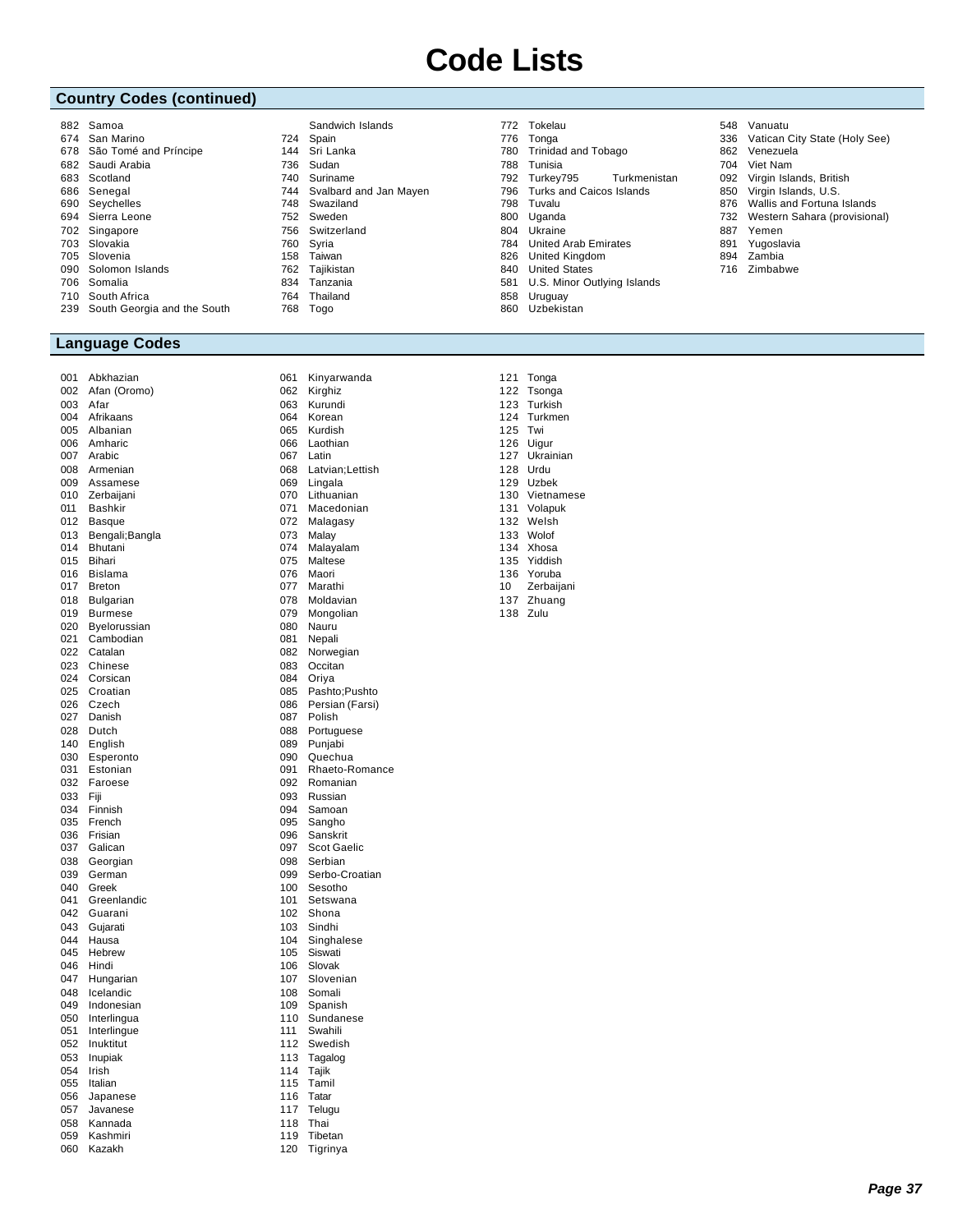### **U.S. / Canadian Professional School Codes**

#### **Alabama**

- University of Alabama School of Dentistry
- University of Alabama School of Medicine
- University of South Alabama College of Medicine

### **Arkansas**

University of Arkansas College of Medicine

#### **Arizona**

- Arizona College of Osteopathic Medicine
- University of Arizona College of Medicine

#### **California**

- California College of Podiatric Medicine Cleveland Chiropractic College of Los Angele
- 
- Keck School of Medicine Life Chiropractic College West
- Loma Linda University School of Dentistry
- Loma Linda University School of Medicine
- Los Angeles College of Chiropractic
- Palmer College of Chiropractic West
- Quantum University/SCCC
- Stanford University School of Medicine
- Touro University College of Osteopathic Medicine
- UCLA School of Medicine
- University of California
- University of California, Irvine, College of Medicine
- University of California, Los Angeles School of Dentistry
- University of California, San Diego, School of Medicine
- University of California, San Francisco, School of Dentistry
- University of California, San Francisco, School of Medicine
- University of Southern California School of Dentistry
- University of the Pacific School of Dentistry
- Western University of Health Sciences, College of Osteopathic Medicine of the Pacific

#### **Colorado**

- University of Colorado School of Dentistry
- University of Colorado School of Medicine

#### **Connecticut**

- University of Bridgeport College of Chiropractic
- University of Connecticut School of Dental Medicine
- University of Connecticut School of Medicine
- Yale University School of Medicine

### **District of Columbia**

- George Washington University
- Georgetown University School of Medicine
- Howard University College of Dentistry
- Howard University College of Medicine

#### **Florida**

- 800 Barry University School of Graduate Medical Sciences
- Nova Southeastern University College of Dentistry
- Nova Southeastern University College of Osteopathic Medicine
- University of Florida College of Dentistry
- University of Florida College of Medicine
- University of Miami School of Medicine
- University of South Florida College of Medicine

#### **Georgia**

- Emory University School of Medicine
- Life Chiropractic College
- Medical College of Georgia School of Dentistry
- Medical College of Georgia School of Medicine
- Mercer University School of Medicine
- Morehouse School of Medicine

### **Hawaii**

John A. Burns School of Medicine

### **Iowa**

- 802 College of Podiatric Medicine and Surgery Des Moines University
- Des Moines University, Osteopathic Medical Center, College of Osteopathic Medicine and Surgery
- Palmer College of Chiropractic
- University of Iowa College of Dentistry
- University of Iowa College of Medicine

### **Illinois**

- Chicago Medical School, Finch University of Health Sciences
- Loyola University Chicago, Stritch School of Medicine
- Midwestern University, Chicago College of Osteopathic Medicine
- National College of Chiropractic
- Northwestern University Dental School
- Northwestern University Medical School
- Rush Medical College of Rush University
- 804 Scholl College of Podiatric Medicine at Finch University
- Southern Illinois University School of Dental Medicine Southern Illinois University School of Medicine
- University of Chicago, The Pritzker School of Medicine
- University of Illinois at Chicago College of Dentistry
- University of Illinois College of Medicine
- 

### **Indiana**

- Indiana University School of Dentistry
- Indiana University School of Medicine

### **Kansas**

University of Kansas School of Medicine

#### **Kentucky**

- Pikeville College, School of Osteopathic Medicine
- University of Kentucky College of Dentistry
- University of Kentucky College of Medicine
- University of Louisville School of Dentistry
- University of Louisville School of Medicine

#### **Louisiana**

- Louisiana State University School of Dentistry
- Louisiana State University School of Medicine in New Orleans
- Louisiana State University School of Medicine in Shreveport

Boston University, Goldman School of Dental Medicine

University of Maryland, Baltimore, College of Dental Surgery

University of New England, College of Osteopathic Medicine

 Michigan State University College of Human Medicine Michigan State University, College of Osteopathic Medicine

 University of Detroit Mercy School of Dentistry University of Michigan Medical School University of Michigan School of Dentistry Wayne State University School of Medicine

 University of Minnesota, Duluth School of Medicine University of Minnesota Medical School, Twin Cities University of Minnesota School of Dentistry

 Cleveland Chiropractic College of Kansas City Kirksville College of Osteopathic Medicine

 University of Missouri, Columbia School of Medicine University of Missouri Kansas City School of Dentistry University of Missouri Kansas City School of Medicine Washington University in St. Louis School of Medicine

University of Health Sciences, College of Osteopathic Medicine

*Page 38*

Saint Louis University School of Medicine

Tulane University School of Medicine

#### **Massachusetts**

**Maryland**

**Maine**

**Michigan**

**Minnesota**

**Missouri**

Mayo Medical School

Logan Chiropractic College

Northwestern College of Chiropractic

Boston University School of Medicine

 Johns Hopkins University School of Medicine 047 Uniformed Services University of the Health Sciences University of Maryland School of Medicine

 Harvard Medical School Harvard School of Dental Medicine Tufts University School of Dental Medicine Tufts University School of Medicine University of Massachusetts Medical School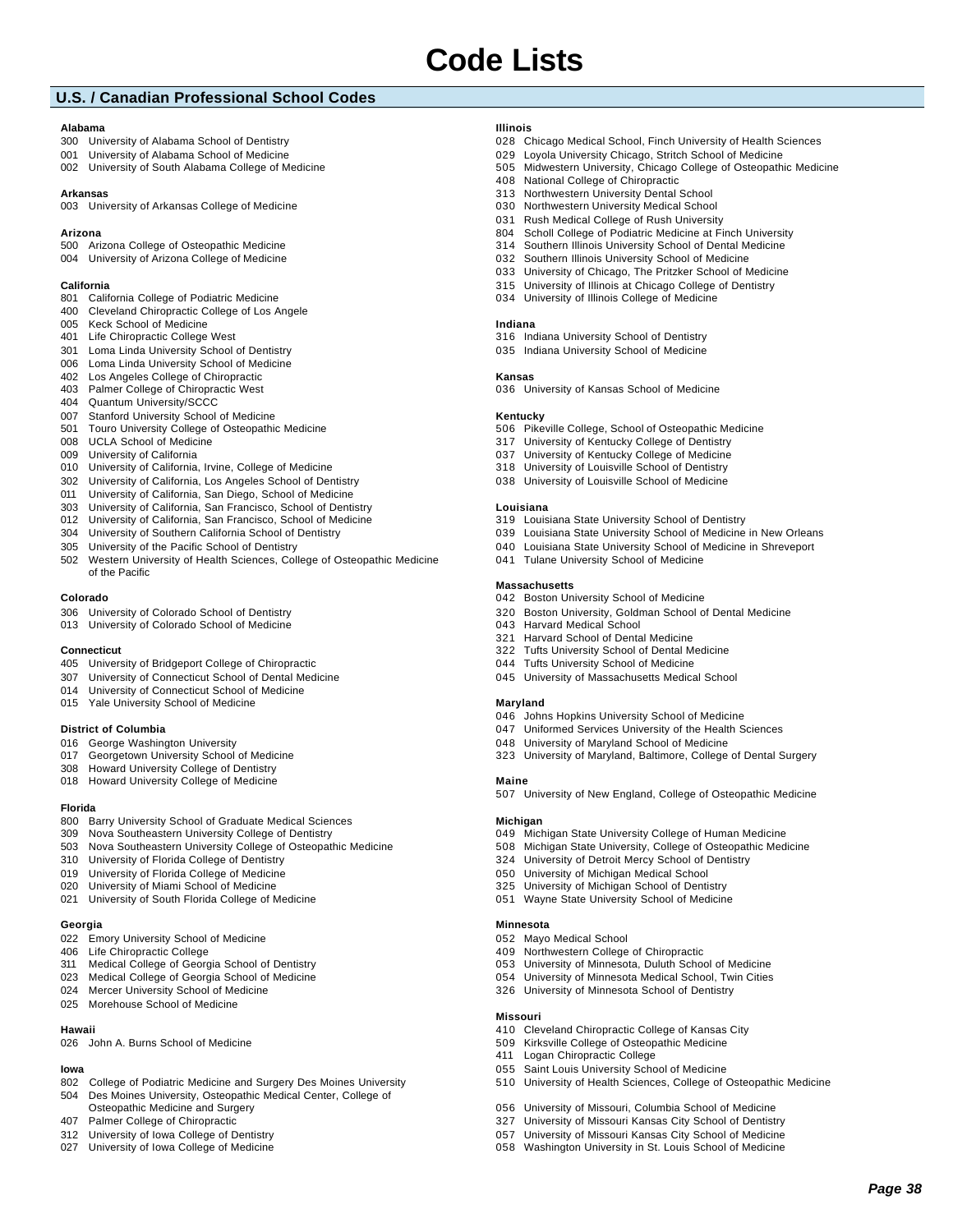### **U.S. / Canadian Professional School Codes (continued)**

### **Mississippi**

 University of Mississippi School of Dentistry University of Mississippi School of Medicine

### **North Carolina**

- Duke University School of Medicine
- The Brody School of Medicine at East Carolina University
- University of North Carolina at Chapel Hill School of Dentistry
- University of North Carolina at Chapel Hill School of Medicine
- Wake Forest University School of Medicine

### **North Dakota**

University of North Dakota School of Medicine and Health Sciences

#### **Nebraska**

- Creighton University School of Dentistry
- Creighton University School of Medicine
- University of Nebraska College of Medicine
- University of Nebraska Medical Center, College of Dentistry

#### **New Hampshire**

Dartmouth Medical School

#### **New Jersey**

- Robert Wood Johnson Medical School
- University of Medicine and Dentistry of New Jersey (UMDNJ)
- UMDNJ, New Jersey Dental School
- UMDNJ, School of Osteopathic Medicine

#### **New Mexico**

University of New Mexico School of Medicine

#### **Nevada**

- 
- University of Nevada School of Medicine

#### **New York**

- Albany Medical College
- Albert Einstein College of Medicine
- Columbia University College of Physicians and Surgeons
- Columbia University School of Dental and Oral Surgery
- Joan & Sanford I. Weill Medical College of Cornell University
- Mount Sinai School of Medicine of New York University
- New York Chiropractic College
- NY College of Osteopathic Medicine of the NY Institute of Technology
- New York Medical College
- New York University Kriser Dental Center
- New York University School of Medicine
- State University of New York at Buffalo School of Dental Medicine
- State University of New York at Buffalo School of Medicine
- State University of New York at Stony Brook School of Dental Medicine
- State University of New York at Stony Brook School of Medicine
- State University of New York College of Medicine
- State University of New York Upstate Medical University
- University of Rochester School of Medicine and Dentistry

#### **Ohio**

- Case Western Reserve University School of Dentistry
- Case Western Reserve University School of Medicine
- Medical College of Ohio
- Northeastern Ohio Universities College of Medicine
- 803 Ohio College of Podiatric Medicine
- Ohio State University College of Dentistry
- Ohio State University College of Medicine and Public Health
- Ohio University College of Osteopathic Medicine
- University of Cincinnati College of Medicine
- Wright State University School of Medicine

### **Oklahoma**

- Oklahoma State University, College of Osteopathic Medicine
- University of Oklahoma College of Dentistry
- University of Oklahoma College of Medicine

### **Oregon**

- Oregon Health & Science University School of Medicine
- Oregon Health Sciences University School of Dentistry
- Western States Chiropractic College

### **Pennsylvania**

Jefferson Medical College of Thomas Jefferson University

- Lake Erie College of Osteopathic Medicine
- MCP Hahnemann University School of Medicine
- Pennsylvania State University College of Medicine
- Philadelphia College of Osteopathic Medicine
- Temple University School of Dentistry
- Temple University School of Medicine 805 Temple University School of Podiatric Medicine
- University of Pennsylvania School of Dental Medicine
- University of Pennsylvania School of Medicine
- University of Pittsburgh School of Dental Medicine
- University of Pittsburgh School of Medicine

#### **Puerto Rico**

- Ponce School of Medicine
- Universidad Central del Caribe School of Medicine
- University of Puerto Rico School of Medicine
- University of Puerto Rico School of Dentistry

#### **Rhode Island**

Brown Medical School

#### **South Carolina**

Medical University of South Carolina College of Dental Medicine

 Texas Tech University Health Sciences Center School of Medicine The Texas A & M University System College of Medicine

 UNT Health Sciences Center, Texas College of Osteopathic Medicine University of Texas Health Science Center at Houston Dental School University of Texas Health Science Center at San Antonio Dental School

UT Southwestern Medical Center at Dallas Southwestern Medical School

Eastern VA Medical School of the Medical College of Hampton Roads

 University of Virginia School of Medicine Health System Virginia Commonwealth University School of Dentistry Virginia Commonwealth University School of Medicine

Joan C. Edwards School of Medicine at Marshall University

*Page 39*

- Medical University of South Carolina College of Medicine
- Sherman College of Chiropractic
- University of South Carolina School of Medicine

#### **South Dakota**

University of South Dakota School of Medicine

#### **Tennessee**

**Texas**

**Utah**

**Virginia**

**Vermont**

**Washington**

**Wisconsin**

**West Virginia**

East Tennessee State University

 Baylor College of Dentistry Baylor College of Medicine Parker College of Chiropractic Texas Chiropractic College

- Meharry Medical College School of Dentistry
- Meharry Medical College School of Medicine
- University of Tennessee College of Dentistry
- University of Tennessee College of Medicine

 University of Texas Medical Branch at Galveston University of Texas Medical School at Houston University of Texas Medical School at San Antonio

University of Utah School of Medicine

University of Vermont College of Medicine

 University of Washington School of Dentistry University of Washington School of Medicine

 West Virginia School of Osteopathic Medicine West Virginia University School of Dentistry West Virginia University School of Medicine

 Marquette University School of Dentistry Medical College of Wisconsin University of Wisconsin Medical School

Vanderbilt University School of Medicine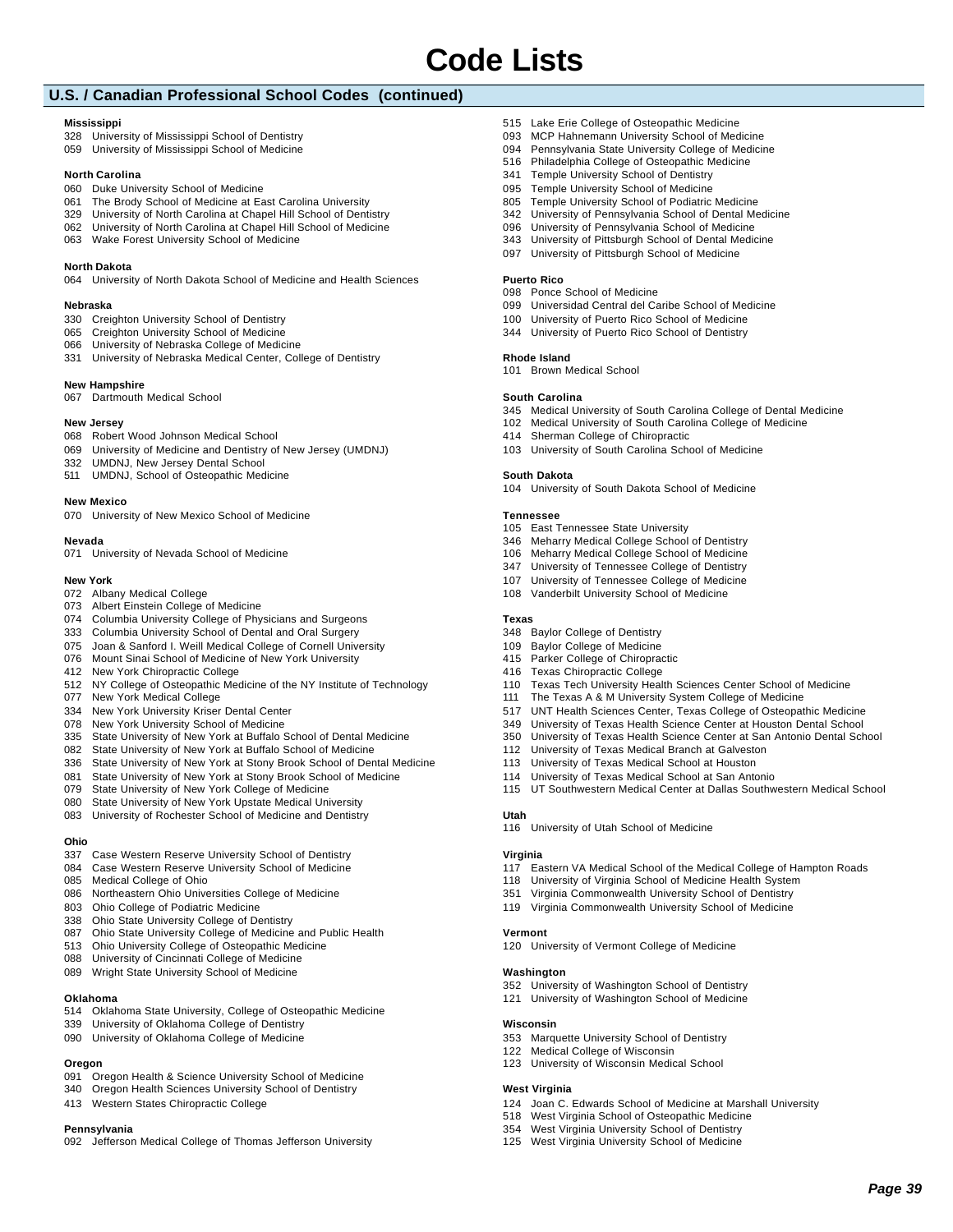### **U.S. / Canadian Professional School Codes (continued)**

#### **Canada**

- Dalhousie University Faculty of Dentistry
- Dalhousie University Faculty of Medicine
- Laval University Faculty of Dentistry
- Laval University Faculty of Medicine
- McGill University Faculty of Dentistry McGill University Faculty of Medicine
- McMaster University School of Medicine
- Memorial University of Newfoundland Faculty of Medicine
- Queen's University Faculty of Health Sciences
- The University of Western Ontario Faculty of Medicine & Dentistry
- Universite de Montreal Faculty of Medicine
- Universite de Sherbrooke Faculty of Medicine
- University of Alberta Faculty of Dentistry
- University of Alberta Faculty of Medicine
- University of British Columbia Faculty of Dentistry
- University of British Columbia Faculty of Medicine
- University of Calgary Faculty of Medicine
- University of Manitoba Faculty of Dentistry
- University of Manitoba Faculty of Medicine
- University of Montreal Faculty of Dentistry
- University of Ottawa Faculty of Medicine
- University of Saskatchewan College of Dentistry
- University of Saskatchewan College of Medicine
- University of Toronto Faculty of Dentistry
- University of Toronto Faculty of Medicine
- University of Western Ontario Faculty of Dentistry

### **Specialty Codes - MD / DO Only**

Allergy & Immunology

|  |  |  | NOTE: THIS LIST IS FROM THE NATIONAL HEALTH CARE PROVIDER TAXONOMY CODE LIST, PUBLISHED IN COOPERATION WITH THE NATIONAL UNIFORM CLAIM COMMITTEE (NUCC). |
|--|--|--|----------------------------------------------------------------------------------------------------------------------------------------------------------|
|  |  |  |                                                                                                                                                          |
|  |  |  |                                                                                                                                                          |

Internal Medicine, Hematology

- Allergy & Immunology, Allergy Allergy & Immunology, Clinical & Laboratory Immunology Anesthesiology Anesthesiology, Addiction Medicine Anesthesiology, Critical Care Medicine Anesthesiology, Pain Medicine Clinical Pharmacology Colon & Rectal Surgery Dermatology Dermatology, Clinical & Laboratory Dermatological Immunology Dermatology, Dermatological Surgery Dermatology, Dermatopathology Dermatology, MOHS-Micrographic Surgery Dermatology, Pediatric Dermatology Emergency Medicine Emergency Medicine, Emergency Medical Services Emergency Medicine, Medical Toxicology Emergency Medicine, Pediatric Emergency Medicine Emergency Medicine, Sports Medicine Emergency Medicine, Undersea and Hyperbaric Medicine Facial Plastic Surgery Family Practice Family Practice, Addiction Medicine Family Practice, Adolescent Medicine Family Practice, Adult Medicine Family Practice, Geriatric Medicine Family Practice, Sports Medicine General Practice Hospitalist Internal Medicine Internal Medicine, Addiction Medicine Internal Medicine, Adolescent Medicine Internal Medicine, Allergy & Immunology Internal Medicine, Cardiovascular Disease Internal Medicine, Clinical & Laboratory Immunology Internal Medicine, Clinical Cardiac Electrophysiology Internal Medicine, Hematology & Oncology Internal Medicine, Hepatology Internal Medicine, Infectious Disease Internal Medicine, Interventional Cardiology Internal Medicine, Magnetic Resonance Imaging (MRI) Internal Medicine, Medical Oncology Internal Medicine, Nephrology Internal Medicine, Pulmonary Disease Internal Medicine, Rheumatology Internal Medicine, Sports Medicine Laboratories, Clinical Medical Laboratory Legal Medicine Medical Genetics, Clinical Biochemical Genetics Medical Genetics, Clinical Cytogenetic Medical Genetics, Clinical Genetics (M.D.) Medical Genetics, Clinical Molecular Genetics Medical Genetics, Molecular Genetic Pathology Medical Genetics, Ph.D. Medical Genetics Neonatal-Perinatal Medicine Neopathology Neurological Surgery Neuromusculoskeletal Medicine & OMM Neuromusculoskeletal Medicine, Sports Medicine Nuclear Medicine Nuclear Medicine, In Vivo & In Vitro Nuclear Medicine Nuclear Medicine, Nuclear Cardiology Nuclear Medicine, Nuclear Imaging & Therapy Obstetrics & Gynecology Obstetrics & Gynecology, Critical Care Medicine Obstetrics & Gynecology, Gynecology Medicine Obstetrics & Gynecology, Obstetrics Obstetrics & Gynecology, Reproductive **Endocrinology**  Ophthalmology Oral & Maxillofacial Surgery Orthopaedic Surgery Orthopaedic Surgery, Adult Reconstructive Orthopaedic Surgery
	- Orthopaedic Surgery, Foot and Ankle **Orthopaedics** 
		- Orthopaedic Surgery, Hand Surgery
		- Orthopaedic Surgery, Orthopaedic Surgery of the Spine
- Orthopaedic Surgery, Orthopaedic Trauma
- Orthopaedic Surgery, Sports Medicine
- Orthopedic
- Otolaryngology
- Otolaryngology, Otolaryngic Allergy
- Otolaryngology, Otolaryngology/ Facial Plastic Surgery
- Otolaryngology, Otology & Neurotology
- Otolaryngology, Pediatric Otolaryngology
- Otolaryngology, Plastic Surgery within the Head & Neck
- Pain Medicine, Interventional Pain Medicine
- Pain Medicine
- Pathology, Anatomic Pathology
- Pathology, Anatomic Pathology & Clinical Pathology
- Pathology, Blood Banking & Transfusion Medicine
- Pathology, Chemical Pathology
- Pathology, Clinical
- Pathology/Laboratory Medicine
- Pathology, Cytopathology
- Pathology, Dermatopathology
- 
- Pathology, Forensic Pathology
- Pathology, Hematology
- Pathology, Immunopathology
- Pathology, Medical Microbiology
- Pathology, Molecular Genetic Pathology
- Pathology, Neuropathology
- Pathology, Pediatric Pathology
- Pediatrics
- Pediatrics, Adolescent Medicine
- Pediatrics, Clinical & Laboratory Immunology
- Pediatrics, Developmental Behavioral Pediatrics
- Pediatrics, Medical Toxicology
- Pediatrics, Neurodevelopmental **Disabilities**
- Pediatrics, Pediatric Allergy & Immunology
- Pediatrics, Pediatric Cardiology
- Pediatrics, Pediatric Critical Care Medicine
- Pediatrics, Pediatric Emergency Medicine
- Pediatrics, Pediatric Endocrinology
- 
- 
- Internal Medicine, Critical Care Medicine
- Internal Medicine, Endocrinology, Diabetes & Metabolism
- Internal Medicine, Gastroenterology
- Internal Medicine, Geriatric Medicine
- 
- 
- 
- 
- 
- 
- Obstetrics & Gynecology, Gynecologic Oncology
	-
- Obstetrics & Gynecology, Maternal & Fetal
- 
-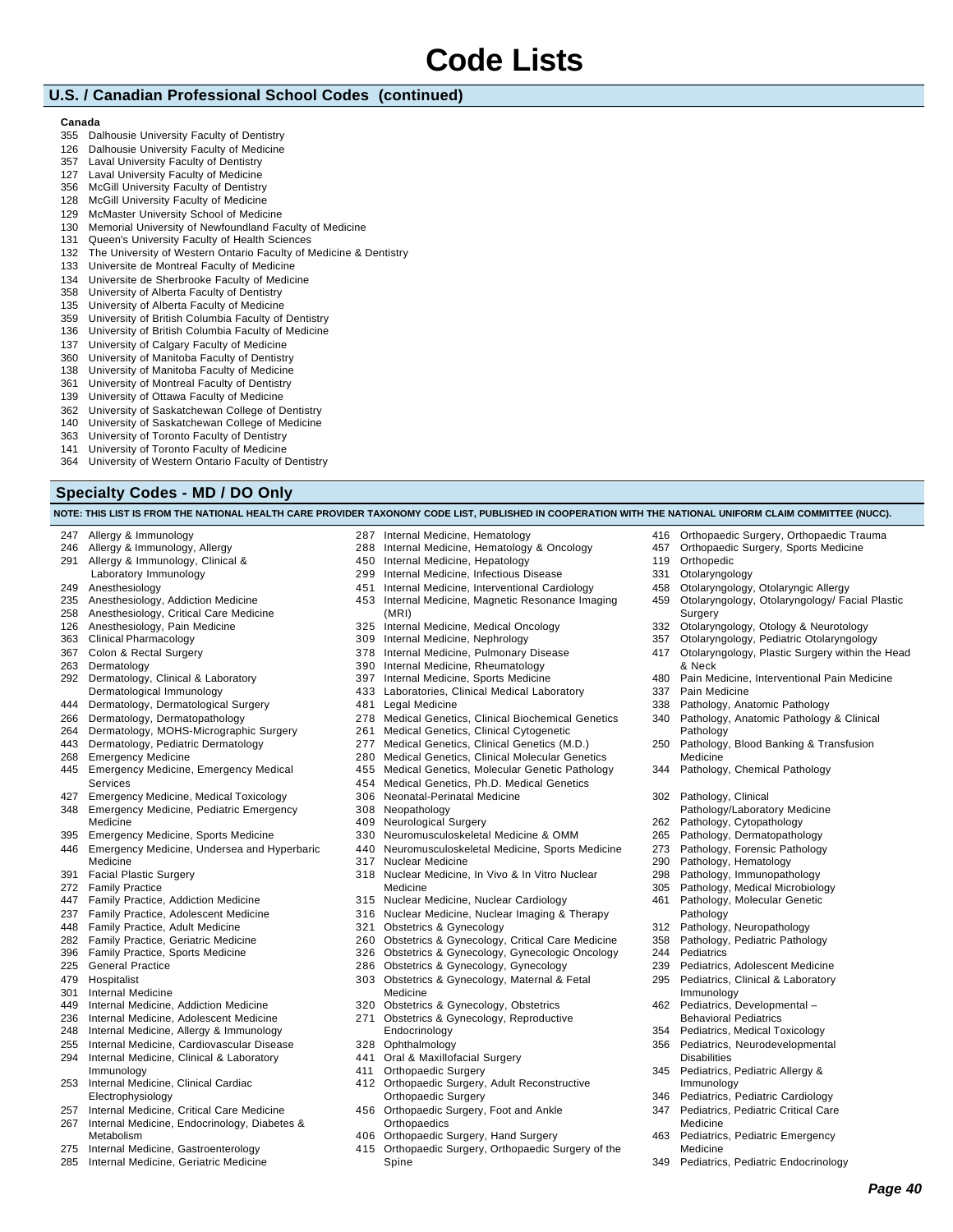### **Specialty Codes - MD/DO Only**

- 350 Pediatrics, Pediatric Gastroenterology
- 351 Pediatrics, Pediatric Hematology-Oncology
- 352 Pediatrics, Pediatric Infectious Diseases
- 355 Pediatrics, Pediatric Nephrology
- 359 Pediatrics, Pediatric Pulmonology
- 361 Pediatrics, Pediatric Rheumatology 398 Pediatrics, Sports Medicine
- 365 Physical Medicine & Rehabilitation
- 468 Physical Medicine & Rehabilitation, Pain Medicine
- 389 Physical Medicine & Rehabilitation, Pediatric Rehabilitation Medicine
- 466 Physical Medicine & Rehabilitation,
- Spinal Cord Injury Medicine 469 Physical Medicine & Rehabilitation,
- Sports Medicine 419 Plastic Surgery
- 470 Plastic Surgery, Plastic Surgery Within the Head and Neck
- 407 Plastic Surgery, Surgery of the Hand
- 242 Preventive Medicine, Aerospace Medicine
- 429 Preventive Medicine, Medical **Toxicology**
- 112 Preventive Medicine, Occupational Medicine

### **Specialty Codes - DDS / DMD / DPM / DC**

471 Preventive Medicine, Sports

- Medicine 431 Preventive Medicine, Undersea
- and Hyperbaric Medicine 114 Preventive Medicine/Occupational Environmental Medicine
- 370 Psychiatry & Neurology, Addiction Medicine
- 473 Psychiatry & Neurology, Addiction Psychiatry
- 371 Psychiatry & Neurology, Child & Adolescent Psychiatry
- 313 Psychiatry & Neurology, Clinical Neurophysiology
- 274 Psychiatry & Neurology, Forensic Psychiatry
- 373 Psychiatry & Neurology, Geriatric **Psychiatry**
- 472 Psychiatry & Neurology,
- Neurodevelopmental Disabilities 100 Psychiatry & Neurology, Neurology
- 311 Psychiatry & Neurology, Neurology with Special Qualifications in Child
- Neurology 474 Psychiatry & Neurology, Pain
- Medicine
- 368 Psychiatry & Neurology, Psychiatry<br>475 Psychiatry & Neurology, Sports Psychiatry & Neurology, Sports
- Medicine 476 Psychiatry & Neurology, Vascular
- 
- Neurology
- 366 Public Health & General Preventive Medicine 252 Radiology, Body Imaging 173 Radiology, Diagnostic Radiology 430 Radiology, Diagnostic Ultrasound 314 Radiology, Neuroradiology 319 Radiology, Nuclear Radiology 360 Radiology, Pediatric Radiology 380 Radiology, Radiation Oncology 477 Radiology, Radiological Physics 381 Radiology, Therapeutic Radiology 384 Radiology, Vascular & Interventional Radiology
- 434 Supplier
- 399 Surgery
- 418 Surgery, Pediatric Surgery 420 Surgery, Plastic and Reconstructive
- Surgery
- 405 Surgery, Surgery of the Hand
- 425 Surgery, Surgical Critical Care
- 413 Surgery, Surgical Oncology
- 423 Surgery, Trauma Surgery
- 400 Surgery, Vascular Surgery
- 421 Thoracic Surgery (Cardiothoracic Vascular Surgery)
- 442 Transplant Surgery<br>424 Urology Urology

**NOTE: THIS LIST IS FROM THE NATIONAL HEALTH CARE PROVIDER TAXONOMY CODE LIST, PUBLISHED IN COOPERATION WITH THE NATIONAL UNIFORM CLAIM COMMITTEE (NUCC).**

### **DDS** / **DMD**

- 2 Dentist 13 Dentist, Dental Public Health
- 14 Dentist, Endodontics
- 438 Dentist, General Practice
- 
- 16 Dentist, Oral and Maxillofacial Pathology
- 439 Dentist, Oral and Maxillofacial Radiology
- 20 Dentist, Oral and Maxillofacial Surgery
- 15 Dentist, Orthodontics and Dentofacial Orthopedics
- 17 Dentist, Pediatric Dentistry
- 18 Dentist, Periodontics
- 19 Dentist, Prosthodontics

### **Specialty Codes - Allied Providers**

|     | NOTE: THIS LIST IS FROM THE NATIONAL HEALTH CARE PROVIDER TAXONOMY CODE LIST, PUBLISHED IN COOPERATION WITH THE NATIONAL UNIFORM CLAIM COMMITTEE (NUCC). |     |                                                                          |         |
|-----|----------------------------------------------------------------------------------------------------------------------------------------------------------|-----|--------------------------------------------------------------------------|---------|
| 501 | Acupuncturist                                                                                                                                            |     | 753 Clinical Nurse Specialist, Psychiatric/Mental Health, Child & Family |         |
| 503 | Audiologist                                                                                                                                              | 754 | Clinical Nurse Specialist, Psychiatric/Mental Health, Chronically III    |         |
| 504 | Audiologist, Assistive Technology Practitioner                                                                                                           | 755 | Clinical Nurse Specialist, Psychiatric/Mental Health, Community          |         |
| 505 | Audiologist, Assistive Technology Supplier                                                                                                               | 756 | Clinical Nurse Specialist, Psychiatric/Mental Health, Geropsychiatric    |         |
| 531 | <b>Christian Science Practitioner</b>                                                                                                                    | 757 | Clinical Nurse Specialist, Rehabilitation                                |         |
| 727 | <b>Clinical Nurse Specialist</b>                                                                                                                         | 759 | Clinical Nurse Specialist, School                                        |         |
| 728 | Clinical Nurse Specialist, Acute Care                                                                                                                    | 758 | Clinical Nurse Specialist, Transplantation                               |         |
| 729 | Clinical Nurse Specialist, Adult Health                                                                                                                  | 760 | Clinical Nurse Specialist, Women's Health                                |         |
| 730 | Clinical Nurse Specialist, Chronic Care                                                                                                                  | 513 | Counselor                                                                |         |
| 731 | Clinical Nurse Specialist, Community Health/Public Health                                                                                                | 514 | Counselor, Addiction (Substance Use Disorder)                            |         |
| 732 | Clinical Nurse Specialist, Critical Care Medicine                                                                                                        | 515 | Counselor, Mental Health                                                 |         |
| 733 | Clinical Nurse Specialist, Emergency                                                                                                                     | 516 | Counselor, Professional                                                  |         |
| 734 | <b>Clinical Nurse Specialist, Ethics</b>                                                                                                                 | 533 | Dietitian, Registered                                                    |         |
| 735 | Clinical Nurse Specialist, Family Health                                                                                                                 | 536 | Dietitian, Registered, Nutrition, Metabolic                              |         |
| 736 | Clinical Nurse Specialist, Gerontology                                                                                                                   | 534 | Dietitian, Registered, Nutrition, Pediatric                              |         |
| 737 | Clinical Nurse Specialist, Holistic                                                                                                                      | 535 | Dietitian, Registered, Nutrition, Renal                                  |         |
| 738 | Clinical Nurse Specialist, Home Health                                                                                                                   | 651 | <b>Licensed Practical Nurse</b>                                          |         |
| 739 | Clinical Nurse Specialist, Informatics                                                                                                                   | 517 | Marriage & Family Therapist                                              |         |
| 740 | Clinical Nurse Specialist, Long-Term Care                                                                                                                | 547 | <b>Massage Therapist</b>                                                 |         |
| 741 | Clinical Nurse Specialist, Medical-Surgical                                                                                                              | 549 | Midwife, Certified                                                       |         |
| 742 | Clinical Nurse Specialist, Neonatal                                                                                                                      | 652 | Midwife, Certified Nurse                                                 |         |
| 743 | Clinical Nurse Specialist, Neuroscience                                                                                                                  | 551 | Naturopath                                                               |         |
| 744 | Clinical Nurse Specialist, Occupational Health                                                                                                           | 553 | Neuropsychologist                                                        |         |
| 745 | Clinical Nurse Specialist, Oncology                                                                                                                      | 653 | Nurse Anesthetist, Certified Registered                                  |         |
| 746 | Clinical Nurse Specialist, Oncology, Pediatrics                                                                                                          | 654 | <b>Nurse Practitioner</b>                                                |         |
| 747 | Clinical Nurse Specialist, Pediatrics                                                                                                                    | 655 | Nurse Practitioner, Acute Care                                           |         |
| 748 | Clinical Nurse Specialist, Perinatal                                                                                                                     | 656 | Nurse Practitioner, Adult Health                                         |         |
| 749 | Clinical Nurse Specialist, Perioperative                                                                                                                 | 658 | Nurse Practitioner, Community Health                                     |         |
| 750 | Clinical Nurse Specialist, Psychiatric/Mental Health                                                                                                     | 657 | Nurse Practitioner, Critical Care Medicine                               |         |
| 751 | Clinical Nurse Specialist, Psychiatric/Mental Health, Adult                                                                                              | 659 | Nurse Practitioner, Family                                               |         |
| 752 | Clinical Nurse Specialist, Psychiatric/Mental Health, Child & Adolescent                                                                                 |     |                                                                          |         |
|     |                                                                                                                                                          |     |                                                                          | Page 41 |
|     |                                                                                                                                                          |     |                                                                          |         |

- 231 Podiatrist, Foot & Ankle Surgery 230 Podiatrist, Foot Surgery 225 Podiatrist, General Practice
	- 227 Podiatrist, Primary Podiatric Medicine
	- 226 Podiatrist, Public Medicine
	- 228 Podiatrist, Radiology
	- 229 Podiatrist, Sports Medicine

**DC**

- 1 Chiropractor 5 Chiropractor, Internist
- 6 Chiropractor, Neurology
- 7 Chiropractor, Nutrition
- 
- 8 Chiropractor, Occupational Medicine
- 9 Chiropractor, Orthopedic
- 10 Chiropractor, Radiology
- 11 Chiropractor, Sports Physician
- 12 Chiropractor, Thermography
- **DPM** 3 Podiatrist
-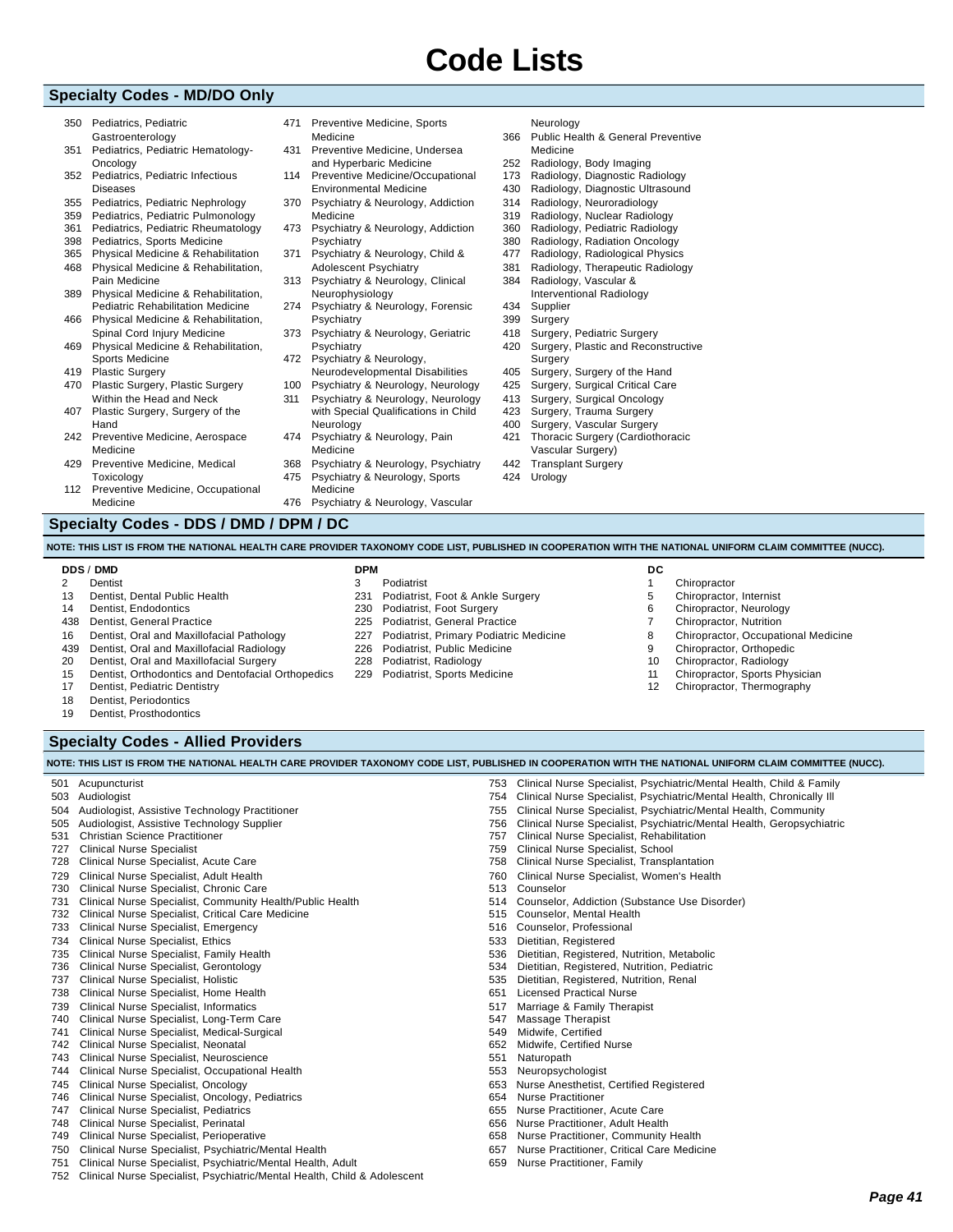### **Specialty Codes - Allied Providers (continued)**

680 Registered Nurse, Continence Care

679 Registered Nurse, Continuing Education/Staff Development

|     | . <del>.</del>                                                |     |                                                                       |
|-----|---------------------------------------------------------------|-----|-----------------------------------------------------------------------|
| 660 | Nurse Practitioner, Gerontology                               | 675 | Registered Nurse, Critical Care Medicine                              |
| 661 | Nurse Practitioner, Neonatal                                  | 682 | Registered Nurse, Diabetes Educator                                   |
|     |                                                               |     |                                                                       |
| 662 | Nurse Practitioner, Neonatal, Critical Care                   | 683 | Registered Nurse, Dialysis, Peritoneal                                |
| 670 | Nurse Practitioner, Obstetrics & Gynecology                   | 684 | Registered Nurse, Emergency                                           |
| 671 | Nurse Practitioner, Occupational Health                       | 685 | Registered Nurse, Enterostomal Therapy                                |
| 663 | Nurse Practitioner, Pediatrics                                | 686 | Registered Nurse, Flight                                              |
| 664 | Nurse Practitioner, Pediatrics, Critical Care                 | 688 | Registered Nurse, Gastroenterology                                    |
| 666 | Nurse Practitioner, Perinatal                                 | 687 | Registered Nurse, General Practice                                    |
|     |                                                               | 689 |                                                                       |
| 667 | Nurse Practitioner, Primary Care                              |     | Registered Nurse, Gerontology                                         |
| 665 | Nurse Practitioner, Psych/Mental Health                       | 691 | Registered Nurse, Hemodialysis                                        |
| 668 | Nurse Practitioner, School                                    | 690 | Registered Nurse, Home Health                                         |
| 669 | Nurse Practitioner, Women's Health                            | 692 | Registered Nurse, Hospice                                             |
| 537 | Nutritionist                                                  | 694 | Registered Nurse, Infection Control                                   |
| 538 | Nutritionist, Nutrition, Education                            | 693 | Registered Nurse, Infusion Therapy                                    |
|     | 555 Occupational Therapist                                    | 695 | Registered Nurse, Lactation Consultant                                |
|     |                                                               |     |                                                                       |
|     | 556 Occupational Therapist, Ergonomics                        | 696 | Registered Nurse, Maternal Newborn                                    |
|     | 557 Occupational Therapist, Hand                              | 697 | Registered Nurse, Medical-Surgical                                    |
| 558 | Occupational Therapist, Human Factors                         | 699 | Registered Nurse, Neonatal Intensive Care                             |
| 559 | Occupational Therapist, Neurorehabilitation                   | 700 | Registered Nurse, Neonatal, Low-Risk                                  |
| 560 | Occupational Therapist, Pediatrics                            | 701 | Registered Nurse, Nephrology                                          |
| 561 | Occupational Therapist, Rehabilitation, Driver                | 702 | Registered Nurse, Neuroscience                                        |
|     | 563 Optician                                                  | 698 | Registered Nurse, Nurse Massage Therapist (NMT)                       |
|     |                                                               |     |                                                                       |
|     | 565 Optometrist                                               | 703 | Registered Nurse, Nutrition Support                                   |
| 566 | Optometrist, Corneal and Contact Management                   | 719 | Registered Nurse, Obstetric, High-Risk                                |
| 567 | Optometrist, Low Vision Rehabilitation                        | 720 | Registered Nurse, Obstetric, Inpatient                                |
| 571 | Optometrist, Occupational Vision                              | 721 | Registered Nurse, Occupational Health                                 |
| 568 | Optometrist, Pediatrics                                       | 722 | Registered Nurse, Oncology                                            |
| 569 | Optometrist, Sports Vision                                    | 725 | Registered Nurse, Ophthalmic                                          |
|     |                                                               |     |                                                                       |
| 570 | Optometrist, Vision Therapy                                   | 724 | Registered Nurse, Orthopedic                                          |
| 573 | Pharmacist                                                    | 726 | Registered Nurse, Ostomy Care                                         |
| 574 | <b>Pharmacist, General Practice</b>                           | 723 | Registered Nurse, Otorhinolaryngology & Head-Neck                     |
|     | 575 Pharmacist, Nuclear Pharmacy                              | 704 | Registered Nurse, Pain Management                                     |
| 576 | <b>Pharmacist, Nutrition Support</b>                          | 706 | Registered Nurse, Pediatric Oncology                                  |
| 577 | Pharmacist, Pharmacotherapy                                   | 705 | <b>Registered Nurse, Pediatrics</b>                                   |
| 578 | Pharmacist, Psychopharmacy                                    | 710 | Registered Nurse, Perinatal                                           |
|     |                                                               |     |                                                                       |
| 580 | <b>Physical Therapist</b>                                     | 714 | Registered Nurse, Plastic Surgery                                     |
| 581 | Physical Therapist, Cardiopulmonary                           | 708 | Registered Nurse, Psych/Mental Health                                 |
| 583 | Physical Therapist, Electrophysiology, Clinical               | 709 | Registered Nurse, Psych/Mental Health, Adult                          |
| 582 | Physical Therapist, Ergonomics                                | 707 | Registered Nurse, Psych/Mental Health, Child & Adolescent             |
| 584 | <b>Physical Therapist, Geriatrics</b>                         | 712 | Registered Nurse, Rehabilitation                                      |
| 585 | Physical Therapist, Hand                                      | 713 | Registered Nurse, Reproductive Endocrinology/Infertility              |
| 586 | Physical Therapist, Human Factors                             | 715 | Registered Nurse, School                                              |
|     |                                                               |     |                                                                       |
| 587 | Physical Therapist, Neurology                                 | 716 | Registered Nurse, Urology                                             |
| 590 | Physical Therapist, Orthopedic                                | 718 | Registered Nurse, Women's Health Care, Ambulatory                     |
| 588 | <b>Physical Therapist, Pediatrics</b>                         | 717 | Registered Nurse, Wound Care                                          |
| 589 | <b>Physical Therapist, Sports</b>                             | 617 | Respiratory Therapist, Certified                                      |
| 592 | Physician Assistant                                           | 618 | Respiratory Therapist, Certified, Critical Care                       |
| 593 | Physician Assistant, Medical                                  | 620 | Respiratory Therapist, Certified, Educational                         |
| 594 | Physician Assistant, Surgical                                 | 619 | Respiratory Therapist, Certified, Emergency Care                      |
|     |                                                               |     |                                                                       |
| 596 | Psychologist                                                  | 622 | Respiratory Therapist, Certified, General Care                        |
| 597 | Psychologist, Addiction (Substance Use Disorder)              | 621 | Respiratory Therapist, Certified, Geriatric Care                      |
| 598 | Psychologist, Adult Development & Aging                       |     | 623 Respiratory Therapist, Certified, Home Health                     |
| 599 | Psychologist, Behavioral                                      |     | 628 Respiratory Therapist, Certified, Neonatal/Pediatrics             |
|     | 602 Psychologist, Child, Youth & Family                       |     | 627 Respiratory Therapist, Certified, Palliative/Hospice              |
|     | 600 Psychologist, Clinical                                    | 629 | Respiratory Therapist, Certified, Patient Transport                   |
| 601 | Psychologist, Counseling                                      | 624 | Respiratory Therapist, Certified, Pulmonary Diagnostics               |
|     |                                                               |     |                                                                       |
|     | 603 Psychologist, Educational                                 |     | 626 Respiratory Therapist, Certified, Pulmonary Function Technologist |
| 604 | Psychologist, Exercise & Sports                               |     | 625 Respiratory Therapist, Certified, Pulmonary Rehabilitation        |
| 605 | Psychologist, Family                                          | 630 | Respiratory Therapist, Certified, SNF/Subacute Care                   |
|     | 606 Psychologist, Forensic                                    | 631 | Respiratory Therapist, Registered                                     |
| 607 | Psychologist, Health                                          | 632 | Respiratory Therapist, Registered, Critical Care                      |
| 608 | Psychologist, Men & Masculinity                               | 634 | Respiratory Therapist, Registered, Educational                        |
|     |                                                               |     |                                                                       |
| 609 | Psychologist, Mental Retardation & Developmental Disabilities |     | 633 Respiratory Therapist, Registered, Emergency Care                 |
| 610 | Psychologist, Psychoanalysis                                  | 636 | Respiratory Therapist, Registered, General Care                       |
| 611 | Psychologist, Psychotherapy                                   | 635 | Respiratory Therapist, Registered, Geriatric Care                     |
| 612 | Psychologist, Psychotherapy, Group                            | 637 | Respiratory Therapist, Registered, Home Health                        |
| 613 | Psychologist, Rehabilitation                                  |     | 642 Respiratory Therapist, Registered, Neonatal/Pediatrics            |
| 614 | Psychologist, School                                          | 641 | Respiratory Therapist, Registered, Palliative/Hospice                 |
|     |                                                               |     |                                                                       |
| 615 | Psychologist, Women                                           | 643 | Respiratory Therapist, Registered, Patient Transport                  |
|     | 672 Registered Nurse                                          | 638 | Respiratory Therapist, Registered, Pulmonary Diagnostics              |
| 673 | Registered Nurse, Addiction (Substance Use Disorder)          | 640 | Respiratory Therapist, Registered, Pulmonary Function Technologist    |
| 674 | Registered Nurse, Administrator                               | 639 | Respiratory Therapist, Registered, Pulmonary Rehabilitation           |
| 711 | Registered Nurse, Ambulatory Care                             | 644 | Respiratory Therapist, Registered, SNF/Subacute Care                  |
| 681 | Registered Nurse, Cardiac Rehabilitation                      | 646 | Social Worker, Clinical                                               |
| 676 | Registered Nurse, Case Management                             | 648 | Specialist/Technologist, Other, Biomedical Engineering                |
|     |                                                               | 506 | Speech-Language Pathologist                                           |
| 677 | Registered Nurse, College Health                              |     |                                                                       |
|     | 678 Registered Nurse, Community Health                        |     | 649 Technician, Other, Biomedical Engineering                         |

502 Other, Not Listed